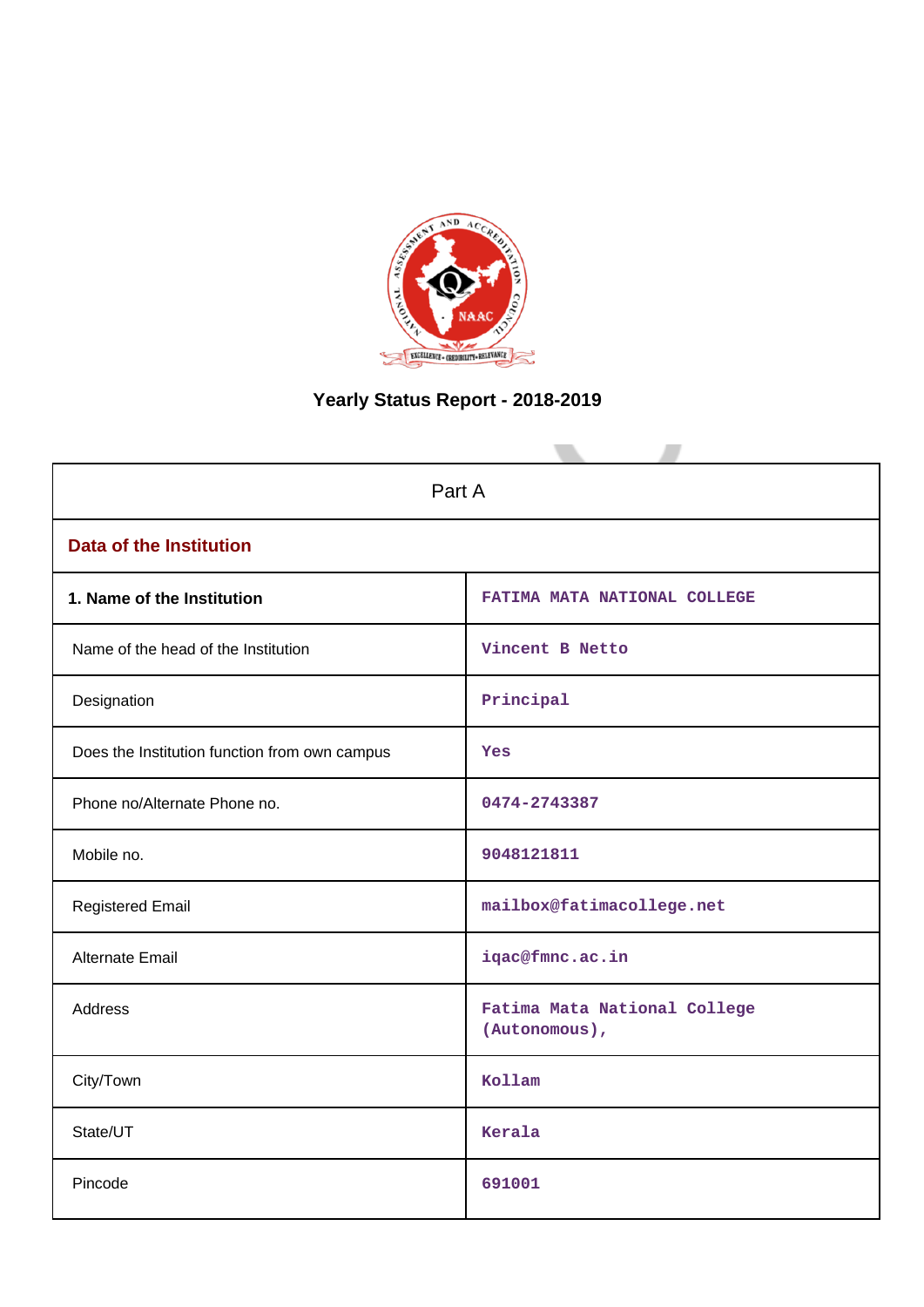| 2. Institutional Status                                                  |                                                                    |
|--------------------------------------------------------------------------|--------------------------------------------------------------------|
| Autonomous Status (Provide date of Conformant of<br>Autonomous Status)   | $19 - Jun - 2014$                                                  |
| Type of Institution                                                      | Co-education                                                       |
| Location                                                                 | Urban                                                              |
| <b>Financial Status</b>                                                  | state                                                              |
| Name of the IQAC co-ordinator/Director                                   | Dr. Shaiju P. N                                                    |
| Phone no/Alternate Phone no.                                             | 04742743387                                                        |
| Mobile no.                                                               | 9447343640                                                         |
| <b>Registered Email</b>                                                  | iqac@fmnc.ac.in                                                    |
| Alternate Email                                                          | shaiju@fatimacollege.net                                           |
| 3. Website Address                                                       |                                                                    |
| Web-link of the AQAR: (Previous Academic Year)                           | http://igac.fmnc.ac.in/2019/08/13/2017-<br>18/                     |
| 4. Whether Academic Calendar prepared during<br>the year                 | Yes                                                                |
| if yes, whether it is uploaded in the institutional website:<br>Weblink: | http://igac.fmnc.ac.in/2019/11/06/acade<br>mic-calendar-2018-2019/ |

## **5. Accrediation Details**

| Cycle          | Grade     | <b>CGPA</b>  | Year of      | Validity                 |                          |
|----------------|-----------|--------------|--------------|--------------------------|--------------------------|
|                |           |              | Accrediation | Period From              | Period To                |
|                | Four Star | 70.55        | 2001         | $19 - Jan - 2001$        | $30 - \text{Mar} - 2007$ |
| $\overline{2}$ | $B++$     | 83           | 2007         | $31 - \text{Mar} - 2007$ | $22 - \text{Mar} - 2013$ |
|                | А         | 3.13<br>2013 |              | $23 - Mar - 2013$        | $31 - Dec - 2019$        |

**6. Date of Establishment of IQAC 01-Jun-2004**

**7. Internal Quality Assurance System**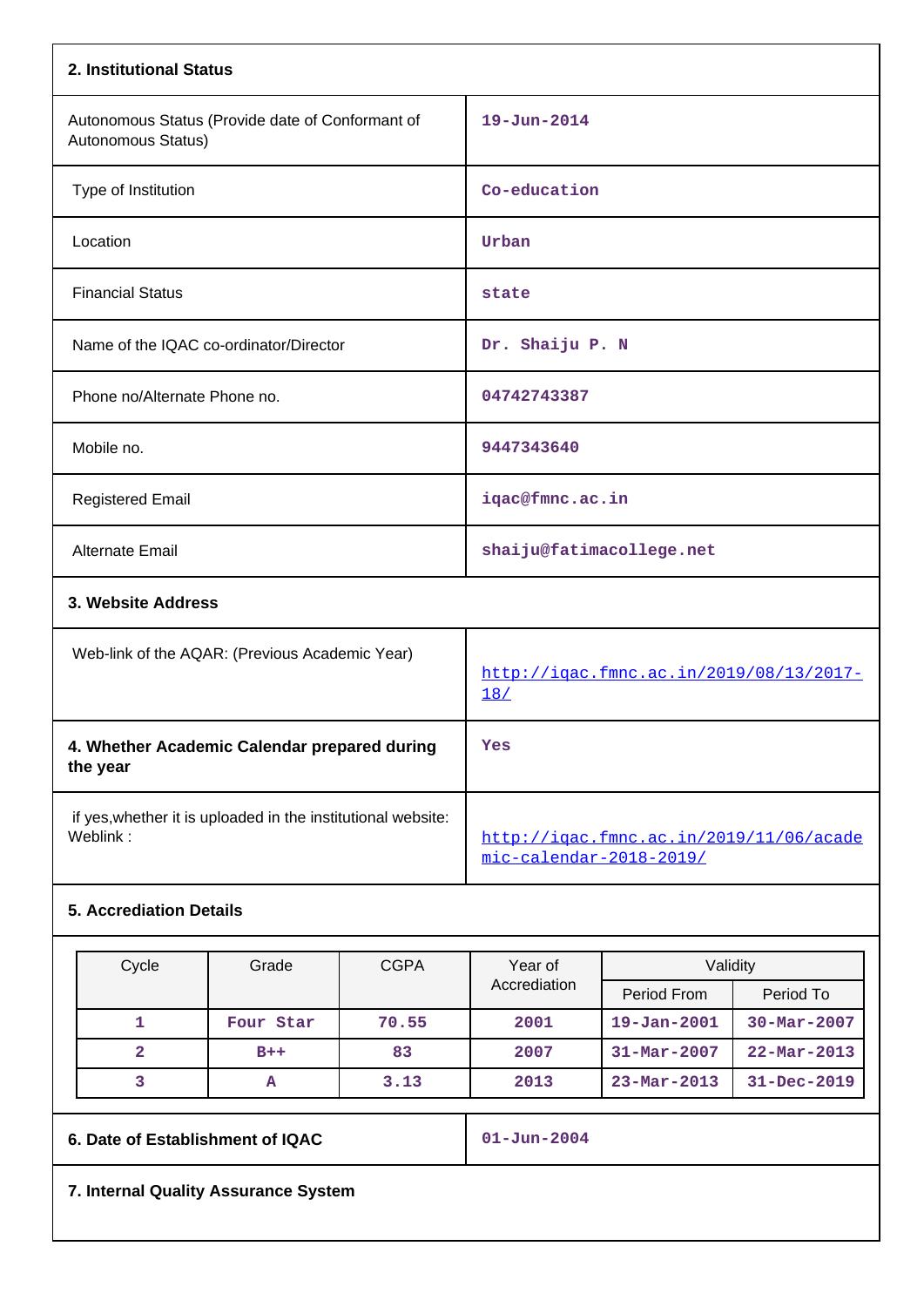| Quality initiatives by IQAC during the year for promoting quality culture                                                                                               |                                            |                                       |  |  |  |
|-------------------------------------------------------------------------------------------------------------------------------------------------------------------------|--------------------------------------------|---------------------------------------|--|--|--|
| Item /Title of the quality initiative by<br><b>IQAC</b>                                                                                                                 | Date & Duration                            | Number of participants/ beneficiaries |  |  |  |
| One Day Training<br>Programme for non-<br>teaching staff                                                                                                                | $11 - May - 2019$<br>1                     | 32                                    |  |  |  |
| Syllabus revision<br>integrating OBE, Disaster<br>Management, Gender<br>Awareness, Ethics,<br>Environment and<br>Sustainability,<br>internship, Employability-<br>Skill | $14 - Aug - 2018$<br>120                   | 131                                   |  |  |  |
| Integration of OBE in<br>curriculum.                                                                                                                                    | $23 - Oct - 2018$<br>120                   | 131                                   |  |  |  |
| Implementation of MOODLE<br>in assignment submission                                                                                                                    | $03 - Jun - 2019$<br>30                    | 2894                                  |  |  |  |
| Academic and<br>Administrative Audit                                                                                                                                    | $11 - \text{Mar} - 2019$<br>$\overline{a}$ | 12                                    |  |  |  |
| Green Audit                                                                                                                                                             | 11-Oct-2018<br>30                          | 35                                    |  |  |  |
| Student Satisfaction<br>Survey                                                                                                                                          | $01 - \text{Mar} - 2019$<br>30             | 2894                                  |  |  |  |
| Curriculum Feedback by<br><b>Students</b>                                                                                                                               | $01 - May - 2019$<br>30                    | 647                                   |  |  |  |
| Programme Feedback from<br>Alumni                                                                                                                                       | $01 - May - 2019$<br>30                    | 286                                   |  |  |  |
| Programme Feedback from<br>Parents                                                                                                                                      | $01 - May - 2019$<br>30                    | 192                                   |  |  |  |
| Programme Feedback from<br>Employers                                                                                                                                    | $01 - May - 2019$<br>30                    | 48                                    |  |  |  |
| Teacher Online Refresher<br>Program on SWAYAM (ARPIT)                                                                                                                   | $01 - Nov - 2018$<br>120                   | 11                                    |  |  |  |
| Websites for individual<br>Departments and IQAC                                                                                                                         | $03 - Jun - 2019$<br>30                    | 13                                    |  |  |  |
| IT Infrastructure<br>augmentation-Thirty two<br>new ICT enabled<br>Classrooms, a Computer<br>lab with 60 computers,<br>Networking on all<br>computers                   | $03 - Jun - 2019$<br>15                    | 2948                                  |  |  |  |
| Teachers attended<br>Refresher and Orientation<br>programs offered by UGC-<br><b>HRD</b>                                                                                | $06 - Sep - 2018$<br>21                    | 8                                     |  |  |  |
| NAAC sponsored national<br>seminar on ICT in Student<br>Centric Learning- the way                                                                                       | 15-Feb-2019<br>$\overline{2}$              | 55                                    |  |  |  |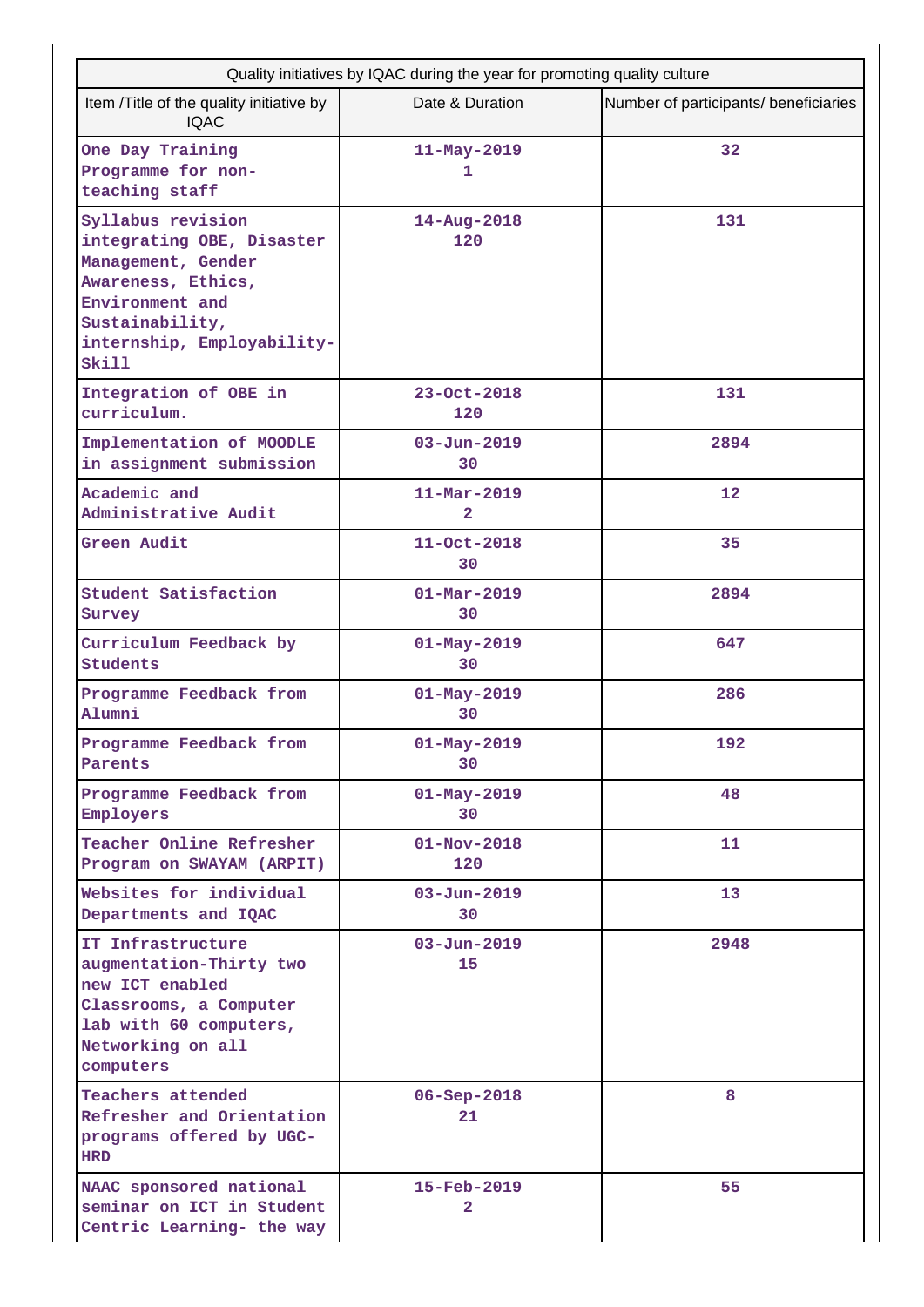| ahead in Quality<br>Education                                                                                                                                                                      |                      |                       |                               |                                |         |
|----------------------------------------------------------------------------------------------------------------------------------------------------------------------------------------------------|----------------------|-----------------------|-------------------------------|--------------------------------|---------|
| PTA sponsored Hands on<br>training programme for<br>teachers on Outcome Based<br>Education and Graduate<br>Attributes, in<br>collaboration with Kerala<br><b>State Higher Education</b><br>Council |                      |                       | 14-May-2019<br>$\overline{2}$ |                                | 44      |
| PTA sponsored hands on<br>training programme on<br>Origin: data analysis and<br>graphing software and<br>Mendeley, reference<br>management software                                                |                      |                       | $18 - \text{Mar} - 2019$<br>1 |                                | 48      |
| PTA sponsored hands on<br>Training Statistical<br>Analysis Using SPSS                                                                                                                              |                      |                       | $11 - \text{Feb} - 2019$<br>1 |                                | 36      |
|                                                                                                                                                                                                    |                      | No Files Uploaded !!! |                               |                                |         |
| UGC/CSIR/DST/DBT/ICMR/TEQIP/World Bank/CPE of UGC etc.<br>Institution/Departmen<br>t/Faculty                                                                                                       | Scheme               |                       | <b>Funding Agency</b>         | Year of award with<br>duration | Amount  |
| Institution                                                                                                                                                                                        | FIST Program<br>2018 |                       | <b>DST</b>                    | 2018<br>5.                     | 9000000 |
| Institution                                                                                                                                                                                        | Autonomy             |                       | <b>UGC</b>                    | 2018<br>1                      | 2000000 |
|                                                                                                                                                                                                    |                      |                       | View File                     |                                |         |
| 9. Whether composition of IQAC as per latest                                                                                                                                                       |                      |                       | Yes                           |                                |         |
| <b>NAAC</b> guidelines:                                                                                                                                                                            |                      |                       |                               |                                |         |
| Upload latest notification of formation of IQAC                                                                                                                                                    |                      |                       | View File                     |                                |         |
| 10. Number of IQAC meetings held during the<br>year :                                                                                                                                              |                      |                       | 3                             |                                |         |
| The minutes of IQAC meeting and compliances to the<br>decisions have been uploaded on the institutional<br>website                                                                                 |                      |                       | Yes                           |                                |         |

| 11. Whether IQAC received funding from any of<br>the funding agency to support its activities<br>during the year? | Yes |
|-------------------------------------------------------------------------------------------------------------------|-----|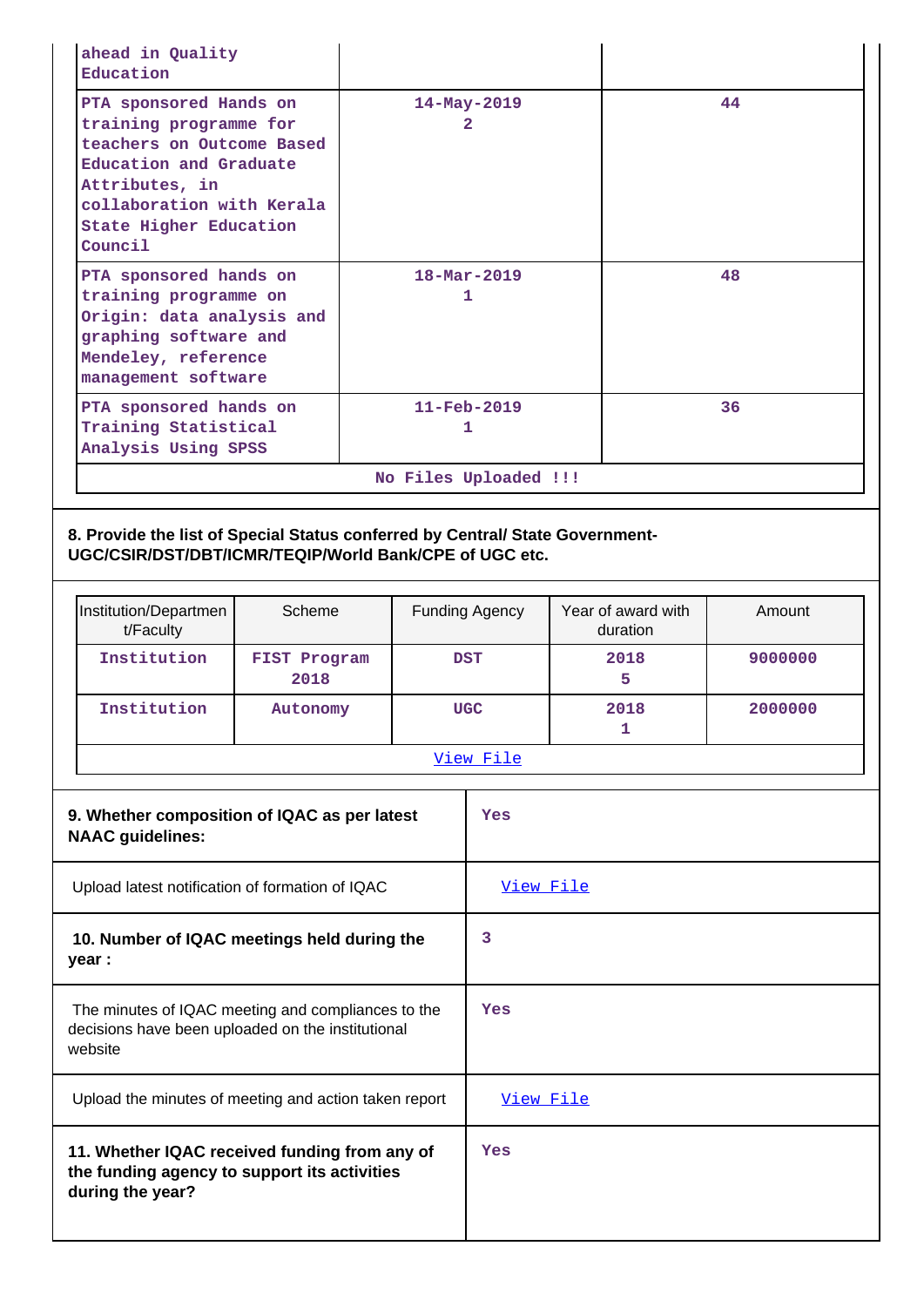| If yes, mention the amount | 75000 |
|----------------------------|-------|
| Year                       | 2019  |

## **12. Significant contributions made by IQAC during the current year(maximum five bullets)**

**Revision of syllabus and curriculum.**

**Introduced Learning Management System (http://moodle.fmnc.ac.in/)**

**Individual website for IQAC.**

**Online question banking system\_QnSmart**

**Implementation of Add on Programmes.**

### [View File](https://assessmentonline.naac.gov.in/public/Postacc/Contribution/1831_Contribution.xlsx)

## **13. Plan of action chalked out by the IQAC in the beginning of the academic year towards Quality Enhancement and outcome achieved by the end of the academic year**

| Plan of Action                               | Achivements/Outcomes                                                                                                                                                                                                       |
|----------------------------------------------|----------------------------------------------------------------------------------------------------------------------------------------------------------------------------------------------------------------------------|
| Promotion of online courses for<br>students  | First year PG students enrolled.                                                                                                                                                                                           |
| Promotion of online courses for<br>teachers  | Eleven teachers successfully completed<br>ARPIT.                                                                                                                                                                           |
| Consultancy promotion                        | Generated a revenue of One lakh seventy<br>eight thousand.                                                                                                                                                                 |
| Establishing Green Protocol                  | Establishment of Star garden, Butterfly<br>garden, Biogas plant, paperless<br>examination and admission procedure,<br>incorporated topic related to<br>environment consciousness in the<br>revised curriculum and syllabus |
| Enhancing industrial collaboration           | Increased collaboration with<br>industries.                                                                                                                                                                                |
| E-governance                                 | Office administration software<br>implemented.                                                                                                                                                                             |
| Expansion for effective teaching<br>learning | Bishop Catalani Campus was established.                                                                                                                                                                                    |
| Perspective plan                             | Prepared and approved                                                                                                                                                                                                      |
| Annual Performance based appraisal           | Compiled                                                                                                                                                                                                                   |
| Department Audit report                      | Audited and evaluated                                                                                                                                                                                                      |
| Syllabus revision incorporating OBE          | New syllabus with emphasis on OBE for<br>PG and UG courses.                                                                                                                                                                |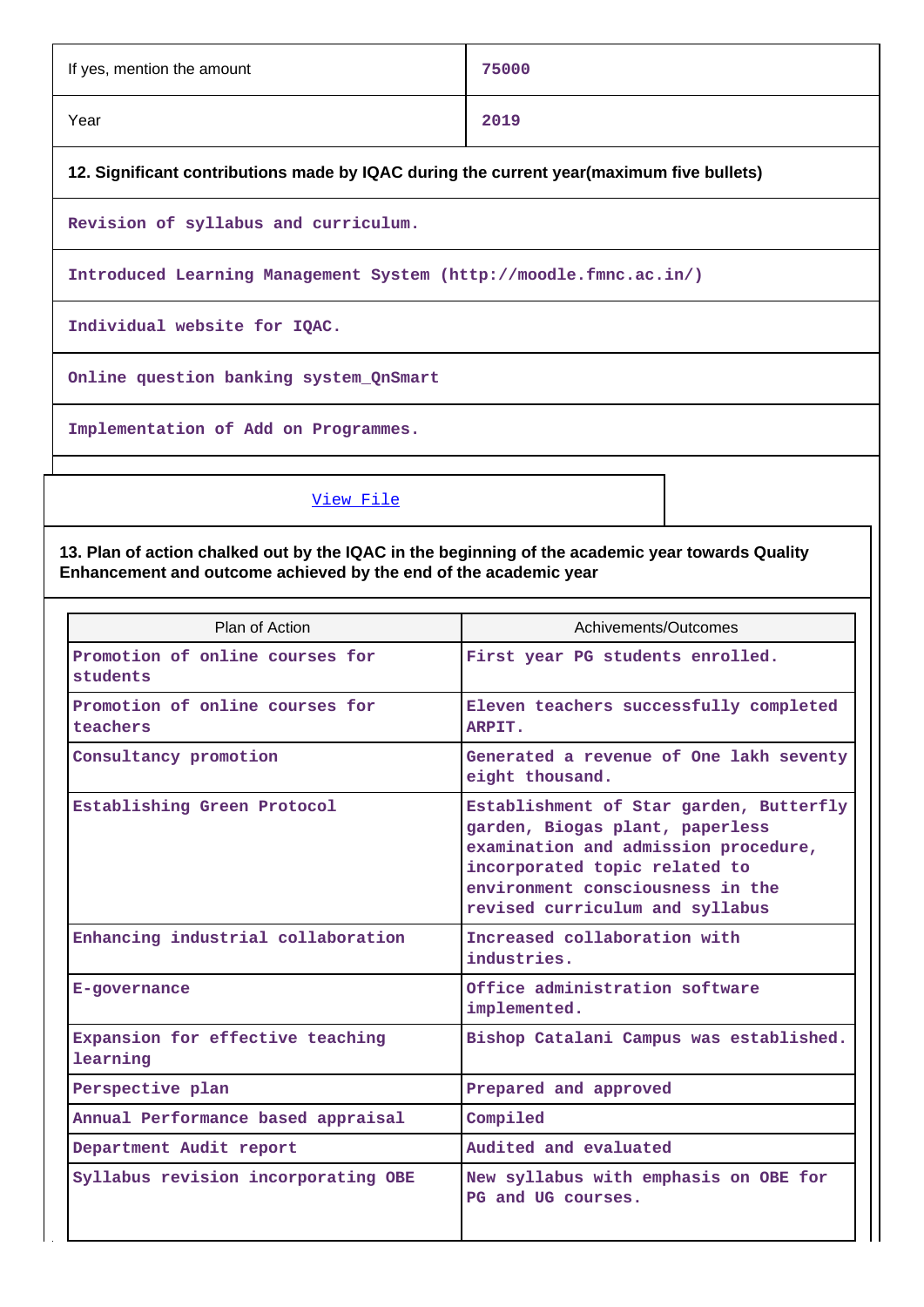| Syllabus revision incorporating<br>Disaster Management            | New syllabus for PG and UG courses<br>implemented with specific disaster<br>management module.                                                                 |  |  |  |  |
|-------------------------------------------------------------------|----------------------------------------------------------------------------------------------------------------------------------------------------------------|--|--|--|--|
| Syllabus revision incorporating<br>Employability - Skill          | New syllabus for PG and UG courses<br>implemented with courses offering<br>twenty first century skills and<br>employability.                                   |  |  |  |  |
| Syllabus revision incorporating Gender<br>Sensitivity             | New syllabus for PG and UG courses<br>implemented with modules discussing<br>issues of gender sensitivity.                                                     |  |  |  |  |
| Syllabus revision incorporating<br>Environment and Sustainability | New syllabus for PG and UG courses<br>implemented with modules on environment<br>and sustainability.                                                           |  |  |  |  |
| Syllabus revision incorporating Ethics                            | New syllabus for PG and UG courses<br>implemented with modules on human<br>values and professional ethics.                                                     |  |  |  |  |
| Fully automated question bank system                              | Implemented                                                                                                                                                    |  |  |  |  |
| Academic Calendar                                                 | Prepared and Implemented                                                                                                                                       |  |  |  |  |
| Starting of Add on Programmes                                     | Approved by their respective BoS and<br>ratified by the Academic Council.                                                                                      |  |  |  |  |
| Integration of ICT in teaching learning<br>process.               | Implemented learning management system<br>(http://moodle.fmnc.ac.in/) and increse<br>in the number of ICT enabled class<br>rooms.                              |  |  |  |  |
| Implementation of Online Feedback<br>System                       | Implemented                                                                                                                                                    |  |  |  |  |
| Application processing for DST-FIST<br>funding                    | Administrative order issued for an<br>amount of Ninety Lakhs                                                                                                   |  |  |  |  |
| Promotion of Research                                             | Increase in the number of project<br>proposal submissions and publications<br>in UGC approved journals. SERB project<br>started, DIST FIST support sanctioned. |  |  |  |  |
| Student-support initiatives                                       | Active participation in peer learning,<br>professors of future, Remedial<br>coaching, NET coaching and mentoring.                                              |  |  |  |  |
| Tapping of financial assistance for<br>students                   | Increase in the scholarship and<br>fellowship amount                                                                                                           |  |  |  |  |
| Student Satisfaction Survey                                       | Conducted                                                                                                                                                      |  |  |  |  |
| Academic & Administrative Audit                                   | Conducted                                                                                                                                                      |  |  |  |  |
| Green Audit                                                       | Conducted                                                                                                                                                      |  |  |  |  |
|                                                                   | View File                                                                                                                                                      |  |  |  |  |
|                                                                   |                                                                                                                                                                |  |  |  |  |
| 14. Whether AQAR was placed before statutory<br>body?             | Yes                                                                                                                                                            |  |  |  |  |
| Name of Statutory Body                                            | <b>Meeting Date</b>                                                                                                                                            |  |  |  |  |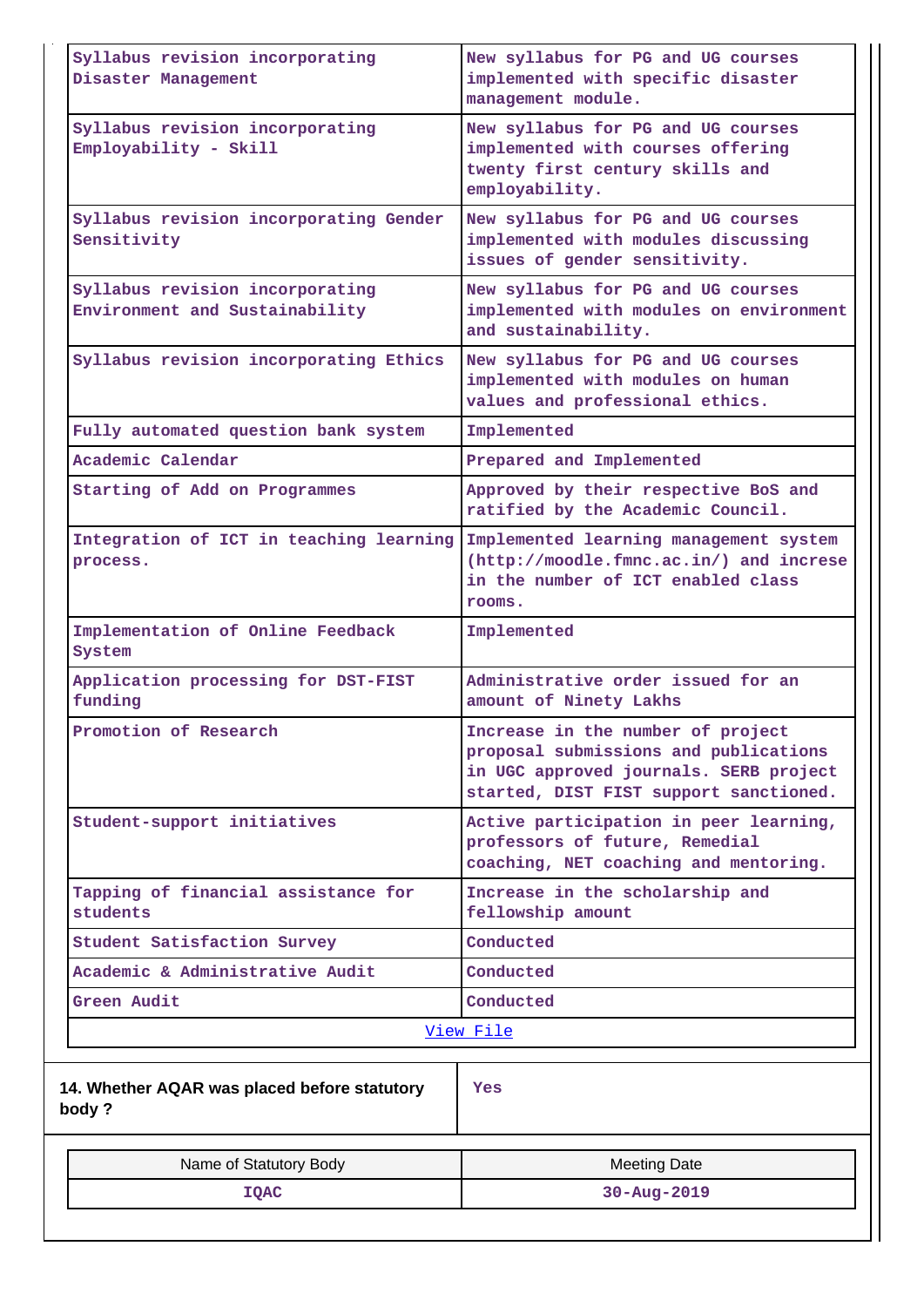| 15. Whether NAAC/or any other accredited<br>body(s) visited IQAC or interacted with it to<br>assess the functioning? | Yes                                                                                                                                                                                                                                                                                                                                                                                                                                                                                                                                                                                                                                                                                                                                                                                                                                                                                                                                                                                                                                                                                                                                                                                                                                                                                                                                                                                                                                                                                                                                                                         |  |  |
|----------------------------------------------------------------------------------------------------------------------|-----------------------------------------------------------------------------------------------------------------------------------------------------------------------------------------------------------------------------------------------------------------------------------------------------------------------------------------------------------------------------------------------------------------------------------------------------------------------------------------------------------------------------------------------------------------------------------------------------------------------------------------------------------------------------------------------------------------------------------------------------------------------------------------------------------------------------------------------------------------------------------------------------------------------------------------------------------------------------------------------------------------------------------------------------------------------------------------------------------------------------------------------------------------------------------------------------------------------------------------------------------------------------------------------------------------------------------------------------------------------------------------------------------------------------------------------------------------------------------------------------------------------------------------------------------------------------|--|--|
| Date of Visit                                                                                                        | 28-Sep-2018                                                                                                                                                                                                                                                                                                                                                                                                                                                                                                                                                                                                                                                                                                                                                                                                                                                                                                                                                                                                                                                                                                                                                                                                                                                                                                                                                                                                                                                                                                                                                                 |  |  |
| 16. Whether institutional data submitted to<br><b>AISHE:</b>                                                         | Yes                                                                                                                                                                                                                                                                                                                                                                                                                                                                                                                                                                                                                                                                                                                                                                                                                                                                                                                                                                                                                                                                                                                                                                                                                                                                                                                                                                                                                                                                                                                                                                         |  |  |
| Year of Submission                                                                                                   | 2019                                                                                                                                                                                                                                                                                                                                                                                                                                                                                                                                                                                                                                                                                                                                                                                                                                                                                                                                                                                                                                                                                                                                                                                                                                                                                                                                                                                                                                                                                                                                                                        |  |  |
| Date of Submission                                                                                                   | $11 - \text{Feb} - 2019$                                                                                                                                                                                                                                                                                                                                                                                                                                                                                                                                                                                                                                                                                                                                                                                                                                                                                                                                                                                                                                                                                                                                                                                                                                                                                                                                                                                                                                                                                                                                                    |  |  |
| 17. Does the Institution have Management<br><b>Information System?</b>                                               | Yes                                                                                                                                                                                                                                                                                                                                                                                                                                                                                                                                                                                                                                                                                                                                                                                                                                                                                                                                                                                                                                                                                                                                                                                                                                                                                                                                                                                                                                                                                                                                                                         |  |  |
| If yes, give a brief descripiton and a list of modules<br>currently operational (maximum 500 words)                  | The college has a well monitored and<br>effective information system for<br>managing various activities and<br>programmes in the Library, Examination<br>Wing, and in the general functioning of<br>the college such as Library Information<br>system, Examination Management System<br>and Institutional Management system.<br>The library information system has been<br>upgraded during this academic year to<br>ease the full fledged availability of<br>its resources to the faculty and the<br>students. The inhouse activities of the<br>library are managed by LIBSOFT<br>software. Further, online catalogue is<br>prepared with KOHA software, an open<br>source library management system. This<br>online catalogue is made available in<br>the campus Local Area Network (LAN).<br>The research theses are stored in the<br>institutional repository through Dspace<br>software. The library promotes open<br>source software. We are on the process<br>for full automation of examination<br>system. As part of it, during this<br>academic year, the online hall ticket<br>and the draft mark list generation have<br>been introduced. Rovan EMS is the<br>software exclusively for Examination<br>Evaluation procedures. As an initiative<br>of IQAC, the procedure of online<br>question banking is at the final stage<br>of implementation QnSmart. Through the<br>institutional information system,<br>students can download their Transfer<br>Certificates (TC) and Conduct<br>certificate. At this point, the<br>students are made to submit the online |  |  |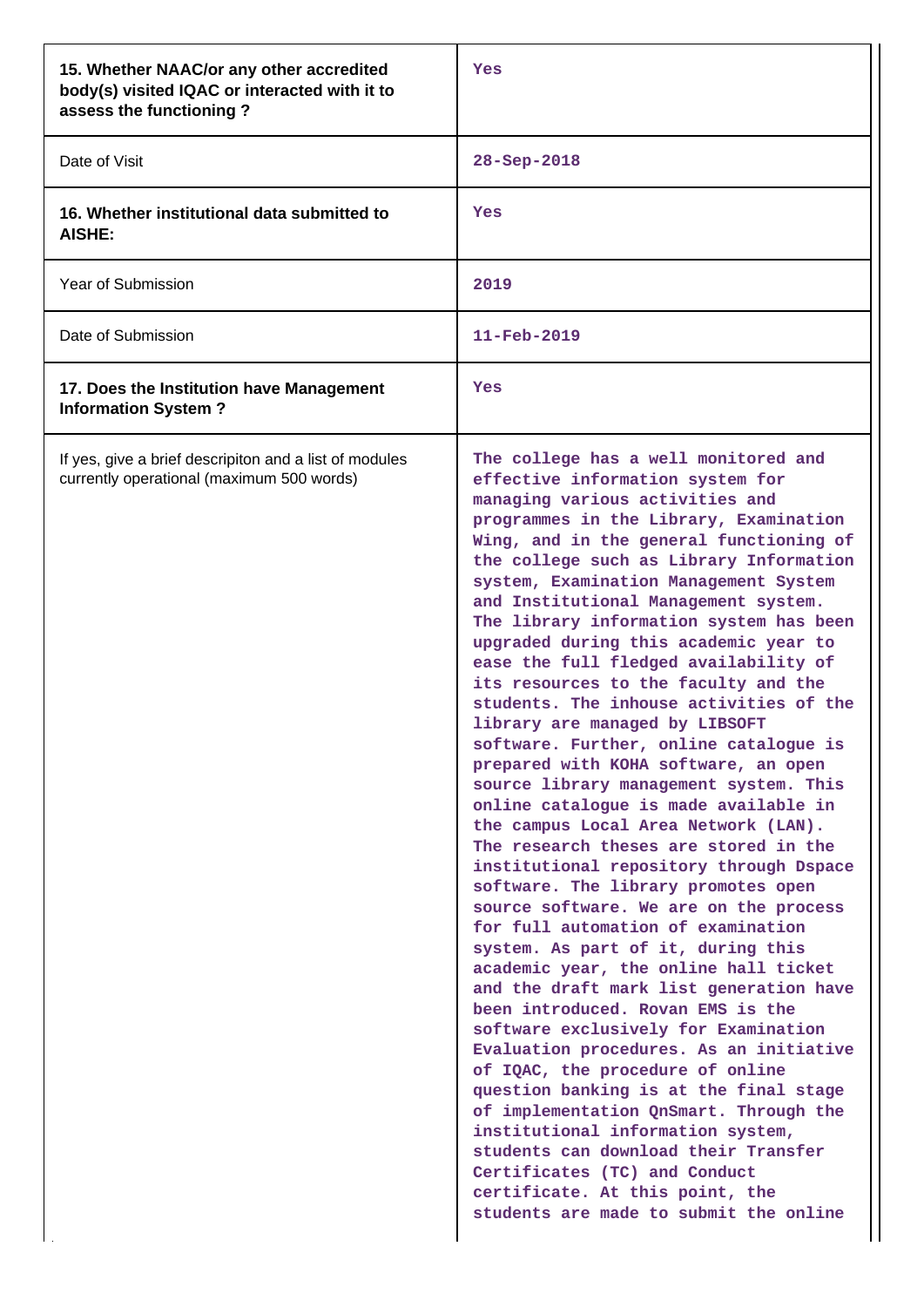**programme evaluation and feedback. Further, at the end of each semester, the students have submitted online curriculum feedback. The result of the same is made available as graphical representation in the college website. This ensures a valid and reliable assessment of the curriculum. For the efficacious performance of the above, we make use of the software EDUFIZZ, developed by the college itself. Furthermore, the college campus is wifi enabled through Jionet. We have two leased lines in which one connection is enabled in the main campus and the other one is in the Bishop Catalani campus annexe of the main campus.**

# **Part B**

## **CRITERION I – CURRICULAR ASPECTS**

#### **1.1 – Curriculum Design and Development**

1.1.1 – Programmes for which syllabus revision was carried out during the Academic year

| Name of Programme | Programme Code | Programme Specialization           | Date of Revision |  |
|-------------------|----------------|------------------------------------|------------------|--|
| <b>BSC</b>        | <b>U15</b>     | Botany                             | 06/06/2019       |  |
| <b>MSC</b>        | <b>P15</b>     | Botany                             | 06/06/2019       |  |
| <b>BSC</b>        | <b>U13</b>     | Chemistry                          | 06/06/2019       |  |
| <b>BSC</b>        | <b>U14</b>     | Polymer Chemistry                  | 06/06/2019       |  |
| <b>MSC</b>        | <b>P13</b>     | Chemistry                          | 06/06/2019       |  |
| <b>BSC</b>        | <b>U11</b>     | Mathematics                        | 06/06/2019       |  |
| <b>MSC</b>        | <b>P11</b>     | Mathematics                        | 06/06/2019       |  |
| <b>BSC</b>        | <b>U12</b>     | Physics                            | 06/06/2019       |  |
| <b>MSC</b>        | <b>P12</b>     | Physics                            | 06/06/2019       |  |
| <b>BSC</b>        | <b>U17</b>     | Psychology                         | 06/06/2019       |  |
| <b>MSC</b>        | <b>P17</b>     | Psychology                         | 06/06/2019       |  |
| <b>BSC</b>        | <b>U16</b>     | Zoology                            | 06/06/2019       |  |
| <b>MSC</b>        | <b>P16</b>     | Zoology                            | 06/06/2019       |  |
| <b>BA</b>         | <b>U23</b>     | Economics                          | 06/06/2019       |  |
| <b>MA</b>         | <b>P23</b>     | Economics                          | 06/06/2019       |  |
| <b>BA</b>         | <b>U21</b>     | English Language<br>and Literature | 06/06/2019       |  |
| <b>MA</b>         | <b>P21</b>     | English Language<br>and Literature | 06/06/2019       |  |
| <b>BCom</b>       | <b>U31</b>     | Finance                            | 06/06/2019       |  |
| <b>MCom</b>       | <b>P31</b>     | Finance                            | 06/06/2019       |  |
| <b>BA</b>         | <b>U24</b>     | History                            | 06/06/2019       |  |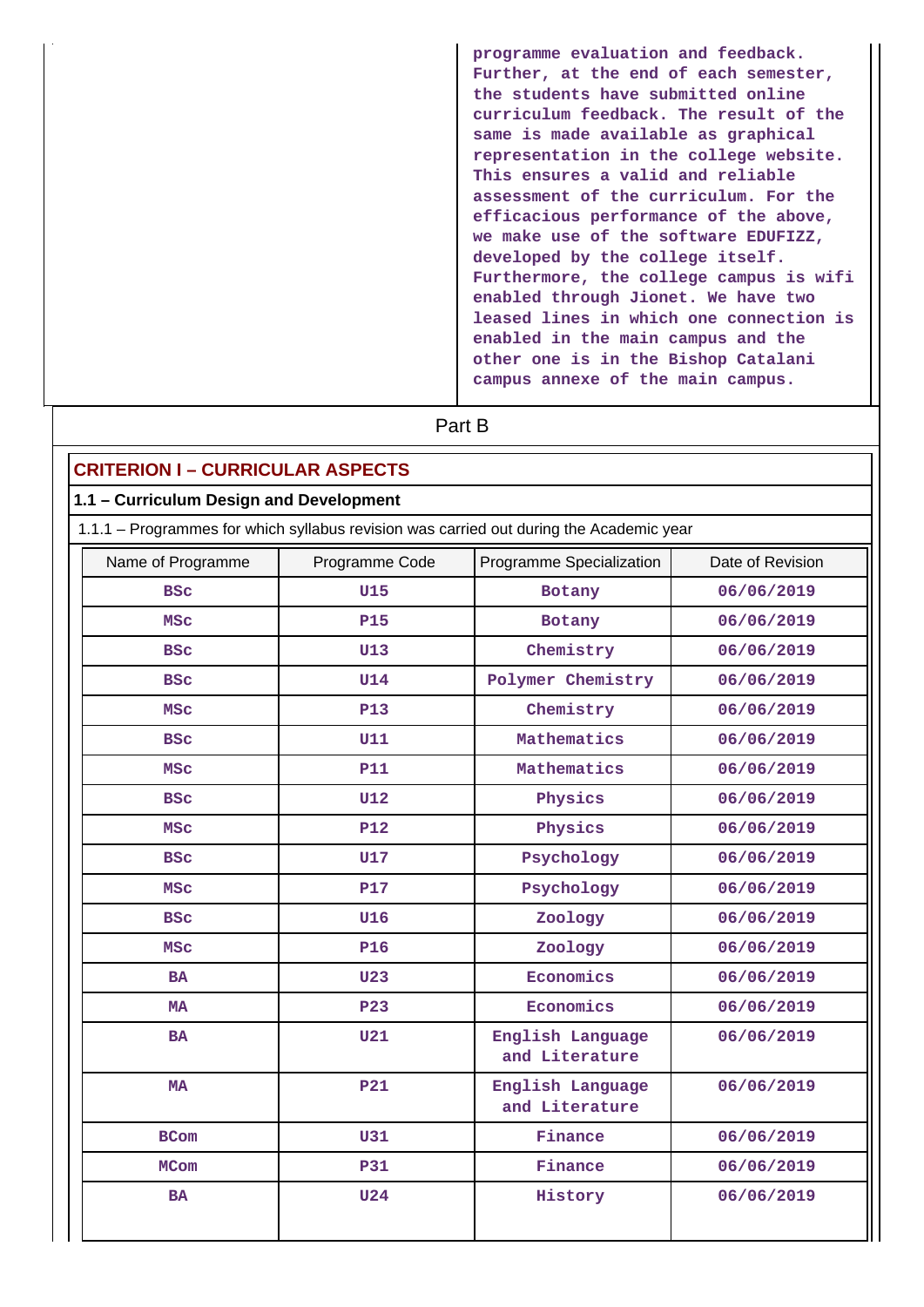| <b>BA</b>                                                                                                                                          |                                             | <b>U22</b>                            |                                                     | Malayalam                                           |                                            |                                             | 06/06/2019                                                      |  |
|----------------------------------------------------------------------------------------------------------------------------------------------------|---------------------------------------------|---------------------------------------|-----------------------------------------------------|-----------------------------------------------------|--------------------------------------------|---------------------------------------------|-----------------------------------------------------------------|--|
| <b>MA</b>                                                                                                                                          |                                             | P <sub>22</sub>                       |                                                     | Malayalam                                           |                                            |                                             | 06/06/2019                                                      |  |
| <b>BCA</b>                                                                                                                                         |                                             | <b>U45</b>                            |                                                     | Computer<br>Application                             |                                            |                                             | 06/06/2019                                                      |  |
| <b>BCom</b>                                                                                                                                        |                                             | <b>U43</b>                            |                                                     | Cooperation                                         |                                            |                                             | 06/06/2019                                                      |  |
| <b>BCom</b>                                                                                                                                        |                                             | <b>U44</b><br>Computer<br>Application |                                                     |                                                     |                                            | 06/06/2019                                  |                                                                 |  |
| <b>BA</b>                                                                                                                                          |                                             | <b>U42</b>                            |                                                     | English Language<br>Literature and<br>Communication |                                            |                                             | 06/06/2019                                                      |  |
|                                                                                                                                                    |                                             |                                       | No file uploaded.                                   |                                                     |                                            |                                             |                                                                 |  |
| 1.1.2 - Programmes/ courses focussed on employability/ entrepreneurship/ skill development during the Academic<br>year                             |                                             |                                       |                                                     |                                                     |                                            |                                             |                                                                 |  |
| Programme with<br>Code                                                                                                                             | Programme<br>Specialization                 |                                       | Date of Introduction                                |                                                     |                                            | Course with Code                            | Date of Introduction                                            |  |
| <b>MSC</b>                                                                                                                                         | Chemistry                                   |                                       | 06/08/2018                                          |                                                     | Organic<br>Practicals II<br><b>15PCH35</b> |                                             | 06/08/2018                                                      |  |
| <b>MSC</b>                                                                                                                                         | Remaining data<br>entered in<br>excel sheet |                                       |                                                     | 06/06/2019                                          |                                            | Remaining<br>data entered in<br>excel sheet | 06/06/2019                                                      |  |
| View File                                                                                                                                          |                                             |                                       |                                                     |                                                     |                                            |                                             |                                                                 |  |
| 1.2 - Academic Flexibility                                                                                                                         |                                             |                                       |                                                     |                                                     |                                            |                                             |                                                                 |  |
| 1.2.1 - New programmes/courses introduced during the Academic year                                                                                 |                                             |                                       |                                                     |                                                     |                                            |                                             |                                                                 |  |
| Programme/Course<br>Programme Specialization                                                                                                       |                                             |                                       |                                                     |                                                     |                                            |                                             | Dates of Introduction                                           |  |
| <b>BA</b>                                                                                                                                          |                                             |                                       | Economics - Informatics<br>for Applied Econometrics |                                                     |                                            |                                             | 06/06/2019                                                      |  |
| <b>BA</b>                                                                                                                                          |                                             |                                       | Remaining data entered in<br>excel sheet            |                                                     |                                            |                                             | 06/06/2019                                                      |  |
|                                                                                                                                                    |                                             |                                       |                                                     | View File                                           |                                            |                                             |                                                                 |  |
| 1.2.2 - Programmes in which Choice Based Credit System (CBCS)/Elective Course System implemented at the<br>College level during the Academic year. |                                             |                                       |                                                     |                                                     |                                            |                                             |                                                                 |  |
| Name of programmes adopting<br><b>CBCS</b>                                                                                                         |                                             |                                       | Programme Specialization                            |                                                     |                                            |                                             | Date of implementation of<br><b>CBCS/Elective Course System</b> |  |
| <b>BSC</b>                                                                                                                                         |                                             |                                       | Chemistry                                           |                                                     | 01/06/2018                                 |                                             |                                                                 |  |
| Polymer Chemistry<br><b>BSC</b>                                                                                                                    |                                             | 01/06/2018                            |                                                     |                                                     |                                            |                                             |                                                                 |  |
| <b>BSC</b>                                                                                                                                         |                                             |                                       |                                                     | Mathematics<br>01/06/2018                           |                                            |                                             |                                                                 |  |
| <b>BSC</b>                                                                                                                                         |                                             |                                       |                                                     | Physics<br>01/06/2018                               |                                            |                                             |                                                                 |  |
| <b>BSC</b>                                                                                                                                         |                                             |                                       |                                                     | Psychology                                          |                                            |                                             | 01/06/2018                                                      |  |
| <b>BSC</b>                                                                                                                                         |                                             |                                       | Zoology                                             |                                                     |                                            |                                             | 01/06/2018                                                      |  |
| <b>BA</b>                                                                                                                                          |                                             |                                       | Economics                                           |                                                     |                                            |                                             | 01/06/2018                                                      |  |
| <b>BA</b>                                                                                                                                          |                                             |                                       | English                                             |                                                     |                                            |                                             | 01/06/2018                                                      |  |
| <b>BCom</b>                                                                                                                                        |                                             |                                       | Commerce                                            |                                                     |                                            |                                             | 01/06/2018                                                      |  |
|                                                                                                                                                    | History<br><b>BA</b>                        |                                       |                                                     |                                                     |                                            |                                             | 01/06/2018                                                      |  |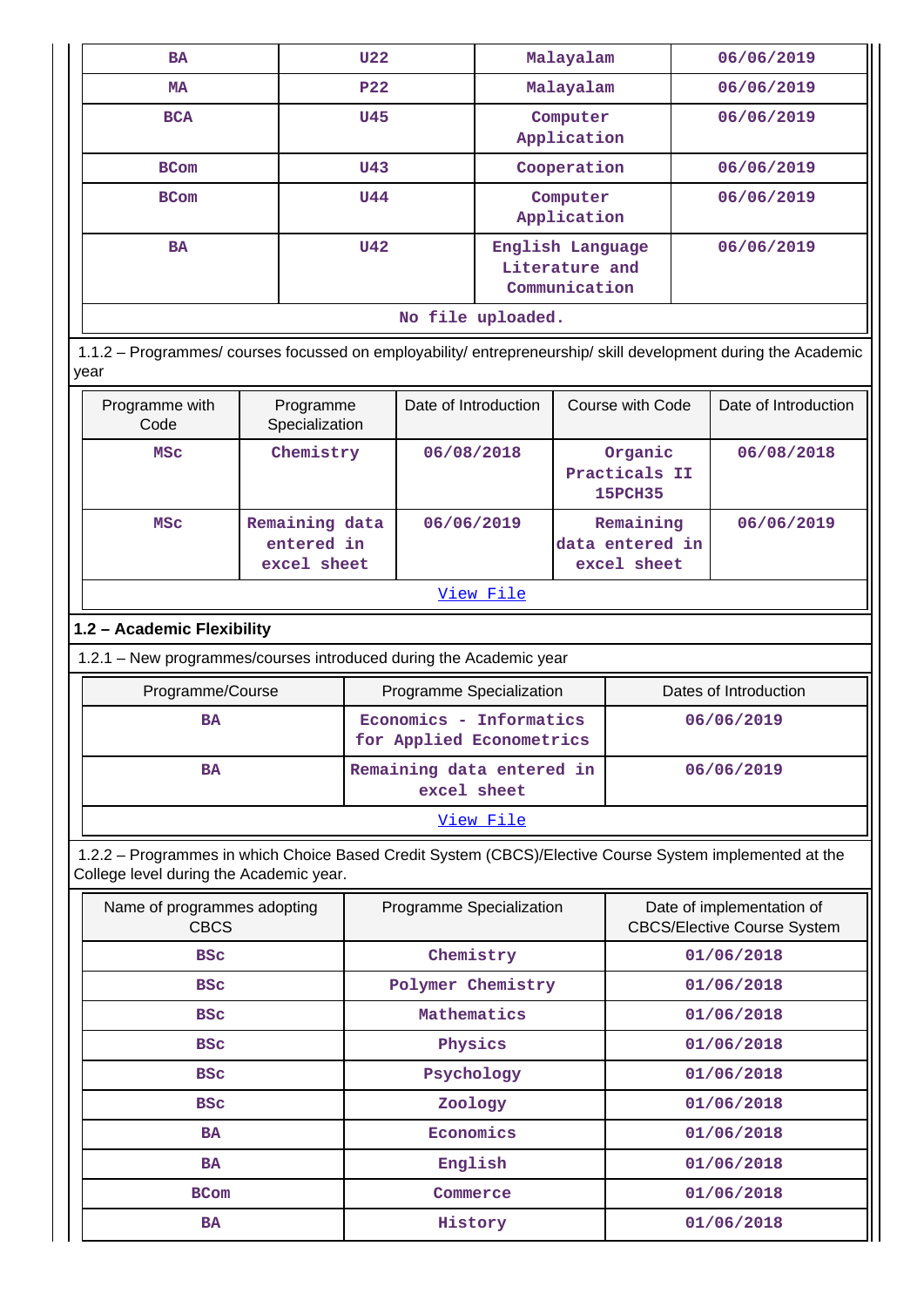| <b>BA</b>                                                                                  | Malayalam                          | 01/06/2018                                                   |
|--------------------------------------------------------------------------------------------|------------------------------------|--------------------------------------------------------------|
| <b>BCA</b>                                                                                 | Computer Application (SF)          | 01/06/2018                                                   |
| <b>BCom</b>                                                                                | Cooperation (SF)                   | 01/06/2018                                                   |
| <b>BCom</b>                                                                                | Computer Application (SF)          | 01/06/2018                                                   |
| <b>BA</b>                                                                                  | English (SF)                       | 01/06/2018                                                   |
| <b>BSC</b>                                                                                 | <b>Botany</b>                      | 01/06/2018                                                   |
| <b>MSC</b>                                                                                 | Botany                             | 01/08/2018                                                   |
| <b>MSC</b>                                                                                 | Chemistry                          | 01/08/2018                                                   |
| <b>MSC</b>                                                                                 | Mathematics                        | 01/08/2018                                                   |
| MSC                                                                                        | Physics                            | 01/08/2018                                                   |
| <b>MSC</b>                                                                                 | Psychology                         | 01/08/2018                                                   |
| <b>MA</b>                                                                                  | Economics                          | 01/08/2018                                                   |
| <b>MA</b>                                                                                  | English                            | 01/08/2018                                                   |
| <b>MA</b>                                                                                  | Malayalam                          | 01/08/2018                                                   |
| 1.3 - Curriculum Enrichment                                                                |                                    |                                                              |
| 1.3.1 - Value-added courses imparting transferable and life skills offered during the year |                                    |                                                              |
| <b>Value Added Courses</b>                                                                 | Date of Introduction               | Number of Students Enrolled                                  |
| <b>Business English</b><br>Certificate(BEC) (16CBEC)                                       | 17/11/2018                         | 11                                                           |
| Remaining data entered in                                                                  | 01/06/2018                         | $\mathbf 0$                                                  |
| excel sheet                                                                                |                                    |                                                              |
|                                                                                            | View File                          |                                                              |
| 1.3.2 - Field Projects / Internships under taken during the year                           |                                    |                                                              |
| Project/Programme Title                                                                    | Programme Specialization           | No. of students enrolled for Field<br>Projects / Internships |
| <b>MSC</b>                                                                                 | Psychology                         | 24                                                           |
| <b>BSC</b>                                                                                 | Zoology                            | 35                                                           |
| <b>MSC</b>                                                                                 | Zoology                            | 15                                                           |
| <b>BA</b>                                                                                  | Economics                          | 126                                                          |
| MA                                                                                         | Economics                          | 15                                                           |
| <b>BA</b>                                                                                  | English Language and<br>Literature | 60                                                           |
| MA                                                                                         | English Language and<br>Literature | 22                                                           |
| <b>BCom</b>                                                                                | Finance                            | 69                                                           |
| <b>MCom</b>                                                                                | Finance                            | 23                                                           |
| <b>BA</b>                                                                                  | History                            | 34                                                           |
| BA                                                                                         | Malayalam                          | 54                                                           |
| MA                                                                                         | Malayalam                          | 15                                                           |
| <b>BCA</b>                                                                                 | Computer Application               | 32                                                           |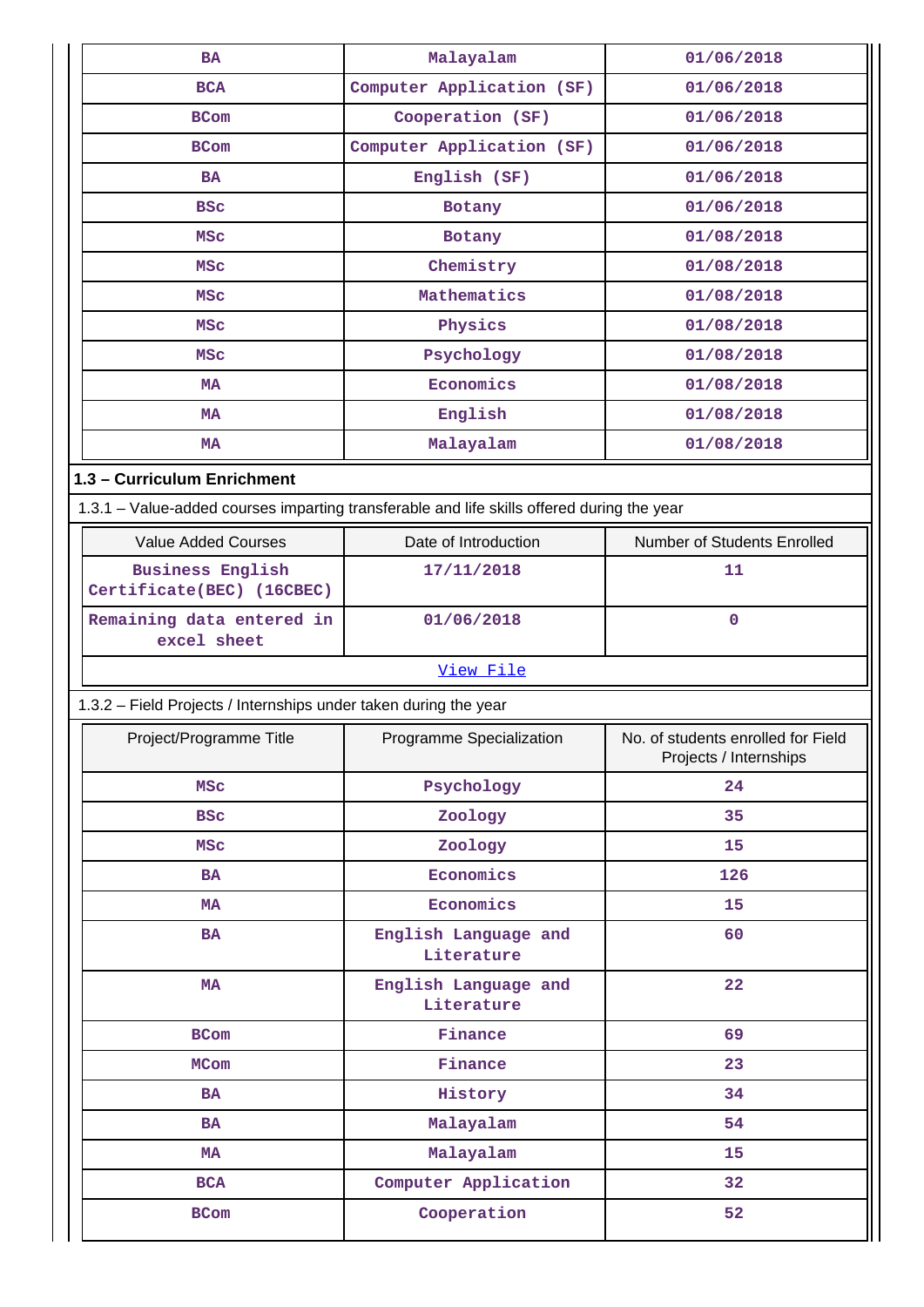| <b>BCom</b> | Computer Application                                | 48 |
|-------------|-----------------------------------------------------|----|
| <b>BA</b>   | English Language<br>Literature and<br>Communication | 53 |
| <b>BSC</b>  | Botany                                              | 49 |
| <b>MSC</b>  | Botany                                              | 15 |
| <b>BSC</b>  | Chemistry                                           | 50 |
| <b>BSC</b>  | Polymer Chemistry                                   | 13 |
| MSC         | Chemistry                                           | 13 |
| <b>BSC</b>  | Mathematics                                         | 51 |
| MSC         | Mathematics                                         | 15 |
| <b>BSC</b>  | Physics                                             | 41 |
| MSC         | Physics                                             | 13 |
| <b>BSC</b>  | Psychology                                          | 31 |
|             | No file uploaded.                                   |    |

#### **1.4 – Feedback System**

1.4.1 – Whether structured feedback received from all the stakeholders.

| <b>Students</b> | Yes |
|-----------------|-----|
| Teachers        | Yes |
| Employers       | Yes |
| Alumni          | Yes |
| Parents         | Yes |

 1.4.2 – How the feedback obtained is being analyzed and utilized for overall development of the institution? (maximum 500 words)

Feedback Obtained

**FMN College believes in transparency and accountability when it comes to imparting her services. To monitor the quality of delivery and of the outcome standards of the institution, structured feedback is collected from all the stake holders – Students, Parents, Teachers, Employers and Alumni – at regular intervals. Online semester feedback is conducted every semester and curriculum feedback is collected from the outgoing batches at FMNC. The faculty members inform and educate the students on the importance of participating in the feedback exercise. They are educated on the anonymity of the feedback analysis as some students may deter from the feedback exercise fearing identification. The students submit the online feedback forms from their respective student account, which is accessed by entering their student ID and password. The feedback of the students is ranked on a three point scale rating. It helps the institution to evaluate the implementation of the curriculum and the effectiveness of curriculum. The curriculum feedback focus on the effectiveness of curriculum, delivery of content, faculty involvement, meeting of objectives, and acquisition of skills. Once the feedback is obtained, it is sent to the departments concerned for analysis, and further study. The constructive suggestions are utilized for the effectiveness of the teaching learning process, curriculum development, and for improving the academic standards of the college. The teachers' feedback is done annually. The teachers responses are elicited on the effectiveness of BoS, redesigning of curriculum and syllabus revision, focus of employability skill in existing syllabi, adequacy**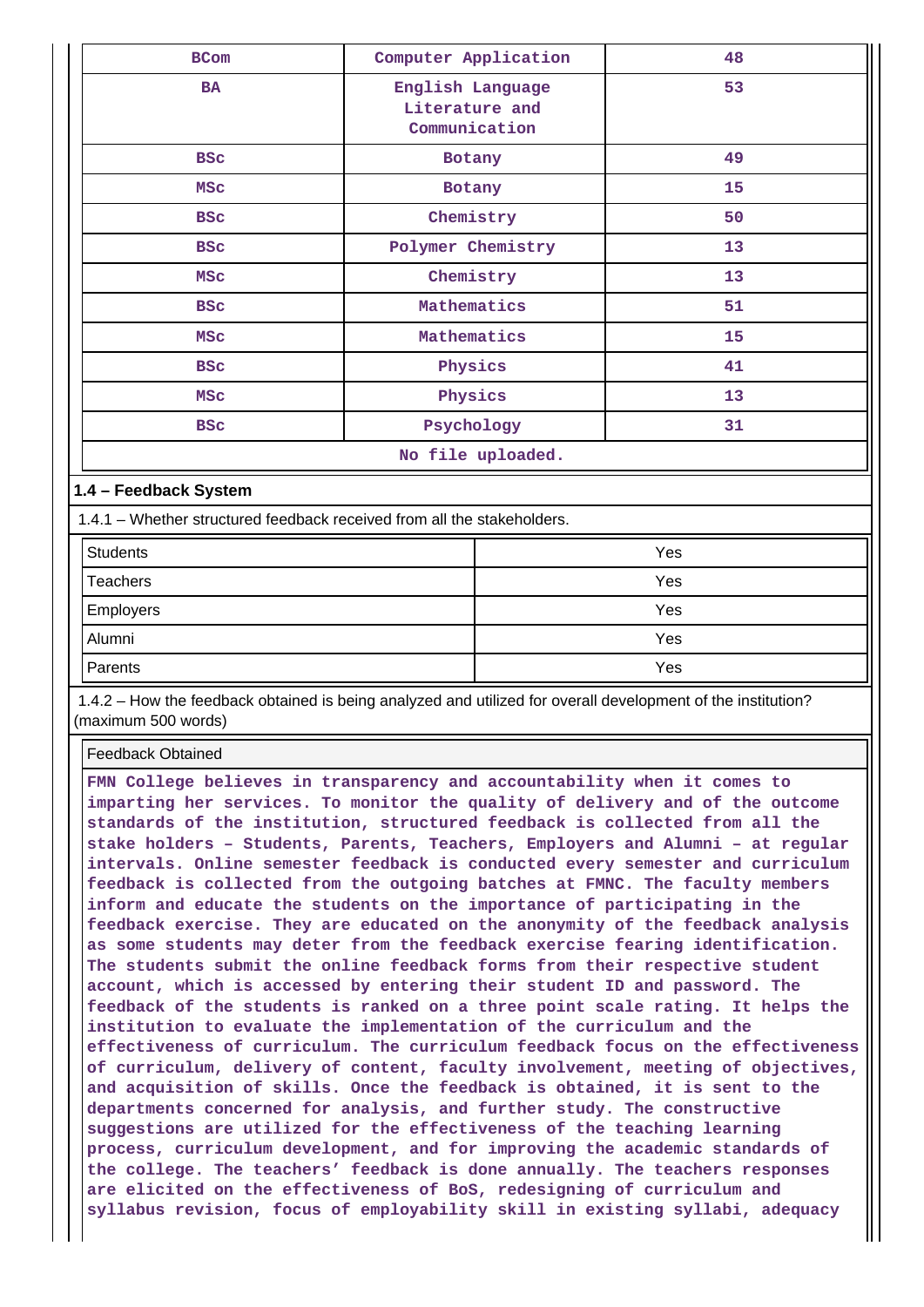**of ICT facilities and and its effectiveness, and advantages in having representation from industry in improving and updating the syllabi. All the teachers participate in the feedback exercise and their suggestions help to strengthen the services offered by the college. Alumni feedback is done via paper communications and email. The questions focus on having alumni association in the college, participation of Alumni in curriculum redesign, and relevance of the course to job requirement. Parents' feedback is collected in paper and in person during the regular PTA interactions. In general, the suggestions of parents have helped us improve the services offered by the college. Employer's feedback is a gauge that testifies the success of the courses offered by the college and is a testimony to the courses, meeting the current employment needs of the society. Feedback forms are mailed to the employers based on the data given by the alumni employed in the relevant organization. The thrust area of the feedback is on measuring the competency of FATIMITES employed at their organization and relevance of the curriculum in meeting the market needs. The revised pattern of internal examination is an implementation of the suggestions received from the stakeholders.**

#### **CRITERION II – TEACHING- LEARNING AND EVALUATION**

#### **2.1 – Student Enrolment and Profile**

#### 2.1.1 – Demand Ratio during the year

| Name of the<br>Programme | Programme<br>Specialization | Number of seats<br>available | Number of<br>Application received | <b>Students Enrolled</b> |
|--------------------------|-----------------------------|------------------------------|-----------------------------------|--------------------------|
| <b>MSC</b>               | Mathematics                 | 15                           | 97                                | 15                       |
| <b>MSC</b>               | Physics                     | 15                           | 98                                | 15                       |
| <b>MSC</b>               | Chemistry                   | 13                           | 104                               | 14                       |
| <b>MSC</b>               | Botany                      | 15                           | 84                                | 15                       |
| <b>MSC</b>               | Zoology                     | 15                           | 81                                | 15                       |
| <b>MSC</b>               | Psychology                  | 14                           | 51                                | 14                       |
| <b>MA</b>                | English                     | 25                           | 155                               | 25                       |
| <b>MA</b>                | Malayalam                   | 19                           | 35                                | 18                       |
| <b>MA</b>                | Economics                   | 25                           | 70                                | 25                       |
| <b>MCom</b>              | Finance                     | 25                           | 89                                | 25                       |
| <b>BSC</b>               | Mathematics                 | 60                           | 1159                              | 59                       |
| <b>BSC</b>               | Physics                     | 48                           | 1262                              | 53                       |
| <b>BSC</b>               | Chemistry                   | 48                           | 1189                              | 55                       |
| <b>BSC</b>               | Polymer<br>Chemistry        | 20                           | 177                               | 21                       |
| <b>BSC</b>               | Botany                      | 48                           | 936                               | 54                       |
| <b>BSC</b>               | Zoology                     | 48                           | 1164                              | 55                       |
| <b>BSC</b>               | Psychology                  | 32                           | 653                               | 39                       |
| <b>BA</b>                | English                     | 50                           | 2344                              | 65                       |
| <b>BA</b>                | Malayalam                   | 50                           | 735                               | 65                       |
| <b>BA</b>                | Economics                   | 120                          | 1307                              | 141                      |
| <b>BA</b>                | History                     | 40                           | 675                               | 40                       |
| <b>BCom</b>              | Finance                     | 60                           | 1176                              | 69                       |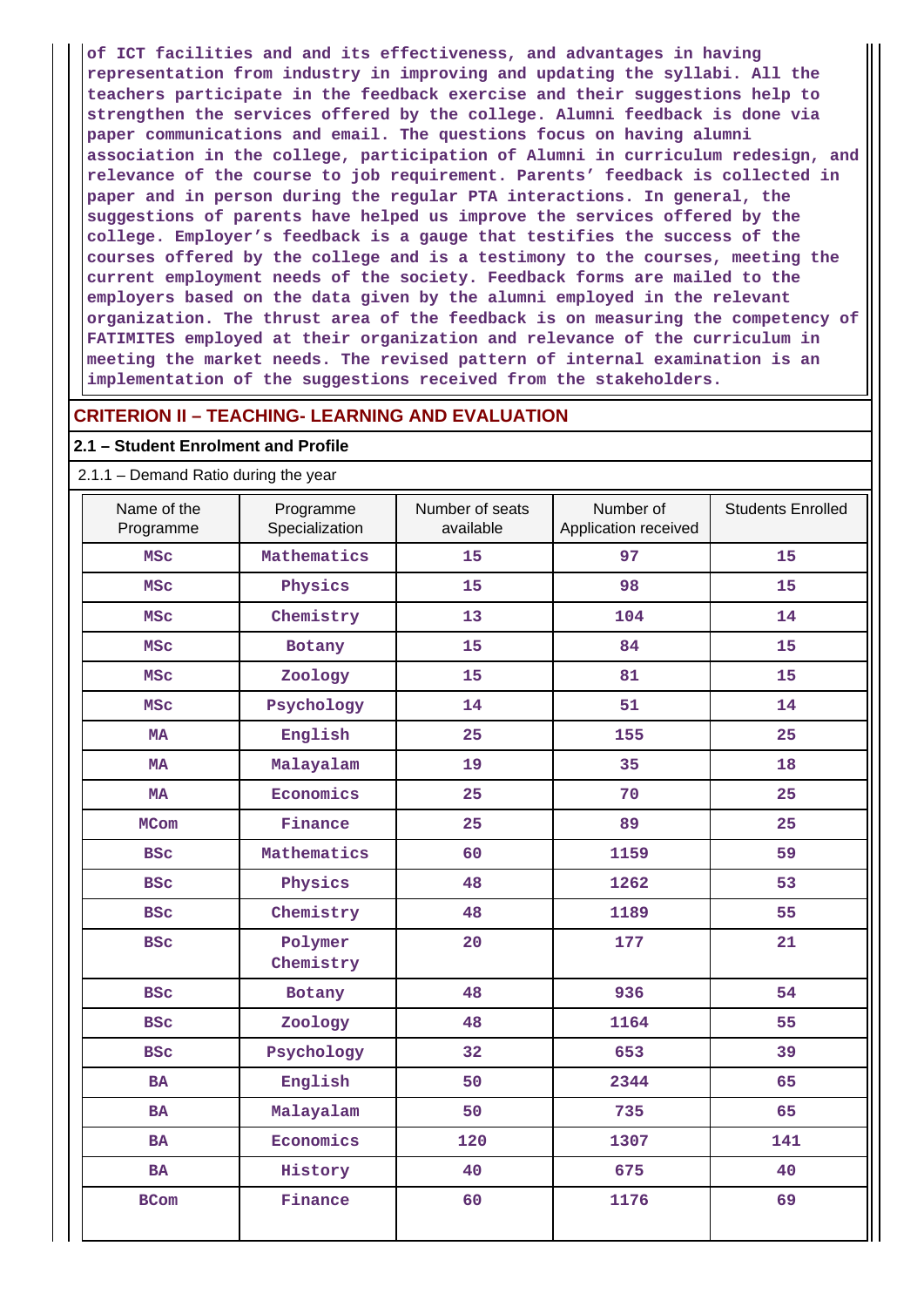|                                      | English<br>Language and<br>Literature with<br>Communicative<br>English (SF)                                                                                                                                   | 60                                                           |                                                                                                  | 542                                                                                              | 58                                                          |
|--------------------------------------|---------------------------------------------------------------------------------------------------------------------------------------------------------------------------------------------------------------|--------------------------------------------------------------|--------------------------------------------------------------------------------------------------|--------------------------------------------------------------------------------------------------|-------------------------------------------------------------|
| <b>BCom</b>                          | Cooperation<br>(SF)                                                                                                                                                                                           | 60                                                           |                                                                                                  | 469                                                                                              | 54                                                          |
| <b>BCom</b>                          | Computer<br>Application<br>(SF)                                                                                                                                                                               | 55                                                           |                                                                                                  | 538                                                                                              | 50                                                          |
| <b>BCA</b>                           | Computer<br>Application                                                                                                                                                                                       | 35                                                           |                                                                                                  | 347                                                                                              | 30                                                          |
|                                      |                                                                                                                                                                                                               |                                                              | No file uploaded.                                                                                |                                                                                                  |                                                             |
| 2.2 - Catering to Student Diversity  |                                                                                                                                                                                                               |                                                              |                                                                                                  |                                                                                                  |                                                             |
|                                      | 2.2.1 - Student - Full time teacher ratio (current year data)                                                                                                                                                 |                                                              |                                                                                                  |                                                                                                  |                                                             |
| Year                                 | Number of<br>students enrolled<br>in the institution<br>(UG)                                                                                                                                                  | Number of<br>students enrolled<br>in the institution<br>(PG) | Number of<br>fulltime teachers<br>available in the<br>institution<br>teaching only UG<br>courses | Number of<br>fulltime teachers<br>available in the<br>institution<br>teaching only PG<br>courses | Number of<br>teachers<br>teaching both UG<br>and PG courses |
| 2018                                 | 2550                                                                                                                                                                                                          | 344                                                          | 67                                                                                               | 16                                                                                               | 50                                                          |
| Number of<br><b>Teachers on Roll</b> | Number of<br>teachers using<br>ICT (LMS, e-                                                                                                                                                                   | <b>ICT Tools and</b><br>resources<br>available               | Number of ICT<br>enabled<br>Classrooms                                                           | Numberof smart<br>classrooms                                                                     | E-resources and<br>techniques used                          |
|                                      | Resources)                                                                                                                                                                                                    |                                                              |                                                                                                  |                                                                                                  |                                                             |
| 133                                  | 121                                                                                                                                                                                                           | 14                                                           | 66                                                                                               | 3                                                                                                | 9                                                           |
|                                      |                                                                                                                                                                                                               |                                                              | No file uploaded.                                                                                |                                                                                                  |                                                             |
|                                      |                                                                                                                                                                                                               |                                                              | No file uploaded.                                                                                |                                                                                                  |                                                             |
|                                      | 2.3.2 - Students mentoring system available in the institution? Give details. (maximum 500 words)<br>Aims • To improve discipline • To improve human interaction in Campus • To enhances students' confidence |                                                              |                                                                                                  |                                                                                                  |                                                             |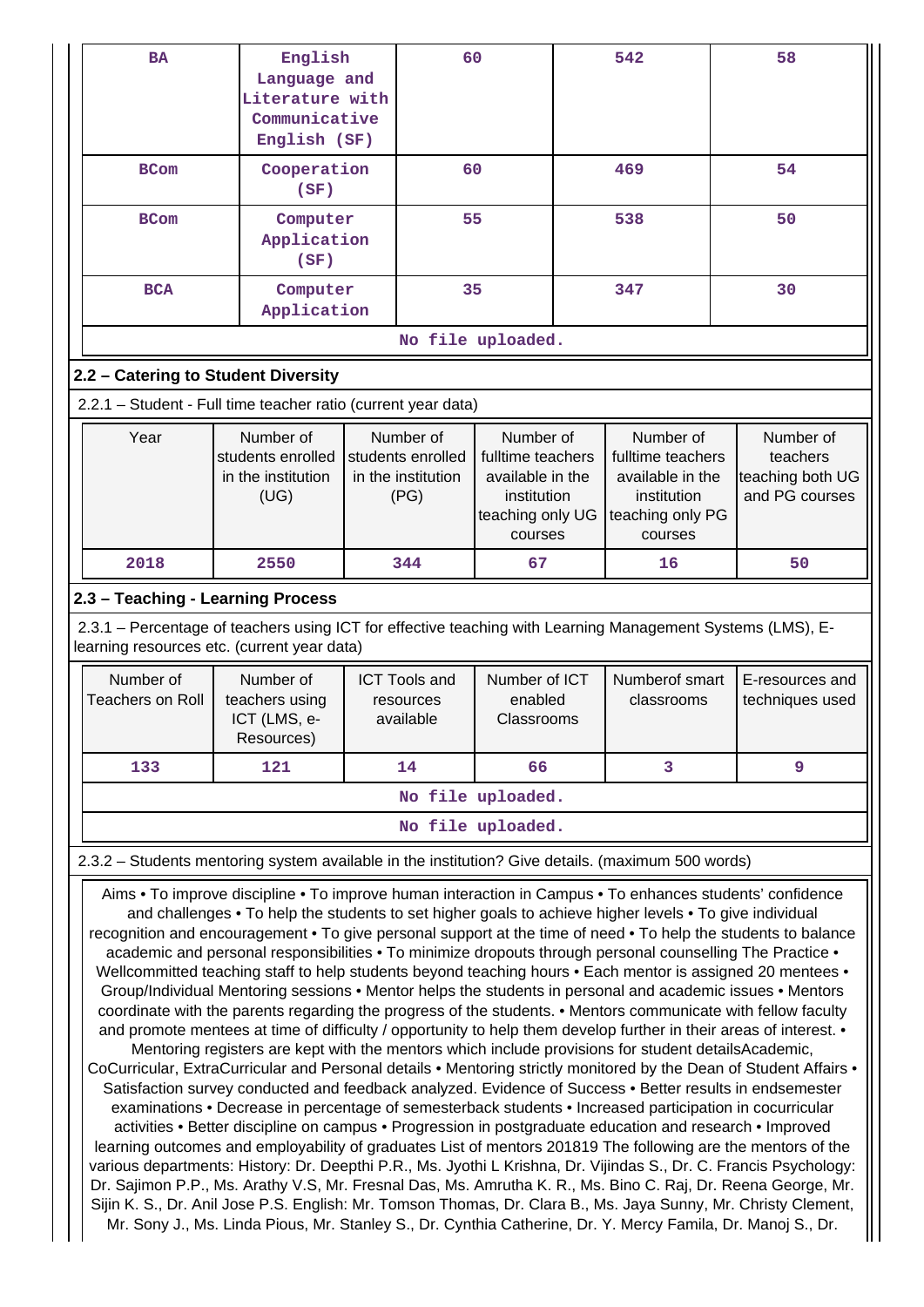Supriya M. Economics: Ms. Neethu Mathews, Mr. Manu V., Ms. Minu Elza, Ms. Stella, Ms. Liya Joy Ms. Neena S. Johnsonn, Dr. Mary Antony Commerce: Dr. Jain Rani, Mr. John Britto, Ms. Ancy John, Ms. Amritha Nelson, Dr. Sangeetha Vincent, Fr. Sanu, Dr. Catherine C. Pereira, Dr. Valsalachandran Physics: Ms. Bindu Christopher, Mr. Patrik V, Mr. Sunil A, Ms. Vimala V., Dr. Ben Baiju, Dr. Benson K., Dr. Christa E. Pereira, Dr. Sheena Mary, Mr. Ratheesh Kumar, Mr.Ignatius J. Chemistry: Ms. Sherinmol C.B., Dr. Suma N., Dr. Sarau Devi, Dr. Shibu Joseph, Dr. Sheeja Mathews, Dr. Mary Nancy, Dr. Biju Mathew. Ms. Mini V, Dr. L. Namitha, Dr. A. P. Apsara, Dr. Manohar D. Mullassery, Dr. Noeline B. Fernandez Zoology: Dr. Vijayasree, Ms. Nisha Thomas, Ms. Jennifer Dr. Seethal Lal, Ms. Divya M.S., Dr. Sarlin P.J., Dr. Sreelekshmy S, Dr. Sherly Williams, Ms. Nisha Thomas Botany: Dr. B. Sinilal, Dr. Merlyn V.J., Dr. A.S. Rubin Jose, Dr. Nirmala Jayarani, Dr Shaiju P.N., Ms. Siji V. Malayalam: Ms. Mary C., Mr. Girish U., Ms. Roshini M, Ms. Alice Dominic, Ms. Asa Stephen, Dr.A.S. Pratheesh, Mr. Manoj Kumar V., Ms. Lilly V., Dr. Arun J.A. Mathematics: Ms Rosini

| Number of students enrolled in the<br>institution | Number of fulltime teachers | Mentor: Mentee Ratio |
|---------------------------------------------------|-----------------------------|----------------------|
| 2894                                              | 133                         | 1:21.7               |

## **2.4 – Teacher Profile and Quality**

| No. of sanctioned<br>positions | No. of filled positions | Vacant positions | Positions filled during<br>the current year | No. of faculty with<br>Ph.D |
|--------------------------------|-------------------------|------------------|---------------------------------------------|-----------------------------|
| 133                            | 133                     |                  | 59                                          |                             |

 2.4.2 – Honours and recognition received by teachers (received awards, recognition, fellowships at State, National, International level from Government, recognised bodies during the year )

| Year of Award | Name of full time teachers<br>receiving awards from<br>state level, national level,<br>international level | Designation         | Name of the award,<br>fellowship, received from<br>Government or recognized<br>bodies                                                 |
|---------------|------------------------------------------------------------------------------------------------------------|---------------------|---------------------------------------------------------------------------------------------------------------------------------------|
| 2019          | Dr Sinilal<br>Bhaskaran                                                                                    | Assistant Professor | Postdoctoral<br>Research Fellowship<br>University of<br>Sciences<br>(USciences),<br>Philadelphia                                      |
| 2018          | Dr Jojo P.J.                                                                                               | Associate Professor | Academic Staff<br><b>Exchange</b><br>Mobility, Erasms<br>KA107ICM24005 From<br>European<br>Commission,<br>University of<br>Vallodolid |
| 2019          | Dr Sarlin P.J.                                                                                             | Assistant Professor | Research internship<br>'Montenegro Dolphin<br>Research Volunteer<br>Program, Marine<br>Mammals Research<br>Association -DMAD          |
| 2018          | Dr Mary Nancy T.E.                                                                                         | Assistant Professor | Women Excellence<br>Educational award,<br>KLCWA, Kollam<br>(State/Local<br>level()                                                    |
| 2018          | Ms Linda Pious John Assistant Professor                                                                    |                     | Women Excellence<br>Educational award,                                                                                                |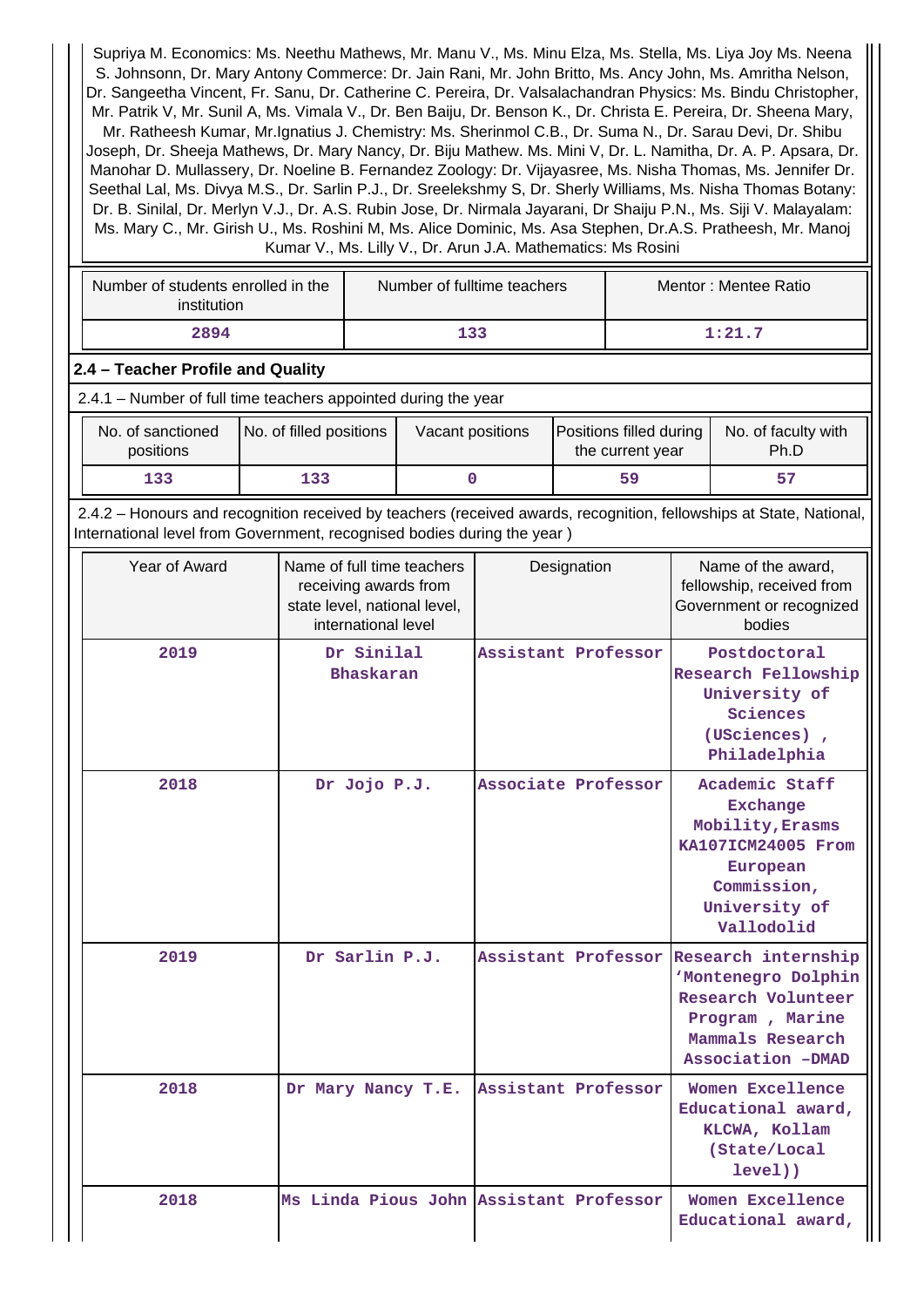|  |                   | KLCWA, Kollam<br>(State/Local<br>level() |
|--|-------------------|------------------------------------------|
|  | No file uploaded. |                                          |

### **2.5 – Evaluation Process and Reforms**

 2.5.1 – Number of days from the date of semester-end/ year- end examination till the declaration of results during the year

| Programme Name | Programme Code | Semester/year | Last date of the last<br>semester-end/year-<br>end examination | Date of declaration of<br>results of semester-<br>end/ year- end<br>examination |
|----------------|----------------|---------------|----------------------------------------------------------------|---------------------------------------------------------------------------------|
| <b>BA</b>      | <b>U21</b>     | 3             | 14/11/2018                                                     | 25/01/2019                                                                      |
| <b>BA</b>      | <b>U22</b>     | 3             | 14/11/2018                                                     | 25/01/2019                                                                      |
| BA             | <b>U23</b>     | 3             | 14/11/2018                                                     | 25/01/2019                                                                      |
| <b>BA</b>      | <b>U24</b>     | 3             | 14/11/2018                                                     | 25/01/2019                                                                      |
| <b>BCom</b>    | <b>U31</b>     | 3             | 14/11/2018                                                     | 25/01/2019                                                                      |
| <b>BA</b>      | <b>U42</b>     | 3             | 14/11/2018                                                     | 25/01/2019                                                                      |
| <b>BCom</b>    | U43            | 3             | 14/11/2018                                                     | 25/01/2019                                                                      |
| <b>BCom</b>    | <b>U44</b>     | 3             | 14/11/2018                                                     | 25/01/2019                                                                      |
| <b>BCA</b>     | <b>U45</b>     | 3             | 14/11/2018                                                     | 25/01/2019                                                                      |
| <b>MSC</b>     | <b>P11</b>     | 3             | 08/02/2019                                                     | 15/03/2019                                                                      |
| <b>MSC</b>     | <b>P12</b>     | 3             | 08/02/2019                                                     | 15/03/2019                                                                      |
| <b>MSC</b>     | <b>P13</b>     | 3             | 08/02/2019                                                     | 15/03/2019                                                                      |
| <b>MSC</b>     | <b>P14</b>     | 3             | 08/02/2019                                                     | 15/03/2019                                                                      |
| <b>MSC</b>     | <b>P15</b>     | 3             | 08/02/2019                                                     | 15/03/2019                                                                      |
| <b>MSC</b>     | <b>P16</b>     | 3             | 08/02/2019                                                     | 15/03/2019                                                                      |
| <b>MA</b>      | <b>P21</b>     | 3             | 08/02/2019                                                     | 15/03/2019                                                                      |
| <b>MA</b>      | <b>P22</b>     | 3             | 08/02/2019                                                     | 15/03/2019                                                                      |
| <b>MA</b>      | <b>P23</b>     | 3             | 08/02/2019                                                     | 15/03/2019                                                                      |
| <b>MCom</b>    | <b>P31</b>     | 3             | 08/02/2019                                                     | 15/03/2019                                                                      |
| <b>BSC</b>     | <b>U11</b>     | 1             | 07/01/2019                                                     | 25/02/2019                                                                      |
| BSC            | U12            | ı             | 07/01/2019                                                     | 25/02/2019                                                                      |
| <b>BSC</b>     | <b>U13</b>     | $\mathbf{1}$  | 07/01/2019                                                     | 25/02/2019                                                                      |
| <b>BSC</b>     | <b>U14</b>     | $\mathbf{1}$  | 07/01/2019                                                     | 25/02/2019                                                                      |
| <b>BSC</b>     | <b>U15</b>     | $\mathbf{1}$  | 07/01/2019                                                     | 25/02/2019                                                                      |
| <b>BSC</b>     | U16            | $\mathbf{1}$  | 07/01/2019                                                     | 25/02/2019                                                                      |
| <b>BSC</b>     | <b>U17</b>     | $\mathbf{1}$  | 07/01/2019                                                     | 25/02/2019                                                                      |
| <b>BA</b>      | <b>U21</b>     | $\mathbf{1}$  | 07/01/2019                                                     | 25/02/2019                                                                      |
| <b>BA</b>      | <b>U22</b>     | $\mathbf{1}$  | 07/01/2019                                                     | 25/02/2019                                                                      |
| <b>BA</b>      | <b>U23</b>     | $\mathbf{1}$  | 07/01/2019                                                     | 25/02/2019                                                                      |
| <b>BA</b>      | <b>U24</b>     | $\mathbf{1}$  | 07/01/2019                                                     | 25/02/2019                                                                      |
| <b>BCom</b>    | U31            | 1             | 07/01/2019                                                     | 25/02/2019                                                                      |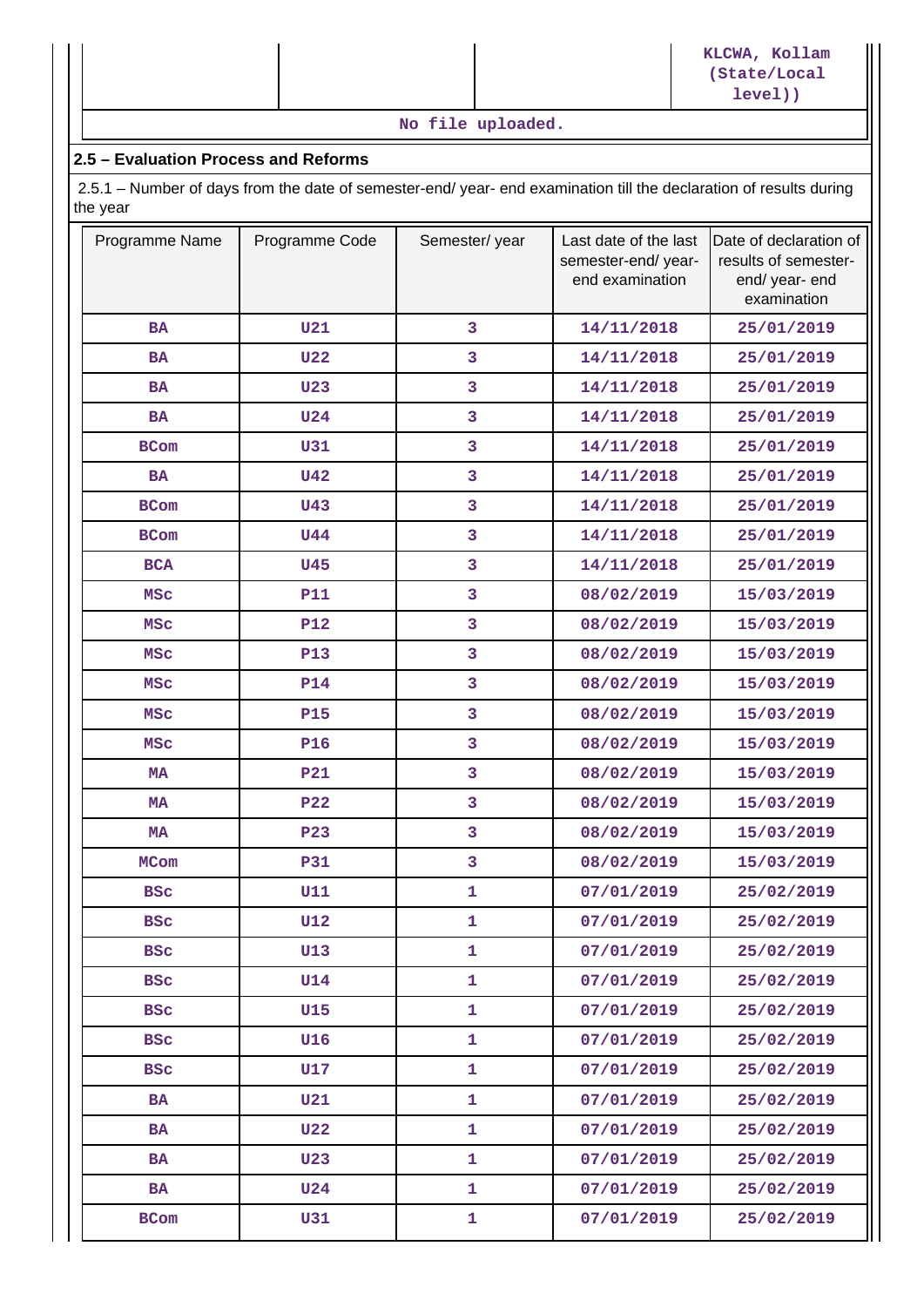| <b>BA</b>   | <b>U42</b>  | $\mathbf{1}$            | 07/01/2019 | 25/02/2019 |
|-------------|-------------|-------------------------|------------|------------|
| BCom        | <b>U43</b>  | $\mathbf 1$             | 07/01/2019 | 25/02/2019 |
| <b>BCom</b> | <b>U44</b>  | $\mathbf{1}$            | 07/01/2019 | 25/02/2019 |
| <b>BCA</b>  | <b>U45</b>  | $\mathbf{1}$            | 07/01/2019 | 25/02/2019 |
| <b>MSC</b>  | <b>P11</b>  | $\mathbf{1}$            | 11/02/2019 | 15/03/2019 |
| <b>MSC</b>  | <b>P12</b>  | $\mathbf{1}$            | 11/02/2019 | 15/03/2019 |
| <b>MSC</b>  | <b>P14</b>  | 3                       | 08/02/2019 | 15/03/2019 |
| <b>MSC</b>  | <b>P15</b>  | 3                       | 08/02/2019 | 15/03/2019 |
| <b>MSC</b>  | <b>P16</b>  | 3                       | 08/02/2019 | 15/03/2019 |
| MA          | <b>P21</b>  | 3                       | 08/02/2019 | 15/03/2019 |
| MA          | <b>P22</b>  | 3                       | 08/02/2019 | 15/03/2019 |
| MA          | <b>P23</b>  | $\mathbf{3}$            | 08/02/2019 | 15/03/2019 |
| <b>MCom</b> | <b>P31</b>  | 3                       | 08/02/2019 | 15/03/2019 |
| <b>BSC</b>  | <b>U11</b>  | $\mathbf{1}$            | 07/01/2019 | 25/02/2019 |
| <b>BSC</b>  | <b>U12</b>  | $\mathbf{1}$            | 07/01/2019 | 25/02/2019 |
| <b>BSC</b>  | <b>U13</b>  | $\mathbf{1}$            | 07/01/2019 | 25/02/2019 |
| <b>BSC</b>  | <b>U14</b>  | $\mathbf{1}$            | 07/01/2019 | 25/02/2019 |
| <b>BSC</b>  | <b>U15</b>  | $\mathbf{1}$            | 07/01/2019 | 25/02/2019 |
| <b>BSC</b>  | <b>U16</b>  | $\mathbf{1}$            | 07/01/2019 | 25/02/2019 |
| <b>BSC</b>  | U17         | $\mathbf{1}$            | 07/01/2019 | 25/02/2019 |
| <b>BA</b>   | <b>U21</b>  | $\mathbf{1}$            | 07/01/2019 | 25/02/2019 |
| <b>BSC</b>  | U11         | 6                       | 19/04/2018 | 24/05/2018 |
| <b>BSC</b>  | <b>U12</b>  | 6                       | 19/04/2018 | 24/05/2018 |
| <b>BSC</b>  | U13         | 6                       | 19/04/2018 | 24/05/2018 |
| <b>BSC</b>  | <b>U14</b>  | 6                       | 19/04/2018 | 24/05/2018 |
| <b>BSC</b>  | <b>U15</b>  | 6                       | 19/04/2018 | 24/05/2018 |
| <b>BSC</b>  | <b>U16U</b> | 6                       | 19/04/2018 | 24/05/2018 |
| <b>BSC</b>  | U17         | 6                       | 19/04/2018 | 24/05/2018 |
| <b>BA</b>   | U21         | 6                       | 19/04/2018 | 24/05/2018 |
| BA          | <b>U22</b>  | 6                       | 19/04/2018 | 24/05/2018 |
| <b>BA</b>   | <b>U23</b>  | 6                       | 19/04/2018 | 24/05/2018 |
| BA          | <b>U24</b>  | 6                       | 19/04/2018 | 24/05/2018 |
| <b>BCom</b> | U31         | 6                       | 19/04/2018 | 24/05/2018 |
| <b>BSC</b>  | U41         | 6                       | 19/04/2018 | 24/05/2018 |
| BA          | <b>U42</b>  | 6                       | 19/04/2018 | 24/05/2018 |
| <b>BCom</b> | <b>U43</b>  | 6                       | 19/04/2018 | 24/05/2018 |
| <b>BSC</b>  | <b>U11</b>  | $\overline{\mathbf{4}}$ | 04/05/2018 | 28/06/2018 |
| <b>BSC</b>  | <b>U12</b>  | $\overline{\mathbf{4}}$ | 04/05/2018 | 28/06/2018 |
| <b>BSC</b>  | U13         | $\overline{\mathbf{4}}$ | 04/05/2018 | 28/06/2018 |
| <b>BSC</b>  | <b>U14</b>  | $\overline{\mathbf{4}}$ | 04/05/2018 | 28/06/2018 |
|             |             |                         |            |            |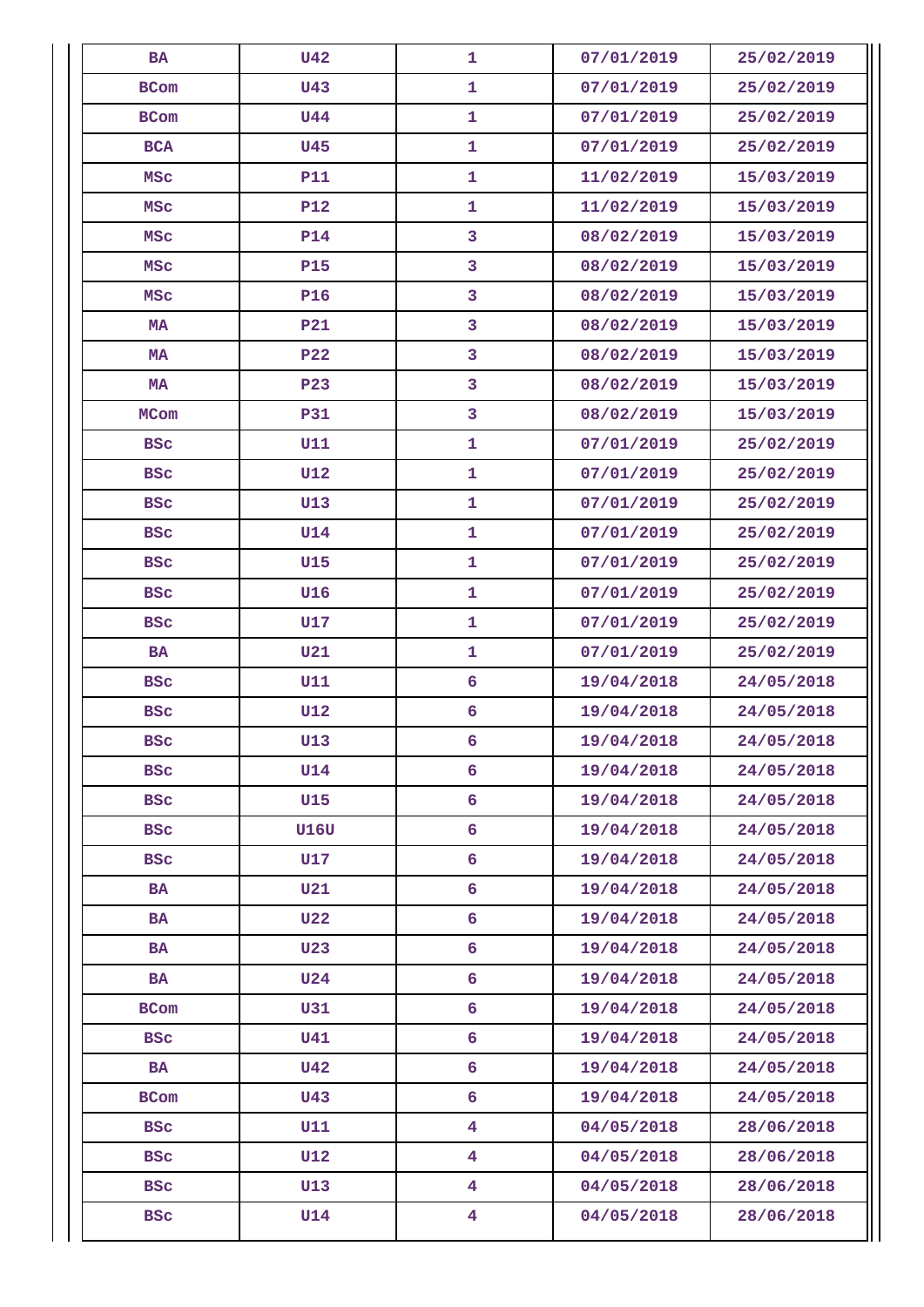| <b>BSC</b>  | <b>U15</b> | $\overline{4}$          | 04/05/2018 | 28/06/2018 |
|-------------|------------|-------------------------|------------|------------|
| <b>BSC</b>  | U16        | 4                       | 04/05/2018 | 28/06/2018 |
| <b>BSC</b>  | <b>U17</b> | $\overline{\mathbf{4}}$ | 04/05/2018 | 28/06/2018 |
| <b>BA</b>   | <b>U21</b> | $\overline{\mathbf{4}}$ | 04/05/2018 | 28/06/2018 |
| <b>BA</b>   | <b>U22</b> | $\overline{\mathbf{4}}$ | 04/05/2018 | 28/06/2018 |
| <b>BA</b>   | <b>U23</b> | $\overline{\mathbf{4}}$ | 04/05/2018 | 28/06/2018 |
| <b>BA</b>   | <b>U24</b> | $\overline{\mathbf{4}}$ | 04/05/2018 | 28/06/2018 |
| <b>BCom</b> | <b>U31</b> | $\overline{\mathbf{4}}$ | 04/05/2018 | 28/06/2018 |
| <b>BA</b>   | <b>U42</b> | $\overline{\mathbf{4}}$ | 04/05/2018 | 28/06/2018 |
| <b>BCom</b> | <b>U43</b> | $\overline{\mathbf{4}}$ | 04/05/2018 | 28/06/2018 |
| BCom        | <b>U44</b> | $\overline{\mathbf{4}}$ | 04/05/2018 | 28/06/2018 |
| <b>BCA</b>  | <b>U45</b> | $\overline{\mathbf{4}}$ | 04/05/2018 | 28/06/2018 |
| <b>MSC</b>  | <b>P11</b> | $\overline{\mathbf{4}}$ | 13/07/2018 | 17/08/2018 |
| <b>MSC</b>  | <b>P12</b> | $\overline{\mathbf{4}}$ | 13/07/2018 | 17/08/2018 |
| <b>MSC</b>  | <b>P13</b> | $\overline{\mathbf{4}}$ | 13/07/2018 | 17/08/2018 |
| <b>MSC</b>  | <b>P14</b> | $\overline{\mathbf{4}}$ | 13/07/2018 | 17/08/2018 |
| <b>MSC</b>  | <b>P15</b> | $\overline{\mathbf{4}}$ | 13/07/2018 | 17/08/2018 |
| <b>MSC</b>  | <b>P16</b> | $\overline{\mathbf{4}}$ | 13/07/2018 | 17/08/2018 |
| <b>MSC</b>  | <b>P21</b> | $\overline{\mathbf{4}}$ | 13/07/2018 | 17/08/2018 |
| MA          | <b>P21</b> | $\overline{\mathbf{4}}$ | 13/07/2018 | 17/08/2018 |
| MA          | <b>P22</b> | $\overline{\mathbf{4}}$ | 13/07/2018 | 17/08/2018 |
| MA          | <b>P23</b> | $\overline{\mathbf{4}}$ | 13/07/2018 | 17/08/2018 |
| <b>MCom</b> | <b>P31</b> | $\overline{\mathbf{4}}$ | 13/07/2018 | 17/08/2018 |
| BSC         | U11        | 2                       | 25/05/2018 | 17/07/2018 |
| <b>BSC</b>  | <b>U12</b> | $\overline{a}$          | 25/05/2018 | 17/07/2018 |
| <b>BSC</b>  | <b>U13</b> | $\overline{\mathbf{2}}$ | 25/05/2018 | 17/07/2018 |
| <b>BSC</b>  | <b>U14</b> | $\overline{2}$          | 25/05/2018 | 17/07/2018 |
| <b>BSC</b>  | <b>U15</b> | $\overline{2}$          | 25/05/2018 | 17/07/2018 |
| <b>BSC</b>  | <b>U16</b> | $\overline{2}$          | 25/05/2018 | 17/07/2018 |
| <b>BSC</b>  | U17        | $\overline{a}$          | 25/05/2018 | 17/07/2018 |
| <b>BA</b>   | U21        | $\overline{a}$          | 25/05/2018 | 17/07/2018 |
| <b>BA</b>   | <b>U22</b> | $\overline{2}$          | 25/05/2018 | 17/07/2018 |
| <b>BA</b>   | <b>U23</b> | $\overline{2}$          | 25/05/2018 | 17/07/2018 |
| BA          | <b>U24</b> | $\overline{a}$          | 25/05/2018 | 17/07/2018 |
| <b>BCom</b> | U31        | $\overline{a}$          | 25/05/2018 | 17/07/2018 |
| <b>BA</b>   | <b>U42</b> | $\overline{\mathbf{2}}$ | 25/05/2018 | 17/07/2018 |
| BCom        | <b>U43</b> | $\overline{2}$          | 25/05/2018 | 17/07/2018 |
| <b>BCom</b> | <b>U44</b> | $\overline{2}$          | 25/05/2018 | 17/07/2018 |
| <b>BCA</b>  | <b>U45</b> | $\overline{2}$          | 25/05/2018 | 17/07/2018 |
| <b>MSC</b>  | <b>P11</b> | $\overline{\mathbf{2}}$ | 03/08/2018 | 19/09/2018 |
|             |            |                         |            |            |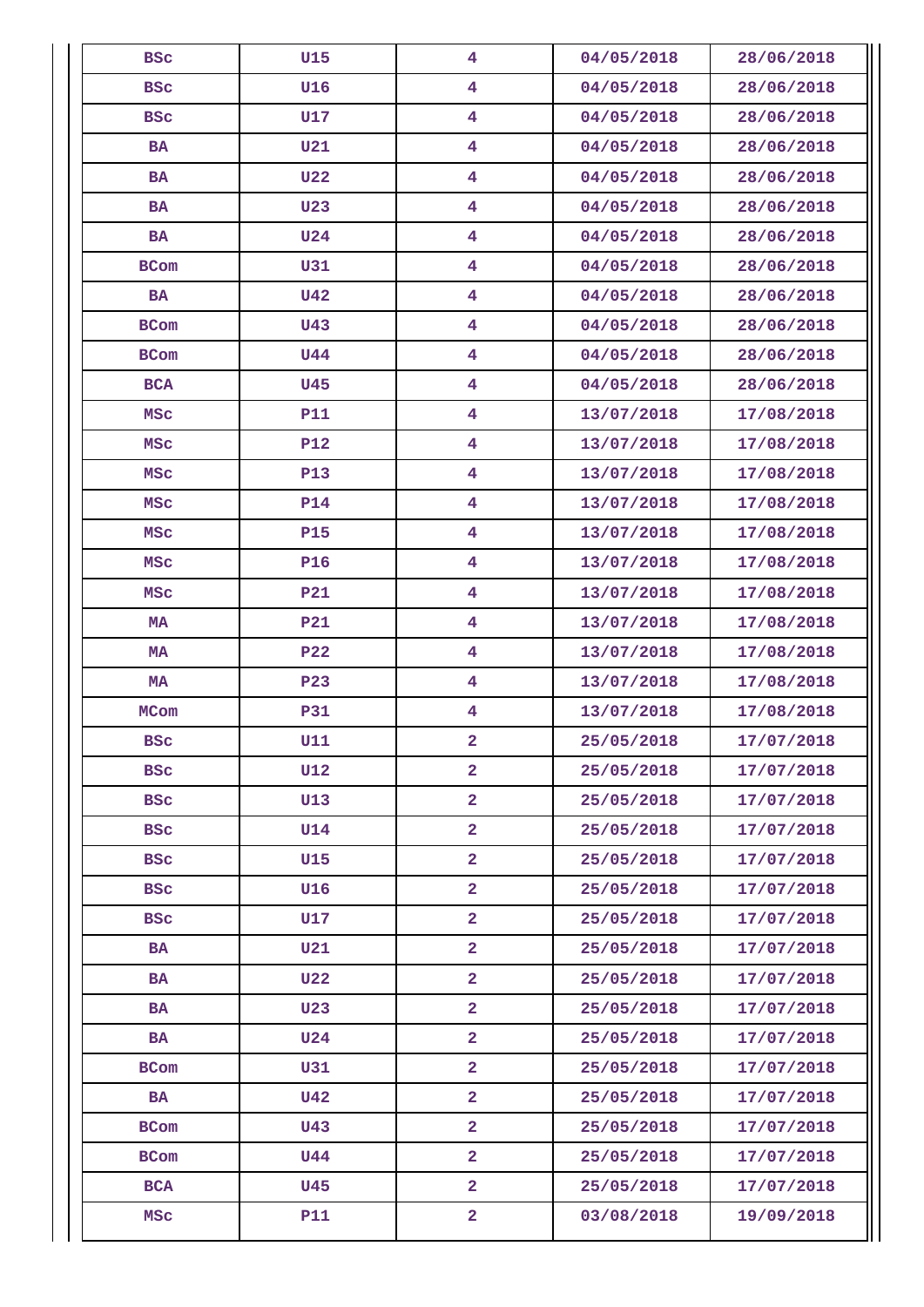| <b>MSC</b>  | <b>P12</b>      | $\overline{2}$          | 03/08/2018 | 19/09/2018 |
|-------------|-----------------|-------------------------|------------|------------|
| <b>MSC</b>  | <b>P13</b>      | $\overline{a}$          | 03/08/2018 | 19/09/2018 |
| <b>MSC</b>  | <b>P14</b>      | $\overline{a}$          | 03/08/2018 | 19/09/2018 |
| <b>MSC</b>  | <b>P15</b>      | $\overline{\mathbf{2}}$ | 03/08/2018 | 19/09/2018 |
| <b>MSC</b>  | <b>P16</b>      | $\overline{2}$          | 03/08/2018 | 19/09/2018 |
| MA          | <b>P21</b>      | $\overline{2}$          | 03/08/2018 | 19/09/2018 |
| MA          | P <sub>22</sub> | $\overline{2}$          | 03/08/2018 | 19/09/2018 |
| MA          | <b>P23</b>      | $\overline{2}$          | 03/08/2018 | 19/09/2018 |
| <b>MCom</b> | <b>P31</b>      | $\overline{2}$          | 03/08/2018 | 19/09/2018 |
| <b>BSC</b>  | U11             | 5                       | 13/11/2018 | 19/12/2018 |
| <b>BSC</b>  | <b>U12</b>      | 5                       | 13/11/2018 | 19/12/2018 |
| <b>BSC</b>  | U13             | 5                       | 13/11/2018 | 19/12/2018 |
| <b>BSC</b>  | <b>U14</b>      | 5                       | 13/11/2018 | 19/12/2019 |
| <b>BSC</b>  | <b>U15</b>      | 5                       | 13/11/2018 | 19/12/2018 |
| <b>BSC</b>  | <b>U16</b>      | 5                       | 13/11/2018 | 19/12/2018 |
| <b>BSC</b>  | <b>U17</b>      | 5                       | 13/11/2018 | 19/12/2018 |
| <b>BA</b>   | <b>U21</b>      | 5                       | 13/11/2018 | 19/12/2018 |
| <b>BA</b>   | <b>U22</b>      | 5                       | 13/11/2018 | 19/12/2018 |
| <b>BA</b>   | <b>U23</b>      | 5                       | 13/11/2018 | 19/12/2018 |
| <b>BA</b>   | <b>U24</b>      | 5                       | 13/11/2018 | 19/12/2018 |
| <b>BCom</b> | <b>U31</b>      | 5                       | 13/11/2018 | 19/12/2018 |
| <b>BA</b>   | <b>U42</b>      | 5                       | 13/11/2018 | 19/12/2018 |
| BCom        | <b>U43</b>      | 5                       | 13/11/2018 | 19/12/2018 |
| <b>BCom</b> | U44             | 5                       | 13/11/2018 | 19/12/2018 |
| <b>BCA</b>  | <b>U45</b>      | 5                       | 13/11/2018 | 19/12/2018 |
| <b>BSC</b>  | <b>U11</b>      | 3                       | 14/11/2018 | 25/01/2019 |
| <b>BSC</b>  | <b>U12</b>      | 3                       | 14/11/2018 | 25/01/2019 |
| <b>BSC</b>  | U13             | 3                       | 14/11/2018 | 25/01/2019 |
| <b>BSC</b>  | <b>U14</b>      | 3                       | 14/11/2018 | 25/01/2019 |
| <b>BSC</b>  | <b>U15</b>      | 3                       | 14/11/2018 | 25/01/2019 |
| <b>BSC</b>  | <b>U16</b>      | $\mathbf{3}$            | 14/11/2018 | 25/01/2019 |
| <b>BSC</b>  | <b>U17</b>      | 3                       | 14/11/2018 | 25/01/2019 |
| MSC         | <b>P13</b>      | $\mathbf{1}$            | 11/02/2019 | 15/03/2019 |
| MSC         | <b>P14</b>      | $\mathbf{1}$            | 11/02/2019 | 15/03/2019 |
| MSC         | <b>P15</b>      | $\mathbf{1}$            | 11/02/2019 | 15/03/2019 |
| <b>MSC</b>  | <b>P16</b>      | $\mathbf 1$             | 11/02/2019 | 15/03/2019 |
| MA          | <b>P21</b>      | $\mathbf 1$             | 11/02/2019 | 15/03/2019 |
| MA          | <b>P22</b>      | $\mathbf{1}$            | 11/02/2019 | 15/03/2019 |
| MA          | <b>P23</b>      | $\mathbf{1}$            | 11/02/2019 | 15/03/2019 |
| MCom        | <b>P31</b>      | $\mathbf{1}$            | 11/02/2019 | 15/03/2019 |
|             |                 |                         |            |            |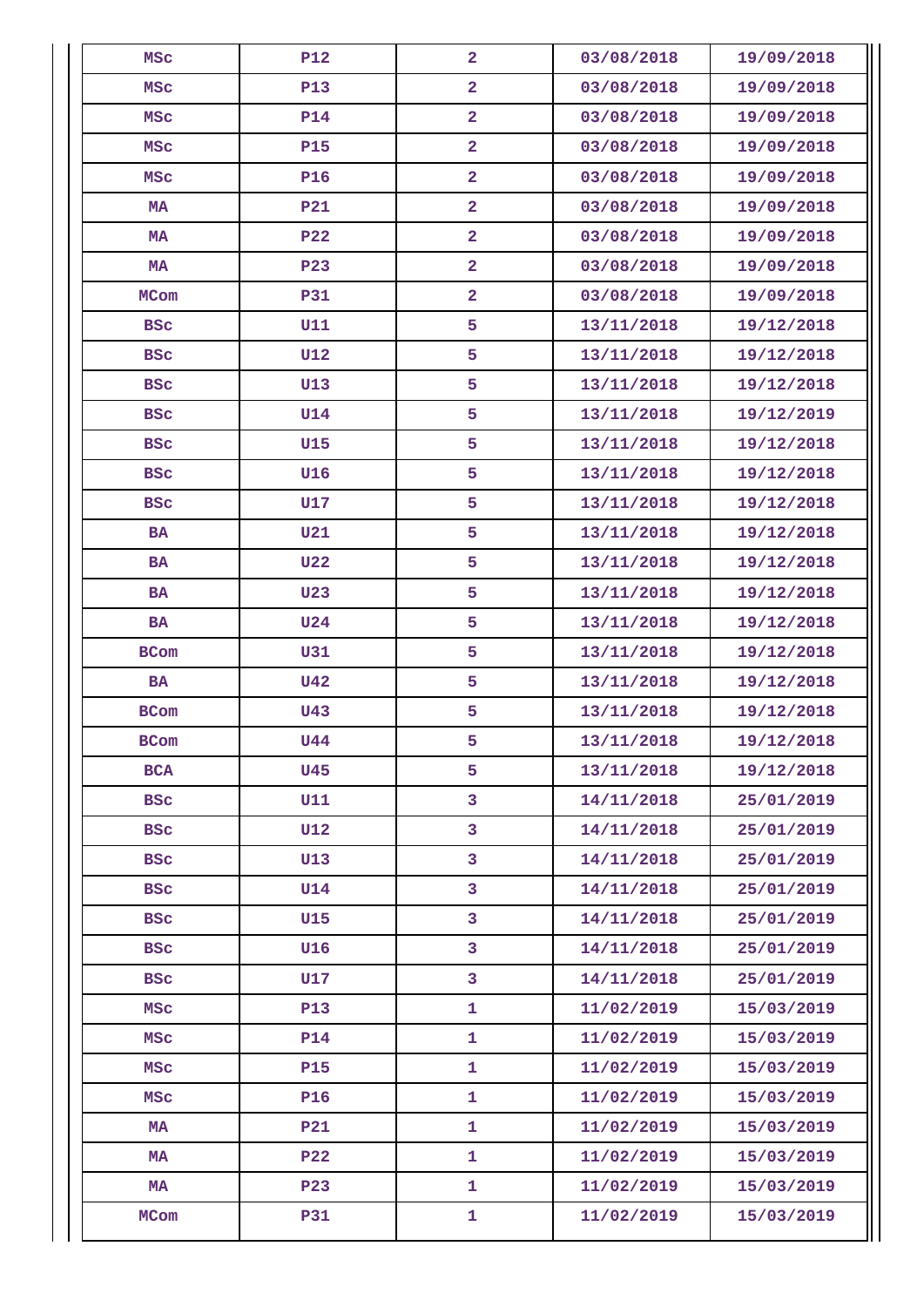| U11<br><b>BSC</b><br><b>U12</b><br><b>BSC</b><br>U13<br><b>BSC</b><br><b>U14</b><br><b>BSC</b><br><b>BSC</b><br><b>U15</b><br>U16<br><b>BSC</b><br>U17<br><b>BSC</b><br>U21<br><b>BA</b> | 6<br>6<br>6<br>6<br>6<br>6                              | 13/05/2019<br>13/05/2019<br>13/05/2019<br>13/05/2019 | 28/05/2019<br>28/05/2019<br>28/05/2019<br>28/05/2019 |
|------------------------------------------------------------------------------------------------------------------------------------------------------------------------------------------|---------------------------------------------------------|------------------------------------------------------|------------------------------------------------------|
|                                                                                                                                                                                          |                                                         |                                                      |                                                      |
|                                                                                                                                                                                          |                                                         |                                                      |                                                      |
|                                                                                                                                                                                          |                                                         |                                                      |                                                      |
|                                                                                                                                                                                          |                                                         |                                                      |                                                      |
|                                                                                                                                                                                          |                                                         | 13/05/2019                                           | 28/05/2019                                           |
|                                                                                                                                                                                          |                                                         | 13/05/2019                                           | 28/05/2019                                           |
|                                                                                                                                                                                          | 6                                                       | 13/05/2019                                           | 28/05/2019                                           |
|                                                                                                                                                                                          | 6                                                       | 13/05/2019                                           | 28/05/2019                                           |
| <b>U22</b><br><b>BA</b>                                                                                                                                                                  | 6                                                       | 13/05/2019                                           | 28/05/2019                                           |
| U <sub>23</sub><br><b>BA</b>                                                                                                                                                             | 6                                                       | 13/05/2019                                           | 28/05/2019                                           |
| <b>U24</b><br>BA                                                                                                                                                                         | 6                                                       | 13/05/2019                                           | 28/05/2019                                           |
| U31<br><b>BCom</b>                                                                                                                                                                       | 6                                                       | 13/05/2019                                           | 28/05/2019                                           |
| <b>U42</b><br><b>BA</b>                                                                                                                                                                  | 6                                                       | 13/05/2019                                           | 28/05/2019                                           |
| <b>U43</b><br><b>BCom</b>                                                                                                                                                                | 6                                                       | 13/05/2019                                           | 28/05/2019                                           |
| <b>U44</b><br><b>BCom</b>                                                                                                                                                                | 6                                                       | 13/05/2019                                           | 28/05/2019                                           |
| <b>U45</b><br><b>BCA</b>                                                                                                                                                                 | 6                                                       | 13/05/2019                                           | 28/05/2019                                           |
| U11<br><b>BSC</b>                                                                                                                                                                        | $\overline{4}$                                          | 10/05/2019                                           | 27/06/2019                                           |
| <b>U12</b><br><b>BSC</b>                                                                                                                                                                 | $\overline{4}$                                          | 10/05/2019                                           | 27/06/2019                                           |
| U13<br><b>BSC</b>                                                                                                                                                                        | $\overline{\mathbf{4}}$                                 | 10/05/2019                                           | 27/06/2019                                           |
| <b>U14</b><br><b>BSC</b>                                                                                                                                                                 | $\overline{\mathbf{4}}$                                 | 10/05/2019                                           | 27/06/2019                                           |
| <b>BSC</b><br>U15                                                                                                                                                                        | $\overline{4}$                                          | 10/05/2019                                           | 27/06/2019                                           |
| U16<br><b>BSC</b>                                                                                                                                                                        | $\overline{\mathbf{4}}$                                 | 10/05/2019                                           | 27/06/2019                                           |
| U17<br><b>BSC</b>                                                                                                                                                                        | $\overline{\mathbf{4}}$                                 | 10/05/2019                                           | 27/06/2019                                           |
| <b>BA</b><br><b>U21</b>                                                                                                                                                                  | 4                                                       | 10/05/2019                                           | 27/06/2019                                           |
| <b>U22</b><br><b>BA</b>                                                                                                                                                                  | 4                                                       | 10/05/2019                                           | 27/06/2019                                           |
| <b>U23</b><br><b>BA</b>                                                                                                                                                                  | $\overline{4}$                                          | 10/05/2019                                           | 27/06/2019                                           |
| <b>U24</b><br><b>BA</b>                                                                                                                                                                  | $\overline{4}$                                          | 10/05/2019                                           | 27/06/2019                                           |
| U31<br><b>BCom</b>                                                                                                                                                                       | $\overline{4}$                                          | 10/05/2019                                           | 27/06/2019                                           |
| <b>U42</b><br><b>BA</b>                                                                                                                                                                  | 4                                                       | 10/05/2019                                           | 27/06/2019                                           |
| <b>U43</b><br><b>BCom</b>                                                                                                                                                                | 4                                                       | 10/05/2019                                           | 27/06/2019                                           |
| <b>U44</b><br><b>BCom</b>                                                                                                                                                                | $\overline{4}$                                          | 10/05/2019                                           | 27/06/2019                                           |
| <b>BCA</b><br><b>U45</b>                                                                                                                                                                 | $\overline{4}$                                          | 10/05/2019                                           | 27/06/2019                                           |
|                                                                                                                                                                                          | No file uploaded.                                       |                                                      |                                                      |
| 2.5.2 - Average percentage of Student complaints/grievances about evaluation against total number appeared in<br>the examinations during the year                                        |                                                         |                                                      |                                                      |
| Number of complaints or grievances<br>about evaluation                                                                                                                                   | Total number of students appeared<br>in the examination |                                                      | Percentage                                           |
| 0                                                                                                                                                                                        | 2894                                                    |                                                      | 0                                                    |
| 2.6 - Student Performance and Learning Outcomes                                                                                                                                          |                                                         |                                                      |                                                      |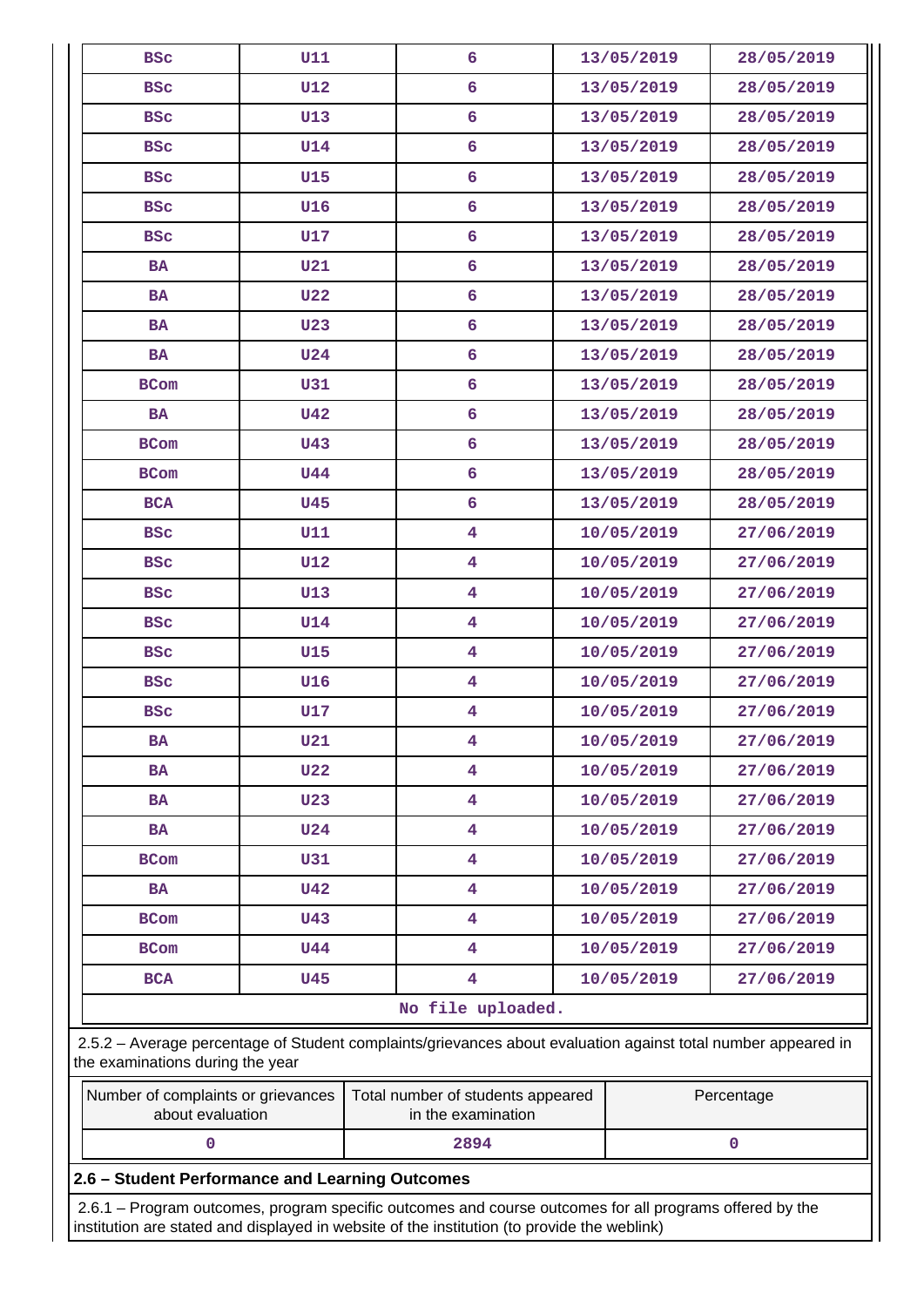|                                                                                                            | http://fmnc.ac.in/fatima-academics/syllabus-2/ |                             |                                                                       |                                                              |                 |
|------------------------------------------------------------------------------------------------------------|------------------------------------------------|-----------------------------|-----------------------------------------------------------------------|--------------------------------------------------------------|-----------------|
| 2.6.2 - Pass percentage of students                                                                        |                                                |                             |                                                                       |                                                              |                 |
| Programme<br>Code                                                                                          | Programme<br>Name                              | Programme<br>Specialization | Number of<br>students<br>appeared in the<br>final year<br>examination | Number of<br>students passed<br>in final year<br>examination | Pass Percentage |
| <b>P11</b>                                                                                                 | MSC                                            | Mathematics                 | 15                                                                    | 13                                                           | 86.67           |
| <b>P12</b>                                                                                                 | <b>MSC</b>                                     | Physics                     | 13                                                                    | 12                                                           | 92.31           |
| <b>P13</b>                                                                                                 | MSC                                            | Chemistry                   | 13                                                                    | 10                                                           | 76.92           |
| <b>P14</b>                                                                                                 | <b>MSC</b>                                     | Botany                      | 15                                                                    | 14                                                           | 93.33           |
| <b>P15</b>                                                                                                 | <b>MSC</b>                                     | Zoology                     | 15                                                                    | 14                                                           | 93.33           |
| <b>P16</b>                                                                                                 | MSC                                            | Psychology                  | 11                                                                    | 11                                                           | 100             |
| <b>P21</b>                                                                                                 | <b>MA</b>                                      | English                     | 22                                                                    | 21                                                           | 95.45           |
| <b>P22</b>                                                                                                 | <b>MA</b>                                      | Malayalam                   | 15                                                                    | 13                                                           | 86.67           |
| <b>P23</b>                                                                                                 | <b>MA</b>                                      | Economics                   | 18                                                                    | 15                                                           | 83.33           |
| <b>P31</b>                                                                                                 | <b>MCom</b>                                    | Finance                     | 23                                                                    | 17                                                           | 73.91           |
| <b>U11</b>                                                                                                 | <b>BSC</b>                                     | Mathematics                 | 51                                                                    | 45                                                           | 88.25           |
| <b>U12</b>                                                                                                 | <b>BSC</b>                                     | Physics                     | 52                                                                    | 43                                                           | 82.69           |
| <b>U13</b>                                                                                                 | <b>BSC</b>                                     | Chemistry                   | 52                                                                    | 39                                                           | 75.00           |
| <b>U14</b>                                                                                                 | <b>BSC</b>                                     | Polymer<br>Chemistry        | 13                                                                    | $\overline{7}$                                               | 53.85           |
| <b>U15</b>                                                                                                 | <b>BSC</b>                                     | Botany                      | 48                                                                    | 35                                                           | 72.92           |
| <b>U16</b>                                                                                                 | <b>BSC</b>                                     | Zoology                     | 42                                                                    | 37                                                           | 88.10           |
| <b>U17</b>                                                                                                 | <b>BSC</b>                                     | Psychology                  | 31                                                                    | 24                                                           | 77.42           |
| <b>U21</b>                                                                                                 | <b>BA</b>                                      | English                     | 60                                                                    | 54                                                           | 90.00           |
| <b>U22</b>                                                                                                 | <b>BA</b>                                      | Malayalam                   | 54                                                                    | 33                                                           | 61.11           |
| <b>U23</b>                                                                                                 | <b>BA</b>                                      | Economics                   | 115                                                                   | 84                                                           | 73.04           |
| <b>U24</b>                                                                                                 | BA                                             | History                     | 32                                                                    | 18                                                           | 56.25           |
| <b>U31</b>                                                                                                 | <b>BCom</b>                                    | Finance                     | 59                                                                    | 49                                                           | 83.05           |
| <b>U42</b>                                                                                                 | <b>BA</b>                                      | English (SF)                | 45                                                                    | 33                                                           | 73.33           |
| <b>U43</b>                                                                                                 | <b>BCom</b>                                    | Co-operation                | 53                                                                    | 29                                                           | 54.72           |
| <b>U44</b>                                                                                                 | <b>BCom</b>                                    | Computer<br>Application     | 48                                                                    | 26                                                           | 54.17           |
| <b>U45</b>                                                                                                 | <b>BCA</b>                                     | Computer<br>Application     | 31                                                                    | 22                                                           | 70.97           |
|                                                                                                            |                                                |                             | No file uploaded.                                                     |                                                              |                 |
| 2.7 - Student Satisfaction Survey                                                                          |                                                |                             |                                                                       |                                                              |                 |
| 2.7.1 - Student Satisfaction Survey (SSS) on overall institutional performance (Institution may design the |                                                |                             |                                                                       |                                                              |                 |

questionnaire) (results and details be provided as weblink)

http://iqac.fmnc.ac.in/feedback-report/

**CRITERION III – RESEARCH, INNOVATIONS AND EXTENSION**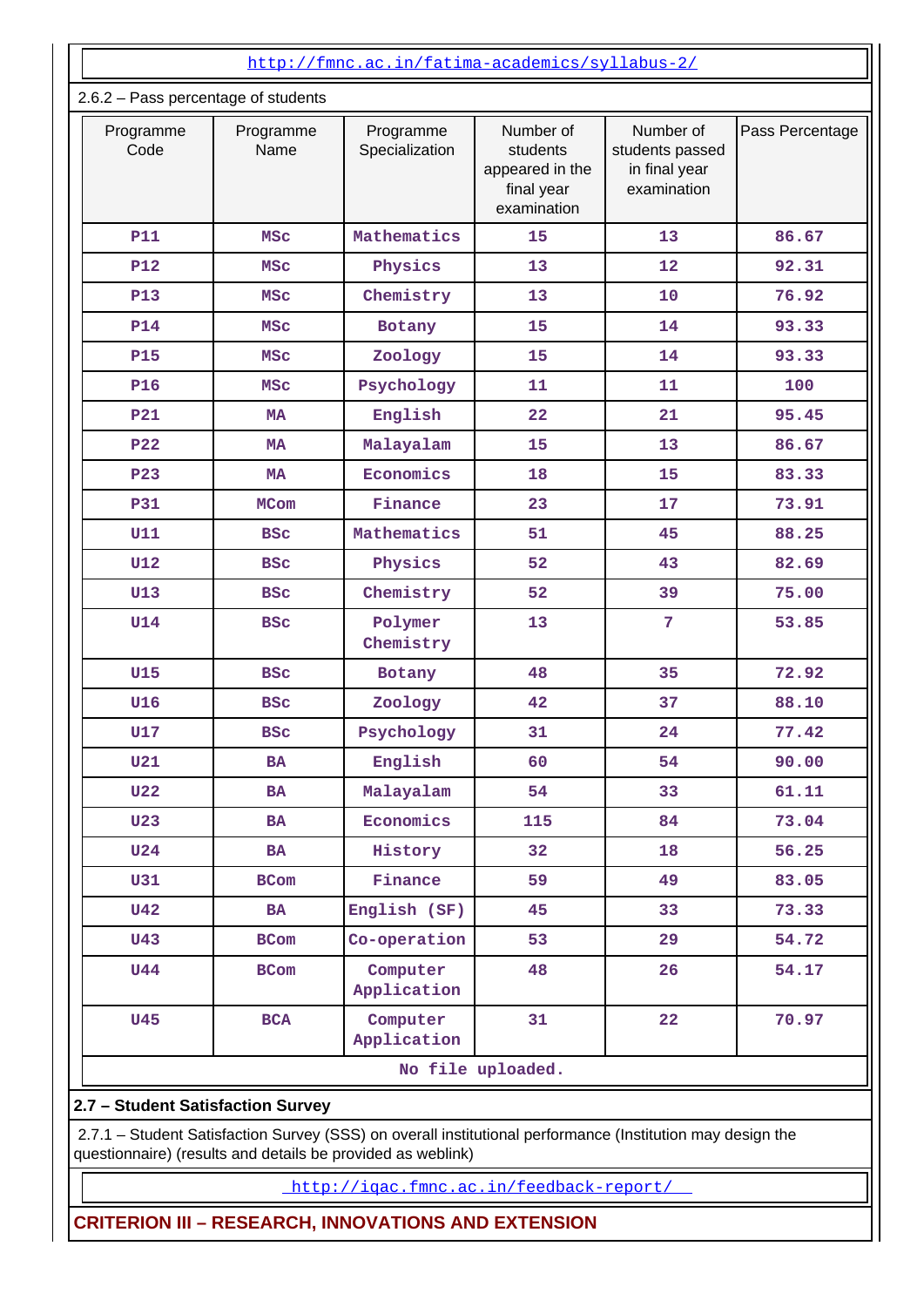|                                                                                                           | 3.1 - Promotion of Research and Facilities       |                                                                                                                                   |                           |                                                                                                                                  |  |
|-----------------------------------------------------------------------------------------------------------|--------------------------------------------------|-----------------------------------------------------------------------------------------------------------------------------------|---------------------------|----------------------------------------------------------------------------------------------------------------------------------|--|
| 3.1.1 – The institution provides seed money to its teachers for research                                  |                                                  |                                                                                                                                   |                           |                                                                                                                                  |  |
|                                                                                                           |                                                  | Yes                                                                                                                               |                           |                                                                                                                                  |  |
|                                                                                                           |                                                  | Name of the teacher getting seed money                                                                                            |                           |                                                                                                                                  |  |
|                                                                                                           |                                                  |                                                                                                                                   |                           |                                                                                                                                  |  |
|                                                                                                           |                                                  | <b>Faculty Members</b>                                                                                                            |                           |                                                                                                                                  |  |
|                                                                                                           |                                                  |                                                                                                                                   |                           |                                                                                                                                  |  |
|                                                                                                           |                                                  |                                                                                                                                   |                           |                                                                                                                                  |  |
|                                                                                                           |                                                  | View File                                                                                                                         |                           |                                                                                                                                  |  |
| 3.1.2 - Teachers awarded National/International fellowship for advanced studies/ research during the year |                                                  |                                                                                                                                   |                           |                                                                                                                                  |  |
| <b>Type</b>                                                                                               | Name of the teacher<br>awarded the<br>fellowship | Name of the award                                                                                                                 | Date of award             | Awarding agency                                                                                                                  |  |
| International                                                                                             | Dr Jojo P.J.                                     | Academic Staff<br>Exchange Mobili<br>ty, Erasmus,<br>KA107ICM24005<br>From European<br>Commission,<br>University of<br>Vallodolid | 11/06/2018                | Academic Staff<br>Exchange Mobili<br>ty, Erasmus<br>KA107ICM24005<br>From European<br>Commission,<br>University of<br>Vallodolid |  |
| International                                                                                             | Dr Sarlin P.J                                    | Montenegro<br>Dolphin Researc<br>h'Volnteer<br>program,<br>Marine Mammals<br>Research<br>Association<br>$-DMAD$ .                 | 21/03/2019                | Marine Mammals<br>Research<br>Association<br>$-DMAD$ .                                                                           |  |
| International                                                                                             | Dr Sinilal<br>Bhaskaran                          | Postdoctoral<br>Research<br>Fellowship                                                                                            | 04/01/2019                | University of S<br>ciences (UScienc<br>$es)$ ,<br>Philadelphia                                                                   |  |
|                                                                                                           |                                                  | View File                                                                                                                         |                           |                                                                                                                                  |  |
| 3.2 - Resource Mobilization for Research                                                                  |                                                  |                                                                                                                                   |                           |                                                                                                                                  |  |
| 3.2.1 - Research funds sanctioned and received from various agencies, industry and other organisations    |                                                  |                                                                                                                                   |                           |                                                                                                                                  |  |
| Nature of the Project                                                                                     | Duration                                         | Name of the funding<br>agency                                                                                                     | Total grant<br>sanctioned | Amount received<br>during the year                                                                                               |  |
| Major Projects                                                                                            | $18 - 21$                                        | SERB, GOVT OF<br><b>INDINA</b>                                                                                                    | 39.59                     | 23.45                                                                                                                            |  |
| Major Projects                                                                                            | $17 - 19$                                        | <b>KSCSTE</b>                                                                                                                     | 14.66                     | 3.39                                                                                                                             |  |
| <b>Students</b><br>Research<br>Projects (Other<br>than compulsory<br>by the<br>University)                | $18 - 19$                                        | <b>KSCSTE</b>                                                                                                                     | 0.34                      | 0.34                                                                                                                             |  |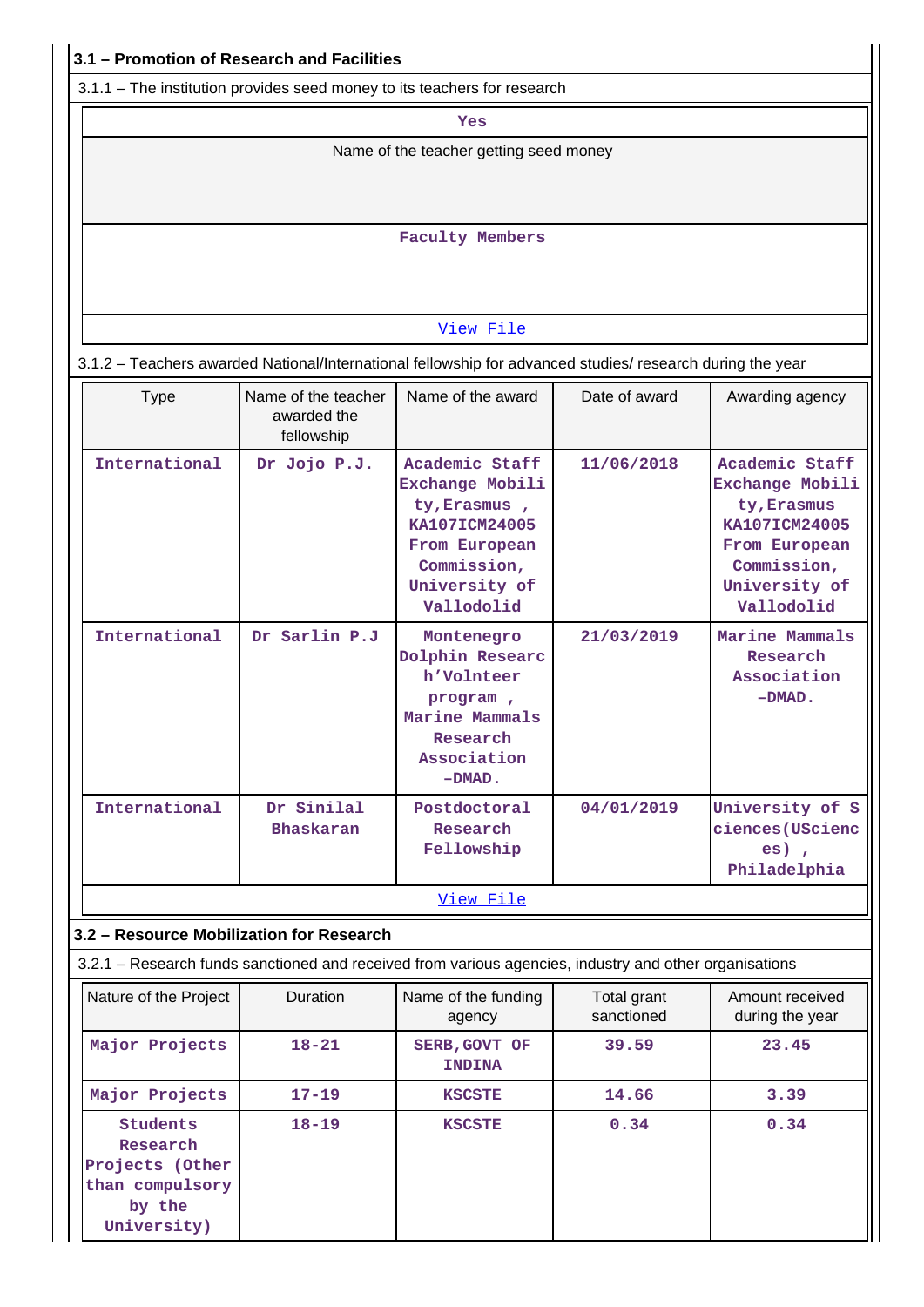| Any Other<br>(Specify) | $18 - 24$ | <b>DSTFIST</b>   | 90     | 0     |
|------------------------|-----------|------------------|--------|-------|
| Any Other<br>(Specify) | $18 - 19$ | <b>KSCSTE</b>    | 0.2    | 0.2   |
| Any Other<br>(Specify) | $18 - 19$ | <b>KSCSTE</b>    | 0.15   | 0.15  |
| Any Other<br>(Specify) | $18 - 19$ | <b>KMML</b>      | 0.25   | 0.25  |
| Total                  | $18 - 19$ | Total            | 145.19 | 27.78 |
|                        |           | <u>View File</u> |        |       |

 3.2.2 – Number of ongoing research projects per teacher funded by government and non-government agencies during the years

### **3.3 – Innovation Ecosystem**

**1 1** 

 3.3.1 – Workshops/Seminars Conducted on Intellectual Property Rights (IPR) and Industry-Academia Innovative practices during the year

| Title of workshop/seminar                                                                            | Name of the Dept. | Date       |
|------------------------------------------------------------------------------------------------------|-------------------|------------|
| Workshop on Statistical<br>Elucidation on Social<br>Science Constructs                               | Commerce          | 07/03/2019 |
| ONE DAY SEMINAR ON SMAC                                                                              | Computer Science  | 11/04/2019 |
| Seminar on Autonomy of<br>RBI association with<br>Bankers academy, kollam                            | Economics         | 12/01/2019 |
| Invited talk on<br>Rethinking History A<br>Changing Dimension                                        | History           | 01/03/2019 |
| Seminar on the Psychology<br>of Music                                                                | Psychology        | 20/02/2019 |
| Seminar on Emerging<br>Trends on Psychological<br>Research                                           | Psychology        | 14/03/2019 |
| National seminar on<br>Translation<br>Vivarthanabhoomika :<br>Charithram, Saundaryam,<br>rashtreeyam | Malayalam         | 05/03/2019 |
| National seminar on<br>diaspora                                                                      | Malayalam         | 19/02/2019 |
| National Seminar Towards<br>IndicaLiteraria                                                          | English           | 06/03/2019 |
| Seminar on Media and<br>Creative Writing                                                             | English           | 14/03/2019 |
| Dr Noel Jose Remembrance<br>Day Lecture on Reading is<br>Fatal                                       | English           | 11/06/2019 |
| National Statistics Day                                                                              | Mathematics       | 26/06/2019 |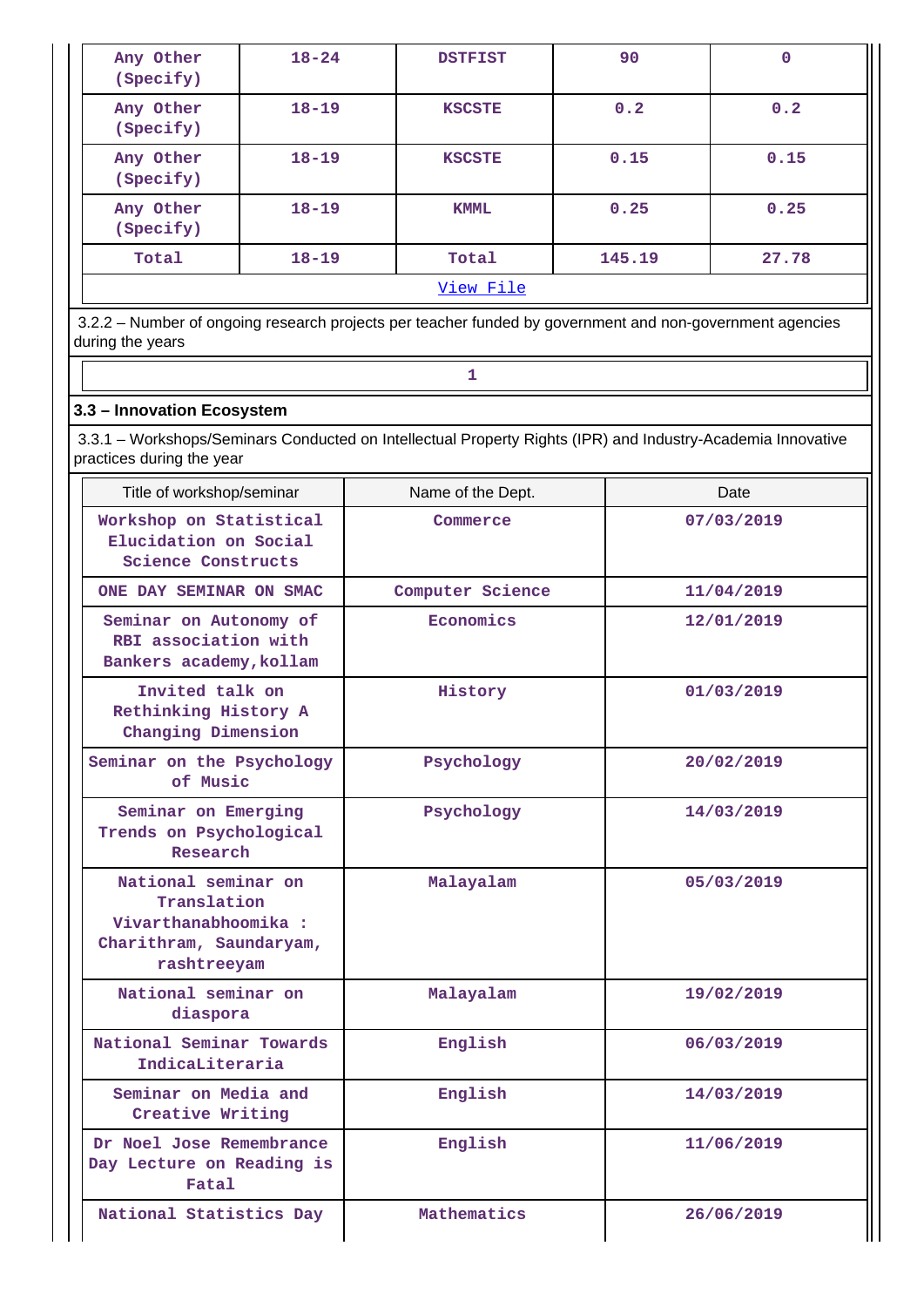| Celebration                                                                                                                |                       |            |
|----------------------------------------------------------------------------------------------------------------------------|-----------------------|------------|
| Micro seeds and marvelous<br>research                                                                                      | Botany                | 02/02/2019 |
| Viral genomics                                                                                                             | Botany                | 08/03/2019 |
| International Conference<br>on Innovations and<br>Sustainable Research in<br>Environment and Life<br>Science               | Zoology               | 07/08/2018 |
| Training Workshop for<br>Higher Secondary Biology<br>Teachers                                                              | Zoology               | 15/02/2019 |
| Seminar on Algebra and<br>some Applications                                                                                | Mathematics           | 28/01/2019 |
| Seminar on Algebraic<br>Topology                                                                                           | Mathematics           | 12/02/2019 |
| Seminar on Applications<br>of Graph Theory                                                                                 | Mathematics           | 20/02/2019 |
| Workshop on Mastering the<br>art of problem solving<br>techniques and skill<br>enhancement for<br>competitive exams        | Mathematics           | 22/02/2019 |
| Seminar on fundamental<br>Groups and its<br>applications, covering<br>spaces, Simplical<br>Homology and Homotopy<br>Groups | Mathematics           | 13/02/2019 |
| Invited Talk Mobile<br>Communication                                                                                       | Physics               | 13/08/2018 |
| Invited Talk II Evolution<br>of the Universe -                                                                             | Physics               | 19/09/2018 |
| Semiconductor<br>Nanocrystals Designed for<br>Single Molecule<br>Detections                                                | Chemistry and Physics | 23/11/2018 |
| Seminar on Feareless<br>Quantum                                                                                            | Physics               | 25/02/2019 |
| Seminar on The Biological<br>Effects of Mobile<br>Radiation                                                                | Physics               | 28/02/2019 |
| Seminar on Smart<br>Materials                                                                                              | Chemistry             | 28/07/2018 |
| State level seminar on<br>Nano Science and Nano<br>Technology                                                              | Chemistry             | 01/01/2019 |
| Seminar on Chemistry:<br>Humanity and Environment                                                                          | Chemistry             | 25/02/2019 |
| Science Exhibition                                                                                                         | Chemistry             | 22/03/2019 |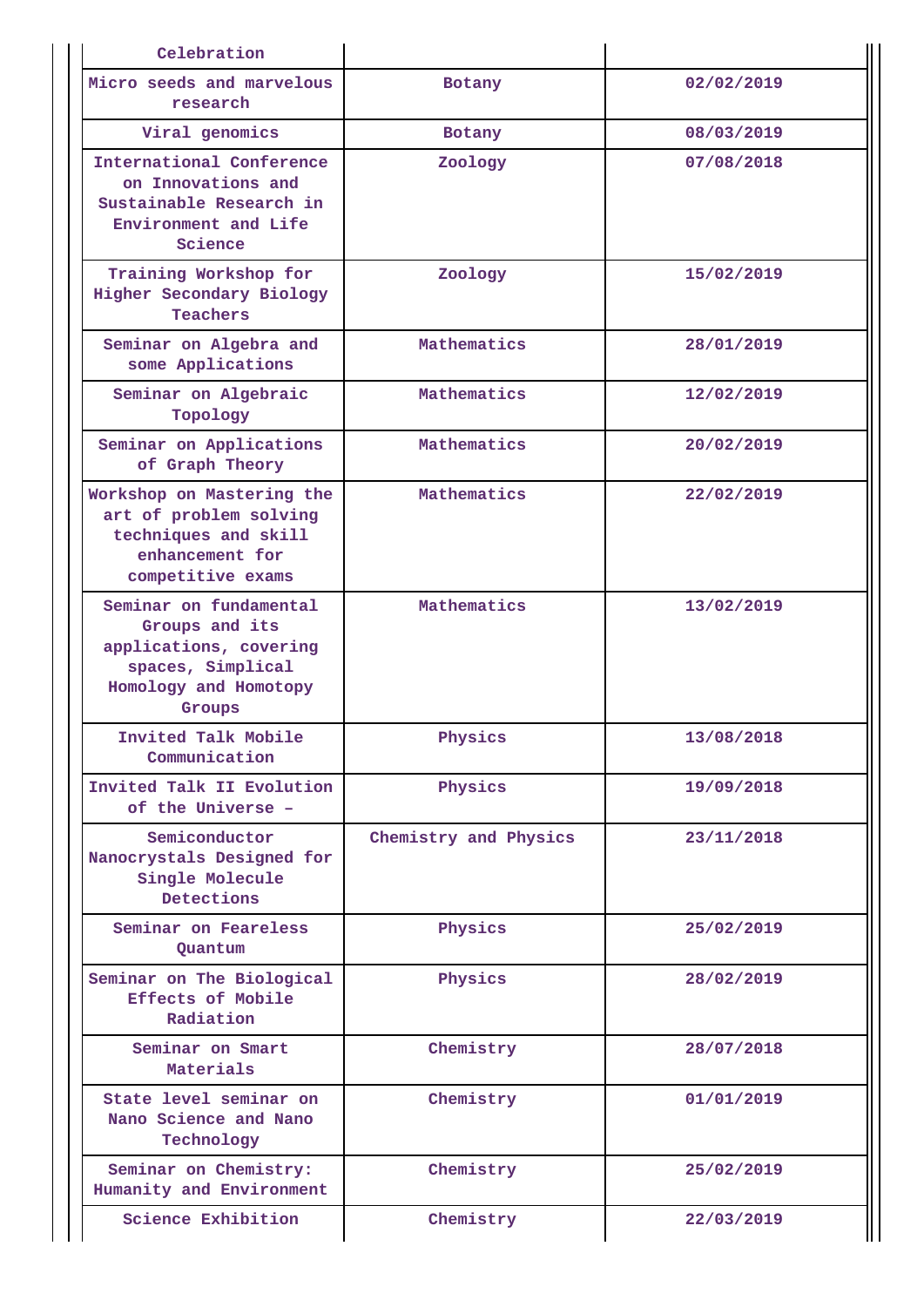| Workshop |  |  |  |
|----------|--|--|--|
|----------|--|--|--|

|                                                                         |                                                  | View File<br>3.3.2 - Awards for Innovation won by Institution/Teachers/Research scholars/Students during the year                                   |               |                         |
|-------------------------------------------------------------------------|--------------------------------------------------|-----------------------------------------------------------------------------------------------------------------------------------------------------|---------------|-------------------------|
| Title of the innovation                                                 | Name of Awardee                                  | Awarding Agency                                                                                                                                     | Date of award |                         |
| All India<br>Survey on<br>Higher<br>Education<br>(AISHE)<br>Certificate | F.M.N.College,<br>Kollam                         | Ministry of<br>Human Resource<br>Development,<br>Government of<br>India                                                                             | 11/11/2019    | Category<br>Institution |
| Postdoctoral<br>Research<br>Fellowship                                  | Dr Sinilal B                                     | University of<br>Sciences<br>(USciences),<br>Philadelphia                                                                                           | 04/01/2019    | Teacher                 |
| NCC Navy B<br>Certificate<br>Exam,                                      | TIJOY M                                          | <b>NCC</b><br>Headquarters,<br>Kollam                                                                                                               | 23/02/2019    | Student                 |
| NCC Navy B<br>Certificate<br>Exam,                                      | <b>VARSHA BINOY</b>                              | <b>NCC</b><br>Headquarters,<br>Kollam                                                                                                               | 23/02/2019    | Student                 |
| First Place<br>Best paper<br>Award                                      | Sumayya F.<br>, Athira M. and<br>Dr Shaiju P.N.  | International<br>conference on<br>"Innovations<br>and sustainable<br>research in<br>environment and<br>life sciences",<br>F.M.N. College,<br>Kollam | 07/08/2018    | Students and<br>Teacher |
| Second<br>PlaceBest paper<br>Award                                      | Amrutha T.R.,<br>Athira M. and<br>Dr Shaiju P.N. | International<br>conference on<br>"Innovations<br>and sustainable<br>research in<br>environment and<br>life sciences",<br>F.M.N. College,<br>Kollam | 07/08/2018    | Students and<br>Teacher |
| III place in<br>Rangoli<br>competition                                  | Shekha G.                                        | Kerala<br>University<br>youth festival                                                                                                              | 26/03/2019    | Student                 |
| II place in<br>Poster Making,<br>Kerala<br>University<br>youth festival | Shekha G.                                        | Kerala<br>University<br>youth festival                                                                                                              | 26/03/2019    | Student                 |
| I Place in mono<br>Act, Kerala<br>University<br>Youth Festival          | Soorya Gopan                                     | Kerala<br>University<br>youth festival                                                                                                              | 26/03/2019    | Student                 |
| II place in<br>String                                                   | Meenakshy<br>Suresh                              | Kerala<br>University                                                                                                                                | 26/03/2019    | Student                 |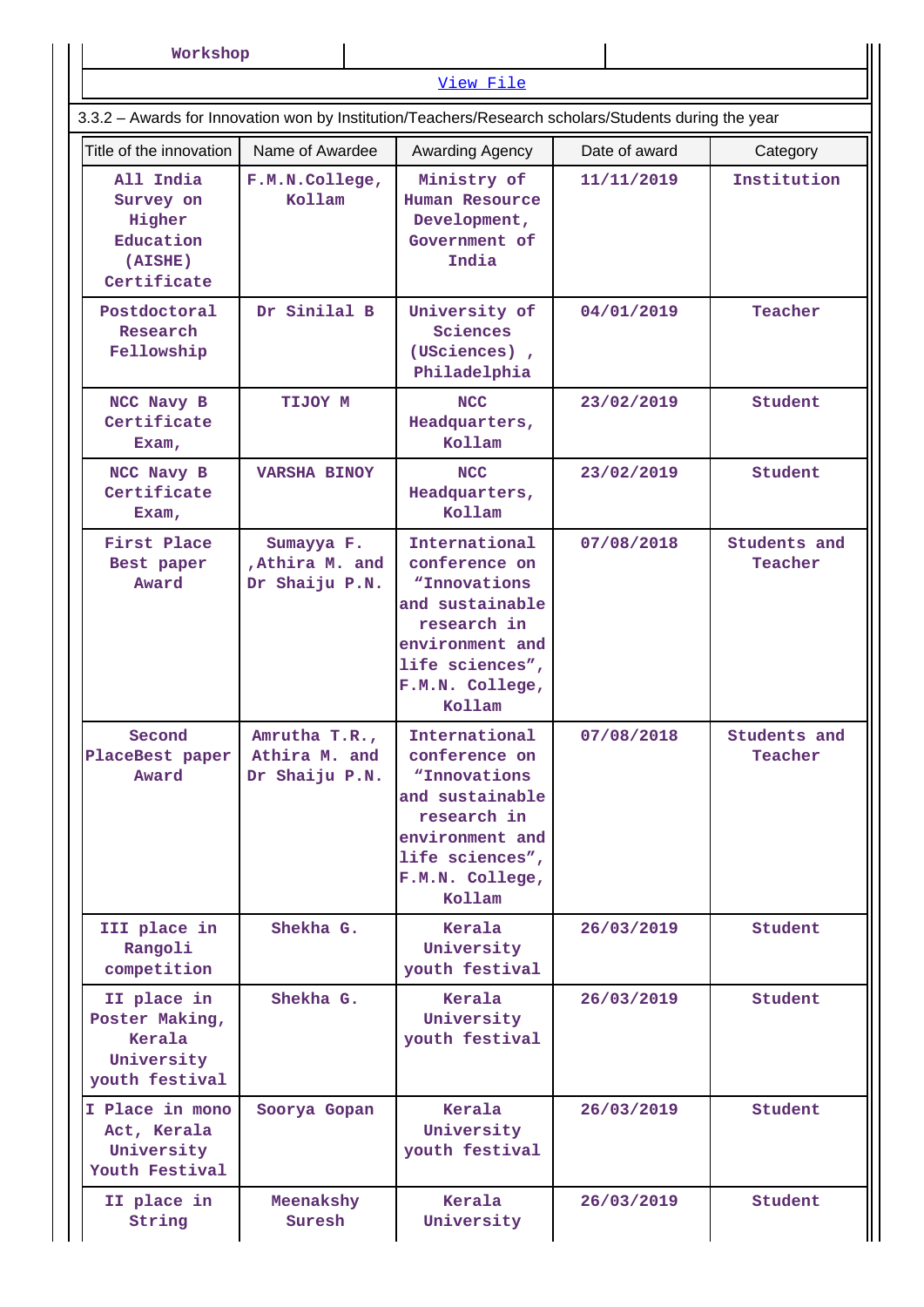| Instruments,<br>Kerala<br>University<br>youth festival                                                                                                                                             |                                  | youth festival                                                                                                                  |            |         |
|----------------------------------------------------------------------------------------------------------------------------------------------------------------------------------------------------|----------------------------------|---------------------------------------------------------------------------------------------------------------------------------|------------|---------|
| Represented<br>Kerala<br>Lakshadweep NCC<br>Directorate in<br><b>AIYR Sailing</b><br>camp held at<br>INS Chilka,<br>Orissa on<br>$11/11/18 -$<br>18/11/18Angel<br>Antony                           | Angel Antony<br>, IID.C. Zoology | Director Genera<br>1, National<br>Cadet Corps,<br>New Delhi                                                                     | 18/11/2018 | Student |
| <b>BEST CADET</b><br><b>AWARD 2019</b>                                                                                                                                                             | Sidharth B.                      | GpCdr, NCC, Group<br>Kollam                                                                                                     | 01/03/2019 | Student |
| NCC Army B<br>Certificate<br>Exam                                                                                                                                                                  | <b>ANCY ACHANKUNJU</b>           | DG, NCC, Delhi                                                                                                                  | 17/05/2019 | Student |
| General<br>Secretary,<br>Association of<br>Chemistry<br>Teachers,<br>University of<br>Kerala                                                                                                       | Dr Manohar<br>D.Mullessery       | Association of<br>Chemistry<br>Teachers,<br>University of<br>Kerala                                                             | 04/06/2018 | Teacher |
| Research<br>Advisory Board<br>Member, School<br>of Biosciences,<br>Mar Athanasios<br>College for<br>Advanced<br>Studies<br>Tiruvalla,<br>(MACFAST),<br>Affiliated to<br>MG University,<br>Kottayam | Dr Shaiju P.N.                   | Mar Athanasios<br>College for<br>Advanced<br>Studies<br>Tiruvalla,<br>(MACFAST),<br>Affiliated to<br>MG University,<br>Kottayam | 20/06/2018 | Teacher |
| <b>External Expert</b><br>Committee<br>Member of<br><b>Bioscience</b><br>Board of<br>Studies-PG<br>Syllabus<br>Revision                                                                            | Dr Shaiju P.N.                   | Mahatma Gandhi<br>University,<br>Kottayam                                                                                       | 24/10/2018 | Teacher |
| Women<br>Excellence<br>Educational<br>Award                                                                                                                                                        | Dr Mary Nancy<br>T.E,            | KLCA Kerala<br>Latic Catholic<br>Women<br>Association ),<br>Diocese of<br>Kollam                                                | 09/03/2019 | Teacher |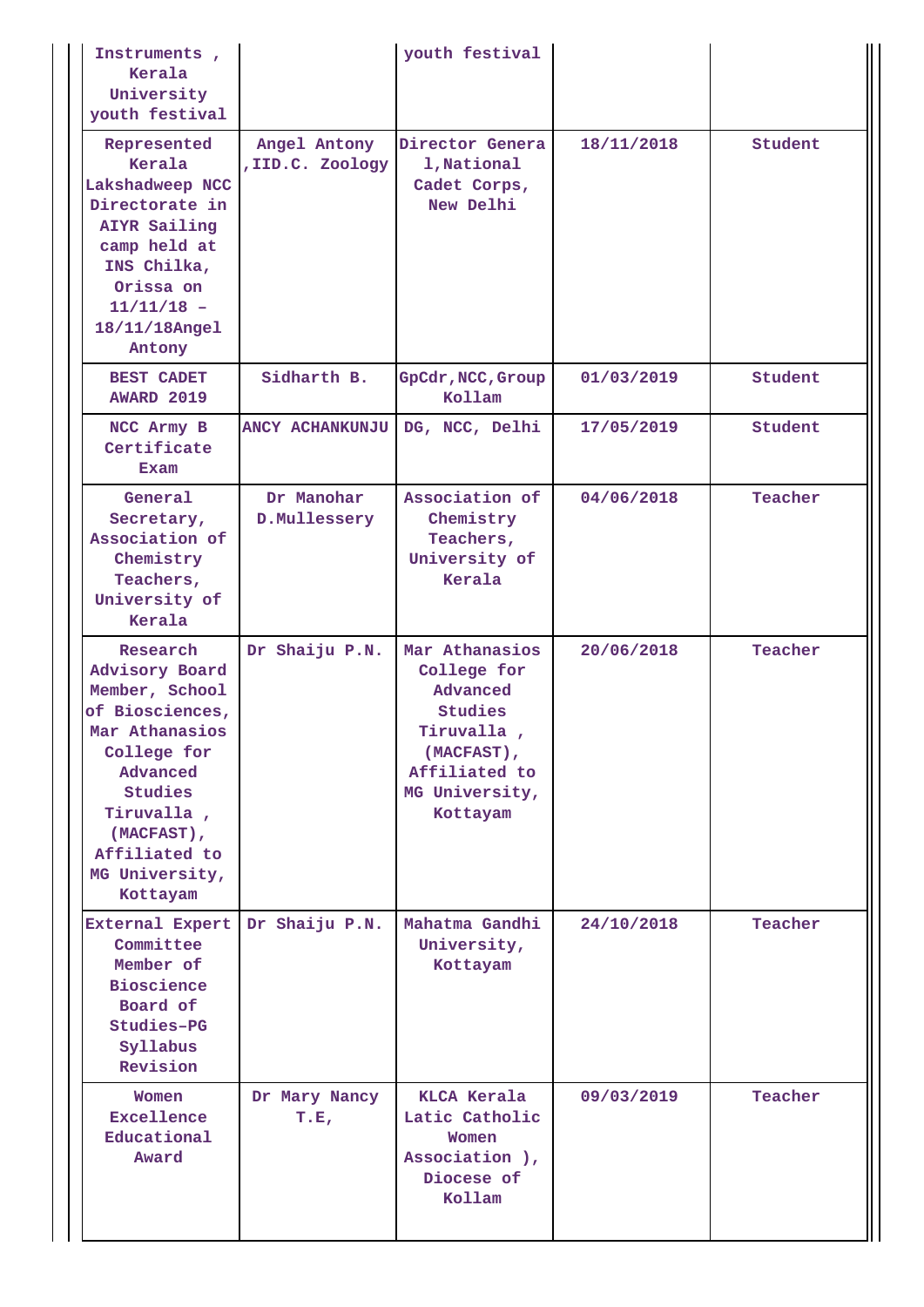| NCC Navy B<br>Certificate<br>Exam,                                                                                               | <b>BINCY E</b>                     | <b>NCC</b><br>Headquarters,<br>Kollam                                                                                                | 23/02/2019 | Student |
|----------------------------------------------------------------------------------------------------------------------------------|------------------------------------|--------------------------------------------------------------------------------------------------------------------------------------|------------|---------|
| NCC Navy B<br>Certificate<br>Exam,                                                                                               | <b>ANGEL ANTONY</b>                | <b>NCC</b><br>Headquarters,<br>Kollam                                                                                                | 23/02/2019 | Student |
| NCC Navy B<br>Certificate<br>Exam,                                                                                               | SOUMYA B                           | <b>NCC</b><br>Headquarters,<br>Kollam                                                                                                | 23/02/2019 | Student |
| NCC Navy B<br>Certificate<br>Exam,                                                                                               | <b>DONA SAJI MOHAN</b>             | <b>NCC</b><br>Headquarters,<br>Kollam                                                                                                | 23/02/2019 | Student |
| NCC Navy B<br>Certificate<br>Exam,                                                                                               | MANEESHA DEV M<br>s                | <b>NCC</b><br>Headquarters,<br>Kollam                                                                                                | 23/02/2019 | Student |
| NCC Navy B<br>Certificate<br>Exam,                                                                                               | <b>SANI MARY</b><br><b>NELSON</b>  | <b>NCC</b><br>Headquarters,<br>Kollam                                                                                                | 23/02/2019 | Student |
| NCC Navy C<br>Certificate<br>Exam                                                                                                | LIZA A. THOMAS                     | <b>NCC</b><br>Headquarters,<br>Kollam                                                                                                | 23/02/2019 | Student |
| NCC Navy C<br>Certificate<br>Exam                                                                                                | <b>TINTU C</b><br><b>FERNANDEZ</b> | <b>NCC</b><br>Headquarters,<br>Kollam                                                                                                | 23/02/2019 | Student |
| Women<br>Excellence<br>Educational<br>Award                                                                                      | Ms Linda Pious<br>John             | <b>KLCA</b> Kerala<br>Latic Catholic<br>Women<br>Association ),<br>Diocese of<br>Kollam                                              | 09/03/2019 | Teacher |
| Best Sailor<br>Cadet Award                                                                                                       | Amalraj M.                         | NCC, Navy                                                                                                                            | 01/03/2019 | Student |
| KSCSTESPYTiS -<br>Project<br>Evaluation<br>Committee<br>Member                                                                   | Dr Shaiju P.N.                     | Kerala State<br>Council for<br>Science,<br>Technology and<br>Environment, An<br>autonomous body<br>of the<br>Government of<br>Kerala | 28/11/2018 | Teacher |
| Academic Staff<br>Exchange Mobili<br>ty, Erasmus<br>KA107ICM24005<br>From European<br>Commission,<br>University of<br>Vallodolid | Dr Jojo P.J.                       | Academic Staff<br>Exchange Mobili<br>ty, Erasmus<br>KA107ICM24005<br>From European<br>Commission,<br>University of<br>Vallodolid     | 11/06/2018 | Teacher |
| Research<br>Internship                                                                                                           | Dr Sarlin P.J.                     | Montenegro<br>Dolphin<br>Research<br>Volnteer                                                                                        | 21/03/2019 | Teacher |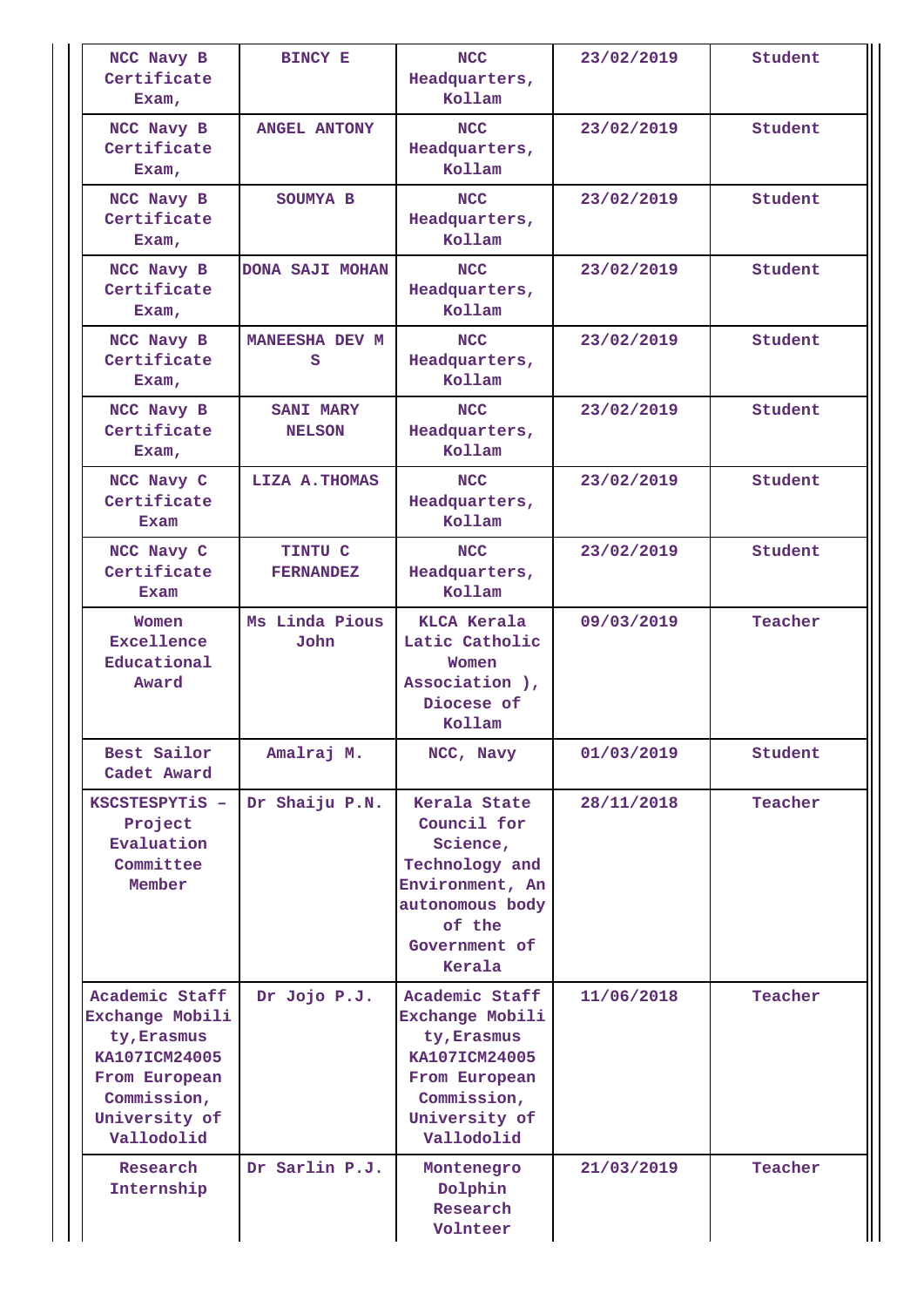|                                   |                                   | program,<br>Marine Mammals<br>Research<br>Association<br><b>DMAD</b> |            |         |
|-----------------------------------|-----------------------------------|----------------------------------------------------------------------|------------|---------|
| NCC Navy C<br>Certificate<br>Exam | <b>PRADEESH P</b>                 | <b>NCC</b><br>Headquarters,<br>Kollam                                | 23/02/2019 | Student |
| NCC Navy C<br>Certificate<br>Exam | <b>ARUN P SENAN</b>               | <b>NCC</b><br>Headquarters,<br>Kollam                                | 23/02/2019 | Student |
| NCC Navy C<br>Certificate<br>Exam | <b>JOYAL JOHN</b>                 | <b>NCC</b><br>Headquarters,<br>Kollam                                | 23/02/2019 | Student |
| NCC Navy C<br>Certificate<br>Exam | SANDEEP SALTON                    | <b>NCC</b><br>Headquarters,<br>Kollam                                | 23/02/2019 | Student |
| NCC Navy C<br>Certificate<br>Exam | <b>AMALRAJ M</b>                  | <b>NCC</b><br>Headquarters,<br>Kollam                                | 23/02/2019 | Student |
| NCC Navy C<br>Certificate<br>Exam | <b>ALEX K</b>                     | <b>NCC</b><br>Headquarters,<br>Kollam                                | 23/02/2019 | Student |
| NCC Navy C<br>Certificate<br>Exam | <b>S AKHIL</b>                    | <b>NCC</b><br>Headquarters,<br>Kollam                                | 23/02/2019 | Student |
| NCC Navy C<br>Certificate<br>Exam | <b>AGNAS.GEORGE</b>               | <b>NCC</b><br>Headquarters,<br>Kollam                                | 23/02/2019 | Student |
| NCC Navy C<br>Certificate<br>Exam | <b>KIRAN S.MADHU</b>              | <b>NCC</b><br>Headquarters,<br>Kollam                                | 23/02/2019 | Student |
| NCC Navy C<br>Certificate<br>Exam | <b>AKHILA PRASAD</b>              | <b>NCC</b><br>Headquarters,<br>Kollam                                | 23/02/2019 | Student |
| NCC Navy C<br>Certificate<br>Exam | <b>JOJI JOSEPH</b>                | <b>NCC</b><br>Headquarters,<br>Kollam                                | 23/02/2019 | Student |
| NCC Navy C<br>Certificate<br>Exam | <b>GOPIKA B.R.</b>                | <b>NCC</b><br>Headquarters,<br>Kollam                                | 23/02/2019 | Student |
| NCC Navy C<br>Certificate<br>Exam | NISHA N.                          | <b>NCC</b><br>Headquarters,<br>Kollam                                | 23/02/2019 | Student |
| NCC Army B<br>Certificate<br>Exam | <b>RATHIN</b><br><b>RAJENDRAN</b> | DG, NCC, Delhi                                                       | 17/05/2019 | Student |
| NCC Army B<br>Certificate<br>Exam | <b>SHIBIN SHAD</b>                | DG, NCC, Delhi                                                       | 17/05/2019 | Student |
| NCC Army B                        | <b>RAHUL KRISHNA</b>              | DG, NCC, Delhi                                                       | 17/05/2019 | Student |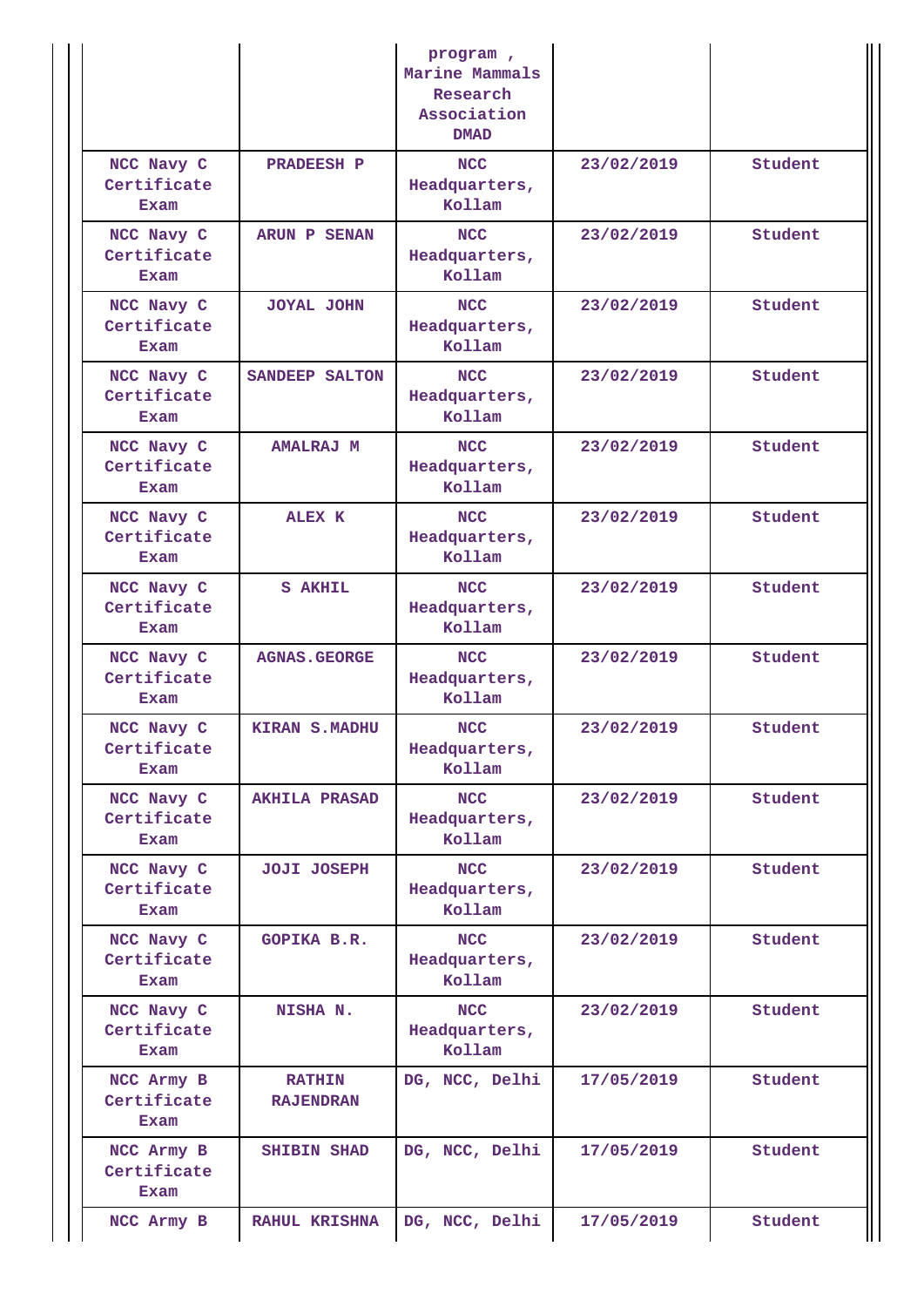| Certificate<br>Exam                                                                                                      |                                        |                                       |            |         |
|--------------------------------------------------------------------------------------------------------------------------|----------------------------------------|---------------------------------------|------------|---------|
| NCC Army B<br>Certificate<br>Exam                                                                                        | <b>SILPA CHANDRAN</b>                  | DG, NCC, Delhi                        | 17/05/2019 | Student |
| NCC Army B<br>Certificate<br>Exam                                                                                        | FEBA.J.<br><b>PANICKER</b>             | DG, NCC, Delhi                        | 17/05/2019 | Student |
| NCC Army B<br>Certificate<br>Exam                                                                                        | <b>ANJALI DAS</b>                      | DG, NCC, Delhi                        | 17/05/2019 | Student |
| NCC Army C<br>Certificate<br>Exam                                                                                        | NANDHA KUMAR MJ                        | DG, NCC, Delhi                        | 17/05/2019 | Student |
| NCC Army C<br>Certificate<br>Exam                                                                                        | <b>KARTHIK RAJA</b>                    | DG, NCC, Delhi                        | 17/05/2019 | Student |
| NCC Army C<br>Certificate<br>Exam                                                                                        | <b>IHJAS AHAMED</b>                    | DG, NCC, Delhi                        | 17/05/2019 | Student |
| NCC Army C<br>Certificate<br>Exam                                                                                        | <b>ANANDHU ANIL</b>                    | DG, NCC, Delhi                        | 17/05/2019 | Student |
| Certificate of<br>Merit<br>Participation<br>in Republic Day<br>Camp<br>representing<br><b>3Kerala Naval</b><br>NCC Unit, | Tijoy M                                | <b>NCC</b><br>Headquarters,<br>Kollam | 08/02/2019 | Student |
| NCC Army C<br>Certificate<br>Exam                                                                                        | UNNIMAYA. VS                           | DG, NCC, Delhi                        | 17/05/2019 | Student |
| NCC Army C<br>Certificate<br>Exam                                                                                        | <b>TREESA MARY</b><br><b>ALEXANDER</b> | DG, NCC, Delhi                        | 17/05/2019 | Student |
| NCC Army C<br>Certificate<br>Exam                                                                                        | <b>ATHIRA. GK</b>                      | DG, NCC, Delhi                        | 17/05/2019 | Student |
| NCC Army C<br>Certificate<br>Exam                                                                                        | SANGEETHA RG                           | DG, NCC, Delhi                        | 17/05/2019 | Student |
| NCC Army C<br>Certificate<br>Exam                                                                                        | <b>NEETHU G</b>                        | DG, NCC, Delhi                        | 17/05/2019 | Student |
| NCC Army C<br>Certificate<br>Exam                                                                                        | <b>CELEENA LEON</b>                    | DG, NCC, Delhi                        | 17/05/2019 | Student |
| NCC Army C<br>Certificate                                                                                                | SONY P                                 | DG, NCC, Delhi                        | 17/05/2019 | Student |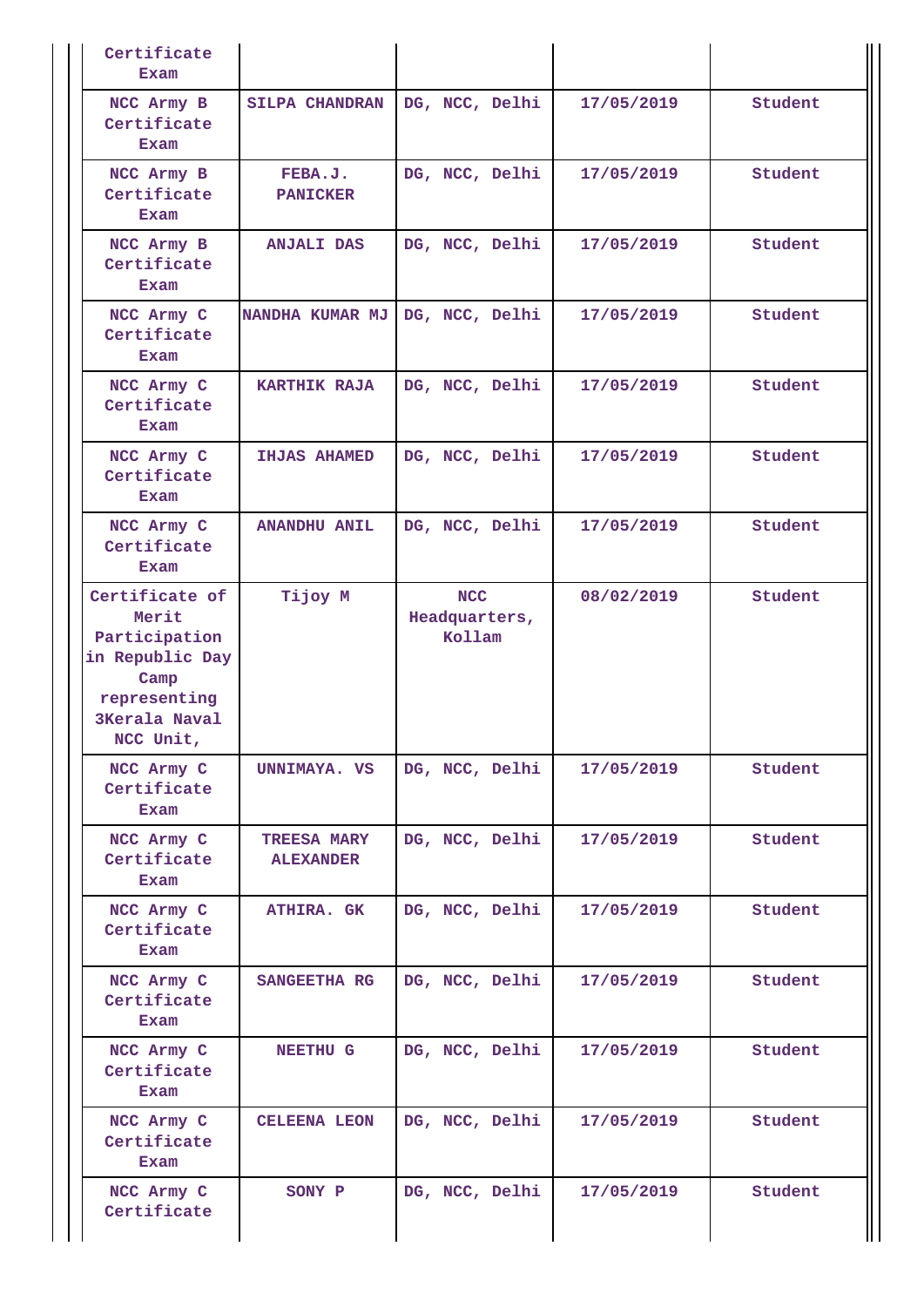| <b>Exam</b>                                                                                                                                      |                                    |                                         |            |         |
|--------------------------------------------------------------------------------------------------------------------------------------------------|------------------------------------|-----------------------------------------|------------|---------|
| NCC Army C<br>Certificate<br><b>Exam</b>                                                                                                         | <b>VISMAYA S</b><br><b>VIJAYAN</b> | DG, NCC, Delhi                          | 17/05/2019 | Student |
| NCC Army C<br>Certificate<br>Exam                                                                                                                | <b>ATHULYA MS</b>                  | DG, NCC, Delhi                          | 17/05/2019 | Student |
| NCC Army C<br>Certificate<br>Exam                                                                                                                | DIVYA Y HEMA                       | DG, NCC, Delhi                          | 17/05/2019 | Student |
| NCC Army C<br>Certificate<br>Exam                                                                                                                | <b>ANJALI B KUMAR</b>              | DG, NCC, Delhi                          | 17/05/2019 | Student |
| NCC Army C<br>Certificate<br>Exam                                                                                                                | TINCY F                            | DG, NCC, Delhi                          | 17/05/2019 | Student |
| NCC Army C<br>Certificate<br>Exam                                                                                                                | <b>ISHAA RAVI</b>                  | DG, NCC, Delhi                          | 17/05/2019 | Student |
| NCC Army C<br>Certificate<br>Exam                                                                                                                | <b>ANJALI KRISHNA</b>              | DG, NCC, Delhi                          | 17/05/2019 | Student |
| Cash Award<br>, Bronze Medal<br>Winner in Ship<br>Modelling                                                                                      | Tijoy M.                           | Government of<br>Kerala                 | 12/06/2019 | Student |
| Secured third<br>prize in Bishop<br><b>Jerome Memorial</b><br>South India<br>Inter<br>collegiate<br>paper<br>presentation<br>competition<br>2018 | Akhila S.                          | PTA,<br>F.M.N.College,<br>Kollam        | 27/02/2019 | Student |
| Certificate of<br>Merit For All<br>India Essay<br>Writing event<br>2018organised<br>by United<br>Nations<br>Information<br>centre                | Akhila S.                          | United Nations<br>Information<br>centre | 21/11/2018 | Student |
| Won second<br>prize in A D<br>Shroff Memorial<br>Elocution<br>competition<br>organised by<br>the Department<br>of Economics,                     | Akhila S.                          | Department of<br>Economics, FMNC        | 20/11/2018 | Student |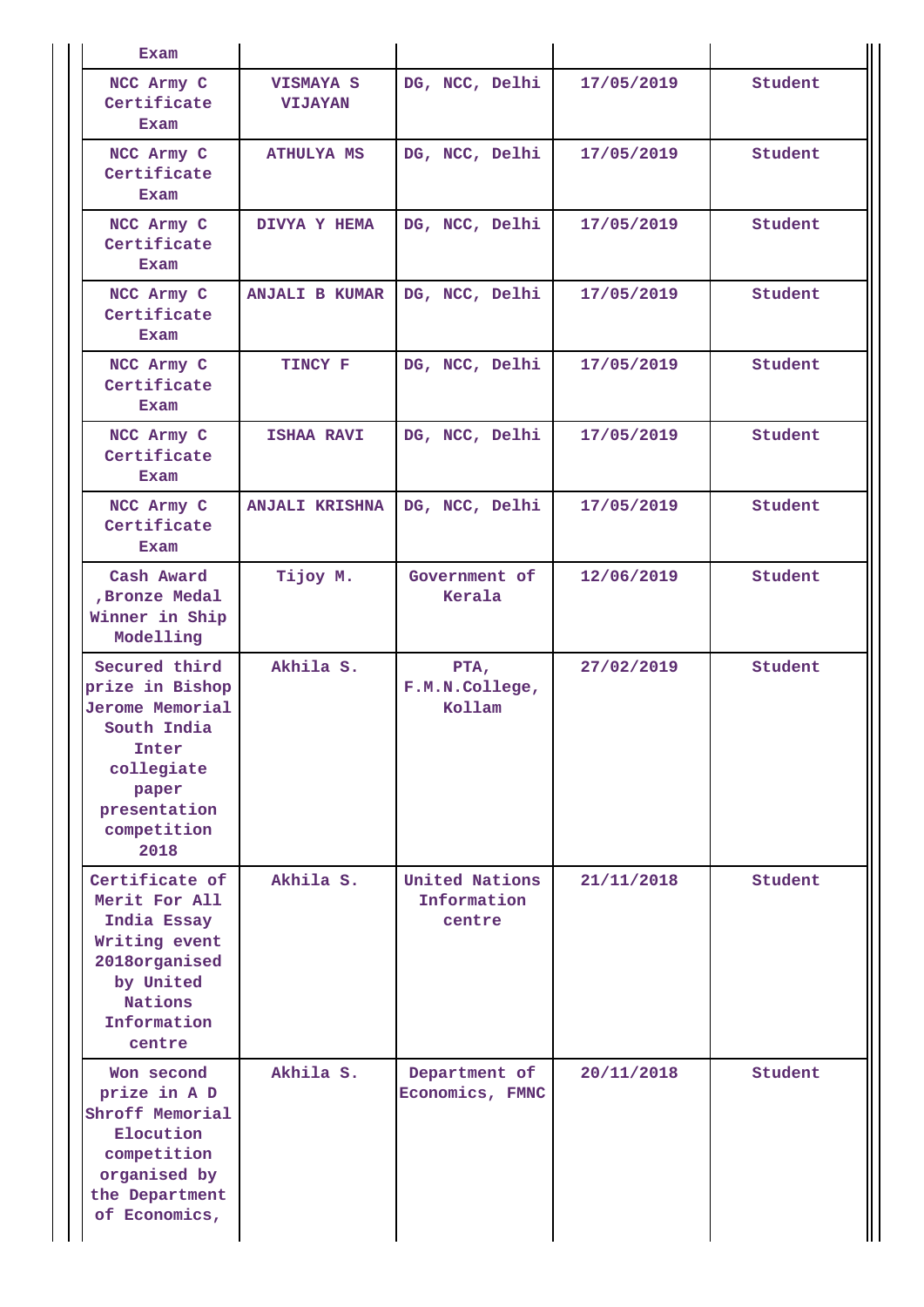| <b>FMNC</b> (2018)                                                                                    |                                                                                          |                                                                                                             |            |         |
|-------------------------------------------------------------------------------------------------------|------------------------------------------------------------------------------------------|-------------------------------------------------------------------------------------------------------------|------------|---------|
| First prize in<br>the quiz<br>competition                                                             | Midhun Sajeev<br>And Judith<br>Benadict (I DC<br><b>BBatch</b><br>Economics)             | Youth festival<br>'thejaswini<br>2019 Conducted<br>by                                                       | 24/01/2019 | Student |
| Certificate of<br>merit for<br>sustained<br>excellence                                                | Gopika B.R.                                                                              | <b>NCC</b><br>Headquarters,<br>Kollam                                                                       | 26/07/2018 | Student |
| NCC Navy B<br>Certificate<br>Exam,                                                                    | <b>SIDHARDH B</b>                                                                        | State<br>Directorate, NCC                                                                                   | 23/02/2019 | Student |
| NCC Navy B<br>Certificate<br>Exam,                                                                    | <b>KIRAN K S</b>                                                                         | <b>State</b><br>Directorate, NCC                                                                            | 23/02/2019 | Student |
| NCC Navy B<br>Certificate<br>Exam,                                                                    | <b>ALLAN JAISON</b>                                                                      | <b>State</b><br>Directorate, NCC                                                                            | 23/02/2019 | Student |
| NCC Navy B<br>Certificate<br>Exam,                                                                    | AKHIL K R                                                                                | <b>State</b><br>Directorate, NCC                                                                            | 23/11/2019 | Student |
| NCC Navy B<br>Certificate<br>Exam,                                                                    | NADHU U                                                                                  | State<br>Directorate, NCC                                                                                   | 23/02/2019 | Student |
| NCC Navy B<br>Certificate<br>Exam,                                                                    | <b>ABHIJITH U</b>                                                                        | <b>NCC</b><br>Headquarters,<br>Kollam                                                                       | 23/02/2019 | Student |
| NCC Navy B<br>Certificate<br>Exam,                                                                    | <b>AKHIL F</b>                                                                           | <b>NCC</b><br>Headquarters,<br>Kollam                                                                       | 23/02/2019 | Student |
| NCC Navy B<br>Certificate<br>Exam,                                                                    | SREENATH S                                                                               | <b>NCC</b><br>Headquarters,<br>Kollam                                                                       | 23/02/2019 | Student |
| NCC Navy B<br>Certificate<br>Exam,                                                                    | <b>ATHUL RAJ B</b>                                                                       | <b>NCC</b><br>Headquarters,<br>Kollam                                                                       | 23/02/2019 | Student |
| Second price in<br>the general<br>quiz at the<br>national level<br>intercollegiate<br>management fest | Midhun Sajeev<br>And Judith<br>Benadict                                                  | School of<br>Management,<br><b>Bishop Gerome</b><br>Institute,<br>Kollam on 8th<br>and 9th<br>February 2019 | 08/02/2019 | Student |
| First prize in<br>ExQuiz Me                                                                           | MidhunSajeev, Sa<br>barienath. H<br>andVijay<br>Jose(IDC B<br><b>Batch</b><br>Economics) | ExQuiz Me as<br>Part of Cogniz<br>19 Kollam                                                                 | 18/02/2019 | Student |
| Third position<br>in science quiz                                                                     | Febi B.<br>Panicker and                                                                  | The Department<br>of Chemistry,                                                                             | 25/02/2019 | Student |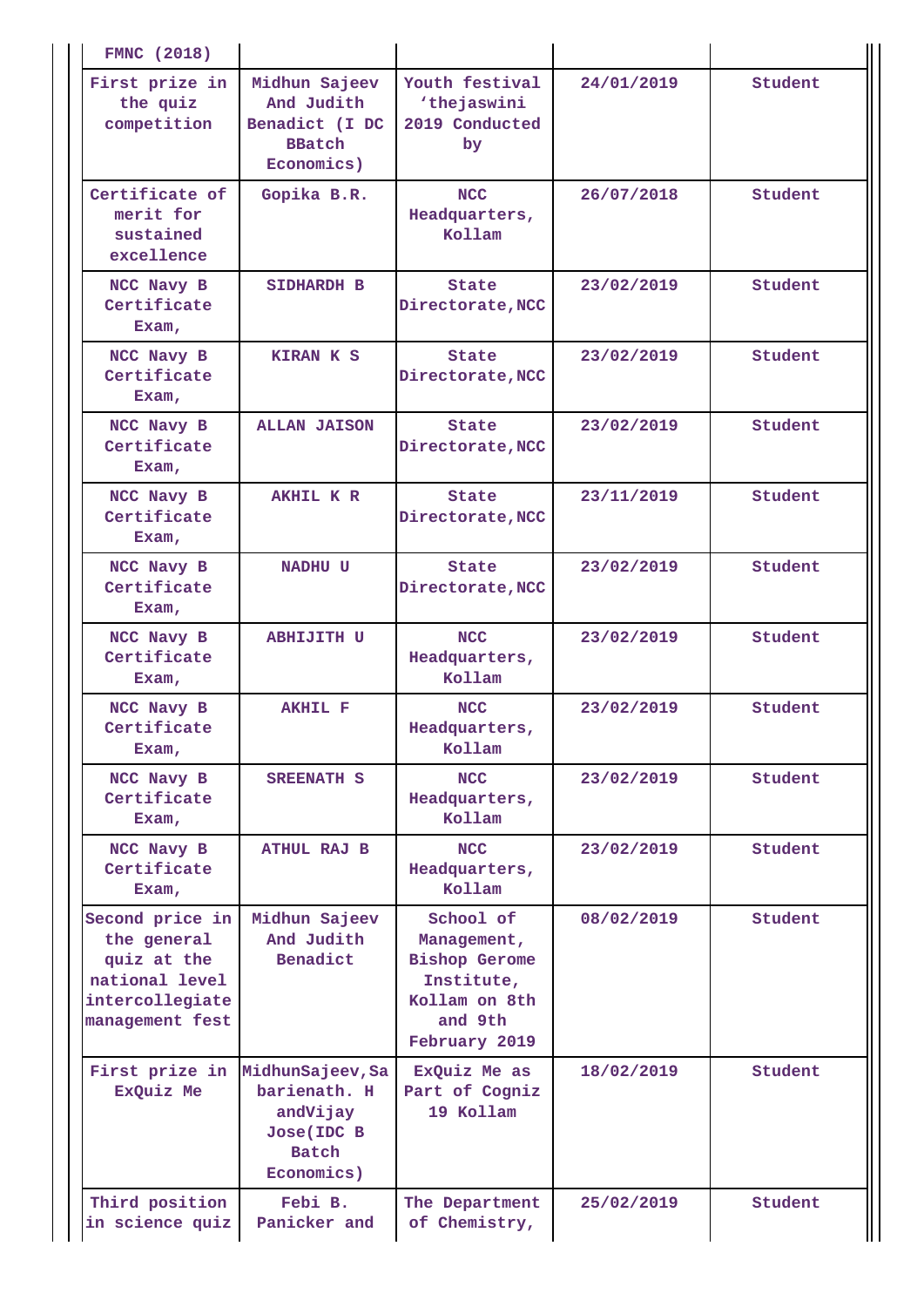|                                                                                                                                                                                                                                     | Joha G.S. (IDC<br>ABatch<br>Economics)                     |  | FMNC, Kollam                                                                               |                         |                              |                         |
|-------------------------------------------------------------------------------------------------------------------------------------------------------------------------------------------------------------------------------------|------------------------------------------------------------|--|--------------------------------------------------------------------------------------------|-------------------------|------------------------------|-------------------------|
| Third prize in<br>national level SARANYA S. (IDC<br>intercollegiate<br>management fest                                                                                                                                              | Joha G.S. and<br><b>ABATCH</b><br>Economics)               |  | The School of<br>Management<br>organised by<br><b>Bishop Jerome</b><br>Institute<br>Kollam |                         | 08/02/2019                   | Student                 |
| Third prize in<br>Prof. Clement<br>D'Cruz Memorial<br>Quiz<br>Competition                                                                                                                                                           | Ealu Merin and<br>Joha G S (I DC<br>A -Batch<br>Economics) |  | Quiz<br>Competition<br>organised by<br>FMNC, Kollam                                        |                         | 21/01/2019                   | Student                 |
| <b>Bronze Medal</b><br>Winner in Ship<br>modeling                                                                                                                                                                                   | Tijoy M                                                    |  | Director Genera<br>1, National<br>Cadet Corps,<br>New Delhi                                |                         | 26/01/2019                   | Student                 |
| Certificate of<br>Merit<br>Represented the<br>NCC Directorate<br>of Kerala<br>Lakshadweep,<br>Annual NCC<br>Republic Day<br>Camp and the<br>Prime<br>Minister's<br>Rally held at<br>New Delhi from<br>$01/01/2019$ to<br>29/01/2019 | Tijoy M                                                    |  | Director Genera<br>1, National<br>Cadet Corps,<br>New Delhi                                |                         | 29/01/2019                   | Student                 |
| National<br>Institutional<br>Ranking<br>ramework NIRF<br>Ranking83                                                                                                                                                                  | F.M.N.College,<br>Kollam                                   |  | Ministry of<br>Human Resource<br>Development,<br>Government of<br>India                    |                         | 08/04/2019                   | Institution             |
|                                                                                                                                                                                                                                     |                                                            |  |                                                                                            | View File               |                              |                         |
| 3.3.3 - No. of Incubation centre created, start-ups incubated on campus during the year                                                                                                                                             |                                                            |  |                                                                                            |                         |                              |                         |
| Incubation<br>Center                                                                                                                                                                                                                | Name                                                       |  | Sponsered By                                                                               | Name of the<br>Start-up | Nature of Start-<br>up       | Date of<br>Commencement |
| Nil                                                                                                                                                                                                                                 | Nil                                                        |  | Nil                                                                                        | Nil                     | Nil                          | 30/06/2019              |
|                                                                                                                                                                                                                                     |                                                            |  | No file uploaded.                                                                          |                         |                              |                         |
| 3.4 - Research Publications and Awards                                                                                                                                                                                              |                                                            |  |                                                                                            |                         |                              |                         |
| $3.4.1$ – Ph. Ds awarded during the year                                                                                                                                                                                            |                                                            |  |                                                                                            |                         |                              |                         |
|                                                                                                                                                                                                                                     | Name of the Department                                     |  |                                                                                            |                         | Number of PhD's Awarded<br>5 |                         |
|                                                                                                                                                                                                                                     | Zoology                                                    |  |                                                                                            |                         | 4                            |                         |
| Physics<br>Commerce                                                                                                                                                                                                                 |                                                            |  |                                                                                            |                         |                              |                         |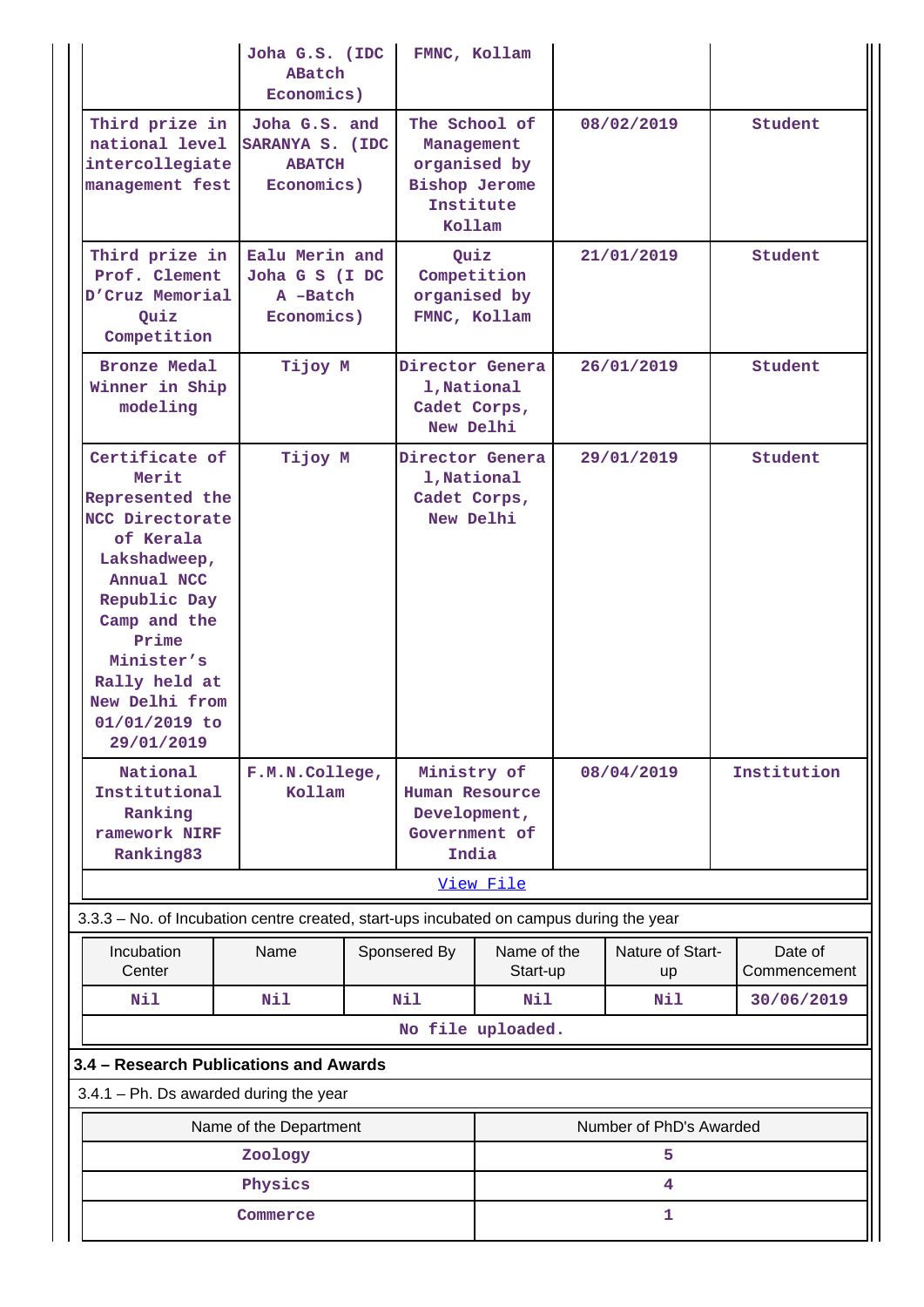|                                                                                                                                                              | English                                                                 |                                                                                                                                                                       |                                | 1                                     |                                      |    |                                                                                              |                                                                  |
|--------------------------------------------------------------------------------------------------------------------------------------------------------------|-------------------------------------------------------------------------|-----------------------------------------------------------------------------------------------------------------------------------------------------------------------|--------------------------------|---------------------------------------|--------------------------------------|----|----------------------------------------------------------------------------------------------|------------------------------------------------------------------|
|                                                                                                                                                              | Mathematics                                                             |                                                                                                                                                                       |                                |                                       |                                      | 1  |                                                                                              |                                                                  |
|                                                                                                                                                              |                                                                         | 3.4.2 - Research Publications in the Journals notified on UGC website during the year                                                                                 |                                |                                       |                                      |    |                                                                                              |                                                                  |
| <b>Type</b>                                                                                                                                                  |                                                                         | Department                                                                                                                                                            |                                |                                       | Number of Publication                |    |                                                                                              | Average Impact Factor (if<br>any)                                |
| National                                                                                                                                                     |                                                                         | Zoology                                                                                                                                                               |                                |                                       | 1                                    |    |                                                                                              | 0                                                                |
| National                                                                                                                                                     |                                                                         | English                                                                                                                                                               |                                |                                       | 1                                    |    |                                                                                              | $\mathbf 0$                                                      |
| International                                                                                                                                                |                                                                         | Physics                                                                                                                                                               |                                |                                       | 19                                   |    |                                                                                              | 2.5                                                              |
| International                                                                                                                                                |                                                                         | Botany                                                                                                                                                                |                                |                                       | $\overline{\mathbf{2}}$              |    |                                                                                              | .61                                                              |
| International                                                                                                                                                |                                                                         | Zoology                                                                                                                                                               |                                |                                       | $\overline{2}$                       |    |                                                                                              | 1.95                                                             |
| International                                                                                                                                                |                                                                         | Chemistry                                                                                                                                                             |                                |                                       | $\overline{2}$                       |    |                                                                                              | 1.53                                                             |
|                                                                                                                                                              |                                                                         |                                                                                                                                                                       |                                | No file uploaded.                     |                                      |    |                                                                                              |                                                                  |
| Proceedings per Teacher during the year                                                                                                                      |                                                                         | 3.4.3 - Books and Chapters in edited Volumes / Books published, and papers in National/International Conference                                                       |                                |                                       |                                      |    |                                                                                              |                                                                  |
|                                                                                                                                                              | Department                                                              |                                                                                                                                                                       |                                |                                       |                                      |    | Number of Publication                                                                        |                                                                  |
|                                                                                                                                                              | Malayalam                                                               |                                                                                                                                                                       |                                |                                       |                                      | 3  |                                                                                              |                                                                  |
|                                                                                                                                                              | Physics                                                                 |                                                                                                                                                                       |                                |                                       |                                      | 6  |                                                                                              |                                                                  |
|                                                                                                                                                              | Zoology                                                                 |                                                                                                                                                                       |                                |                                       |                                      | 35 |                                                                                              |                                                                  |
|                                                                                                                                                              | Botany                                                                  |                                                                                                                                                                       |                                | 1                                     |                                      |    |                                                                                              |                                                                  |
|                                                                                                                                                              |                                                                         |                                                                                                                                                                       |                                | View File                             |                                      |    |                                                                                              |                                                                  |
|                                                                                                                                                              |                                                                         | 3.4.4 - Patents published/awarded during the year                                                                                                                     |                                |                                       |                                      |    |                                                                                              |                                                                  |
| <b>Patent Details</b>                                                                                                                                        |                                                                         | Patent status                                                                                                                                                         |                                | <b>Patent Number</b><br>Date of Award |                                      |    |                                                                                              |                                                                  |
| Nil                                                                                                                                                          |                                                                         | Filed                                                                                                                                                                 |                                |                                       | 0                                    |    |                                                                                              | 30/06/2019                                                       |
|                                                                                                                                                              |                                                                         |                                                                                                                                                                       |                                | No file uploaded.                     |                                      |    |                                                                                              |                                                                  |
|                                                                                                                                                              |                                                                         | 3.4.5 - Bibliometrics of the publications during the last academic year based on average citation index in Scopus/<br>Web of Science or PubMed/ Indian Citation Index |                                |                                       |                                      |    |                                                                                              |                                                                  |
| Title of the<br>Paper<br>Activity c<br>oncentrati                                                                                                            | Name of<br>Author<br>Ramsiya,<br>M.,                                    | Title of journal<br>Journal of<br>Radioanaly                                                                                                                          | Year of<br>publication<br>2019 |                                       | <b>Citation Index</b><br>$\mathbf 0$ |    | Institutional<br>affiliation as<br>mentioned in<br>the publication<br><b>FMN</b><br>College, | Number of<br>citations<br>excluding self<br>citation<br>$\Omega$ |
| ons of rad<br>ionuclides<br>in soil<br>samples<br>along the<br>coastal<br>areas of<br>Kerala,<br>India and<br>the<br>assessment<br>of<br>radiation<br>hazard | Joseph,<br>$A_{\bullet}$ ,<br>Eappen,<br>K.P., Visn<br>uprasad,<br>A.K. | tical and<br>Nuclear<br>Chemistry                                                                                                                                     |                                |                                       |                                      |    | Kollam<br>Kerala                                                                             |                                                                  |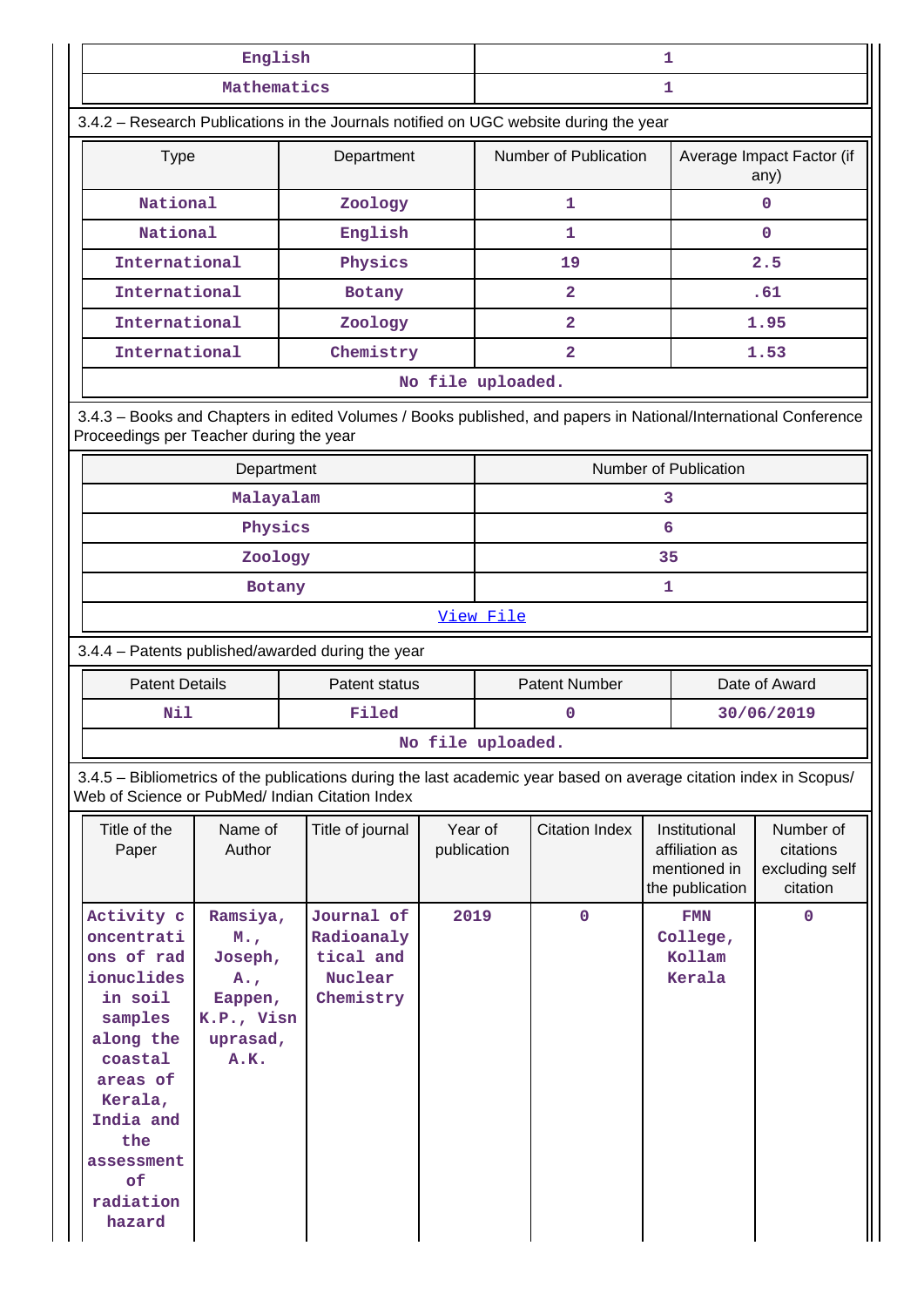| indices                                                                                                                                                                                                                                                           |                                                                                                                                                                                                                                          |                                      |      |              |                                            |              |
|-------------------------------------------------------------------------------------------------------------------------------------------------------------------------------------------------------------------------------------------------------------------|------------------------------------------------------------------------------------------------------------------------------------------------------------------------------------------------------------------------------------------|--------------------------------------|------|--------------|--------------------------------------------|--------------|
| Synthesis,<br>characteri<br>zation and<br>biological<br>investigat<br>ion of gly<br>cinebased<br>sulfonamid<br>e<br>derivative<br>and its<br>complex:<br>Vibration<br>assignment<br>, HOMO $\hat{a}\in W$<br>LUMO<br>analysis,<br>MEP and<br>molecular<br>docking | Shafieyoon<br>$P_{\rm t}$<br>Mehdipour,<br>E., Mary,<br>Y.S.                                                                                                                                                                             | Journal of<br>Molecular<br>Structure | 2019 | $\mathbf{1}$ | <b>FMN</b><br>College,<br>Kollam<br>Kerala | $\mathbf{1}$ |
| Two<br>neoteric<br>pyrazole<br>compounds<br>as<br>potential<br>anticancer<br>agents:<br>Synthesis,<br>electronic<br>structure,<br>physicoche<br>mical<br>properties<br>and<br>docking<br>analysis                                                                 | Thomas,<br>R., Mary,<br>Y.S.<br>Resmi,<br>K.S.<br>Narayana,<br>$B_{\bullet}$<br>Sarojini,<br>B.K., Vija<br>yakumar,<br>$G_{\bullet}$ , Van<br>Alsenoy,<br>C <sub>1</sub>                                                                 | Journal of<br>Molecular<br>Structure | 2019 | $\mathbf{1}$ | <b>FMN</b><br>College,<br>Kollam<br>Kerala | $\mathbf{1}$ |
| Synthesis<br>and spectr<br>oscopic<br>study of<br>two new<br>pyrazole d<br>erivatives<br>with<br>detailed c<br>omputation<br>a <sub>1</sub><br>evaluation<br>of their<br>reactivity<br>and pharma<br>ceutical<br>potential                                        | Thomas,<br>R., Mary,<br>Y.S.<br>Resmi,<br>K.S.<br>Narayana,<br>$B_{\bullet}$<br>Sarojini,<br>S.B.K., Ar<br>maković,<br>S., Armako<br>$v$ iÄ $\dagger$ ,<br>S.J., Vija<br>yakumar,<br>$G_{\bullet}$<br>Alsenoy,<br>C.V.<br>Mohan,<br>B.J. | Journal of<br>Molecular<br>Structure | 2019 | 1            | <b>FMN</b><br>College,<br>Kollam<br>Kerala | $\mathbf{1}$ |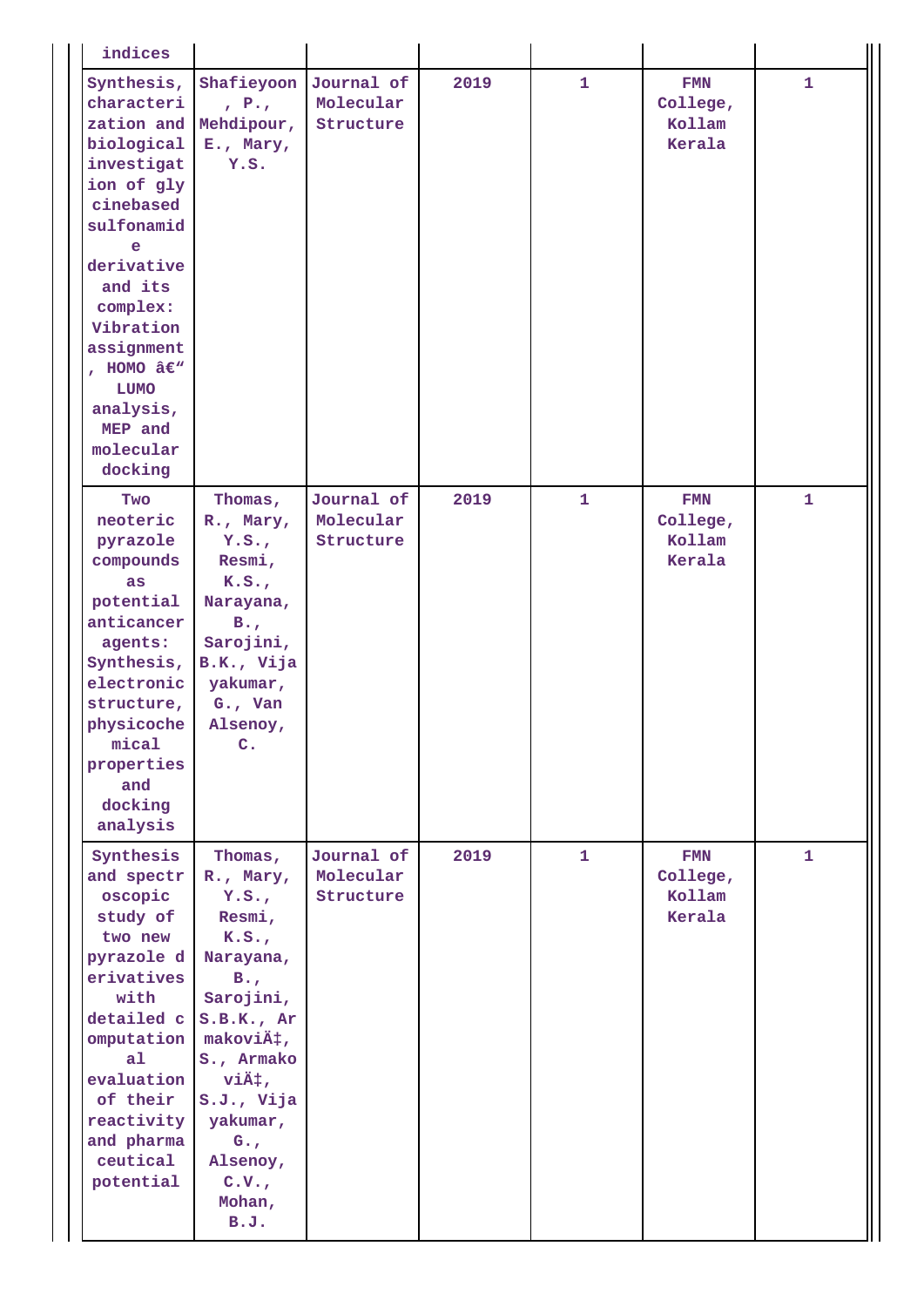| Dielectric<br>spectrosco<br>pic<br>studies in<br>supercoole<br>d liquid<br>and glassy<br>states of<br>Acemetacin<br>, Brucine<br>and<br>Colchicine                                                                                                                   | Afzal, A.,<br>Thayyil,<br>M.S., Siva<br>ramakrishn<br>an, $P.A.$ ,<br>Sulaiman,<br>M.K.,<br>Hussan,<br>K.P.S.<br>Panicker,<br>C.Y.,<br>Ngai, K.L.                            | Journal of<br>NonCrystal<br>line<br>Solids              | 2019 | $\mathbf 0$    | <b>FMN</b><br>College,<br>Kollam<br>Kerala | $\mathbf 0$    |
|----------------------------------------------------------------------------------------------------------------------------------------------------------------------------------------------------------------------------------------------------------------------|------------------------------------------------------------------------------------------------------------------------------------------------------------------------------|---------------------------------------------------------|------|----------------|--------------------------------------------|----------------|
| Single<br>crystal<br>XRD, DFT i<br>nvestigati<br>ons and<br>molecular<br>docking<br>study of 2<br>$(1, 5$ dimet<br>hyl3oxo2ph<br>enyl2, 3dih<br>ydrolHpyra<br>zol4yl)ami<br>no) naphtha<br>lene1, 4dio<br>ne as a<br>potential<br>anti<br>cancer<br>lead<br>molecule | P.R.,<br>K.R.<br>Mary,<br>Y.S.<br>Fernandez,<br>$A_{\bullet}$ , $S_{\bullet}$<br>A.P.<br>Mary,<br>Y.S.<br>Thomas, R.                                                         | Computatio<br>nal<br><b>Biology</b><br>and<br>Chemistry | 2019 | $\overline{2}$ | <b>FMN</b><br>College,<br>Kollam<br>Kerala | $\overline{2}$ |
| Spectrosco<br>pic, antim<br>icrobial<br>and comput<br>ational<br>study of<br>novel benz<br>oxazole<br>derivative                                                                                                                                                     | Beegum,<br>S., Mary<br>Y, S.,<br>Panicker,<br>$C.Y.,$ Arma<br>ković,<br>S., Armako<br>$v$ iÄ $\dagger$ ,<br>S.J.<br>Arisoy,<br>M., TemizA<br>rpaci, O.,<br>Van<br>Alsenoy, C | Journal of<br>Molecular<br>Structure                    | 2019 | $\mathbf 0$    | <b>FMN</b><br>College,<br>Kollam<br>Kerala | $\mathbf 0$    |
| Cocrystals<br>of pyrazin<br>amide with<br>ptoluenesu<br>lfonic and<br>ferulic<br>acids: DFT<br>investigat<br>ions and<br>molecular                                                                                                                                   | AlOtaibi,<br>J.S.<br>Sheena<br>Mary, Y.,<br>Shyma<br>Mary, Y.,<br>Panicker,<br>C.Y.,<br>Thomas, R.                                                                           | Journal of<br>Molecular<br>Structure                    | 2019 | $\mathbf 0$    | <b>FMN</b><br>College,<br>Kollam<br>Kerala | $\mathbf 0$    |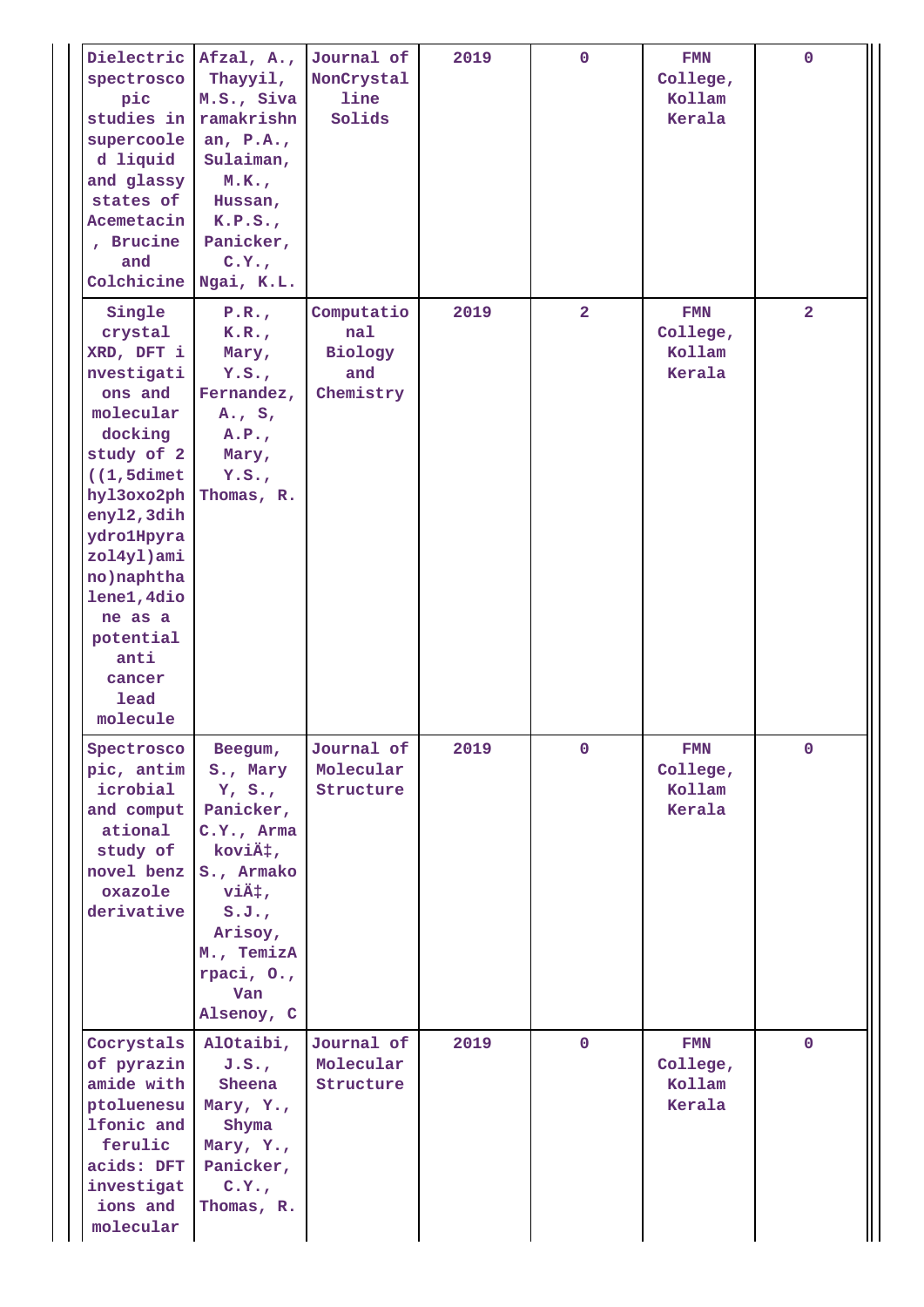| docking<br>studies                                                                                                                                                                                            |                                                                                                                                                                                                                                   |                                                                                                              |      |              |                                            |              |
|---------------------------------------------------------------------------------------------------------------------------------------------------------------------------------------------------------------|-----------------------------------------------------------------------------------------------------------------------------------------------------------------------------------------------------------------------------------|--------------------------------------------------------------------------------------------------------------|------|--------------|--------------------------------------------|--------------|
| Synthesis,<br>conformati<br>onal, char<br>acterizati<br>on and<br>reactivity<br>study of 1<br>,7bis(4bro<br>mophenyl)h<br>eptane1,7d<br>ione                                                                  | Murthy,<br>P.K.<br>Suneetha,<br>$V_{\bullet}$<br>Smitha,<br>M., Mary,<br>Y.S., Arma<br>koviä#,<br>S., Armako<br>$v$ iÄ $\dagger$ ,<br>S.J., Rao,<br>R.S.<br>Suchetan,<br>P.A.<br>AlSaadi,<br>A.A.<br>Pavithran,<br>$\mathbb{R}$ . | Journal of<br>Molecular<br>Structure                                                                         | 2019 | $\mathbf 0$  | <b>FMN</b><br>College,<br>Kollam<br>Kerala | $\mathbf{0}$ |
| Evaluating<br>Genetic<br>Diversity<br>Within<br>Genus<br>Jasminum<br>L.<br>(Oleaceae)<br><b>Using Inte</b><br>rsimple<br>Sequence<br>Repeats<br>(ISSR)<br>Marker                                              | Yohanan<br>$R_{\star}$<br>Jeyarani<br>N.J.<br>Devipriya<br>V., Rather<br>S.A.<br>Kasana S.,<br>Thakur $J.$<br>Dwivedi<br>M.D.,<br>Pandey<br>A.K.                                                                                  | Proceeding<br>s of the<br>National<br>Academy of<br>Sciences<br>India<br>Section B<br>Biological<br>Sciences | 2019 | $\mathbf{0}$ | <b>FMN</b><br>College,<br>Kollam<br>Kerala | $\mathbf 0$  |
| Theoretica<br>1 Studies<br>on the<br>Structure<br>and<br>Various Ph<br>ysicoChemi<br>cal and<br>Biological<br>Properties<br>of a<br>Terphenyl<br>Derivative<br>with<br>Immense An<br>tiProtozoa<br>n Activity | Mary,<br>Y.S.<br>Mary,<br>Y.S.<br>Thomas,<br>$R_{\bullet}$<br>Narayana,<br>B., Samshu<br>ddin, $S_{\cdot}$ ,<br>Sarojini,<br>B.K., Arma<br>ković,<br>S., Armako<br>$v$ iÄ $\dagger$ ,<br>S.J.<br>Pillai,<br>G.G.                  | Polycyclic<br>Aromatic<br>Compounds                                                                          | 2019 | $\mathbf{0}$ | <b>FMN</b><br>College,<br>Kollam<br>Kerala | $\mathbf{0}$ |
| Synthesis,<br>zation and<br>computatio<br>nal                                                                                                                                                                 | Muthukkuma<br>characteri r, M., Bhu<br>vaneswari,<br>$T_{\star}$<br>Venkatesh,                                                                                                                                                    | Journal of<br>Molecular<br>Liquids                                                                           | 2018 | 1            | <b>FMN</b><br>College,<br>Kollam<br>Kerala | 1            |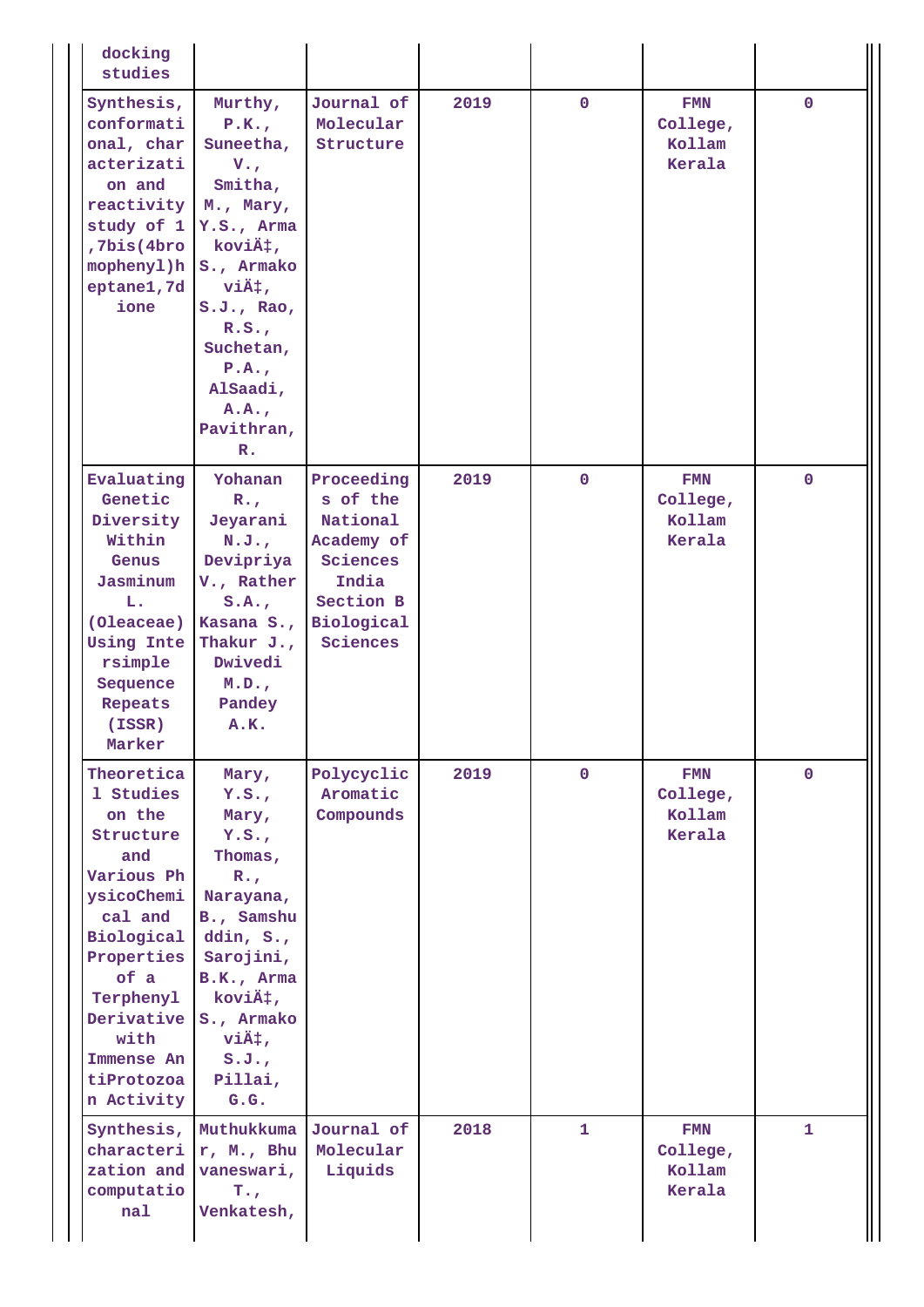| studies of G., Kamal,<br>semicarbaz<br>ide<br>derivative                                                                                                                                                           | $C_{\bullet,r}$<br>Vennila,<br>P., Armako<br>$v\ddot{A}$ ; $S_{\cdot}$<br>Armaković<br>, S.J.<br>Sheena<br>Mary, Y.,<br>Yohannan<br>Panicker,<br>$C_{\bullet}$                                   |                                                 |      |                |                                            |                |
|--------------------------------------------------------------------------------------------------------------------------------------------------------------------------------------------------------------------|--------------------------------------------------------------------------------------------------------------------------------------------------------------------------------------------------|-------------------------------------------------|------|----------------|--------------------------------------------|----------------|
| Two novel<br>imidazole<br>derivative<br>$s \; \hat{a} \in \mathbb{N}$<br>Combined e<br>xperimenta<br>1 and comp<br>utational<br>study                                                                              | Smitha,<br>M., Mary,<br>Y.S.<br>Hossain,<br>M., Resmi,<br>K.S., Arma<br>ković,<br>S., Armako<br>$v$ iÄ $\dagger$ ,<br>S.J.<br>Pavithran,<br>R., Nanda,<br>A.K., Van<br>Alsenoy,<br>$C_{\bullet}$ | Journal of<br>Molecular<br>Structure            | 2018 | $\mathbf 0$    | <b>FMN</b><br>College,<br>Kollam<br>Kerala | $\mathbf 0$    |
| Synthesis<br>and spectr<br>oscopic<br>study of<br>three new<br>oxadiazole<br>derivative<br>s with<br>detailed c<br>omputation<br>a1<br>evaluation<br>of their<br>reactivity<br>and pharma<br>ceutical<br>potential | Mary,<br>Y.S.<br>Miniyar,<br>P.B.,<br>Mary,<br>Y.S.<br>Resmi,<br>K.S.<br>Panicker,<br>$C.Y.,$ Arma<br>ković,<br>S., Armako<br>$v$ iÄ $\dagger$ ,<br>S.J.<br>Thomas,<br>R., Suresh<br>kumar, B    | Journal of<br>Molecular<br>Structure            | 2018 | $\overline{2}$ | <b>FMN</b><br>College,<br>Kollam<br>Kerala | $\overline{a}$ |
| Microwave<br>assisted<br>green<br>synthesis<br>of<br>acrylamide<br>cyclodextr<br>ingrafted<br>silylated<br>bentonite<br>for the<br>controlled<br>delivery                                                          | Mullassery<br>, M.D.,<br>Fernandez,<br>N.B.,<br>Surya, R.,<br>Thomas, D.                                                                                                                         | Sustainabl<br>e<br>Chemistry<br>and<br>Pharmacy | 2018 | 2 <sup>1</sup> | FMN<br>College,<br>Kollam<br>Kerala        | $\overline{2}$ |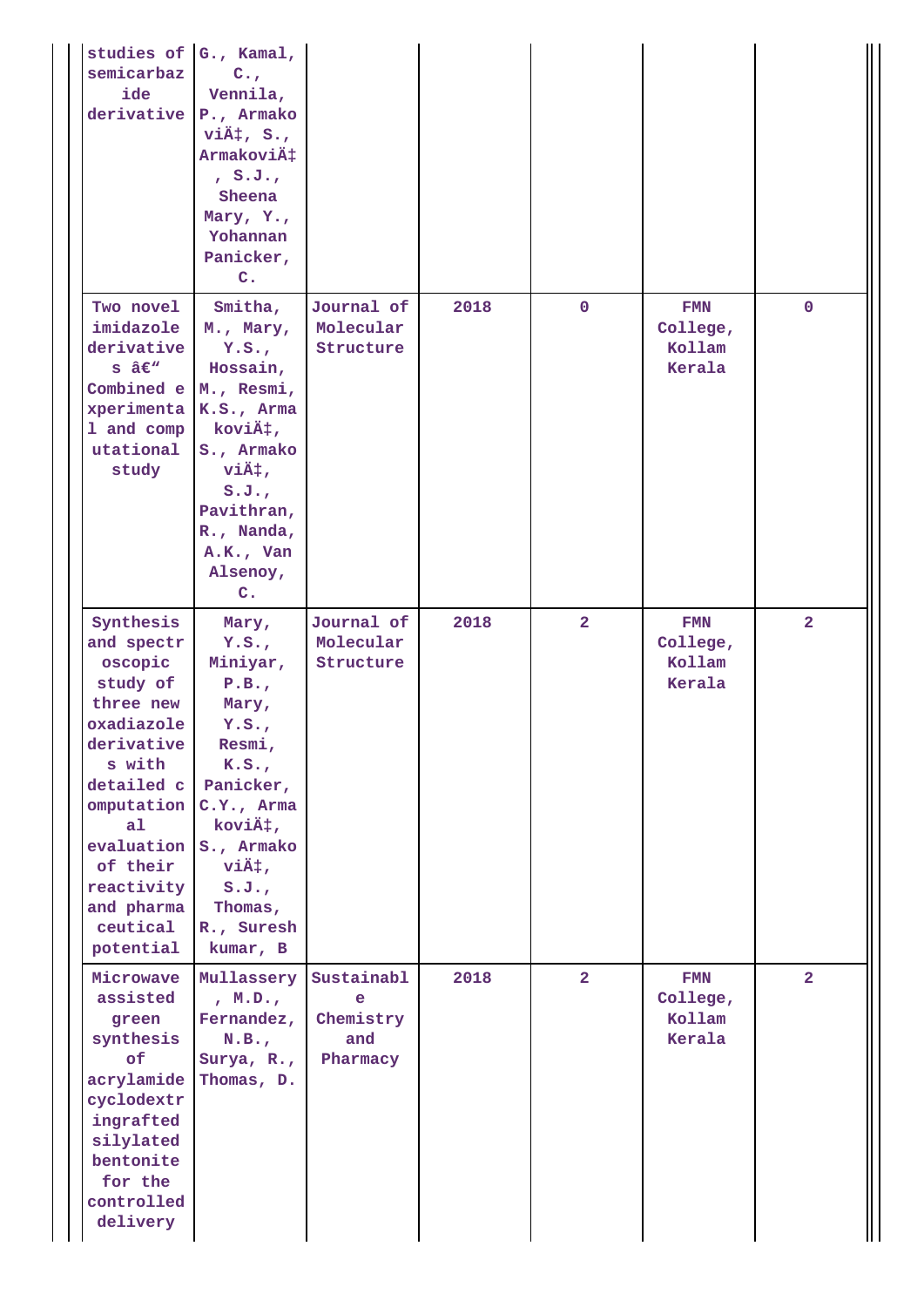| of tetracy<br>cline hydr<br>ochloride                                                                                                                                                                                                      |                                                                                                                                                                                              |                                                                                          |      |              |                                            |              |
|--------------------------------------------------------------------------------------------------------------------------------------------------------------------------------------------------------------------------------------------|----------------------------------------------------------------------------------------------------------------------------------------------------------------------------------------------|------------------------------------------------------------------------------------------|------|--------------|--------------------------------------------|--------------|
| Phylogenet<br>$i$ c<br>analysis<br>and<br>evolution<br>of morphol<br>ogical<br>characters<br>in the<br>genus<br>Jasminum<br>L.<br>(Oleaceae)<br>in India                                                                                   | Jeyarani,<br>J.N.<br>Yohannan,<br>R., Vijaya<br>valli, $D_{\cdot}$ ,<br>Dwivedi,<br>M.D.,<br>Pandey,<br>A.K.                                                                                 | Journal of<br>Genetics                                                                   | 2018 | $\mathbf 0$  | <b>FMN</b><br>College,<br>Kollam<br>Kerala | $\mathbf 0$  |
| Molecular<br>structure,<br>spectrosco<br>pic,<br>dielectric<br>and<br>thermal<br>study,<br>nonlinear<br>optical pr<br>operties,<br>natural<br>bond<br>orbital,<br><b>HOMOLUMO</b><br>and<br>molecular<br>docking<br>analysis<br>$of \dots$ | Hosna, $S_{\bullet}$ ,<br>Janzen,<br>D.E.,<br>Mary,<br>Y.S.<br>Resmi,<br>K.S.<br>Thomas,<br>$R_{\bullet}$<br>Mohamed,<br>R., Wajda,<br>S.                                                    | Spectrochi<br>mica Acta<br>Part A:<br>Molecular<br>and Biomol<br>ecular Spe<br>ctroscopy | 2018 | $\mathbf{1}$ | FMN<br>College,<br>Kollam<br>Kerala        | $\mathbf{1}$ |
| Molecular<br>dynamic si<br>mulations,<br><b>ALIE</b><br>surface,<br>Fukui<br>functions<br>geometrica<br>1 <sub>r</sub><br>molecular<br>docking<br>and vibrat<br>ional<br>spectra<br>studies of<br>tetra<br>chloro p<br>and<br>mxylene      | Venkatesh,<br>$G.$ , Kamal,<br>$C_{\bullet}$<br>Vennila,<br>P., Govind<br>araju, M.,<br>Mary,<br>Y.S.<br>Armakovic,<br>$S_{\bullet}$<br>Armakovic,<br>S.J.<br>Kaya, S.,<br>Panicker,<br>C.Y. | Journal of<br>Molecular<br>Structure                                                     | 2018 | $4^{\circ}$  | <b>FMN</b><br>College,<br>Kollam<br>Kerala | 4            |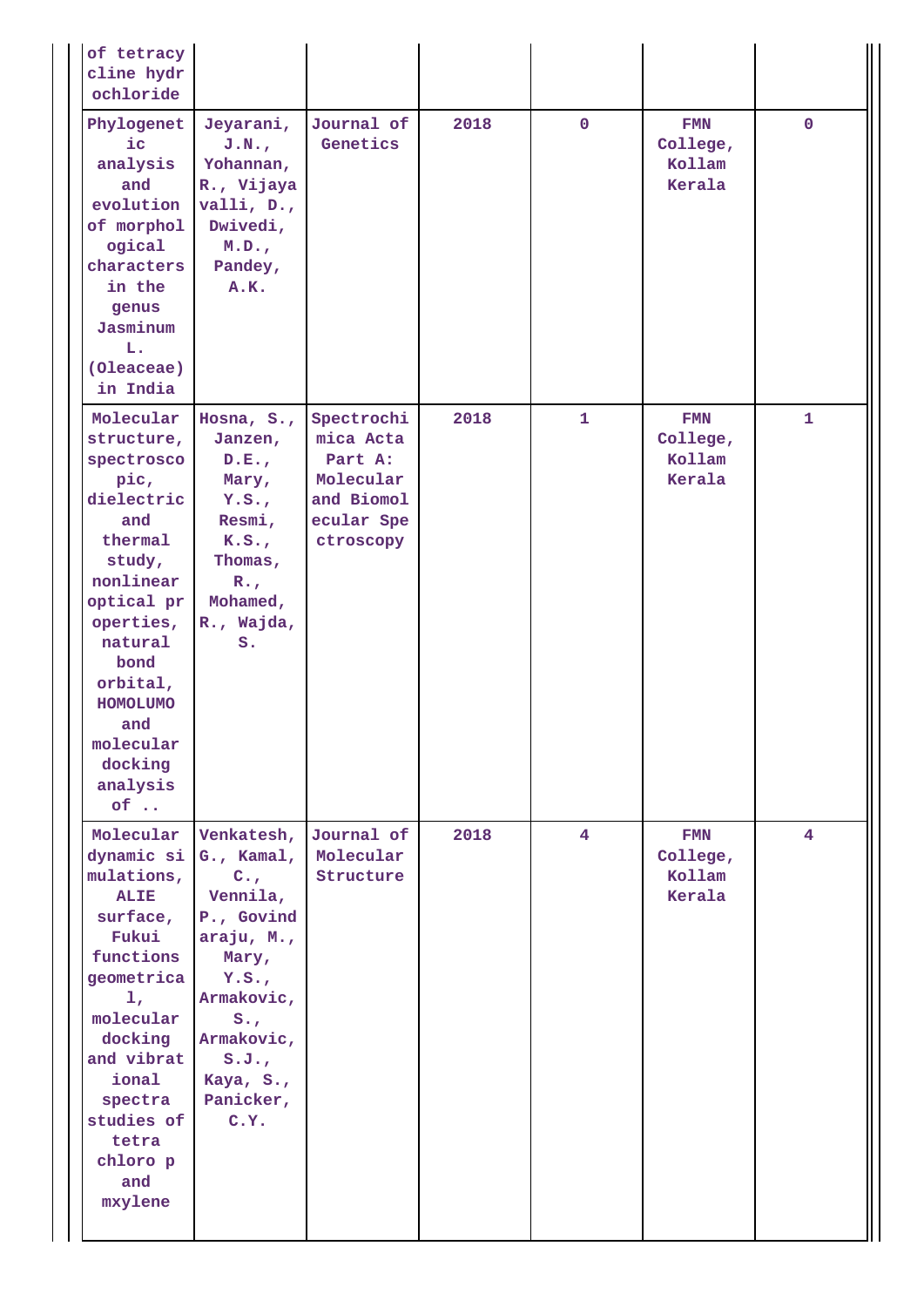| Dietary<br>curcumin<br>influences<br>leptin,<br>growth<br>hormone<br>and<br>hepatic<br>growth<br>factors in<br>Tilapia (O<br>reochromis<br>mossambicu<br>s)                                                                                                   | Sruthi,<br>M.V.<br>Nair,<br>A.B.,<br>Arun, D.,<br>Thushara,<br>V.V.<br>Sheeja,<br>C.C., Vija<br>yasree,<br>A.S.<br>Oommen,<br>0. V.<br>Divya, L.                                                                      | Aquacultur<br>$\mathbf e$                                             | 2018 | $\overline{4}$ | <b>FMN</b><br>College,<br>Kollam<br>Kerala | $\overline{4}$ |
|---------------------------------------------------------------------------------------------------------------------------------------------------------------------------------------------------------------------------------------------------------------|-----------------------------------------------------------------------------------------------------------------------------------------------------------------------------------------------------------------------|-----------------------------------------------------------------------|------|----------------|--------------------------------------------|----------------|
| Reproducti<br>ve biology<br>of a<br>Gobiid<br>fish Oxyur<br>ichthys te<br>ntacularis<br>(Valencien<br>nes, 1837)<br>inhabiting<br>Ashtamudi<br>Lake, S.<br>India                                                                                              | Remya<br>Mohan, S.,<br>Harikrishn<br>an, $M_{\star}$ ,<br>Sherly<br>Williams,<br>Ε.                                                                                                                                   | Journal of<br>Applied Ic<br>hthyology                                 | 2018 | $\mathbf 0$    | <b>FMN</b><br>College,<br>Kollam<br>Kerala | $\mathbf 0$    |
| Spectrosco<br>pic charac<br>terization<br>of hydroxy<br>quinoline<br>derivative<br>s with<br>bromine<br>and iodine<br>atoms and<br>theoretica<br>1 investig<br>ation by<br>DFT calcul<br>ations, MD<br>simulation<br>s and<br>molecular<br>docking<br>studies | Sureshkuma<br>r, B.,<br>Mary,<br>Y.S.<br>Resmi,<br>K.S.<br>Suma, $S_{\cdot}$ ,<br>Armaković<br>, S., Arma<br>ković,<br>$S.J.$ , Van<br>Alsenoy,<br>$C_{\bullet,r}$<br>Narayana,<br>$B_{\bullet}$<br>Sobhana,<br>$D$ . | Journal of<br>Molecular<br>Structure                                  | 2018 | $\mathbf 0$    | <b>FMN</b><br>College,<br>Kollam<br>Kerala | $\mathbf 0$    |
| A green<br>approach<br>for the<br>synthesis<br>of drug<br>delivery<br>system,<br>mesoporous<br>silica<br>grafted                                                                                                                                              | Mullassery<br>, M.D.,<br>Fernandez,<br>N.B.,<br>Surya, R.,<br>Thomas, D.                                                                                                                                              | Asian<br>Journal of<br>Pharmaceut<br>ical and<br>Clinical<br>Research | 2018 | $\mathbf 0$    | <b>FMN</b><br>College,<br>Kollam<br>Kerala | $\mathbf 0$    |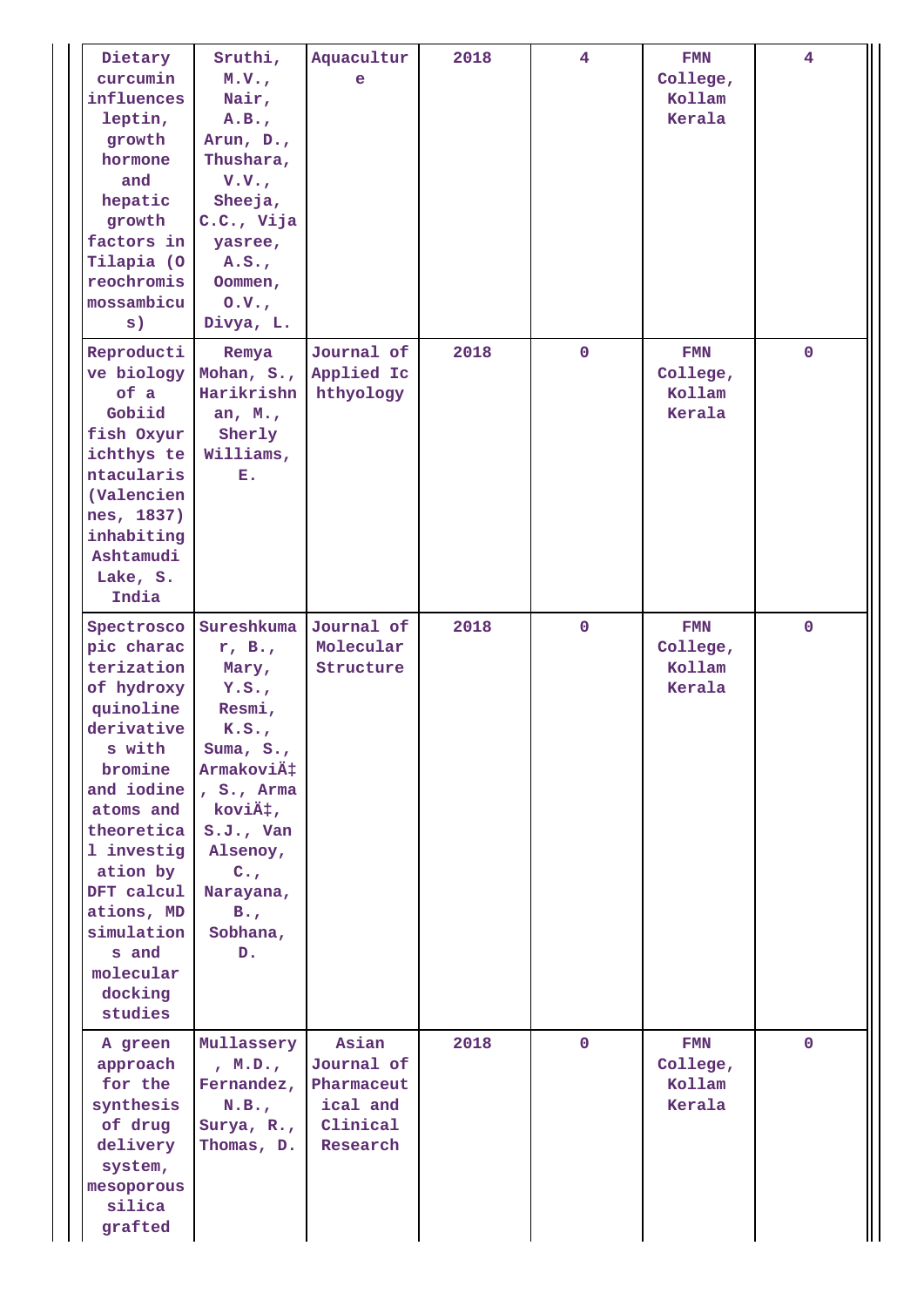| acrylamide<br>â€ <sup>w</sup> Î <sup>2</sup> cyclo<br>dextrin<br>composite,<br>for the<br>controlled<br>release of<br>curcumin                                                                                              |                                                                                                                                                                   |                                      |      |                |                                            |                |
|-----------------------------------------------------------------------------------------------------------------------------------------------------------------------------------------------------------------------------|-------------------------------------------------------------------------------------------------------------------------------------------------------------------|--------------------------------------|------|----------------|--------------------------------------------|----------------|
| Study on<br>the<br>structure,<br>vibrationa<br>1 analysis<br>and<br>molecular<br>docking of<br>fluorophen<br>yl derivat<br>ives using<br>FTIR and<br>density<br>functional<br>theory com<br>putations                       | AlTamimi,<br>A.M.S.<br>Mary,<br>Y.S.<br>Hassan,<br>H.M.<br>Resmi,<br>K.S.<br>ElEmam,<br>A.A.<br>Narayana,<br>$B_{\bullet}$<br>Sarojini,<br>B.K.                   | Journal of<br>Molecular<br>Structure | 2018 | $\overline{2}$ | <b>FMN</b><br>College,<br>Kollam<br>Kerala | $\overline{2}$ |
| Synthesis,<br>spectrosco<br>pic<br>analyses,<br>chemical<br>reactivity<br>and<br>molecular<br>docking<br>study and<br>antituberc<br>ular<br>activity<br>of<br>pyrazine<br>and<br>condensed<br>oxadiazole<br>derivative<br>S | AlTamimi,<br>A.M.S.<br>Mary,<br>Y.S.<br>Miniyar,<br>P.B.,<br>AlWahaibi,<br>L.H.<br>$E1$ Emam,<br>A.A., Arma<br>koviä#,<br>S., Armako<br>vić, S.J.                 | Journal of<br>Molecular<br>Structure | 2018 | $\overline{4}$ | <b>FMN</b><br>College,<br>Kollam<br>Kerala | $\overline{4}$ |
| Spectrosco<br>pic charac<br>terization<br>of 8hydrox<br>y5nitroqui<br>noline and<br>5chloro8hy<br>droxy<br>quinoline<br>and invest<br>igation of<br>its<br>reactive                                                         | Sureshkuma<br>r, B.,<br>Sheena<br>Mary, Y.,<br>Suma, $S_{\cdot}$ ,<br>Armaković<br>, $S.,$ Arma<br>koviä#,<br>S.J.<br>Alsenoy,<br>C.V.<br>Narayana,<br>B., Sasidh | Journal of<br>Molecular<br>Structure | 2018 | 1              | <b>FMN</b><br>College,<br>Kollam<br>Kerala | 1              |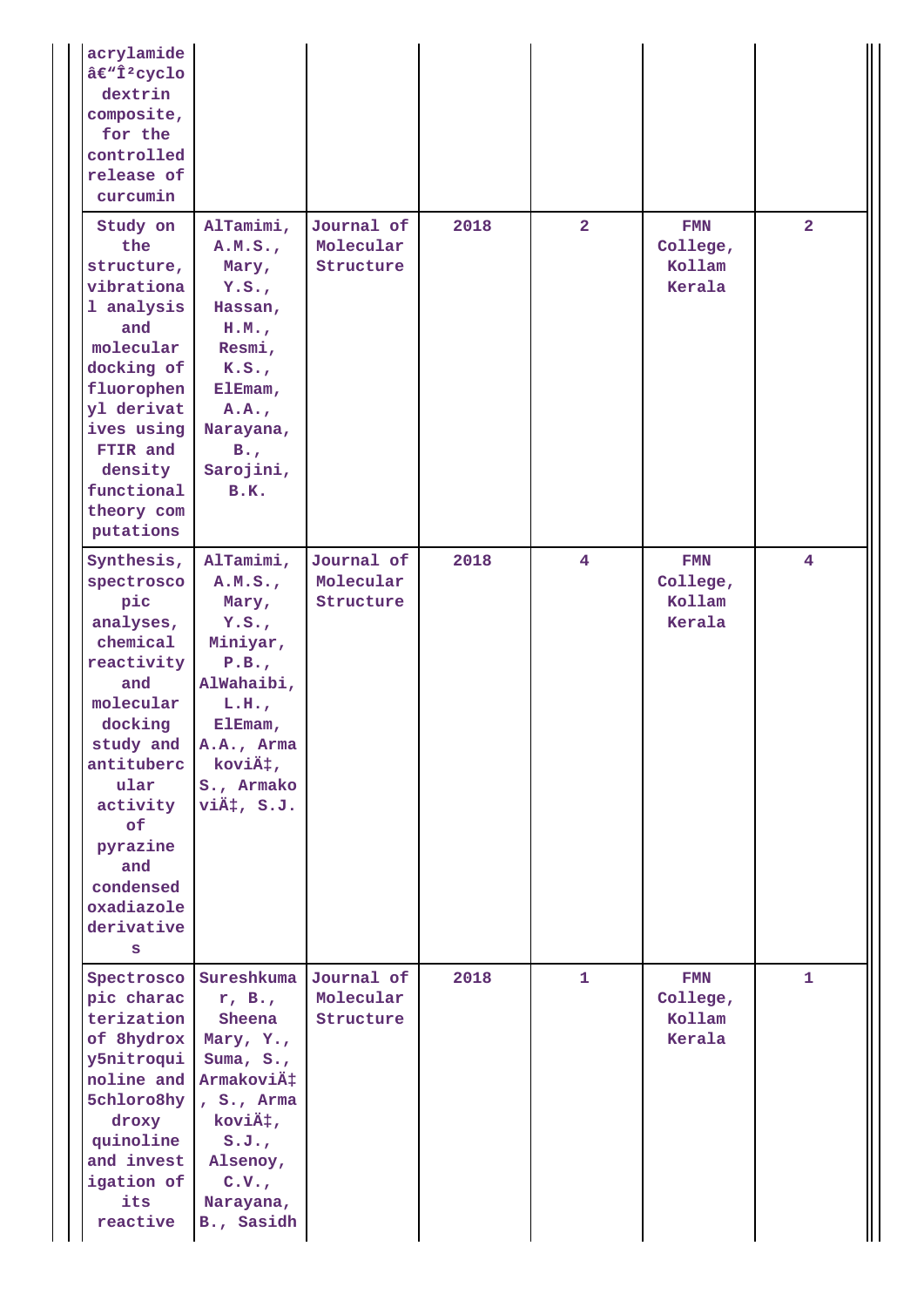| properties aran, B.P.<br>by DFT cal<br>culations<br>and<br>molecular<br>dynamics s<br>imulations<br>3.4.6 - h-Index of the Institutional Publications during the year. (based on Scopus/ Web of science)                       |                                                                                                                                                                                                                                                        |                                                  | View File              |         |                                                      |                                                                    |
|--------------------------------------------------------------------------------------------------------------------------------------------------------------------------------------------------------------------------------|--------------------------------------------------------------------------------------------------------------------------------------------------------------------------------------------------------------------------------------------------------|--------------------------------------------------|------------------------|---------|------------------------------------------------------|--------------------------------------------------------------------|
| Title of the<br>Paper                                                                                                                                                                                                          | Name of<br>Author                                                                                                                                                                                                                                      | Title of journal                                 | Year of<br>publication | h-index | Number of<br>citations<br>excluding self<br>citation | Institutional<br>affiliation as<br>mentioned in<br>the publication |
| Synthesis<br>and spectr<br>oscopic<br>study of<br>three new<br>oxadiazole<br>derivative<br>s with<br>detailed c<br>omputation<br>a <sub>1</sub><br>evaluation<br>of their<br>reactivity<br>and pharma<br>ceutical<br>potential | Mary Y.S.,<br>Miniyar<br>P.B., Mary<br>Y.S.<br>Resmi<br>K.S.<br>Panicker<br>C.Y.,<br>Armakovic<br>$S_{\bullet}$<br>Armakovic<br>S.J.<br>Thomas R.,<br>Sureshkuma<br>r B.                                                                               | Journal of<br>Molecular<br>Structure             | 2018                   | 5       | $\overline{a}$                                       | <b>FMN</b><br>College,<br>Kollam<br>Kerala                         |
| Synthesis,<br>characteri<br>zation and<br>computatio<br>nal<br>studies of<br>semicarbaz<br>ide<br>derivative                                                                                                                   | Muthukkuma Journal of<br>r M., Bhuv<br>aneswari<br>$T_{\star}$<br>Venkatesh<br>G., Kamal<br>$C_{\star}$<br>Vennila<br>$P_{\bullet}$<br>Armakovic<br>$S_{\bullet}$<br>Armakovic<br>S.J.<br>Sheena<br>Mary Y.,<br>Yohannan<br>Panicker<br>$\mathbf{C}$ . | Molecular<br>Liquids                             | 2018                   | 5       | $\mathbf{1}$                                         | <b>FMN</b><br>College,<br>Kollam<br>Kerala                         |
| Single<br>crystal<br>XRD, DFT i<br>nvestigati<br>ons and<br>molecular<br>docking                                                                                                                                               | P.R. K.R.,<br>Mary Y.S.,<br>Fernandez<br>$A_{\bullet}$ , S<br>A.P., Mary<br>Y.S.<br>Thomas R.                                                                                                                                                          | Computatio<br>nal<br>Biology<br>and<br>Chemistry | 2019                   | 5       | $\mathbf{1}$                                         | FMN<br>College,<br>Kollam<br>Kerala                                |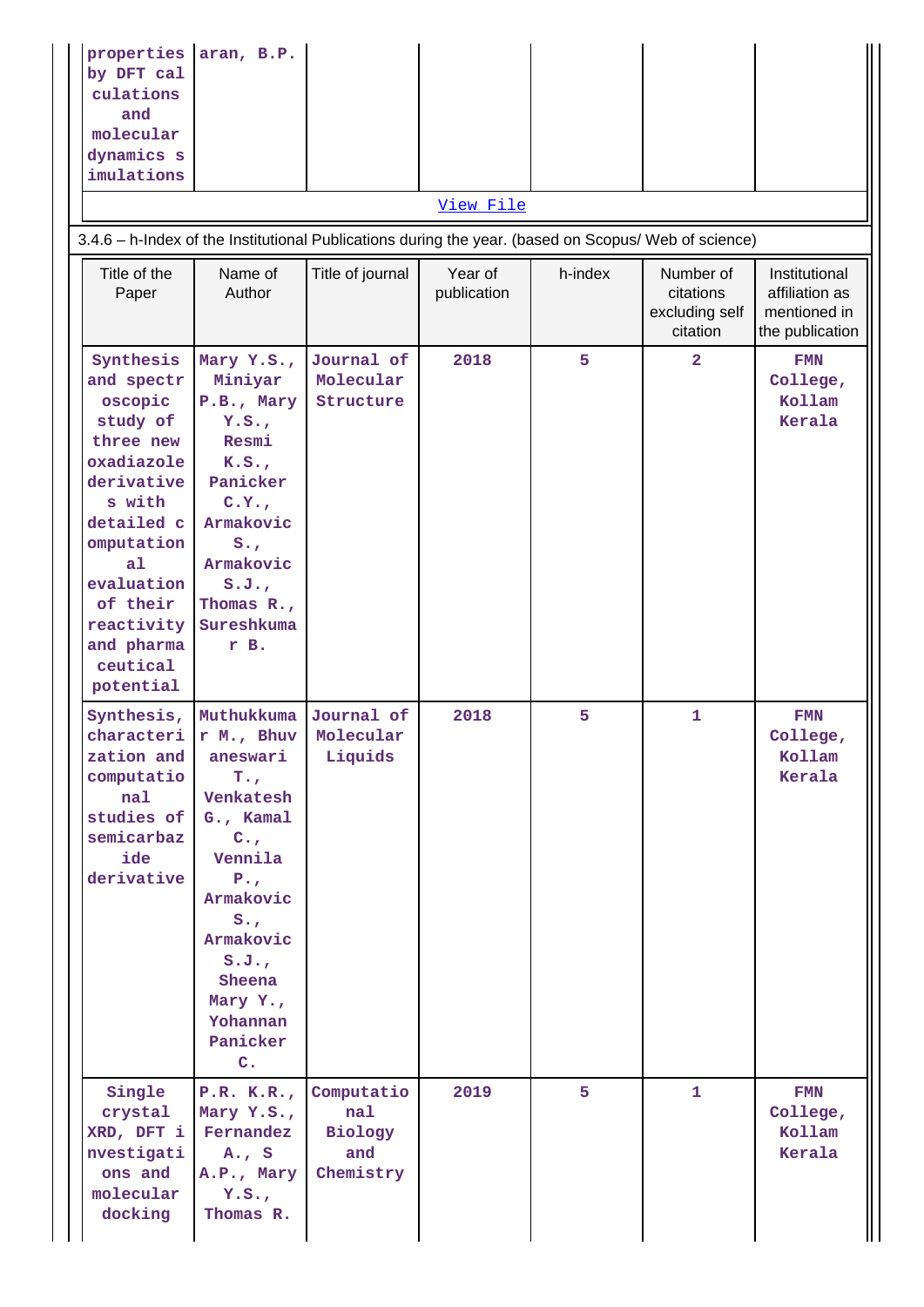| study of 2<br>$(1, 5$ dimet<br>hyl3oxo2ph<br>enyl2, 3dih<br>ydrolHpyra<br>zol4yl)ami<br>no) naphtha<br>lene1, 4dio<br>ne as a<br>potential<br>anti<br>cancer<br>lead<br>molecule                                                                                  |                                                                                                                                     |                                      |      |   |                |                                            |
|-------------------------------------------------------------------------------------------------------------------------------------------------------------------------------------------------------------------------------------------------------------------|-------------------------------------------------------------------------------------------------------------------------------------|--------------------------------------|------|---|----------------|--------------------------------------------|
| Synthesis,<br>characteri<br>zation and<br>biological<br>investigat<br>ion of gly<br>cinebased<br>sulfonamid<br>e<br>derivative<br>and its<br>complex:<br>Vibration<br>assignment<br>, HOMO $\hat{a}\in W$<br>LUMO<br>analysis,<br>MEP and<br>molecular<br>docking | Shafieyoon<br>$P_{\bullet}$<br>Mehdipour<br>E., Mary<br>Y.S.                                                                        | Journal of<br>Molecular<br>Structure | 2019 | 5 | $\overline{2}$ | <b>FMN</b><br>College,<br>Kollam<br>Kerala |
| Two<br>neoteric<br>pyrazole<br>compounds<br>as<br>potential<br>anticancer<br>agents:<br>Synthesis,<br>electronic<br>structure,<br>physicoche<br>mical<br>properties<br>and<br>docking<br>analysis                                                                 | Thomas $R_{\star}$ ,<br>Mary Y.S.,<br>Resmi<br>K.S.<br>Narayana<br>B.<br>Sarojini<br>B.K., Vija<br>yakumar<br>G., Van<br>Alsenoy C. | Journal of<br>Molecular<br>Structure | 2019 | 5 | $\mathbf 0$    | FMN<br>College,<br>Kollam<br>Kerala        |
| Synthesis<br>and spectr<br>oscopic<br>study of<br>two new<br>pyrazole d                                                                                                                                                                                           | Thomas $R_{\star}$ ,<br>Mary Y.S.,<br>Resmi<br>K.S.<br>Narayana<br>$B_{\bullet}$                                                    | Journal of<br>Molecular<br>Structure | 2019 | 5 | $\mathbf{O}$   | <b>FMN</b><br>College,<br>Kollam<br>Kerala |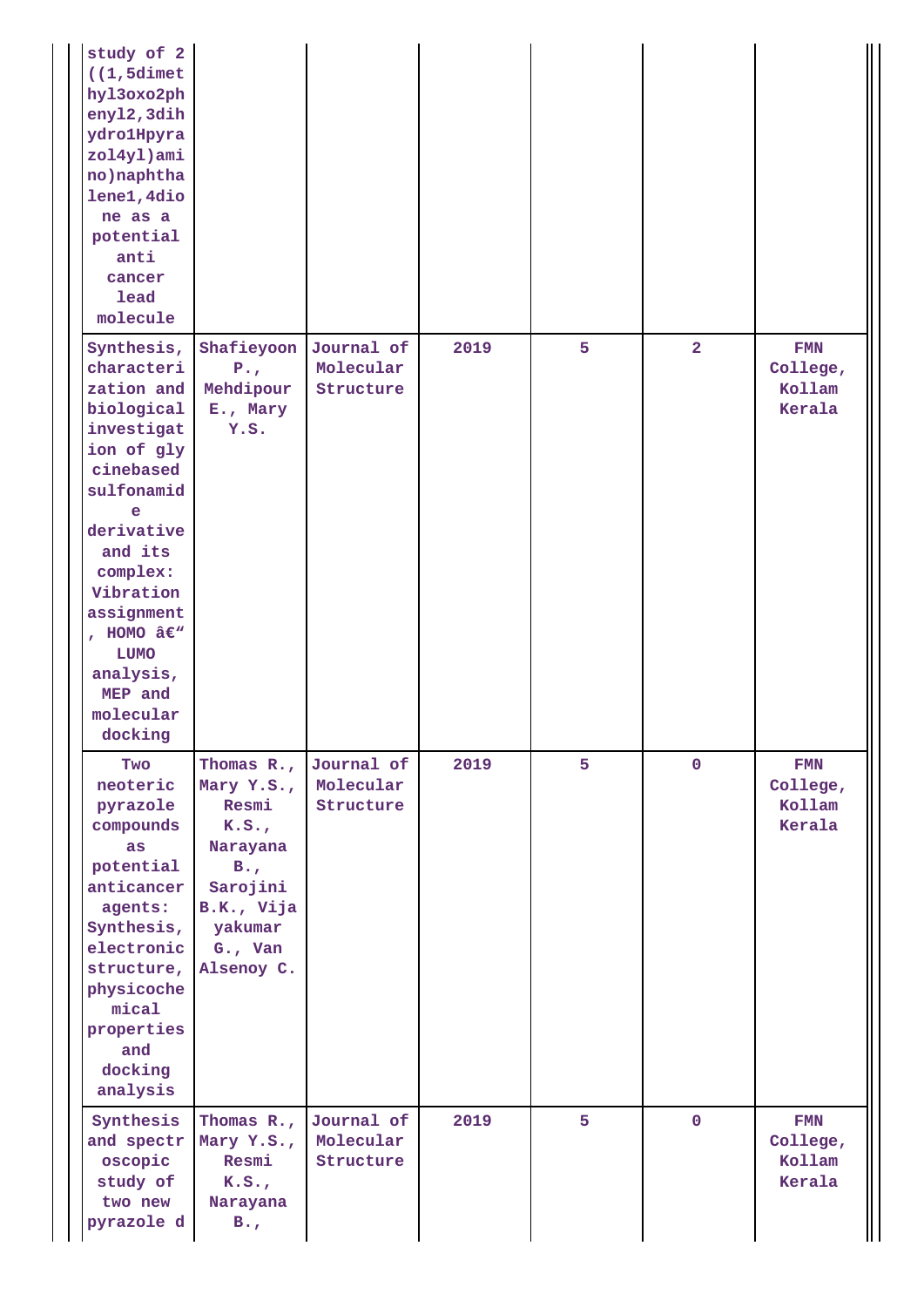| erivatives<br>with<br>detailed c<br>omputation<br>a <sub>1</sub><br>evaluation<br>of their<br>reactivity<br>and pharma<br>ceutical<br>potential                                                                                                                              | Sarojini<br>S.B.K.<br>Armakovic<br>$S_{\bullet}$<br>Armakovic<br>S.J., Vija<br>yakumar<br>$G_{\bullet}$ ,<br>Alsenoy<br>C.V.<br>Mohan B.J.                                                                                                             |                                                     |      |   |             |                                            |
|------------------------------------------------------------------------------------------------------------------------------------------------------------------------------------------------------------------------------------------------------------------------------|--------------------------------------------------------------------------------------------------------------------------------------------------------------------------------------------------------------------------------------------------------|-----------------------------------------------------|------|---|-------------|--------------------------------------------|
| 4[(4acetyl<br>phenyl)ami<br>no]2methy1<br>idene4oxob<br>utanoic<br>acid, a<br>newly synt<br>hesized<br>amide with<br>hydrophili<br>c and hydr<br>ophobic<br>segments:<br>Spectrosco<br>pic charac<br>terization<br>and invest<br>igation of<br>its<br>reactive<br>properties | Mary S.Y.,<br>AlAbdullah<br>E.S.<br>Aljohar<br>H.I.J.<br>Narayana<br>B., Nayak<br>P.S.<br>Sarojini<br>B.K.<br>Armakovic<br>$S_{\bullet}$<br>Armakovic<br>S.J.<br>Alsenoy<br>C.V.<br>ElEmam A.A<br>.Journal<br>of the<br>Serbian<br>Chemical<br>Society | Journal of<br>the<br>Serbian<br>Chemical<br>Society | 2018 | 5 | 1           | FMN<br>College,<br>Kollam<br>Kerala        |
| A complete<br>computatio<br>nal and sp<br>ectroscopi<br>c study of<br>2bromo1, 4<br>dichlorobe<br>nzene â€ <sup>w</sup><br>A<br>frequently<br>used<br>benzene<br>derivative                                                                                                  | Vennila<br>P., Govind<br>araju M.,<br>Venkatesh<br>G., Kamal<br>C., Mary<br>Y.S.<br>Panicker<br>C.Y., Kaya<br>$S_{\bullet}$<br>Armakovic<br>$S_{\bullet}$<br>Armakovic<br>S.J.                                                                         | Journal of<br>Molecular<br>Structure                | 2018 | 5 | 1           | <b>FMN</b><br>College,<br>Kollam<br>Kerala |
| Adsorption<br>properties<br>of<br>graphene<br>towards<br>the<br>ephedrine<br>â€" A<br>frequently<br>used                                                                                                                                                                     | Armakovic<br>$S_{\bullet}$<br>Armakovic<br>S.J.<br>Tomic<br>B.T.<br>Pillai<br>R.R.<br>Panicker<br>C.Y.                                                                                                                                                 | Computatio<br>nal and Th<br>eoretical<br>Chemistry  | 2018 | 5 | $\mathbf 0$ | FMN<br>College,<br>Kollam<br>Kerala        |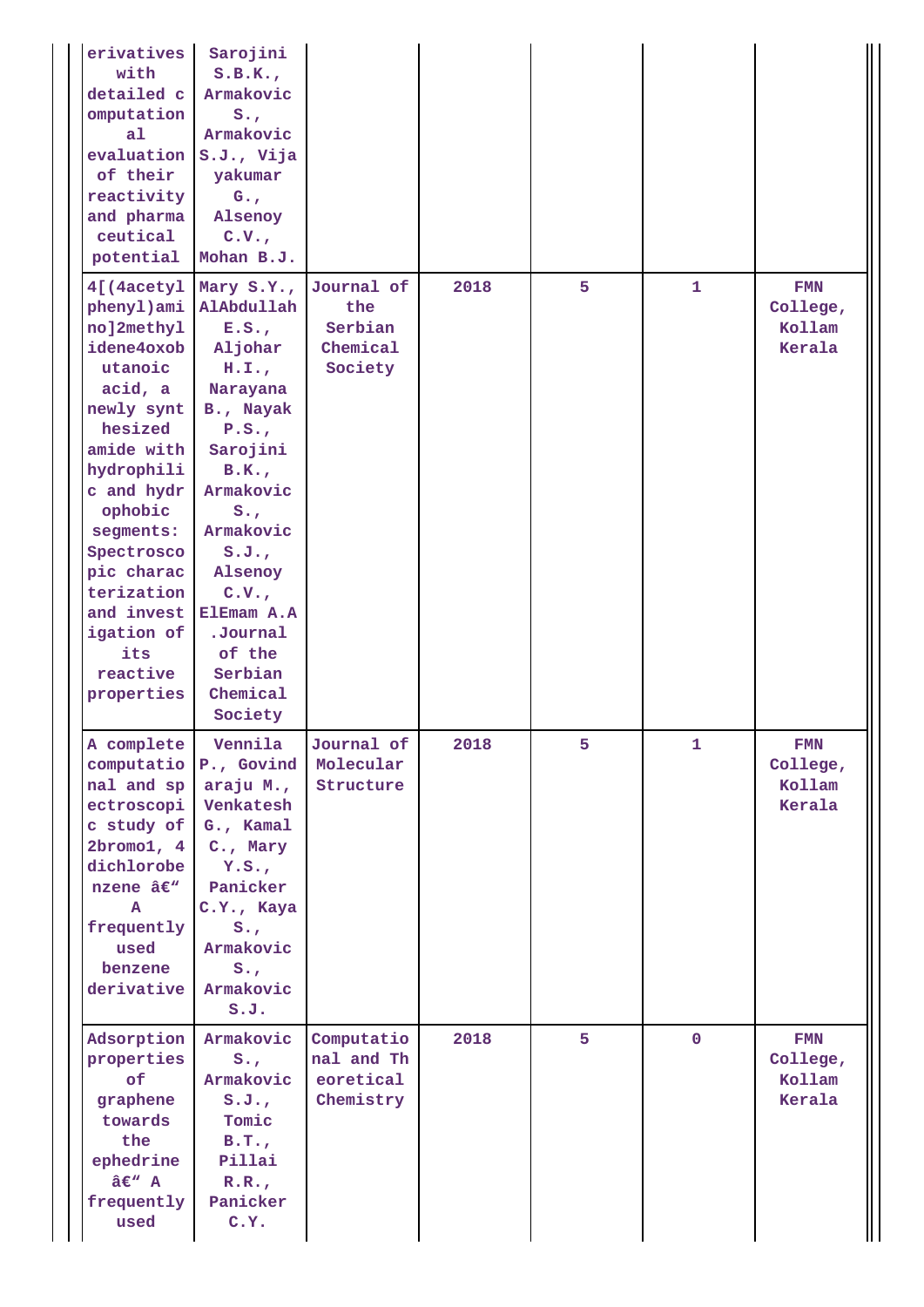| molecule<br>in sport                                                                                                                                                                                                                                                    |                                                                                                                                                                                                   |                                      |      |   |                |                                            |
|-------------------------------------------------------------------------------------------------------------------------------------------------------------------------------------------------------------------------------------------------------------------------|---------------------------------------------------------------------------------------------------------------------------------------------------------------------------------------------------|--------------------------------------|------|---|----------------|--------------------------------------------|
| Combined s<br>pectroscop<br>ic, DFT,<br>TDDFT and<br>MD study<br>of newly s<br>ynthesized<br>thiourea<br>derivative                                                                                                                                                     | Menon<br>V.V.<br>Sheena<br>Mary Y.,<br>Shyma Mary<br>$Y_{\bullet, r}$<br>Panicker<br>C.Y.,<br>Bielenica<br>$A_{\bullet}$<br>Armakovic<br>$S_{\bullet}$<br>Armakovic<br>$S.J.$ , Van<br>Alsenoy C. | Journal of<br>Molecular<br>Structure | 2018 | 5 | $\overline{4}$ | <b>FMN</b><br>College,<br>Kollam<br>Kerala |
| Spectrosco<br>pic<br>analysis<br>of 8hydrox<br>yquinoline<br>derivative<br>s and inve<br>stigation<br>of its<br>reactive<br>properties<br>by DFT and<br>molecular<br>dynamics s<br>imulations                                                                           | Sureshkuma<br>r B., Mary<br>Y.S.<br>Resmi<br>K.S.<br>Panicker<br>C.Y.,<br>Armakovic<br>$S_{\bullet}$<br>Armakovic<br>$S.J.$ , Van<br>Alsenoy<br>$C_{\bullet}$<br>Narayana<br>B., Suma<br>$S$ .    | ournal of<br>Molecular<br>Structure  | 2018 | 5 | $\overline{2}$ | <b>FMN</b><br>College,<br>Kollam<br>Kerala |
| Synthesis,<br>spectrosco<br>pic<br>analyses<br>(FTIR and<br>NMR), vibr<br>ational<br>study,<br>chemical<br>reactivity<br>and<br>molecular<br>docking<br>study and<br>antituberc<br>ular<br>activity<br>оf<br>condensed<br>oxadiazole<br>and<br>pyrazine d<br>erivatives | ElAzab<br>A.S., Mary<br>Y.S.<br>AbdelAziz<br>A.A.M.<br>Miniyar<br>P.B.,<br>Armakovic<br>$S_{\bullet}$<br>Armakovic<br>S.J.                                                                        | Journal of<br>Molecular<br>Structure | 2018 | 5 | $\overline{4}$ | <b>FMN</b><br>College,<br>Kollam<br>Kerala |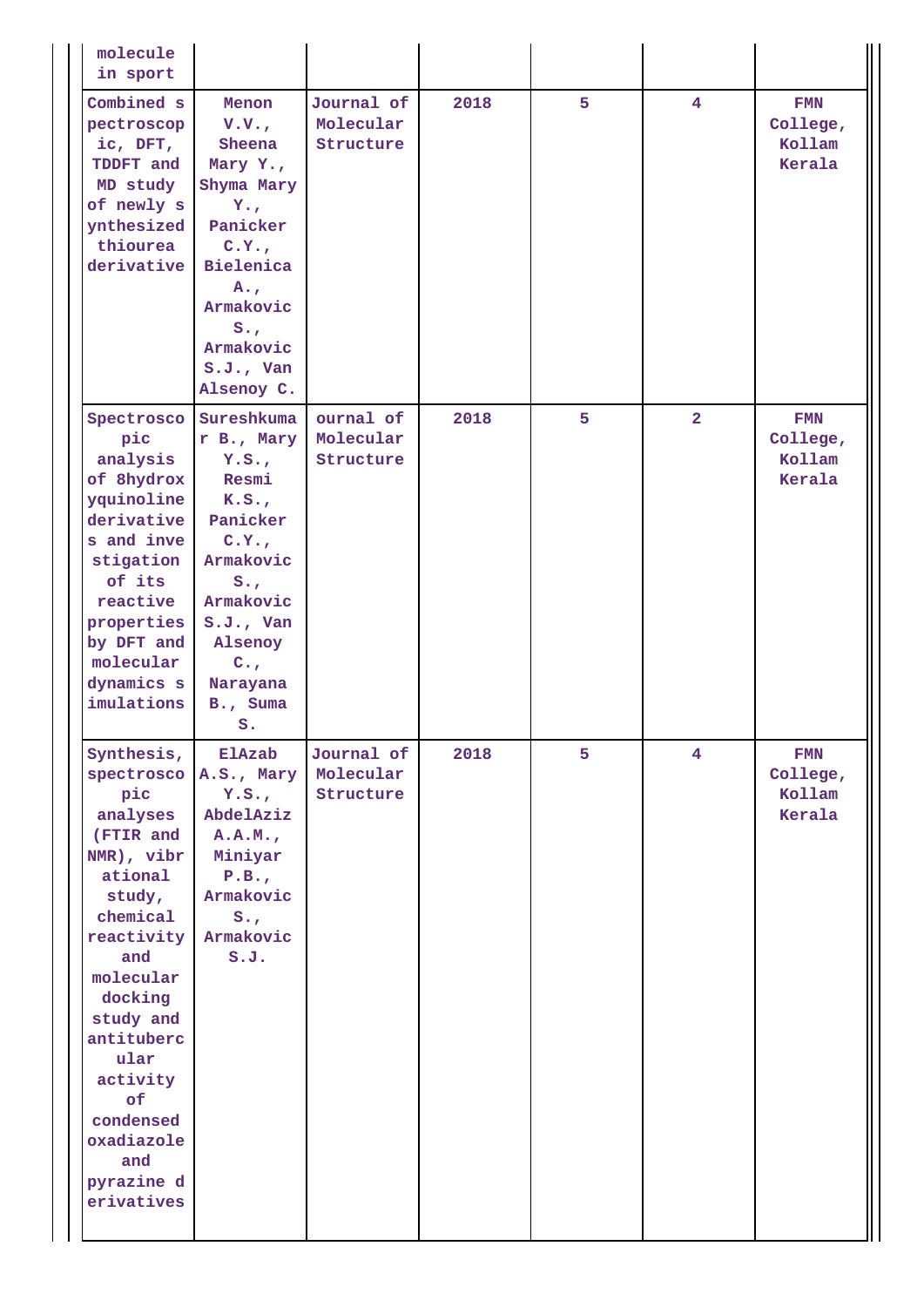| Spectrosco<br>pic<br>analysis<br>and<br>molecular<br>docking of<br>imidazole<br>derivative<br>s and inve<br>stigation<br>of its<br>reactive<br>properties<br>by DFT and V.K., Vija<br>molecular<br>dynamics s<br>imulations | Thomas R.,<br>Hossain<br>M., Mary<br>Y.S.<br>Resmi<br>K.S.<br>Armakovic<br>$S_{\bullet}$<br>Armakovic<br>S.J.<br>Nanda<br>A.K.<br>Ranjan<br>yakumar<br>$G.$ , Van<br>Alsenoy C. | Journal of<br>Molecular<br>Structure | 2018 | 5 | 1                       | <b>FMN</b><br>College,<br>Kollam<br>Kerala |
|-----------------------------------------------------------------------------------------------------------------------------------------------------------------------------------------------------------------------------|---------------------------------------------------------------------------------------------------------------------------------------------------------------------------------|--------------------------------------|------|---|-------------------------|--------------------------------------------|
| Understand<br>ing<br>reactivity<br>of two<br>newly synt<br>hetized<br>imidazole<br>derivative<br>s by spect<br>roscopic c<br>haracteriz A.K., Vija<br>ation and<br>computatio<br>nal study                                  | Hossain<br>M., Thomas<br>R., Mary<br>Y.S.<br>K.S.Resmi,<br>Armakovic<br>$S_{\bullet}$ ,<br>Armakovic<br>S.J.<br>Nanda<br>yakumar<br>$G_{\bullet}$<br>Alsenoy<br>C.V.            | Journal of<br>Molecular<br>Structure | 2018 | 5 | $\mathbf{1}$            | FMN<br>College,<br>Kollam<br>Kerala        |
| Study on<br>the<br>structure,<br>vibrationa<br>1 analysis<br>and<br>molecular<br>docking of<br>fluorophen<br>yl derivat<br>ives using<br>FTIR and<br>density<br>functional<br>theory com<br>putations                       | AlTamimi<br>A.M.S.<br>Mary Y.S.,<br>Hassan<br>H.M.<br>Resmi<br>K.S.<br><b>ElEmam</b><br>A.A.<br>Narayana<br>$B_{\bullet}$<br>Sarojini<br>B.K.                                   | Journal of<br>Molecular<br>Structure | 2018 | 5 | $\overline{\mathbf{2}}$ | FMN<br>College,<br>Kollam<br>Kerala        |
| Spectrosco<br>pic charac<br>terization<br>of 8hydrox<br>y5nitroqui<br>noline and<br>5chloro8hy<br>droxy<br>quinoline                                                                                                        | Sureshkuma<br>r B.,<br>Sheena<br>Mary Y.,<br>Suma $S_{\bullet}$ ,<br>Armakovic<br>$S_{\bullet}$<br>Armakovic<br>S.J.                                                            | Journal of<br>Molecular<br>Structure | 2018 | 5 | $\mathbf{1}$            | <b>FMN</b><br>College,<br>Kollam<br>Kerala |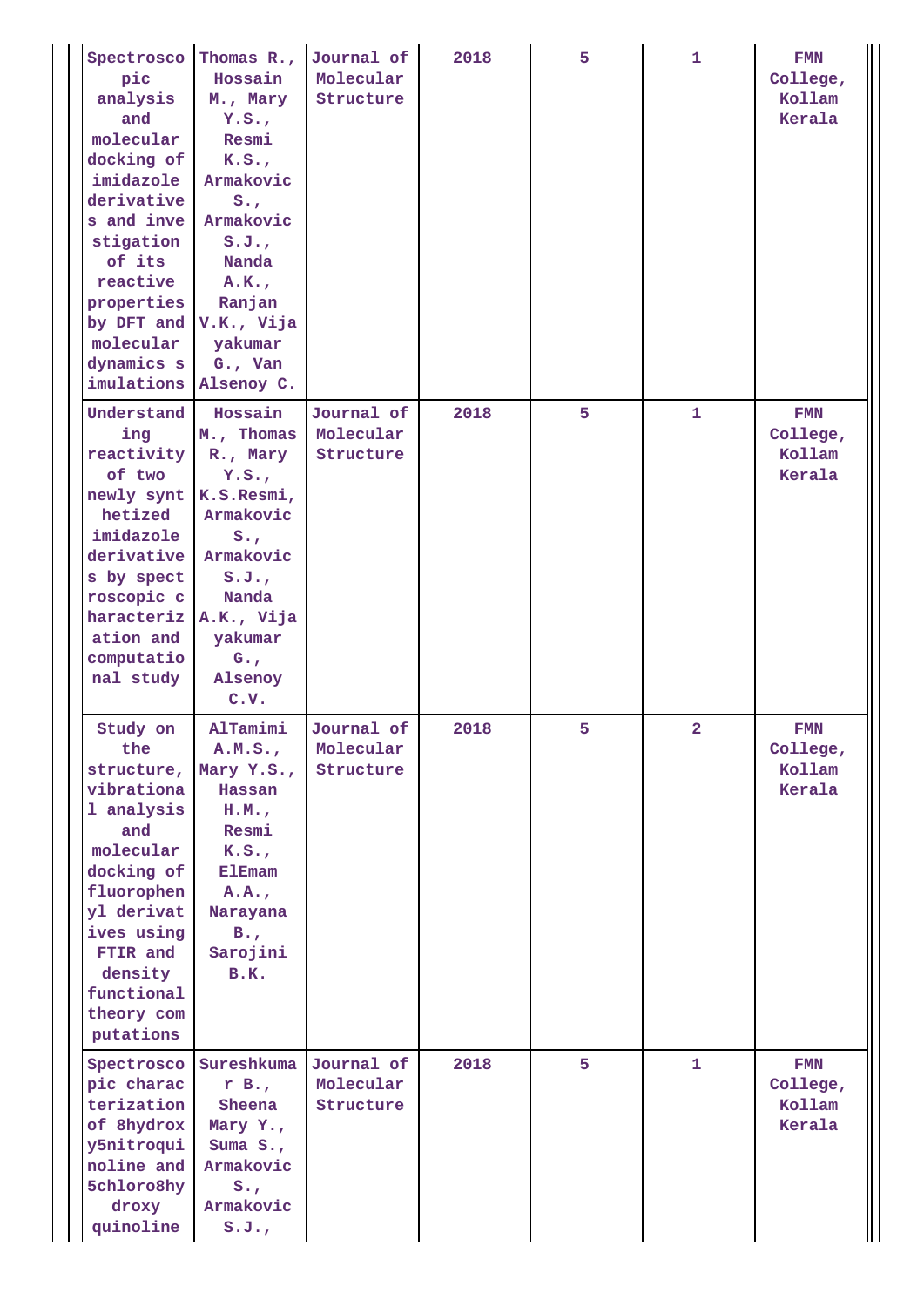| and invest<br>igation of<br>its<br>reactive<br>properties<br>by DFT cal<br>culations<br>and<br>molecular<br>dynamics s<br>imulations                                                                                        | Alsenoy<br>C.V.<br>Narayana<br>$B_{\bullet}$<br>Sasidharan<br>B.P                                                                                     |                                                                                          |      |   |                         |                                            |
|-----------------------------------------------------------------------------------------------------------------------------------------------------------------------------------------------------------------------------|-------------------------------------------------------------------------------------------------------------------------------------------------------|------------------------------------------------------------------------------------------|------|---|-------------------------|--------------------------------------------|
| Synthesis,<br>spectrosco<br>pic<br>analyses,<br>chemical<br>reactivity<br>and<br>molecular<br>docking<br>study and<br>antituberc<br>ular<br>activity<br>of<br>pyrazine<br>and<br>condensed<br>oxadiazole<br>derivative<br>S | AlTamimi<br>A.M.S.<br>Mary Y.S.,<br>Miniyar<br>P.B.,<br>AlWahaibi<br>L.H.<br><b>ElEmam</b><br>A.A.<br>Armakovic<br>$S_{\bullet}$<br>Armakovic<br>S.J. | Journal of<br>Molecular<br>Structure                                                     | 2018 | 5 | 3                       | <b>FMN</b><br>College,<br>Kollam<br>Kerala |
| Dietary<br>curcumin<br>influences<br>leptin,<br>growth<br>hormone<br>and<br>hepatic<br>growth<br>factors in<br>Tilapia (O<br>reochromis<br>mossambicu<br>s)                                                                 | Sruthi<br>M.V., Nair<br>A.B., Arun<br>$D_{\bullet}$<br>Thushara<br>V.V.<br>Sheeja<br>C.C.<br>Vijayasree<br>A.S.<br>Oommen<br>0. V.<br>Divya L.        | Aquacultur<br>e                                                                          | 2018 | 5 | $\overline{\mathbf{4}}$ | <b>FMN</b><br>College,<br>Kollam<br>Kerala |
| Molecular<br>structure,<br>spectrosco<br>pic,<br>dielectric<br>and<br>thermal<br>study,<br>nonlinear<br>optical pr<br>operties,<br>natural                                                                                  | Hosna S.,<br>Janzen<br>D.E., Mary<br>Y.S.<br>Resmi<br>K.S.<br>Thomas $R_{\star}$ ,<br>Mohamed<br>R., Wajda<br>s.                                      | Spectrochi<br>mica Acta<br>Part A:<br>Molecular<br>and Biomol<br>ecular Spe<br>ctroscopy | 2018 | 5 | 1                       | FMN<br>College,<br>Kollam<br>Kerala        |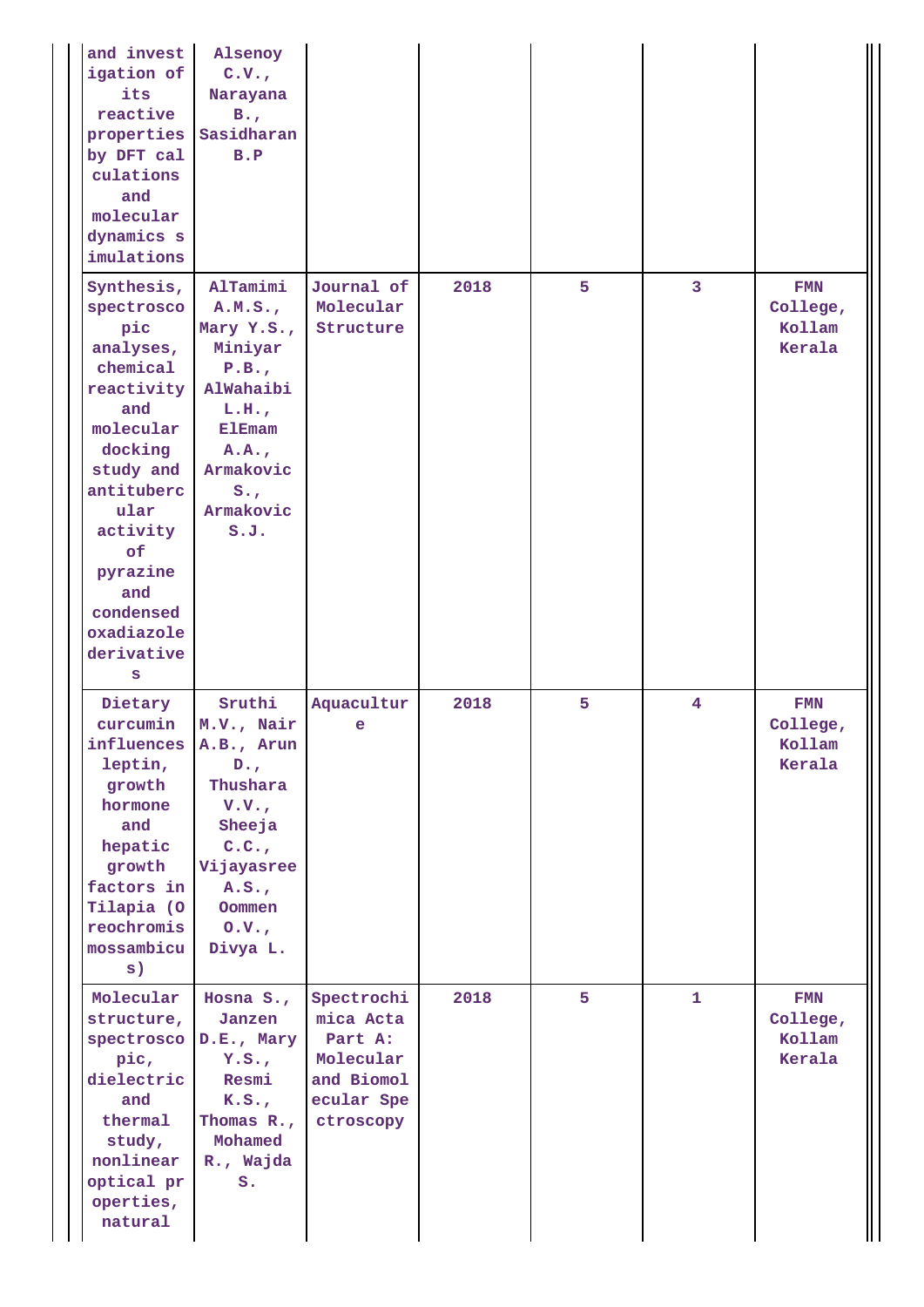| bond<br>orbital,<br><b>HOMOLUMO</b><br>and<br>molecular<br>docking<br>analysis<br>$of \dots$                                                                                                                              |                                                                                                                                                                                           |                                                 |              |              |              |                                            |
|---------------------------------------------------------------------------------------------------------------------------------------------------------------------------------------------------------------------------|-------------------------------------------------------------------------------------------------------------------------------------------------------------------------------------------|-------------------------------------------------|--------------|--------------|--------------|--------------------------------------------|
| Molecular<br>dynamic si<br>mulations,<br><b>ALIE</b><br>surface,<br>Fukui<br>functions<br>geometrica<br>1,<br>molecular<br>docking<br>and vibrat<br>ional<br>spectra<br>studies of<br>tetra<br>chloro p<br>and<br>mxylene | Venkatesh<br>G., Kamal<br>$C_{\bullet}$<br>Vennila<br>P., Govind<br>araju M.,<br>Mary Y.S.,<br>Armakovic<br>$S_{\bullet}$<br>Armakovic<br>S.J., Kaya<br>$S_{\bullet}$<br>Panicker<br>C.Y. | Journal of<br>Molecular<br>Structure            | 2018         | 5            | $\mathbf 0$  | FMN<br>College,<br>Kollam<br>Kerala        |
| Microwave<br>assisted<br>green<br>synthesis<br>of<br>acrylamide<br>cyclodextr<br>ingrafted<br>silylated<br>bentonite<br>for the<br>controlled<br>delivery<br>of tetracy<br>cline hydr<br>ochloride                        | Mullassery<br>M.D.,<br>Fernandez<br>N.B.,<br>Surya R.,<br>Thomas D.                                                                                                                       | Sustainabl<br>e<br>Chemistry<br>and<br>Pharmacy | 2018         | 5            | $\mathbf{2}$ | <b>FMN</b><br>College,<br>Kollam<br>Kerala |
|                                                                                                                                                                                                                           |                                                                                                                                                                                           |                                                 | View File    |              |              |                                            |
| 3.4.7 - Faculty participation in Seminars/Conferences and Symposia during the year                                                                                                                                        |                                                                                                                                                                                           |                                                 |              |              |              |                                            |
| Number of Faculty                                                                                                                                                                                                         |                                                                                                                                                                                           | International                                   | National     | <b>State</b> |              | Local                                      |
| Attended/Semina<br>rs/Workshops                                                                                                                                                                                           |                                                                                                                                                                                           | 11                                              | 59           | 45           |              | $\mathbf 0$                                |
| Presented<br>papers                                                                                                                                                                                                       |                                                                                                                                                                                           | $\overline{2}$                                  | 5            | $\mathbf 0$  |              | $\mathbf 0$                                |
| Resource<br>persons                                                                                                                                                                                                       |                                                                                                                                                                                           | $\mathbf 0$                                     | $\mathbf{1}$ | $\mathbf{1}$ |              | 3                                          |
|                                                                                                                                                                                                                           |                                                                                                                                                                                           |                                                 | View File    |              |              |                                            |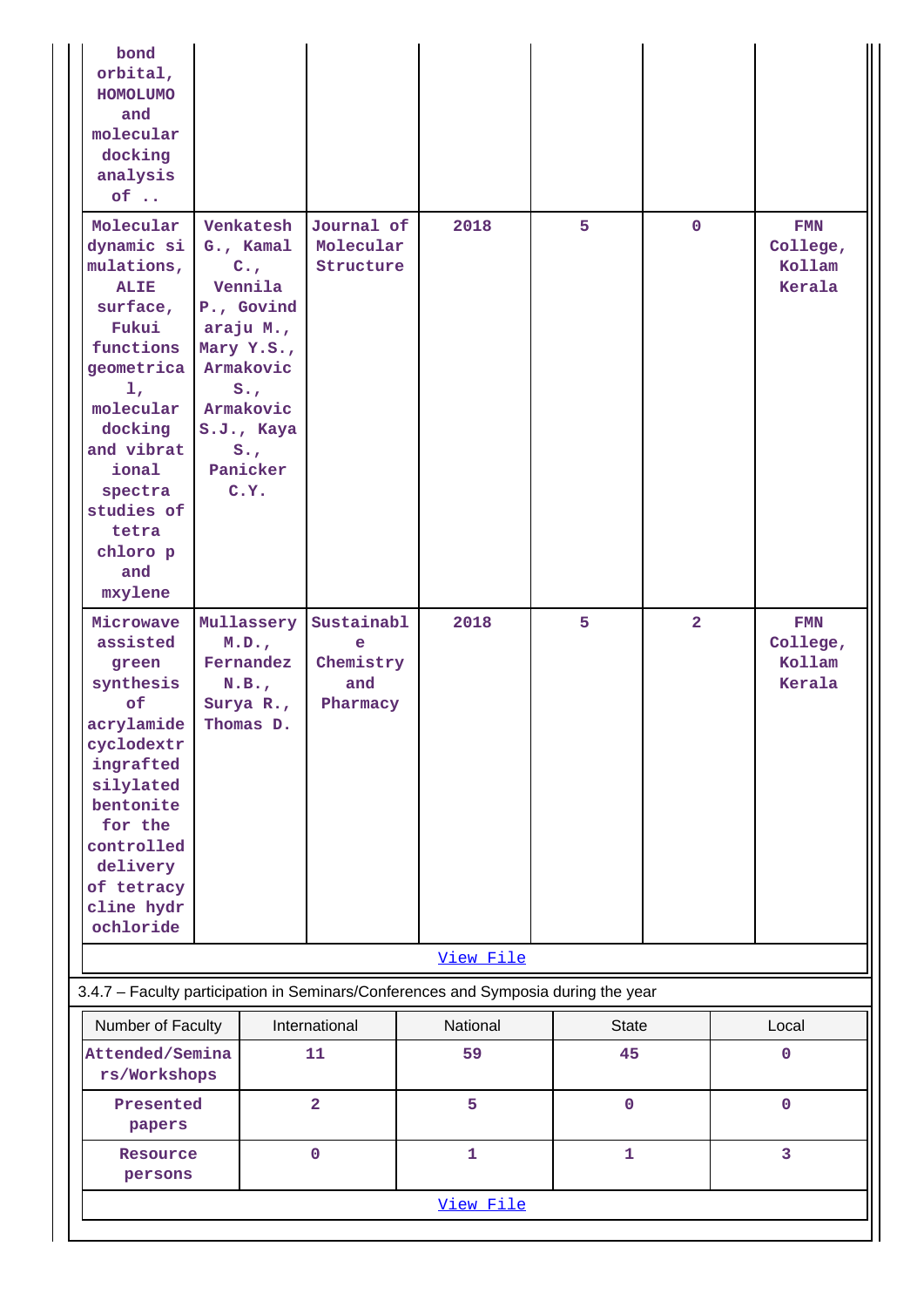| 3.5 - Consultancy                      |                                                                                   |                                                                                      |                                         |
|----------------------------------------|-----------------------------------------------------------------------------------|--------------------------------------------------------------------------------------|-----------------------------------------|
|                                        | 3.5.1 – Revenue generated from Consultancy during the year                        |                                                                                      |                                         |
| Name of the Consultan(s)<br>department | Name of consultancy<br>project                                                    | Consulting/Sponsoring<br>Agency                                                      | Revenue generated<br>(amount in rupees) |
| Zoology                                | Consultancy in<br>evaluation of live<br>feed culture                              | Das Aquarium,<br>Maruthady , Kollam<br>(Private)                                     | 0                                       |
| Zoology                                | Consultancy in life<br>feed culture and<br>making of<br><b>Biological filters</b> | Dwara's Aquarium,<br>Karunagapally                                                   | 3000                                    |
| Zoology                                | Consultancy in<br>induced breeding<br>techniques for<br>aquaculture               | <b>Holycross Convent</b><br>FIH generalate<br>Mevaram                                | 1500                                    |
| Zoology                                | Consultancy in<br>identification of<br>Coliform bacteria                          | Edmund Sea Foods,<br>Sakthikulangara,<br>Kollam                                      | 3000                                    |
| Zoology                                | Consultancy in<br>evaluation of<br>supplementary feed                             | Das Aquarium,<br>Maruthady , Kollam<br>(Private)                                     | $\mathbf 0$                             |
| Botany                                 | Consultancy as<br>resource person                                                 | UGC Academic Staff<br>College, University<br>of Kerala                               | $\mathbf 0$                             |
| Zoology                                | Consultancy in live<br>feed culture                                               | Holycross Convent<br>FIH generalate<br>Mevaram                                       | 500                                     |
| Botany                                 | Consultancy on Wood<br>sample analysis                                            | Vrindavanam Timbers<br>Furniture, Palode,<br>Thiruvananthapuram                      | 25000                                   |
| Botany                                 | Consultancy in<br>Garden layout and<br>design                                     | Palod Vrindavanam<br>Convention Centre<br>Pvt Ltd                                    | 25000                                   |
| <b>Botany</b>                          | Consultancy in<br>Garden Maintenance                                              | Palod Vrindavanam<br>Convention Centre<br>Pvt Ltd                                    | 24000                                   |
| Botany                                 | Consultancy in<br>Garden and Nursery<br>Management                                | Vazhuthanapally<br>Nursery                                                           | 15000                                   |
| Botany                                 | Consultancy in<br>mushroom<br>cultivation<br>techonology Glass<br>Bottle Craft    | Kudumbasree unit,<br>Sahayathrika<br>Kudumbasree Unit,<br>Kulathrrorkonam,<br>Kollam | 15000                                   |
| Botany                                 | Consultancy as<br>external expert                                                 | Biodiversity board,<br>kollam district<br>unit                                       | $\Omega$                                |
| Botany                                 | Consultancy as<br>resource person in<br>Syllabus<br>revisionBoard of              | MG University,<br>Kottayam                                                           | $\Omega$                                |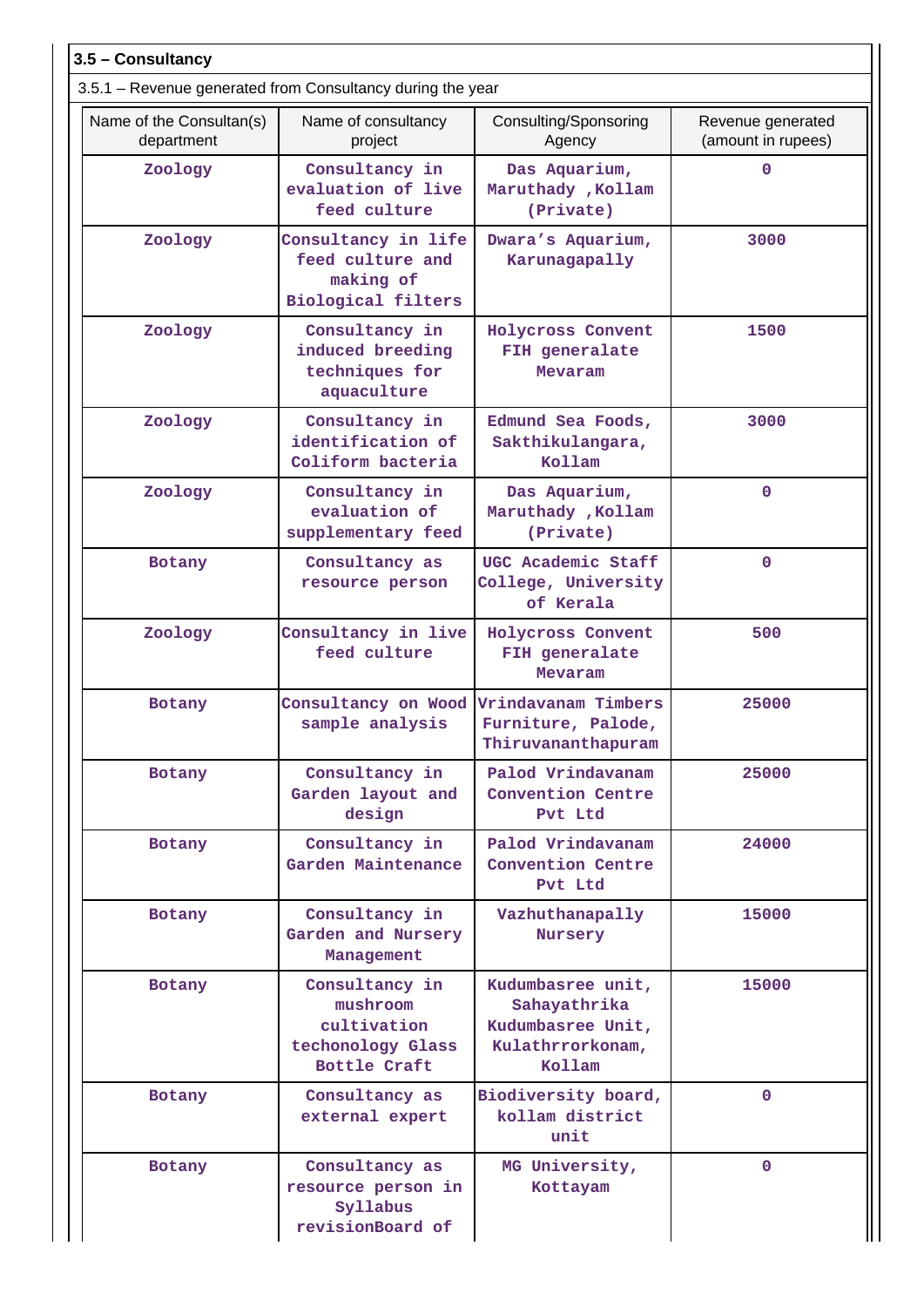|                            | studies                                                                 |                                                                           |              |
|----------------------------|-------------------------------------------------------------------------|---------------------------------------------------------------------------|--------------|
| <b>Botany</b>              | Consultancy as<br>subject expert in<br>the Research<br>Committee        | MACFAST, Tiruvalla                                                        | $\mathbf{O}$ |
| Botany                     | Consultancy in<br>student project<br>evaluation under<br>SYPTis Program | KSCSTE, Govt of<br>Kerala                                                 | $\mathbf{O}$ |
| Physical Education<br>Dept | Consultancy in<br>Field Athletics                                       | QAC, Kollam                                                               | 6000         |
| Physical Education<br>Dept | Consultancy in<br>Rhythms of Fatima                                     | Radio<br>Benziger, Kollam                                                 | 12000        |
| Physical Education<br>Dept | Consultancy as<br>external expert in<br>Physical<br>verification        | Kerala Public<br>Service Commission                                       | 5000         |
| Psychology                 | Consultancy as<br>Institutional level<br>Ethical committee<br>member    | <b>Bishop Benziger</b><br>College of Nursing<br>,Kollam                   | 3000         |
| Library                    | Consultancy in<br>Software<br>implementation                            | Msgr. Peter<br>Thekkeyathu<br>Memoriyal Library,<br>Kollam                | 6000         |
| Zoology                    | Consultancy in<br>setting up of<br>aquarium                             | Das Aquarium,<br>Maruthady , Kollam<br>(Private)                          | 6000         |
| Zoology                    | Consultancy for<br>setting live feed<br>culture                         | Das Aquarium,<br>Maruthady , Kollam<br>(Private)                          | 3000         |
| Zoology                    | Consultancy on<br>supplementary fish<br>food                            | Das Aquarium,<br>Maruthady , Kollam<br>(Private)                          | 3000         |
| Zoology                    | Consultancy for<br>artificial breeding<br>technique                     | Das Aquarium,<br>Maruthady , Kollam<br>(Private)                          | 3000         |
| Zoology                    | Consultancy in<br>aquarium setting<br>and supplementary<br>feed making  | KristRaj Higher<br>Secondary School,<br>Kollam (Class 8th,<br>10students) | 500          |
| Zoology                    | Individual<br>Consultancy in<br>aquarium setting                        | Ms Sethulekshmi<br>,NSS College<br>, Kottiyam                             | 250          |
| Zoology                    | Consultancy in<br>artificial breeding<br>technique                      | Dwara's Aquarium,<br>Karunagapally                                        | 3000         |
| Zoology                    | Consultancy in live<br>feed culture                                     | Dwara's Aquarium,<br>Karunagapally                                        | 3000         |
| Zoology                    | Consultancy in<br>supplementary feed                                    | Dwara's Aquarium,<br>Karunagapally                                        | 3000         |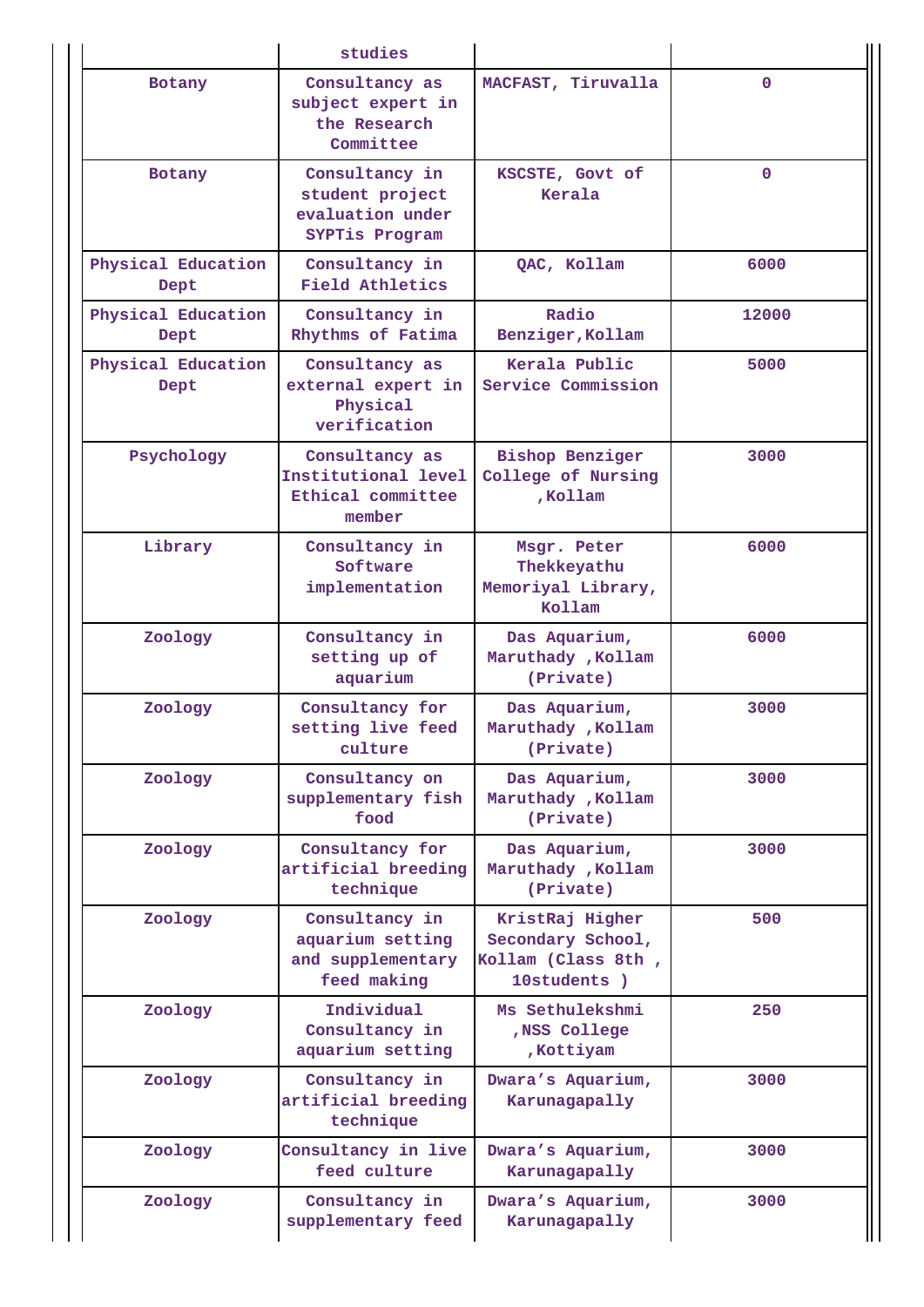|                                                                                                                                                                                                                                       |  | making                                                                                      |                                                                            |                                                                 |                                                          |     |                                                          |
|---------------------------------------------------------------------------------------------------------------------------------------------------------------------------------------------------------------------------------------|--|---------------------------------------------------------------------------------------------|----------------------------------------------------------------------------|-----------------------------------------------------------------|----------------------------------------------------------|-----|----------------------------------------------------------|
| Zoology                                                                                                                                                                                                                               |  | Individual<br>Consultancy in<br>aquarium setting<br>and supplementary<br>feed making        |                                                                            | Ms J.B.Krishanveni,<br>Student, Govt Boys<br>Highschool, Kollam |                                                          | 250 |                                                          |
| Zoology                                                                                                                                                                                                                               |  | Consultancy in<br>aquarium setting<br>live feed culture<br>and supplementary<br>feed making |                                                                            | Edmund Sea Foods,<br>Sakthikulangara,<br>Kollam                 |                                                          |     | 12000                                                    |
| 3.5.2 – Revenue generated from Corporate Training by the institution during the year                                                                                                                                                  |  |                                                                                             |                                                                            | No file uploaded.                                               |                                                          |     |                                                          |
| Name of the<br>Consultan(s)<br>department                                                                                                                                                                                             |  | Title of the<br>programme                                                                   | Agency seeking /<br>training                                               |                                                                 | Revenue generated<br>(amount in rupees)                  |     | Number of trainees                                       |
| <b>CARB Botany</b>                                                                                                                                                                                                                    |  | Training on<br>nursery<br>management<br>Session I                                           | Nursery,<br>Palode, Thiruva<br>nanthapuram                                 | Vazhuthanapally                                                 | 7500                                                     |     | 5                                                        |
| <b>CARB Botany</b>                                                                                                                                                                                                                    |  | Training on<br>Tissue Culture<br>- Session II                                               | Vazhuthanapally<br>Nursery,<br>Palode, Thiruva<br>nanthapuram<br>View File |                                                                 | 12500                                                    |     | 5                                                        |
| 3.6 - Extension Activities                                                                                                                                                                                                            |  |                                                                                             |                                                                            |                                                                 |                                                          |     |                                                          |
| 3.6.1 – Number of extension and outreach programmes conducted in collaboration with industry, community and<br>Non- Government Organisations through NSS/NCC/Red cross/Youth Red Cross (YRC) etc., during the year                    |  |                                                                                             |                                                                            |                                                                 |                                                          |     |                                                          |
| Title of the activities                                                                                                                                                                                                               |  | Organising unit/agency/<br>collaborating agency                                             |                                                                            |                                                                 | Number of teachers<br>participated in such<br>activities |     | Number of students<br>participated in such<br>activities |
| 23, Feb 2019<br>Organized 31st<br>Kerala Science<br>Congress along with<br>KSCSTE and JNTBGRI<br>Inaugural Rally Of<br>31 Kerala Science<br>Congress                                                                                  |  |                                                                                             | KSCSTE, JNTBGRI and<br><b>FMNC</b>                                         |                                                                 | 44                                                       |     | 200                                                      |
| Feb 8, 2019: World<br>Wetlands Day<br>Celebration A<br>motivational talk<br>to mould the<br>students to reach<br>out to the<br>environmentA talk<br>on the importance<br>of wetlands and the<br>issues and concerns<br>related to it. |  | Environment Club<br>and<br>KSCSTE, Department<br>of Zoology                                 |                                                                            |                                                                 | 8                                                        |     | 167                                                      |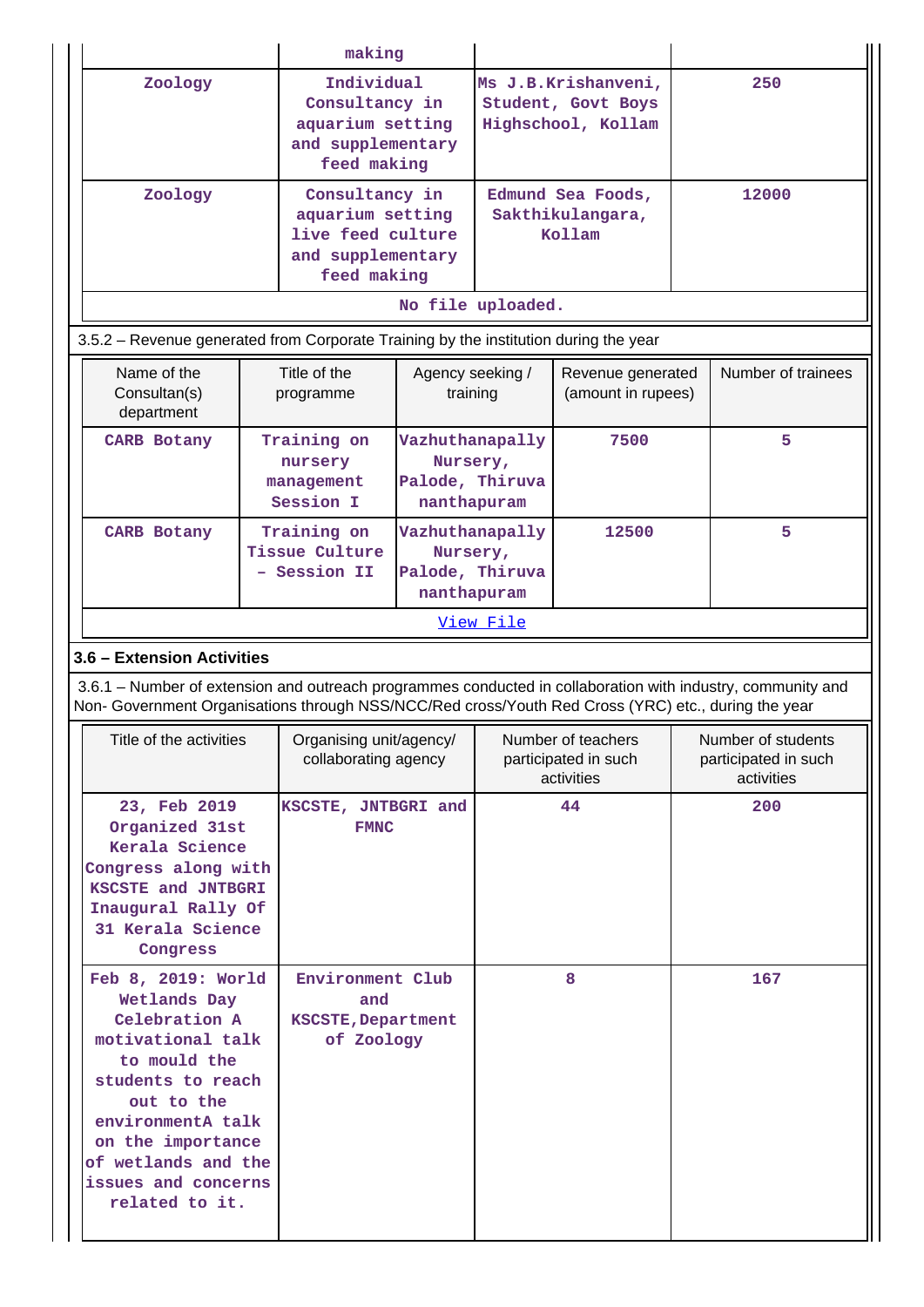| Feb 08, 2019<br>Competitions on<br>environmental<br>consciousness in<br>students                                                                  | Environment Club<br>and KSCSTE,<br>Department of<br>Zoology                                                             | 8              | 35  |
|---------------------------------------------------------------------------------------------------------------------------------------------------|-------------------------------------------------------------------------------------------------------------------------|----------------|-----|
| 1516, Feb 2019<br>Great Back Yard<br>Bird Count Campus<br>Bird Count<br>conducted by WWF,<br>training on ebird<br>App                             | WWF, Environment<br>Club and Department<br>of Zoology                                                                   | 5              | 42  |
| Collection<br>Distribution of<br>apparels for the<br>poor 22/02/2019                                                                              | College NSS units<br>and "Palathulli<br>Peruvellam Society"<br>(an All Kerala<br>Charitable Society)                    | $\overline{2}$ | 30  |
| Feb 23, 2019<br>Awareness on<br>Transgender Welfare<br>Schemes                                                                                    | NSS Unit, F.M.N.C.<br>, Consultant, Love<br>Land Arts Society,<br>District<br>Transgender Justice<br>Board,             | $\overline{2}$ | 29  |
| March 13, 2019<br>Green Sustainable<br>Initiatives - 2019                                                                                         | All India Catholic<br>University<br><b>Federation (AICUF</b><br>), FMNC unit                                            | 3              | 116 |
| 14 to 15 March,<br>2018 Orientation<br>Class And Survey On<br>"Vector Borne<br>Diseases" By The<br>District Medical<br>Office, Kollam<br>District | Community Health<br>Club and Zoology<br>Department in<br>coordination with<br>the District<br>Medical<br>Office, Kollam | 1              | 44  |
| March 27,2018<br>Workshop On BLS<br>Provider Training<br>Programme<br>"Firstaid" By<br><b>Bishop Benziger</b><br>College Of Nursing,<br>Kollam    | <b>Bishop Benziger</b><br>College Of Nursing,<br>Kollam and<br>Community Health<br>Club FMNC                            | 1              | 44  |
| May 16, 20191102<br>Visit To A The Pain<br>Palliative Care<br>Clinic At<br>Chinnakada                                                             | Community Health<br>Club FMNC                                                                                           | 1              | 11  |
| June 16, 2019,<br>"VimukthiKollam<br>Monsoon marathon<br>June 2019" - "Run<br>against drugs"                                                      | Organized by Kerala<br>Vimukthi Mission<br>and Excise<br>Department , Kollam<br>division                                | 1              | 3   |
| 22 to 23, Aug                                                                                                                                     | NSS, FMNC and NSS,                                                                                                      | $\overline{2}$ | 10  |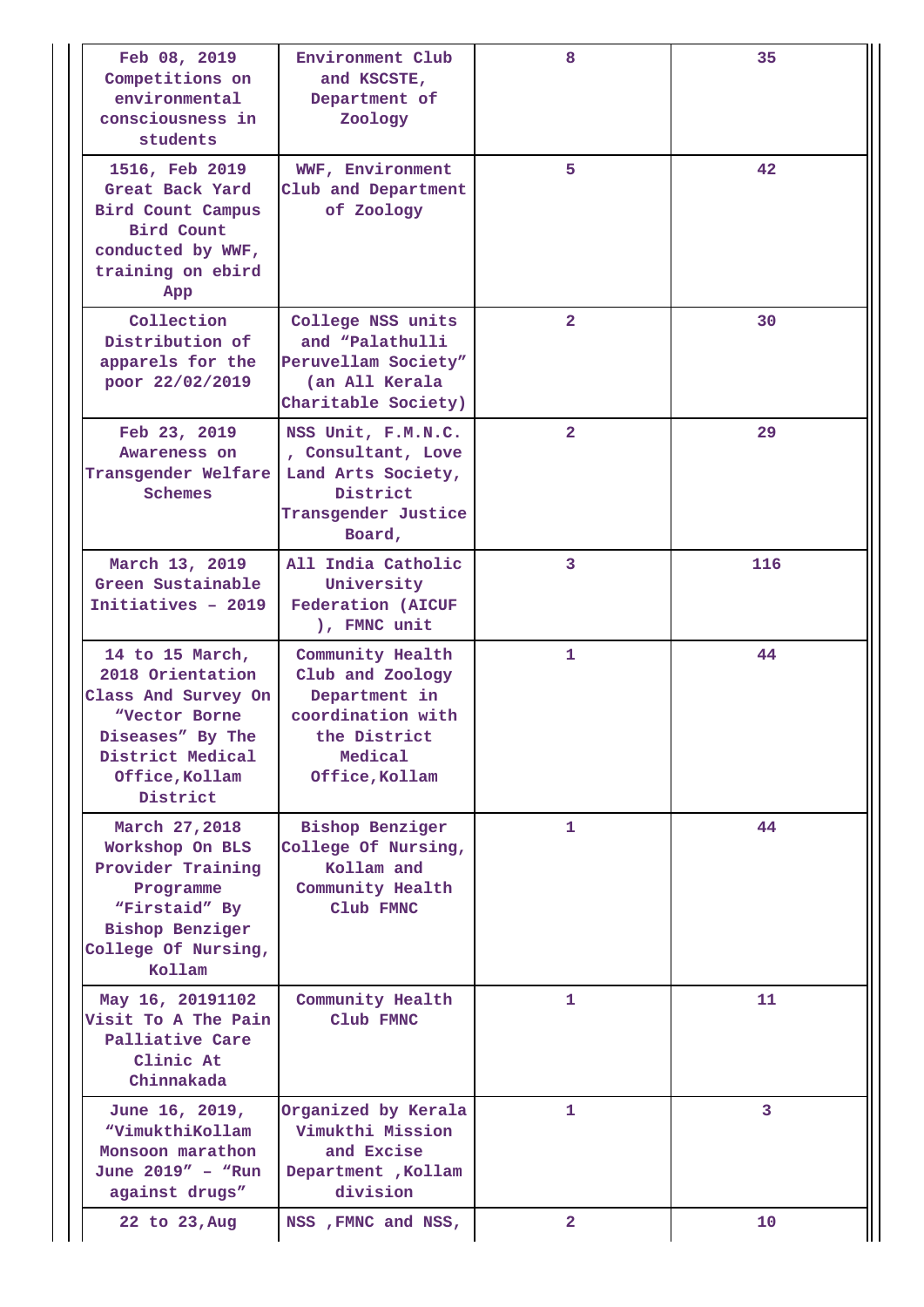| 2018Participation<br>in Naavyam2018                                                                                                                                                                                                                                                                 | Kerala University                                                                              |                |     |
|-----------------------------------------------------------------------------------------------------------------------------------------------------------------------------------------------------------------------------------------------------------------------------------------------------|------------------------------------------------------------------------------------------------|----------------|-----|
| Aug 25, 2018 :<br>Flood Relief<br>activities, Do For<br>Kerala Rebuild<br>Kerala Mission                                                                                                                                                                                                            | FMNC, Staff,<br>Students, FSA and<br><b>PTA</b>                                                | 15             | 226 |
| Aug 28, 2018 :<br>Participation in<br>Swachh Vidyalaya<br>Swachh Vidyalaya,<br>Cleaning drive of<br>Indian railways and Thiruvananthapuram.<br><b>NSS</b>                                                                                                                                           | National Service<br>Scheme, University<br>of Kerala in<br>association with<br>Indian railways, | $\overline{2}$ | 40  |
| Sept 5,<br>2018: Rebuild Kerala<br>Mission Handed over<br>notebooks and other<br>study materials to<br>the students of St.<br>George LPS.                                                                                                                                                           | <b>FMNC College</b>                                                                            | 3              | 24  |
| Flood Relief<br>activities - DO FOR<br>KERALA - Rebuild<br>Kerala Mission<br>Orientation program<br>for staff and<br>students $4//9/19$<br>DMO and officers<br>from Fire and<br>Safety Department<br>Kollam gave an<br>Orientation program<br>for staff and<br>students to be a<br>part of the Rebu | FMNC, Staff,<br>Students, FSA and<br>PTA                                                       | 78             | 605 |
| Sept 05, 2018<br>"Poshan Abhiyaan "<br>A Prime Minister'so<br>verreaching Scheme<br>For Holistic<br>Nourishment By<br>Radio Benziger<br>107.8 FM An<br>Interactive Session<br>On The Topic<br>"Anemia In Women"                                                                                     | Radio Benziger<br>107.8 FM and<br>Community Health<br>Club FMNC                                | $\mathbf{1}$   | 15  |
| Sept $15,$<br>2018: Swachh Bharat<br>Abhiyan -Swachchata<br>Hi Seva Cleaning<br>Campus                                                                                                                                                                                                              | 7(K) BN NCC, Kollam                                                                            | $\mathbf{1}$   | 48  |
| Sept 18, 2018World<br>Ozone Day<br>Celebration (talk                                                                                                                                                                                                                                                | Environment Club,<br><b>FMNC</b>                                                               | 3              | 55  |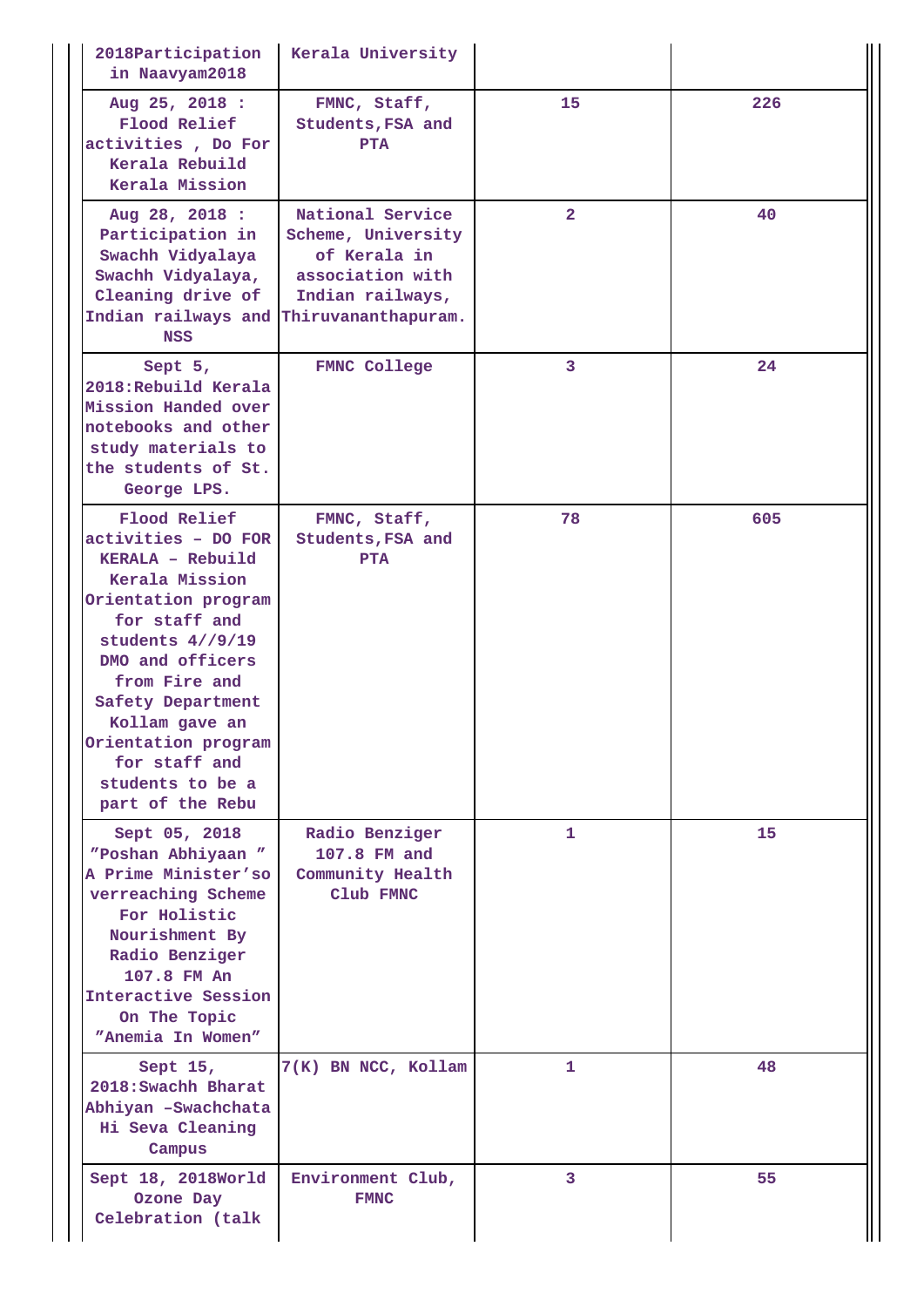| <b>OZONE LAYER</b><br>DEPLETION HARMFUL<br>EFFECTS) An<br>orientation program<br>to create an<br>awareness to reduce<br>the emission of<br>CFCs which cause<br>stratospheric ozone<br>layer depletion                                |                                                       |                |                |
|--------------------------------------------------------------------------------------------------------------------------------------------------------------------------------------------------------------------------------------|-------------------------------------------------------|----------------|----------------|
| Sept 21, 2018 :<br>Swachh Bharat<br>Abhiyan -Swachchata<br>Hi Seva Tree<br>Plantation                                                                                                                                                | 7(K) BN NCC, Kollam                                   | 1              | 48             |
| Sept 27, 2018Swachh 7(K) BN NCC, Kollam<br>Bharat Abhiyan<br>-Swachchata Hi Seva<br>: Cleaning Garden                                                                                                                                |                                                       | 1              | 48             |
| Flood Relief<br>activities - Do for<br>Kerala Rebuild<br>Kerala Mission A<br>collection of one<br>lakh seventeen<br>thousand rupees<br>$(Rs.1, 17, 000/ )$ was<br>handed over to J.<br>Mercykutty Amma<br>(Minister of<br>Fisheries) | FMNC, Staff,<br>Students, FSA and<br><b>PTA</b>       | 63             | 2367           |
| Oct 5, 2018: PFMS(<br>Public Funding<br>Management System )<br>training organised<br>by Kerala<br>University NSS Cell<br>in Senate Chamber,<br>University of<br>Kerala.                                                              | NSS FMNC                                              | 1              | 0              |
| 14 to 16, Sept<br>2018:two day<br>residential<br>volunteer<br>leadership training<br>programme<br>Leadership Training<br>Programme For<br>Volunteers                                                                                 | NSS, University of<br>Kerala                          | $\overline{2}$ | $\overline{4}$ |
| Oct 5, 2018: The<br>training workshop<br>on PFMS                                                                                                                                                                                     | Kerala University<br>NSS Cell                         | 1              | $\mathbf 0$    |
| June 05, 2018:<br>World Environment<br>Day Celebration                                                                                                                                                                               | NSS FMNC, NCC unit<br>and Kerala Forest<br>Department | $\mathbf{2}$   | 130            |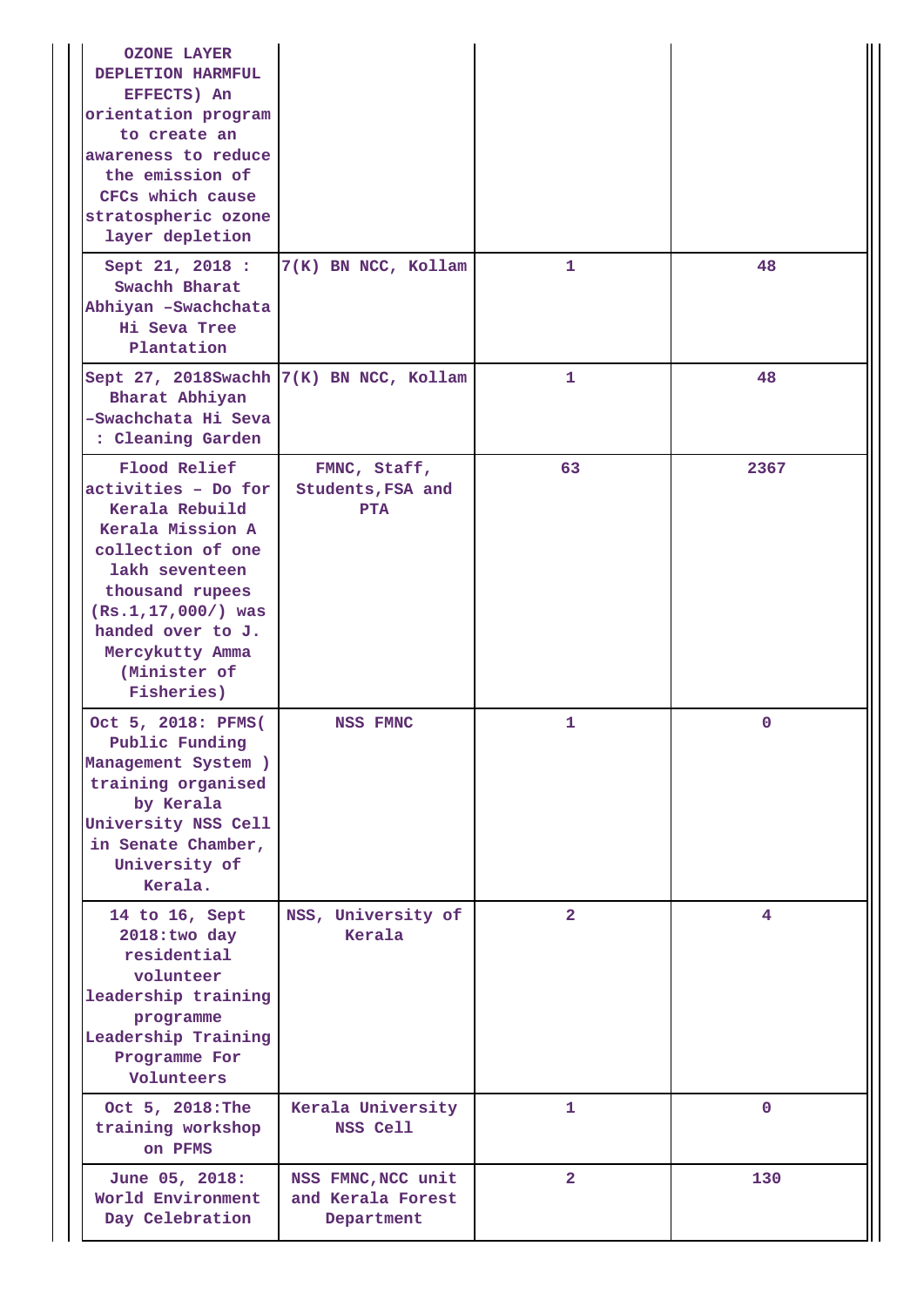| June 20,<br>2018: Suchithwa<br>Mission Training<br>conducted in KILA<br>Office,<br>Kottarakkara.                                                                                                                      | NSS Unit FMNC                                                                                                                                                          | 1              | $\mathbf 0$ |
|-----------------------------------------------------------------------------------------------------------------------------------------------------------------------------------------------------------------------|------------------------------------------------------------------------------------------------------------------------------------------------------------------------|----------------|-------------|
| $5$ to $21$ , June<br>2018: Plastic Bottle<br>Collection Drive -<br>World Environment<br>Day Celebrations<br>2018 Awareness<br>programme against<br>plastic pollution<br>(132 Kg)<br>Collectedreuse and<br>recycling) | NSS, Environment<br>Club Zoology<br>department, FMNC,<br>Kollam supported by<br>KSCSTE,<br>Thiruvananthapuram,<br>M/s SIGNET RING<br>General Trading<br>LLC, Mundakkal |                | 182         |
| Feb, 21 2019 Vist<br>to SS Samithi<br>Mayanadu                                                                                                                                                                        | Dept of Commerce<br>Self Financing                                                                                                                                     | 3              | 45          |
| June 26, 2018 :<br>Rally organised by<br>the Kollam District<br>Division of Excise<br>Department for the<br>promotion of<br>antinarcotic day<br>activities.                                                           | Kollam District<br>Division of Excise<br>Department                                                                                                                    | $\overline{2}$ | 47          |
| June 26, 2018<br>Observance of<br>International Day<br>against Drug Abuse<br>and Illicit<br>Trafficking                                                                                                               | NCC Naval                                                                                                                                                              | 1              | 32          |
| June 29, 2018:<br><b>BLOOD DONATION CAMP</b>                                                                                                                                                                          | NSS , FMNC, Zoology<br>Dept, Community<br>Health Club FMNC<br><b>Bishop Benziger</b><br>Hospital, Kollam                                                               | $\overline{2}$ | 159         |
| July 11,2018 World<br>Population Day<br>Celebration a talk<br>on the UN theme for<br>2018 FAMILY<br>PLANNING IS A HUMAN<br><b>RIGHT</b>                                                                               | Indian Dental<br>Association<br>Community Health<br>Club FMNC                                                                                                          | 1              | 110         |
| July 26, 2018 :<br><b>AWARENESS SEMINAR</b><br>ON SAFE PROTECTION<br>OF PARENTS AND<br><b>ELDER PEOPLE</b>                                                                                                            | NSS, FMNC in<br>coordination with<br>Office of the Sub<br>Collector, Kollam.                                                                                           | $\overline{2}$ | 62          |
| Aug 2, 2018 World<br>Breast Feeding Week Gynaecology Dept of<br>Celebrations An                                                                                                                                       | Obstetrics<br>Bishop benziger                                                                                                                                          | 1              | 164         |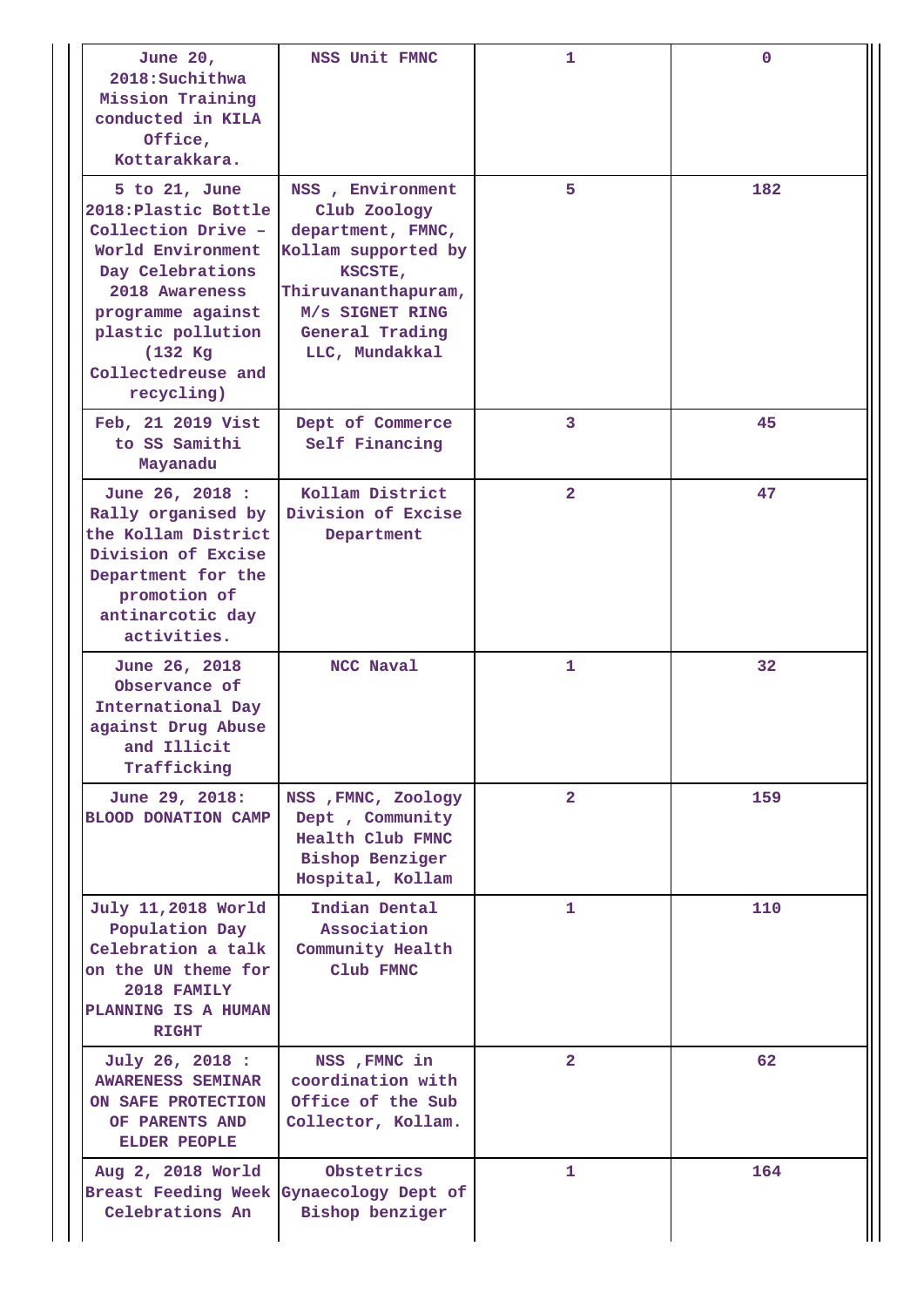| Awareness - Cum<br>Poster Exhibition                                                                                                                                                                                                                                                             | College of Nursing,<br>Kollam Community<br>Health Club FMNC               |                |      |  |
|--------------------------------------------------------------------------------------------------------------------------------------------------------------------------------------------------------------------------------------------------------------------------------------------------|---------------------------------------------------------------------------|----------------|------|--|
| Aug 4, 2018<br>Kaithangu Kuttanad<br>relief project<br>4/8/18                                                                                                                                                                                                                                    | All India Catholic<br>University<br><b>Federation (AICUF</b><br>), Kerala | 3              | 116  |  |
| Aug 17, 2018 :<br>FMNC,<br>Flood Relief<br>Staff, NSS, NCC,<br>activities - DO FOR<br>Students, FSA and<br>KERALA -REBUILD<br><b>PTA</b><br><b>KERALA MISSION</b>                                                                                                                                |                                                                           | 67             | 1410 |  |
| Aug 20, 2018:<br>Kerala Flood Relief<br>Activities20/08/201<br>8                                                                                                                                                                                                                                 | NSS Unit,<br>Environment Club                                             | 9              | 153  |  |
| Aug 20, 2018:<br>Kerala Flood Relief<br>Activities20/08/201<br>8                                                                                                                                                                                                                                 | NCC Army                                                                  | $\mathbf{1}$   | 45   |  |
| 2228, Dec 2018 :<br>Annual special camp<br>(conducted a rally<br>to create an<br>awareness about the<br>Suchithwa Mission<br>activities and to<br>transfer a lesson<br>of cleanliness to<br>the general public.<br>Also volunteers<br>cleaned and washed<br>the kitchen in the<br>camping school | FMNC NSS unit                                                             | $\overline{2}$ | 100  |  |
| Jan 10, 2019: Onus<br>Art Exhibition<br>Signature Campaign<br>Organized By Kerala<br>Aicuf For<br>Endosulfan Victims                                                                                                                                                                             | All India Catholic<br>University<br><b>Federation (AICUF</b><br>), Kerala | $\overline{3}$ | 20   |  |
| View File                                                                                                                                                                                                                                                                                        |                                                                           |                |      |  |

 3.6.2 – Awards and recognition received for extension activities from Government and other recognized bodies during the year

| Name of the activity                                                                                     | Award/Recognition | <b>Awarding Bodies</b>                            | Number of students<br><b>Benefited</b> |
|----------------------------------------------------------------------------------------------------------|-------------------|---------------------------------------------------|----------------------------------------|
| Bronze Medal Winner<br>in Ship Modelling,<br>Republic Day Camp,<br>NCC Directorate (K)<br>L), State Wing | Cash Award        | Government of<br>Kerala                           |                                        |
| Represented Kerala<br>Lakshadweep NCC<br>Directorate in AIYR                                             | Certificate       | Director<br>General, National<br>Cadet Corps, New |                                        |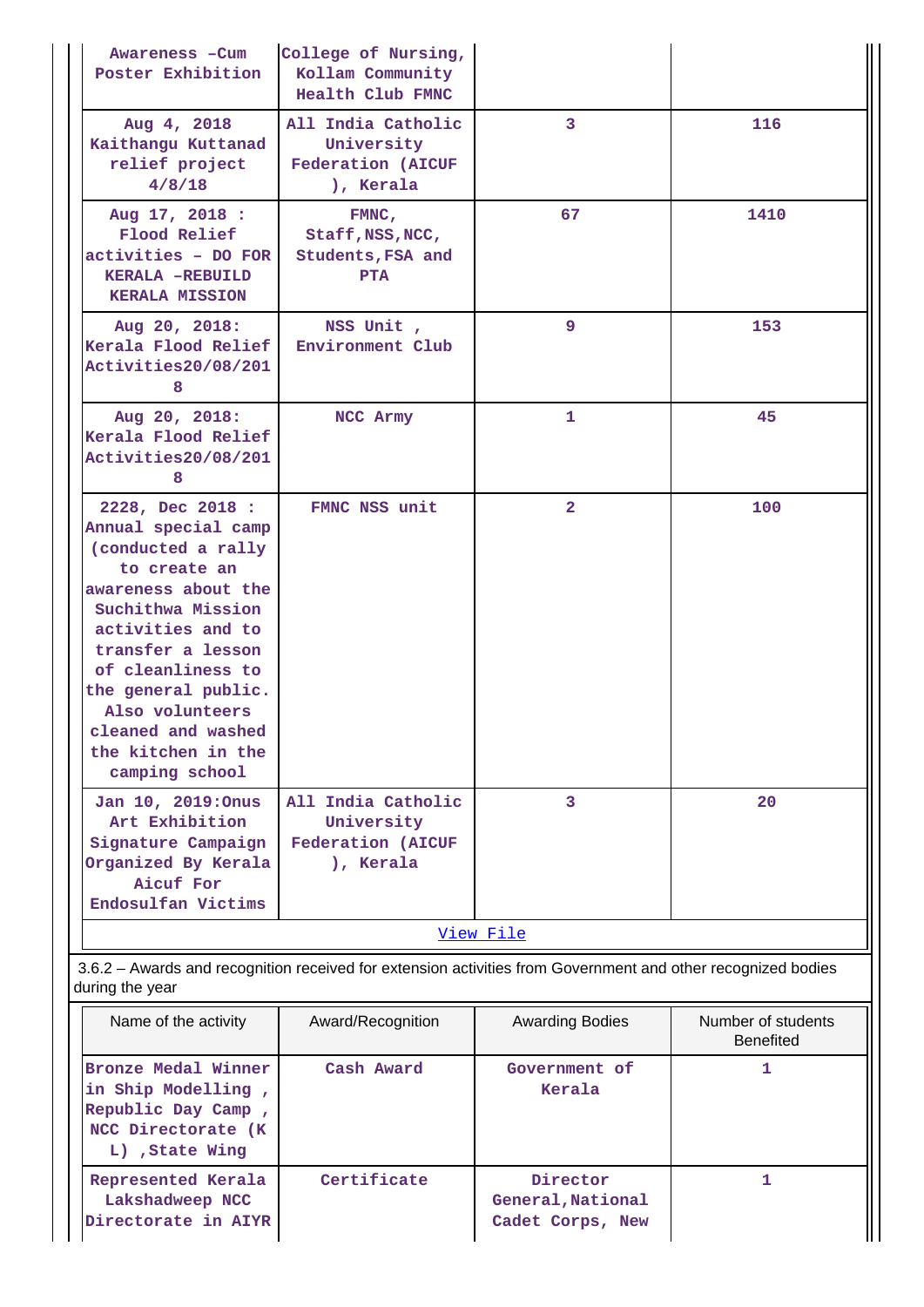| Sailing camp held<br>at INS Chilka,<br>Orissa on 11/11/18<br>$-18/11/18$                                                                                                                                       |                                                                                                                                                                                                                                         |                                                                                       |           | Delhi                                                      |                                                         |
|----------------------------------------------------------------------------------------------------------------------------------------------------------------------------------------------------------------|-----------------------------------------------------------------------------------------------------------------------------------------------------------------------------------------------------------------------------------------|---------------------------------------------------------------------------------------|-----------|------------------------------------------------------------|---------------------------------------------------------|
| Best Cadet Award<br>2019                                                                                                                                                                                       | Cash prize                                                                                                                                                                                                                              |                                                                                       |           | GpCdr, NCC Gp Kollam                                       | $\overline{2}$                                          |
| Best Sailor Award                                                                                                                                                                                              | Certificate                                                                                                                                                                                                                             |                                                                                       |           | Naval NCC                                                  | 1                                                       |
| Kerala Science<br>Congress 2019                                                                                                                                                                                | Kerala State<br>Council for<br>Science, Technology<br>Environment,<br>Government of<br>Kerala identified<br>Fatima Mata<br>National College as<br>the venue and<br>coorganizer for<br>conducting<br>31stKerala Science<br>Congress 2019 |                                                                                       |           | KSCSTE, Govt of<br>Kerala                                  | 1200                                                    |
| NCC Navy Ship<br>modeling                                                                                                                                                                                      | Bronze Medal Winner                                                                                                                                                                                                                     |                                                                                       |           | Director<br>General, National<br>Cadet Corps, New<br>Delhi | 1                                                       |
| Delhi from<br>01/01/2019 to<br>29/01/2019                                                                                                                                                                      | Certificate of<br>Represented the NCC<br>Directorate of<br>Merit<br>Kerala Lakshadweep,<br>Annual NCC Republic<br>Day Camp and the<br>Prime Minister's<br>Rally held at New                                                             |                                                                                       |           | Director<br>General, National<br>Cadet Corps, New<br>Delhi | 1                                                       |
|                                                                                                                                                                                                                |                                                                                                                                                                                                                                         |                                                                                       | View File |                                                            |                                                         |
| 3.6.3 - Students participating in extension activities with Government Organisations, Non-Government<br>Organisations and programmes such as Swachh Bharat, Aids Awareness, Gender Issue, etc. during the year |                                                                                                                                                                                                                                         |                                                                                       |           |                                                            |                                                         |
| Name of the scheme   Organising unit/Agen                                                                                                                                                                      | cy/collaborating<br>agency                                                                                                                                                                                                              | Name of the activity                                                                  |           | Number of teachers<br>participated in such<br>activites    | Number of students<br>participated in such<br>activites |
| 14 and 15<br>March, 2018<br>Orientation<br>Class And<br>Survey On<br>"Vector Borne<br>Diseases" By<br>The District<br>Medical<br>Office, Kollam<br>District                                                    | Community<br>Health Club and<br>Zoology<br>Department in<br>coordination<br>with the<br>District<br>Medical<br>Office, Kollam                                                                                                           | Vector Borne<br>Diseases" By<br>The District<br>Medical<br>Office, Kollam<br>District |           | 1                                                          | 44                                                      |
| Sept 05, 2018<br>"Poshan                                                                                                                                                                                       | Radio Benziger<br>107.8 FM and                                                                                                                                                                                                          | A Prime Ministe<br>r'soverreaching                                                    |           | 1                                                          | 15                                                      |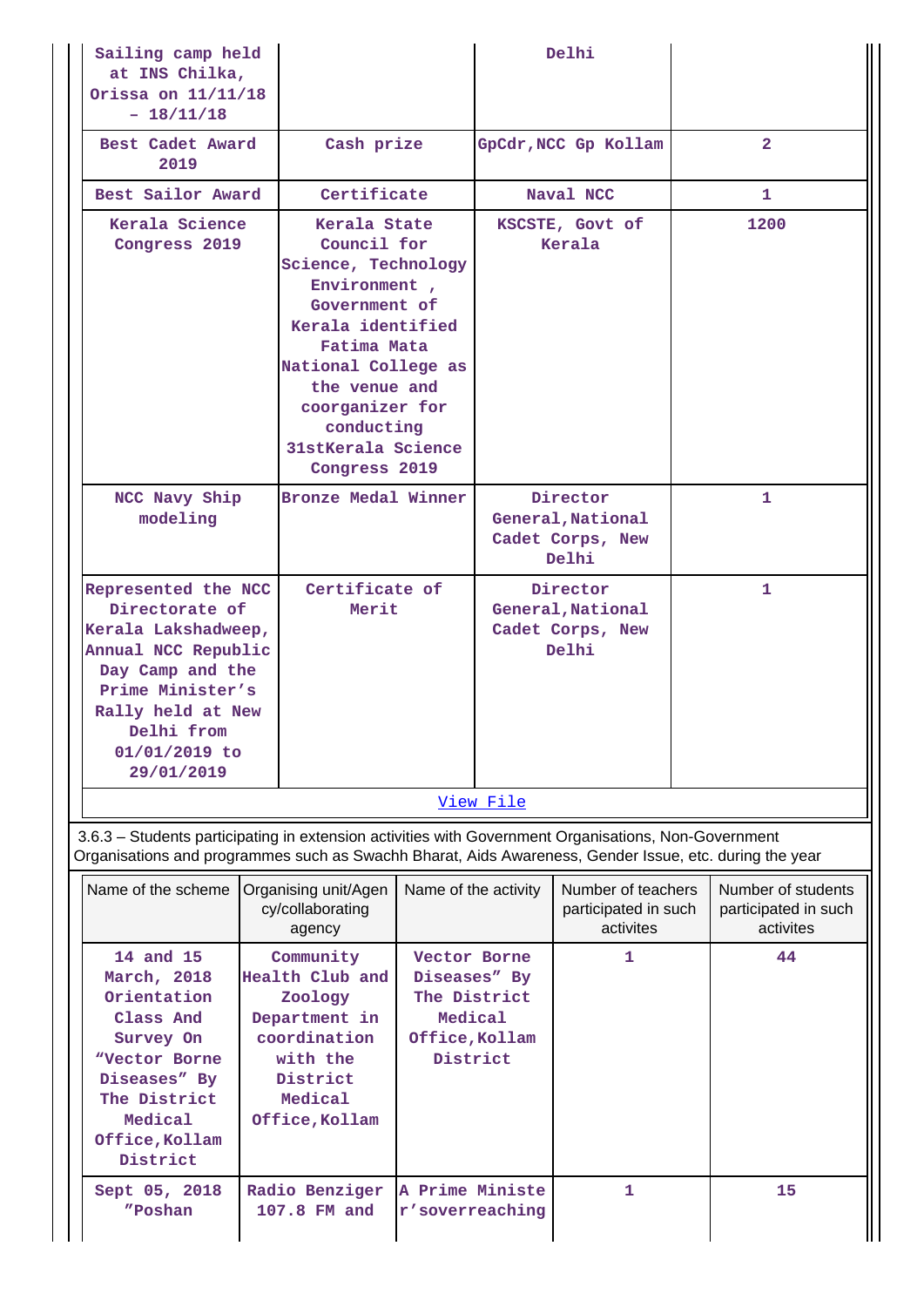| Abhiyaan " A<br>Prime Minister'<br>soverreaching<br>Scheme For<br>Holistic<br>Nourishment By<br>Radio Benziger<br>107.8 FM An<br>Interactive<br>Session On The<br>Topic "Anemia<br>In Women"                                                | Community<br>Health Club<br><b>FMNC</b>         | Scheme For<br>Holistic<br>Nourishment By<br>Radio Benziger<br>107.8 FM An<br>Interactive<br>Session On The<br>Topic "Anemia<br>In Women                               |                |      |
|---------------------------------------------------------------------------------------------------------------------------------------------------------------------------------------------------------------------------------------------|-------------------------------------------------|-----------------------------------------------------------------------------------------------------------------------------------------------------------------------|----------------|------|
| Sept 15,<br>2018: Swachh<br>Bharat Abhiyan<br>-Swachchata Hi<br>Seva Cleaning<br>Campus                                                                                                                                                     | $7(K)$ BN NCC,<br>Kollam                        | Campus Cleaning                                                                                                                                                       | $\mathbf{1}$   | 48   |
| Sept 21, 2018 :<br>Swachh Bharat<br>Abhiyan<br>-Swachchata Hi<br>Seva Tree<br>Plantation                                                                                                                                                    | $7(K)$ BN NCC,<br>Kollam                        | Tree Plantation                                                                                                                                                       | $\mathbf{1}$   | 48   |
| Sept 27,<br>2018Swachh<br>Bharat Abhiyan<br>-Swachchata Hi<br>Seva : Cleaning<br>Garden                                                                                                                                                     | $7(K)$ BN NCC,<br>Kollam                        | <b>Cleaning Garden</b>                                                                                                                                                | 1              | 48   |
| Flood Relief<br>activities - Do<br>for Kerala<br>Rebuild Kerala<br>Mission A<br>collection of<br>one lakh<br>seventeen<br>thousand rupees<br>(Rs.1, 17, 000/ )<br>was handed over<br>to J.<br>Mercykutty Amma<br>(Minister of<br>Fisheries) | FMNC, Staff,<br><b>Students, FSA</b><br>and PTA | A collection of<br>one lakh<br>seventeen<br>thousand rupees<br>(Rs.1, 17, 000/ )<br>was handed over<br>to J.<br>Mercykutty Amma<br>(Minister of<br>Fisheries          | 63             | 2367 |
| 22_28, Dec 2018<br>: Annual<br>special camp<br>(conducted a<br>rally to create<br>an awareness<br>about the<br>Suchithwa<br>Mission<br>activities and<br>to transfer a                                                                      | FMNC NSS unit                                   | Mission<br>activities and<br>to transfer a<br>lesson of<br>cleanliness to<br>the general<br>public. Also<br>volunteers<br>cleaned and<br>washed the<br>kitchen in the | $\overline{2}$ | 100  |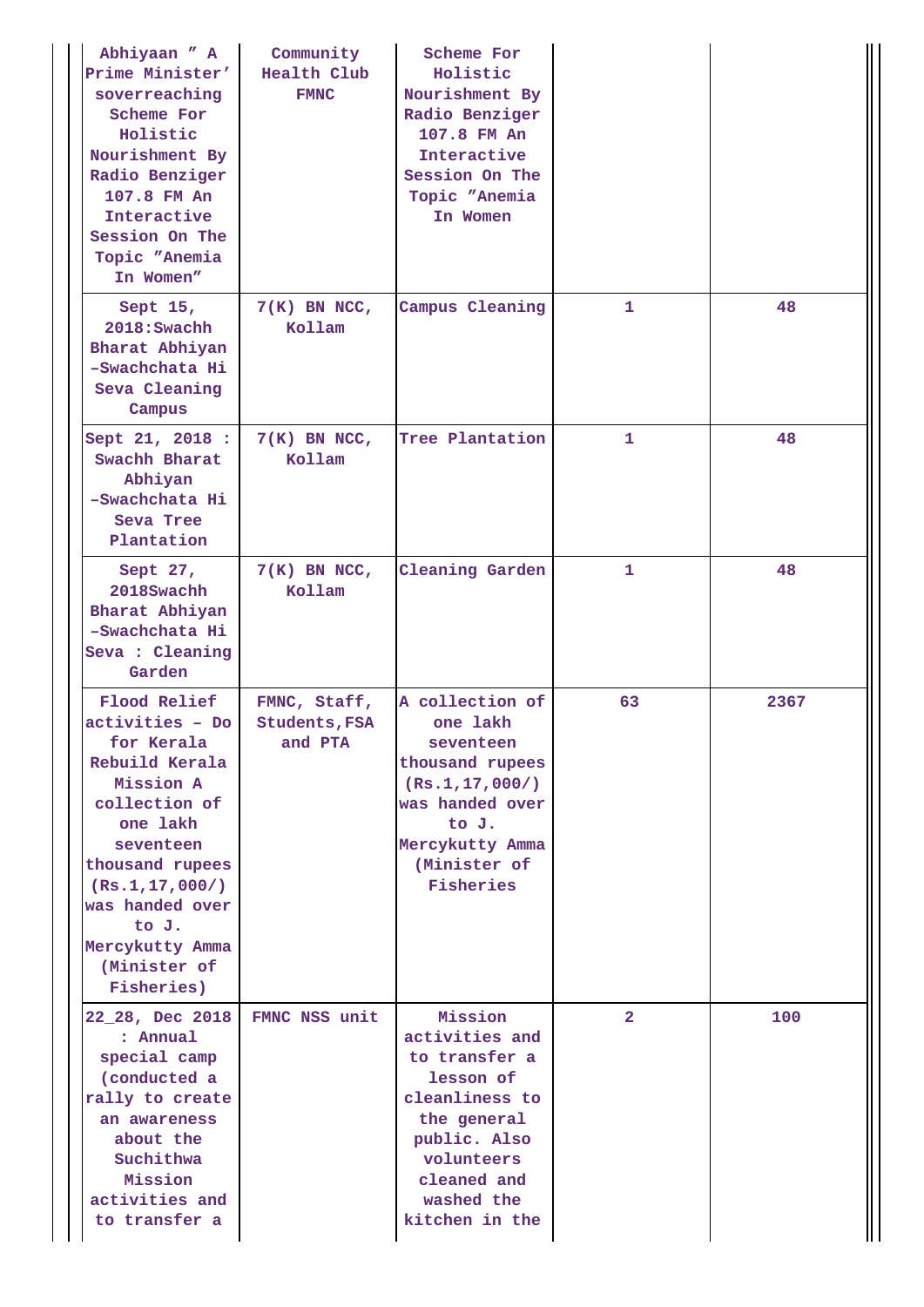| lesson of<br>cleanliness to<br>the general<br>public. Also<br>volunteers<br>cleaned and<br>washed the<br>kitchen in the<br>camping school         |                                                                                                                 | camping school<br>and renewed it<br>through<br>painting                                                        |                      |     |
|---------------------------------------------------------------------------------------------------------------------------------------------------|-----------------------------------------------------------------------------------------------------------------|----------------------------------------------------------------------------------------------------------------|----------------------|-----|
| Jan 10,<br>2019: Onus Art<br>Exhibition<br>Signature<br>Campaign<br>Organized By<br>Kerala Aicuf<br>For Endosulfan<br>Victims                     | All India<br>Catholic<br>University<br>Federation<br>$(AICUF)$ ,<br>Kerala                                      | Art Exhibition)<br>Signature<br>Campaign<br>Organized By<br>Kerala Aicuf<br>For Endosulfan<br>Victims          | $\overline{3}$       | 20  |
| Collection<br>Distribution of<br>apparels for<br>the poor<br>22/02/2019                                                                           | College NSS<br>units and<br>"Palathulli<br>Peruvellam<br>Society" (an<br>All Kerala<br>Charitable<br>Society)   | Collection<br>distribution of<br>apparels for<br>the poor                                                      | $\overline{2}$       | 30  |
| Feb 23, 2019<br>Awareness on<br>Transgender<br>Welfare Schemes                                                                                    | NSS Unit,<br>F.M.N.C.<br>Consultant,<br>Love Land Arts<br>Society,<br>District<br>Transgender<br>Justice Board, | Awareness on<br>Transgender<br>Welfare Schemes                                                                 | $\overline{2}$       | 29  |
| March 13, 2019<br>Green<br>Sustainable<br>Initiatives -<br>2019                                                                                   | All India<br>Catholic<br>University<br>Federation<br>(AICUF), FMNC<br>unit                                      | Collection of<br>discarded<br>plastic from<br>the campus for<br>Recycling                                      | 3                    | 116 |
| June 05, 2018:<br>World<br>Environment Day<br>Celebration                                                                                         | NSS FMNC, NCC<br>unit and Kerala hundred sapling<br>Forest<br>Department                                        | Planting of one<br>received                                                                                    | $\mathbf{2}^{\circ}$ | 130 |
| March 27,2018<br>Workshop On BLS<br>Provider<br>Training<br>Programme<br>"Firstaid" By<br><b>Bishop Benziger</b><br>College Of<br>Nursing, Kollam | Bishop Benziger Workshop On BLS<br>College Of<br>Nursing, Kollam<br>and Community<br>Health Club<br><b>FMNC</b> | Provider<br>Training<br>Programme<br>"First aid" By<br><b>Bishop Benziger</b><br>College Of<br>Nursing, Kollam | 1                    | 44  |
| May 16,<br>20191102 Visit                                                                                                                         | Community<br>Health Club                                                                                        | Visit To A The<br>Pain Palliative                                                                              | 1                    | 11  |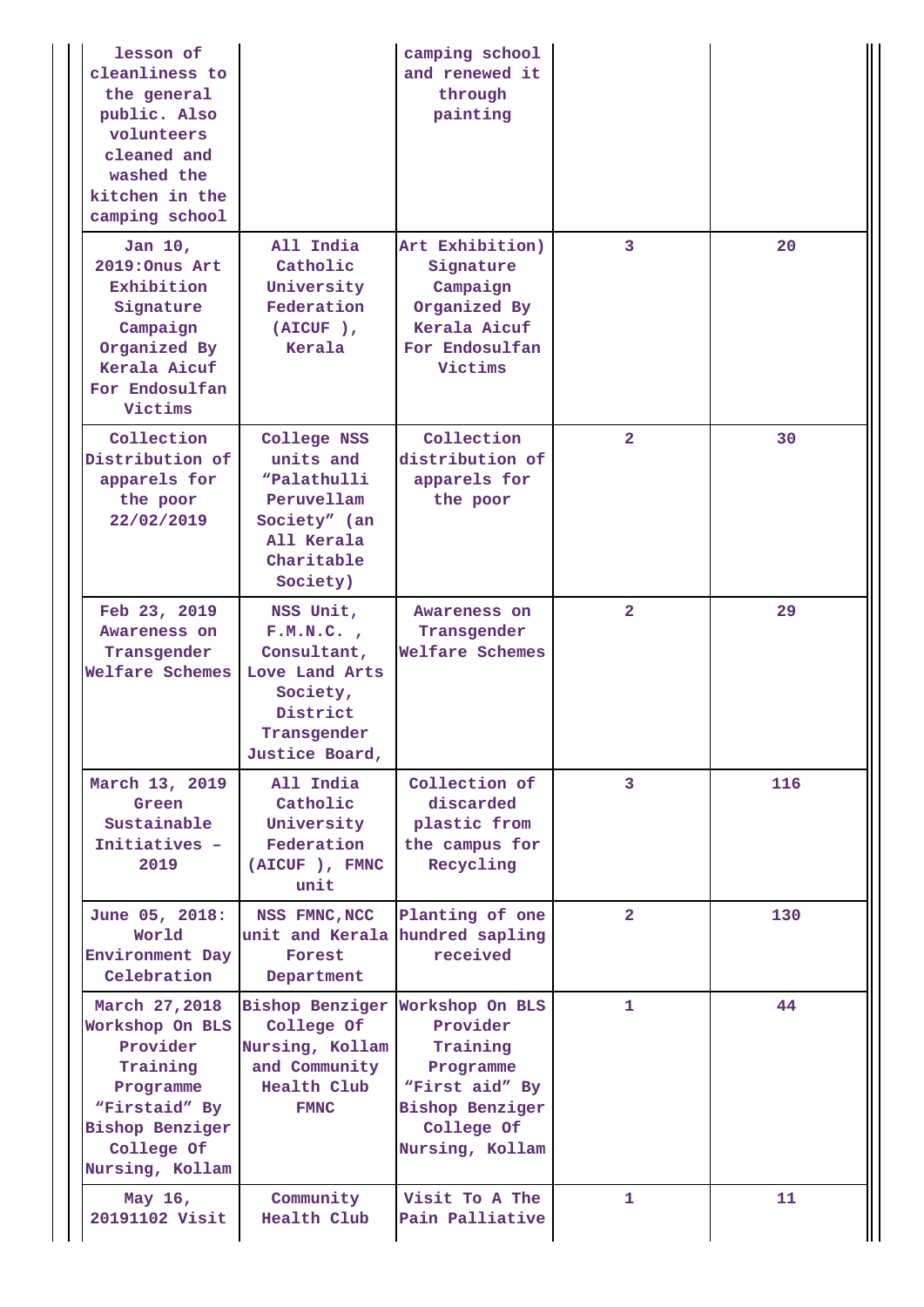| To A The Pain<br>Palliative Care<br>Clinic At<br>Chinnakada                                                                                                                                                                         | FMNC Palliative Care Clinic At<br>Care Clinic                                                                                                                                 | Chinnakada                                                                                                                                                                                     |                         |     |
|-------------------------------------------------------------------------------------------------------------------------------------------------------------------------------------------------------------------------------------|-------------------------------------------------------------------------------------------------------------------------------------------------------------------------------|------------------------------------------------------------------------------------------------------------------------------------------------------------------------------------------------|-------------------------|-----|
| Aug 20. 2018<br>Plastic Bottle<br>Collection<br>Drive to Flood<br>relief<br>operations to<br>distribute<br>Cleaning<br>solution                                                                                                     | NSS Unit,<br>Environment<br>Club                                                                                                                                              | Plastic Bottle<br>Collection<br>Drive" to Flood<br>relief<br>operations to<br>distribute<br>Cleaning<br>solution                                                                               | 9                       | 153 |
| Aug 20, 2018:<br>Kerala Flood<br>Relief Activiti<br>es20/08/2018                                                                                                                                                                    | $7(K)$ BN NCC,<br>Kollam                                                                                                                                                      | Kerala Flood<br>Relief<br>Activities                                                                                                                                                           | 1                       | 45  |
| 22 to 23, Aug 2<br>018Participatio<br>n in<br>Naavyam2018                                                                                                                                                                           | NSS, FMNC and<br>NSS, Kerala<br>University                                                                                                                                    | Cleaning<br>project to<br>clean the<br>floodaffected<br>areas                                                                                                                                  | $\overline{\mathbf{2}}$ | 10  |
| Aug 28, 2018 :<br>Participation<br>in Swachh<br>Vidyalaya<br>Swachh<br>Vidyalaya,<br>Cleaning drive<br>of Indian<br>railways and<br>NSS                                                                                             | National<br>Service Scheme,<br>University of<br>Kerala in<br>association<br>with Indian<br>railways, Thiru<br>vananthapuram.                                                  | Swachh<br>Vidyalaya,<br>Cleaning drive<br>of Indian<br>railways and<br><b>NSS</b>                                                                                                              | $\overline{2}$          | 40  |
| Sept $5,$<br>2018:Rebuild<br>Kerala Mission<br>Handed over<br>notebooks and<br>other study<br>materials to<br>the students of<br>St. George LPS.                                                                                    | <b>FMNC College</b>                                                                                                                                                           | Handed over<br>notebooks and<br>other study<br>materials to<br>the students of<br>St. George LPS.                                                                                              | 3                       | 24  |
| 5 to $21$ , June<br>2018: Plastic<br><b>Bottle</b><br>Collection<br>Drive - World<br>Environment Day<br>Celebrations<br>2018 Awareness<br>programme<br>against plastic<br>pollution (132)<br>Kq<br>Collectedreuse<br>and recycling) | NSS,<br>Environment<br>Club Zoology<br>department,<br>FMNC, Kollam<br>supported by<br>KSCSTE, Thiruva<br>nanthapuram,<br>M/s SIGNET RING<br>General Trading<br>LLC, Mundakkal | Plastic Bottle<br>Collection<br>Drive - World<br>Environment Day<br>Celebrations<br>2018 Awareness<br>programme<br>against plastic<br>pollution (132<br>Kg<br>Collectedreuse<br>and recycling) | 5                       | 182 |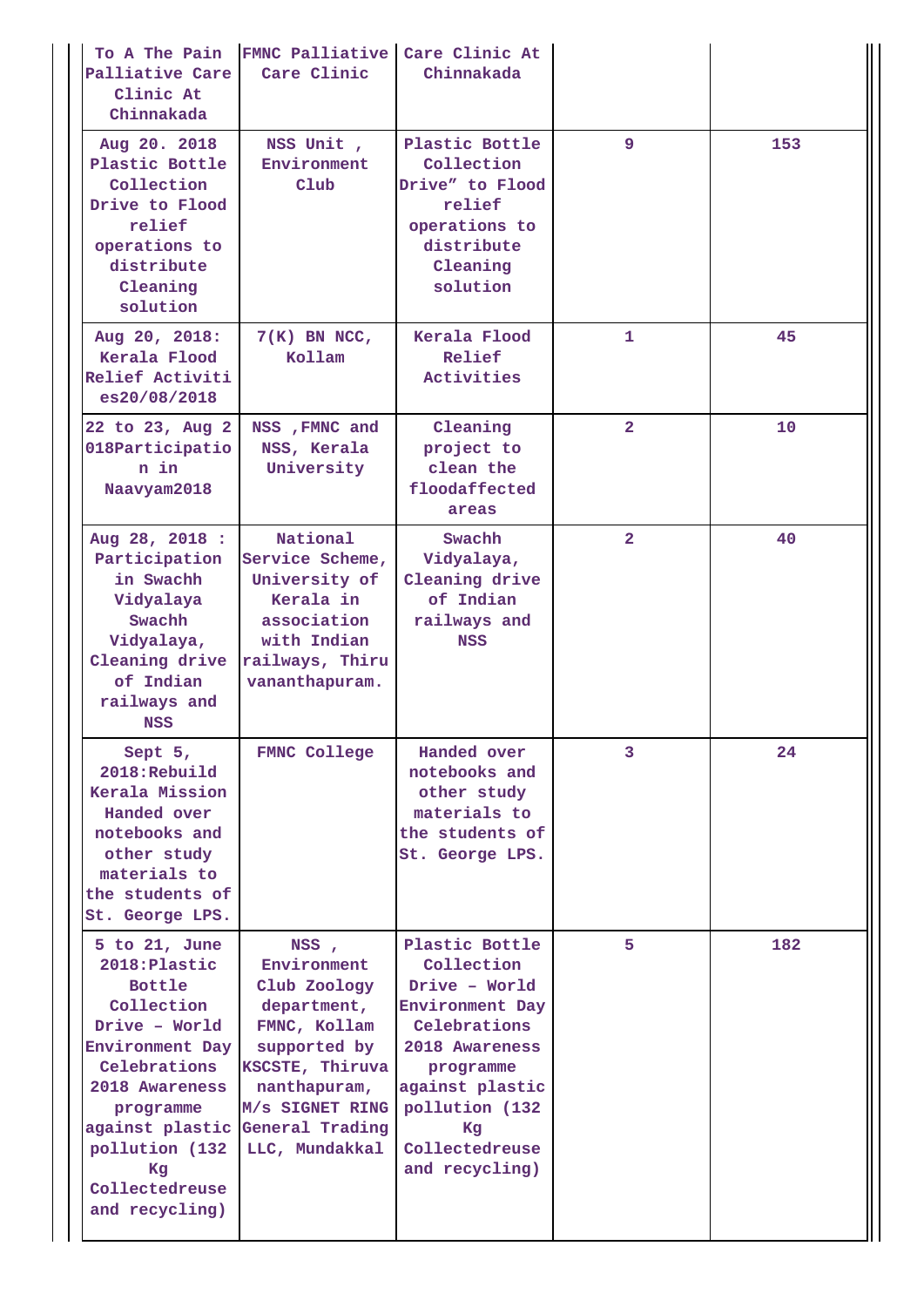| Rally organised<br>by the Kollam<br>District<br>Division of<br>Excise<br>Department for<br>the promotion<br>of antinarcotic<br>day activities.       | June 26, 2018 : Kollam District Rally organised<br>Division of<br>Excise<br>Department                                              | by the Kollam<br>District<br>Division of<br>Excise<br>Department for<br>the promotion<br>of antinarcotic<br>day activities. | $\overline{\mathbf{2}}$ | 47   |
|------------------------------------------------------------------------------------------------------------------------------------------------------|-------------------------------------------------------------------------------------------------------------------------------------|-----------------------------------------------------------------------------------------------------------------------------|-------------------------|------|
| June 29, 2018:<br><b>Blood Donation</b><br>Cmap                                                                                                      | NSS, FMNC,<br>Zoology Dept,<br>Community<br>Health Club<br>FMNC Bishop<br>Benziger<br>Hospital,<br>Kollam                           | <b>Blood Donation</b><br>Camp                                                                                               | $\overline{2}$          | 159  |
| July 11,2018<br>World<br>Population Day<br>Celebration a<br>talk on the UN<br>theme for 2018<br><b>FAMILY PLANNING</b><br>IS A HUMAN<br><b>RIGHT</b> | Indian Dental<br>Association<br>Community<br>Health Club<br><b>FMNC</b>                                                             | Talk on UN<br>theme for 2018<br>Family Planning<br>is a Human<br>Right                                                      | $\mathbf{1}$            | 110  |
| Awareness<br>Seminar on Safe<br>Protection of<br>Parents And<br>Elder People                                                                         | NSS , FMNC in<br>coordination<br>with Office of<br>the Sub<br>Collector,<br>Kollam.                                                 | Awareness<br>Seminar on Safe<br>Protection on<br>of Parents and<br>Elder People                                             | $\overline{a}$          | 62   |
| Aug 2, 2018<br>World Breast<br><b>Feeding Week</b><br>Celebrations An<br>Awareness - Cum<br>Poster<br>Exhibition                                     | Obstetrics<br>Gynaecology<br>Dept of Bishop<br>benziger<br>College of<br>Nursing, Kollam<br>Community<br>Health Club<br><b>FMNC</b> | World Breast<br><b>Feeding Week</b><br>Celebrations :<br>an Awareness,<br>Cum Poster<br>Exhibition                          | 1                       | 164  |
| Aug 4, 2018<br>Kaithangu<br>Kuttanad relief<br>project 4/8/18                                                                                        | All India<br>Catholic<br>University<br>Federation<br>$(AICUF)$ ,<br>Kerala                                                          | Kuttanad Relief<br>Project                                                                                                  | 3                       | 116  |
| Aug 17, 2018 :<br>Flood Relief<br>activities - DO<br>FOR KERALA<br>-REBUILD KERALA<br><b>MISSION</b>                                                 | FMNC,<br>Staff, NSS, NCC,<br>Students, FSA<br>and PTA                                                                               | Do for Kerala                                                                                                               | 67                      | 1410 |
|                                                                                                                                                      |                                                                                                                                     | View File                                                                                                                   |                         |      |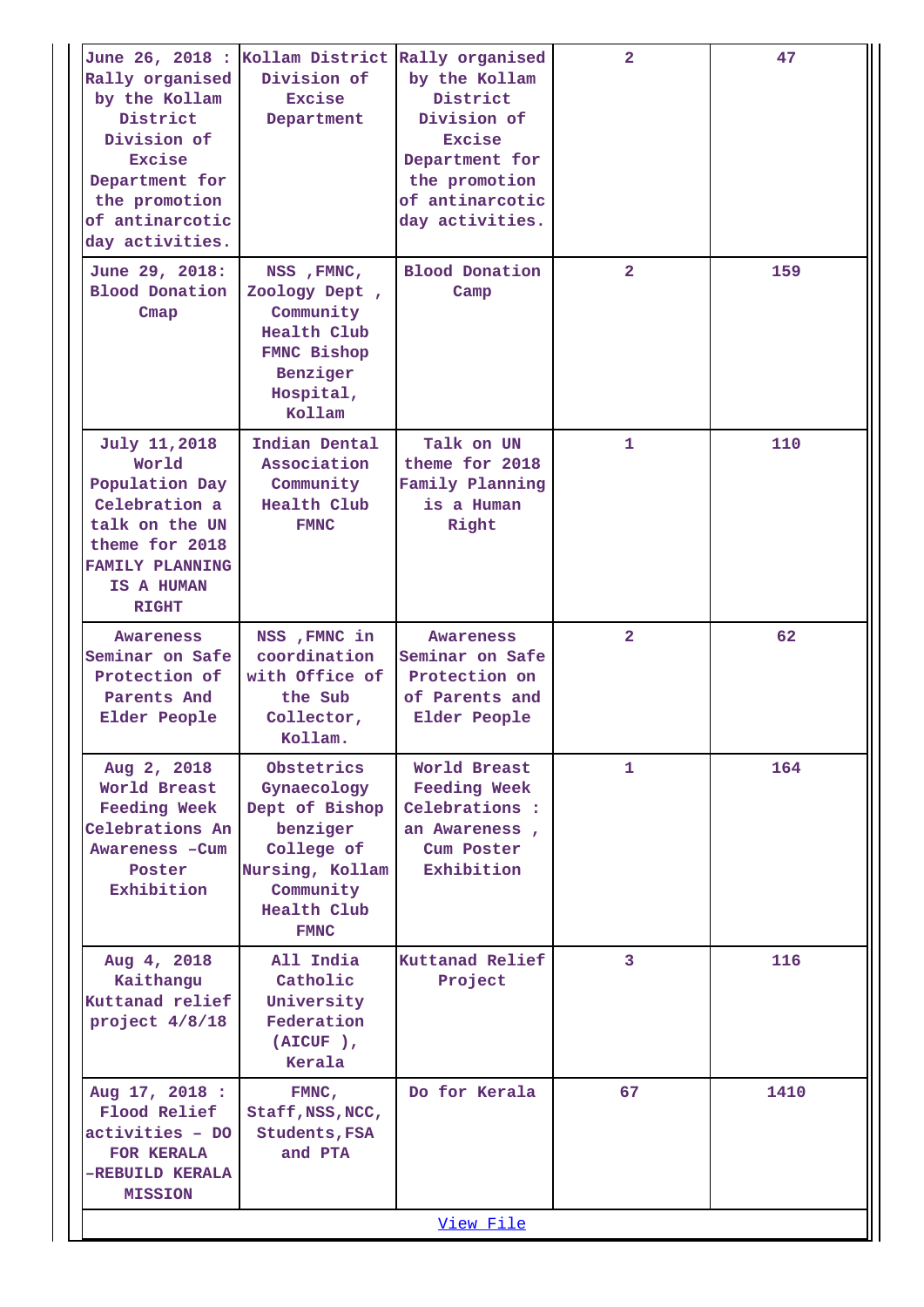|                                           |                                                                                                                                                                                                                                                                                           | 3.7.1 – Number of Collaborative activities for research, faculty exchange, student exchange during the year |          |
|-------------------------------------------|-------------------------------------------------------------------------------------------------------------------------------------------------------------------------------------------------------------------------------------------------------------------------------------------|-------------------------------------------------------------------------------------------------------------|----------|
| Nature of activity                        | Participant                                                                                                                                                                                                                                                                               | Source of financial support                                                                                 | Duration |
| Research<br>collaboration<br>(Individual) | Dr Stevan<br>Armakovic- Faculty<br>of Sciences, Dept<br>of Physics<br>University of Novi<br>Sad, Serbia and Dr<br>Sheena Mary Y.,<br>Asst Professor<br>Physics Dept F.M.N.<br>College, Kollam                                                                                             | <b>NA</b>                                                                                                   | 1825     |
| Research<br>collaboration<br>(Individual) | Dr Abdulaziz A .Al-<br>Saadi , Assoc.<br>Professor,<br>Chemistry, King<br>Fahd University of<br>Petroleum and<br>Minerals, Saudi<br>Arabia and Dr<br>Sheena Mary Y.,<br>Asst Professor<br>Physics Dept F.M.N.<br>College, Kollam                                                          | <b>NA</b>                                                                                                   | 1825     |
| Research<br>collaboration<br>(Individual) | Prof. Em. Christian<br>Van Alsenoy Full<br>Professor Faculteit<br>Wetenschappen<br>Structural<br>Chemistry Group<br>Campus<br>Groenenborger<br>Groenenborgerlaan<br>171 B-2020<br>Antwerpen BELGIUM<br>and Dr Sheena Mary<br>Y., Asst Professor<br>Physics Dept F.M.N.<br>College, Kollam | <b>NA</b>                                                                                                   | 1825     |
| Research<br>collaboration<br>(Individual) | Prof. Dr.Orzlem<br>Arpaci, Faculty of<br>Pharmacy,<br>Pharmaceutical<br>Chemistry Dept<br>Tandogan,<br>Ankara, Turkey and<br>Dr Sheena Mary Y.,<br>Asst Professor<br>Physics Dept F.M.N.<br>College, Kollam                                                                               | <b>NA</b>                                                                                                   | 1825     |

 3.7.2 – Linkages with institutions/industries for internship, on-the- job training, project work, sharing of research facilities etc. during the year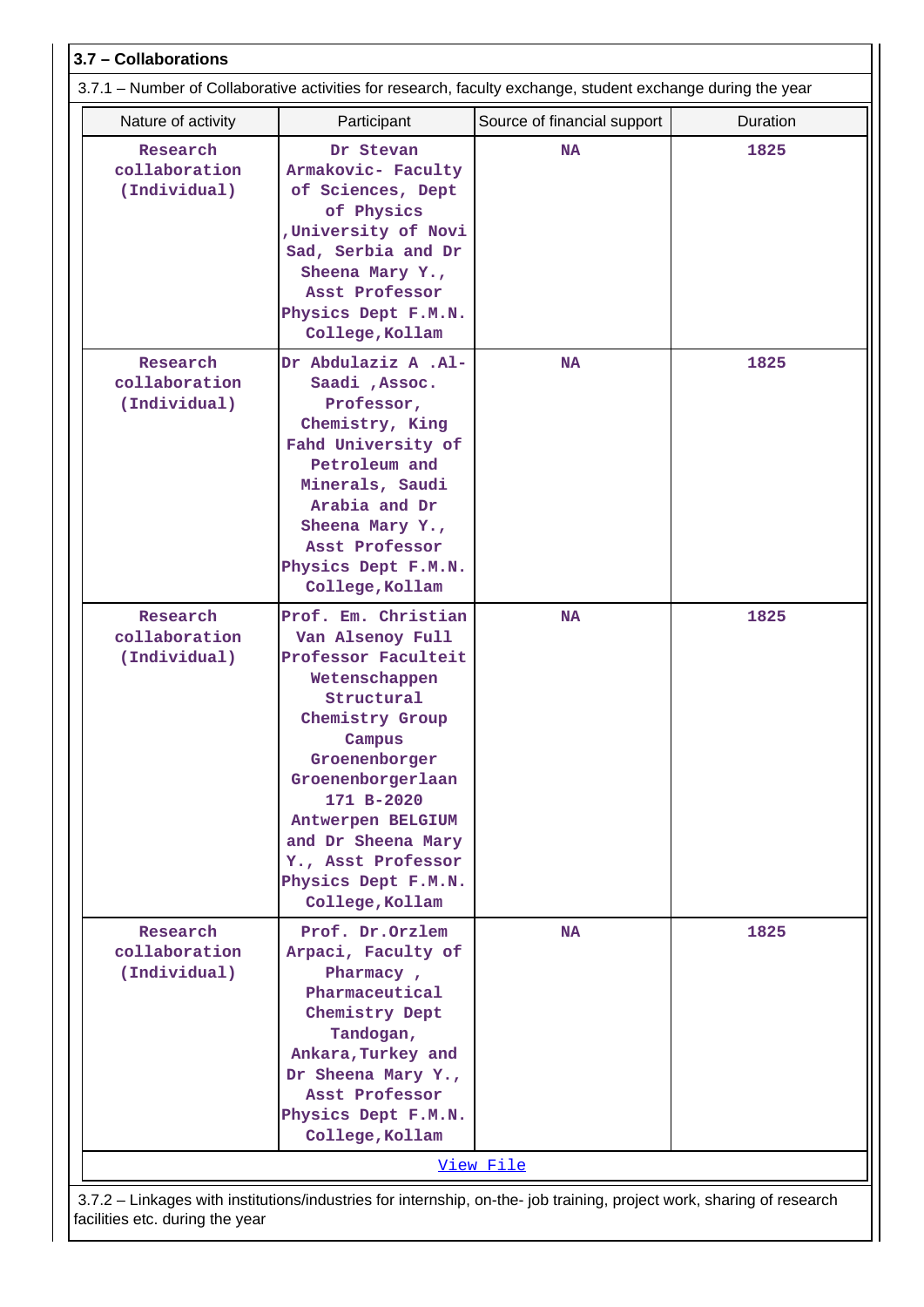| Nature of linkage                                                                                                                                     | Title of the<br>linkage                                | Name of the<br>partnering<br>institution/<br>industry<br>/research lab<br>with contact<br>details | <b>Duration From</b>                                                                                                                                                                                                                                                                      | <b>Duration To</b> |                                                           | Participant |
|-------------------------------------------------------------------------------------------------------------------------------------------------------|--------------------------------------------------------|---------------------------------------------------------------------------------------------------|-------------------------------------------------------------------------------------------------------------------------------------------------------------------------------------------------------------------------------------------------------------------------------------------|--------------------|-----------------------------------------------------------|-------------|
| Training to<br>deal with<br>Psychotic,<br>Neurotic<br>disorders in<br>patients                                                                        | Internship<br>in Clinical<br>Psychology                | Louise Mount<br>Hospital,<br>Wayanad                                                              | 01/04/2019                                                                                                                                                                                                                                                                                | 30/04/2019         |                                                           | 10          |
| Training in<br>Psychologica<br>1 aspects                                                                                                              | Internship<br>Training in<br>Psychologica<br>1 aspects | SacredHeart<br>Hospital, Pa<br>ynkulam, Thod<br>upuzha                                            | 01/04/2019                                                                                                                                                                                                                                                                                | 05/05/2019         |                                                           | 10          |
|                                                                                                                                                       |                                                        |                                                                                                   | View File                                                                                                                                                                                                                                                                                 |                    |                                                           |             |
| 3.7.3 - MoUs signed with institutions of national, international importance, other institutions, industries, corporate<br>houses etc. during the year |                                                        |                                                                                                   |                                                                                                                                                                                                                                                                                           |                    |                                                           |             |
| Organisation                                                                                                                                          |                                                        | Date of MoU signed                                                                                | Purpose/Activities                                                                                                                                                                                                                                                                        |                    | Number of<br>students/teachers<br>participated under MoUs |             |
| C.H.Mohammed koya<br>Memorial State<br>Institute for<br>Mentally<br>Challenged,<br>Pangappara,<br>Thiruvananthapuram                                  |                                                        | 01/01/2018                                                                                        | Provide the<br>students of FMNC<br>with a stable and<br>wellestablished<br>state centre for<br>internship. To<br>develop the intake<br>and diagnostic<br>assessment skills<br>of the students To<br>prepare<br>professional<br>psychology students<br>as practitioners<br>who can provide |                    |                                                           | 12          |
| Hedge School of<br>applied economics                                                                                                                  |                                                        | 05/11/2019                                                                                        | outreach<br>To provide industry<br>orientation and<br>employability along<br>with their<br>academics. To<br>arrange practical<br>sessions on the<br>basis of mutually<br>accepted curriculum<br>Imparting of<br>industry oriented<br>theoretical                                          |                    | 57                                                        |             |
| Radio Benziger                                                                                                                                        |                                                        | 01/01/2018                                                                                        | knowledge<br>To empower<br>youth: mentor and                                                                                                                                                                                                                                              |                    | 50                                                        |             |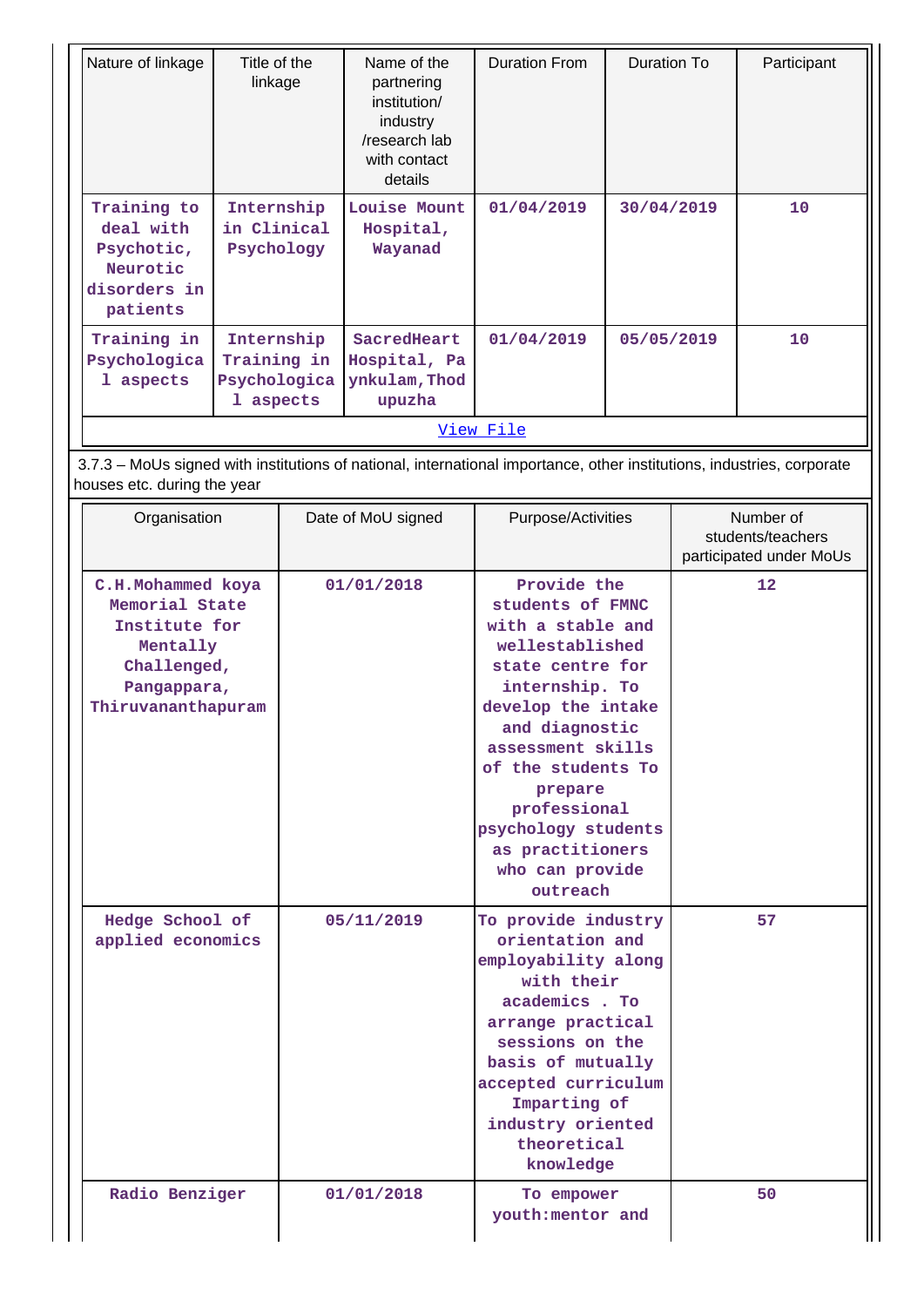|                                                                                               |            | assist them to<br>upgrade their<br>communication and<br>broadcasting skills<br>for improved<br>employability,<br>increased<br>efficiency and<br>career growth                                                                                                                                       |     |
|-----------------------------------------------------------------------------------------------|------------|-----------------------------------------------------------------------------------------------------------------------------------------------------------------------------------------------------------------------------------------------------------------------------------------------------|-----|
| Central Marine<br><b>Fisheries Research</b><br>Institute<br>,Vizhinjam,<br>Thiruvananthapuram | 06/06/2019 | To support the Post<br>graduate students<br>in Zoology<br>department, Fatima<br>Mata National<br>College, Kollam in<br>understanding<br>Fisheries and<br>Aquaculture<br>techniques<br>envisaged in their<br>curriculum                                                                              | 17  |
| <b>Bishop Benziger</b><br>College of Nursing,<br>Kollam                                       | 06/06/2018 | Collaboration on<br>areas of mutual<br>interest such as<br>first aid,<br>communicative<br>diseases and mutual<br>exchange of<br>resources in<br>relevant areas.                                                                                                                                     | 162 |
| <b>Bishop Benziger</b><br>Hospital Kollam                                                     | 12/11/2018 | Collaboration on<br>areas of mutual<br>interest such as<br>health care<br>initiatives for the<br>staff and students<br>of college. Tissue<br>sampling processing<br>for students,<br>scholars etc<br><b>Creating Awareness</b><br>by conducting<br>medical camps on<br>health related<br>issues etc | 51  |
| King Fisheries Ltd<br>, Neendakara,<br>Kollam                                                 | 10/10/2019 | Collaboration for<br>empowering students<br>and faculty in<br>fisheries related<br>activities.                                                                                                                                                                                                      | 17  |
| SB Global<br>educational<br>resources Pvt<br>Ltd, Vyttila, Kochi                              | 01/01/2018 | To empower the<br>youth. Mentor and<br>assist them to<br>upgrade their<br>skills for<br>employability, and                                                                                                                                                                                          | 25  |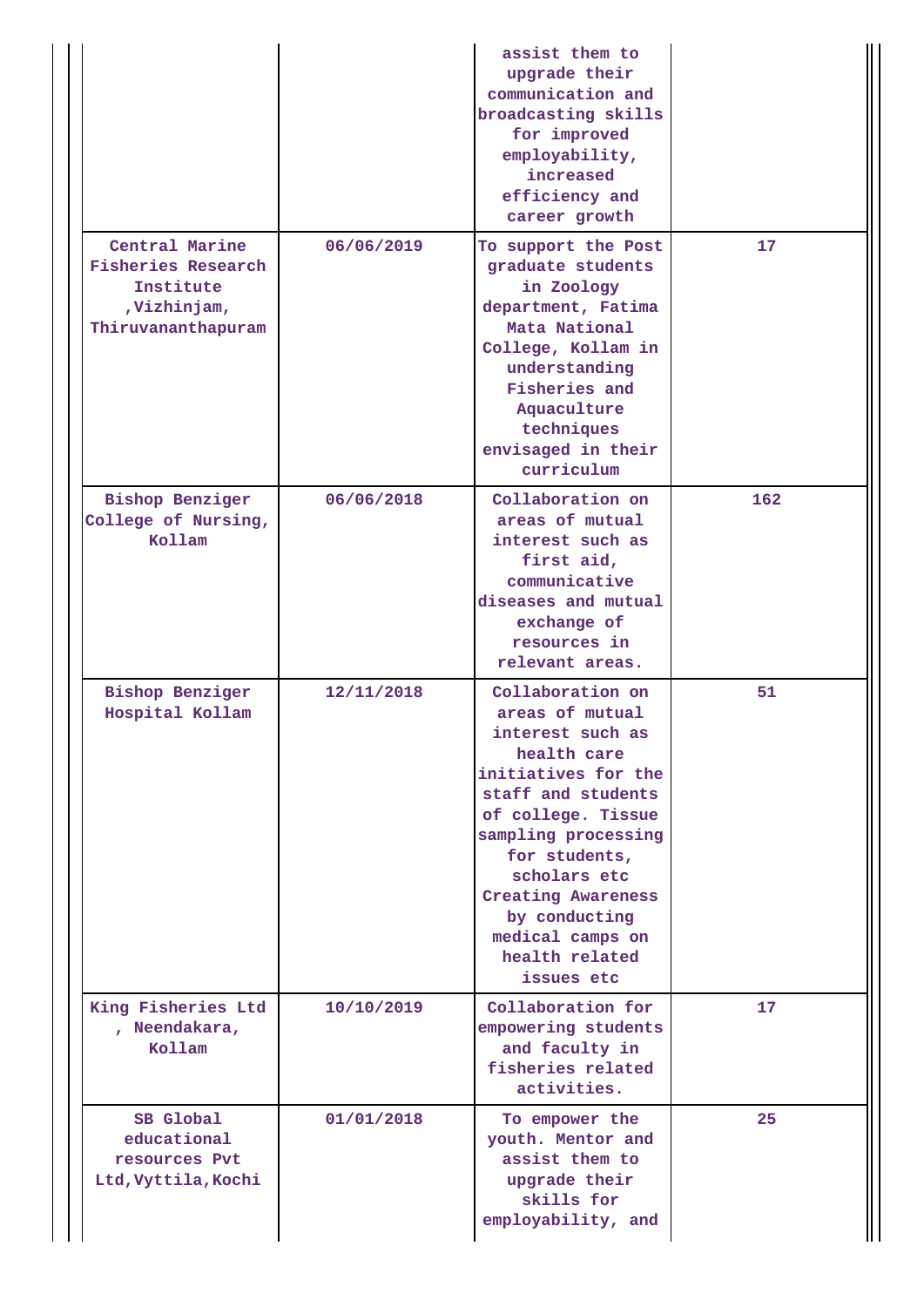|                                                                                                                            |                |                                                                                                                                                                                                                |              |             | career growth.                                     |                         |                      |
|----------------------------------------------------------------------------------------------------------------------------|----------------|----------------------------------------------------------------------------------------------------------------------------------------------------------------------------------------------------------------|--------------|-------------|----------------------------------------------------|-------------------------|----------------------|
| Amlire Private<br>Limited, Kakkanad                                                                                        |                | 04/09/2018                                                                                                                                                                                                     |              |             | A canteen based<br>students internet<br>TV channel |                         | 700                  |
|                                                                                                                            |                |                                                                                                                                                                                                                |              | View File   |                                                    |                         |                      |
|                                                                                                                            |                | <b>CRITERION IV – INFRASTRUCTURE AND LEARNING RESOURCES</b>                                                                                                                                                    |              |             |                                                    |                         |                      |
| 4.1 - Physical Facilities                                                                                                  |                |                                                                                                                                                                                                                |              |             |                                                    |                         |                      |
| 4.1.1 - Budget allocation, excluding salary for infrastructure augmentation during the year                                |                |                                                                                                                                                                                                                |              |             |                                                    |                         |                      |
|                                                                                                                            |                | Budget allocated for infrastructure augmentation                                                                                                                                                               |              |             | Budget utilized for infrastructure development     |                         |                      |
| 190<br>189                                                                                                                 |                |                                                                                                                                                                                                                |              |             |                                                    |                         |                      |
|                                                                                                                            |                | 4.1.2 - Details of augmentation in infrastructure facilities during the year                                                                                                                                   |              |             |                                                    |                         |                      |
| <b>Facilities</b><br><b>Existing or Newly Added</b>                                                                        |                |                                                                                                                                                                                                                |              |             |                                                    |                         |                      |
|                                                                                                                            |                | Campus Area                                                                                                                                                                                                    |              |             |                                                    | Newly Added             |                      |
|                                                                                                                            |                | Class rooms                                                                                                                                                                                                    |              |             |                                                    | Newly Added             |                      |
|                                                                                                                            |                | Classrooms with LCD facilities                                                                                                                                                                                 |              |             |                                                    | Existing                |                      |
|                                                                                                                            |                | Laboratories<br>Others                                                                                                                                                                                         |              |             |                                                    | Newly Added<br>Existing |                      |
| No file uploaded.                                                                                                          |                |                                                                                                                                                                                                                |              |             |                                                    |                         |                      |
| 4.2 - Library as a Learning Resource                                                                                       |                |                                                                                                                                                                                                                |              |             |                                                    |                         |                      |
|                                                                                                                            |                | 4.2.1 - Library is automated {Integrated Library Management System (ILMS)}                                                                                                                                     |              |             |                                                    |                         |                      |
| Name of the ILMS<br>software                                                                                               |                | Nature of automation (fully<br>or patially)                                                                                                                                                                    |              |             | Version                                            |                         | Year of automation   |
| Libsoft4.1                                                                                                                 |                | Fully                                                                                                                                                                                                          |              |             | 4                                                  |                         | 2006                 |
| 4.2.2 - Library Services                                                                                                   |                |                                                                                                                                                                                                                |              |             |                                                    |                         |                      |
| Library<br>Service Type                                                                                                    |                | Existing                                                                                                                                                                                                       |              | Newly Added |                                                    |                         | Total                |
| <b>Text Books</b>                                                                                                          | 83066          | 5417678                                                                                                                                                                                                        | 1364         |             | 797438                                             | 84430                   | 6215116              |
| Reference<br><b>Books</b>                                                                                                  | 2700           | 1000000                                                                                                                                                                                                        | 0            |             | 0                                                  | 2700                    | 1000000              |
| Journals                                                                                                                   | 70             | 61805                                                                                                                                                                                                          | $\mathbf 0$  |             | $\mathbf 0$                                        | 70                      | 61805                |
| Others (spe<br>cify)                                                                                                       | 60             | 11388                                                                                                                                                                                                          | $\mathbf{O}$ |             | $\mathbf 0$                                        | 60                      | 11388                |
| Digital<br><b>Database</b>                                                                                                 | $\overline{a}$ | 5900                                                                                                                                                                                                           | $\mathbf 0$  |             | $\pmb{0}$                                          | $\overline{\mathbf{2}}$ | 5900                 |
|                                                                                                                            |                |                                                                                                                                                                                                                |              | View File   |                                                    |                         |                      |
| (Learning Management System (LMS) etc                                                                                      |                | 4.2.3 - E-content developed by teachers such as: e-PG- Pathshala, CEC (under e-PG- Pathshala CEC (Under<br>Graduate) SWAYAM other MOOCs platform NPTEL/NMEICT/any other Government initiatives & institutional |              |             |                                                    |                         |                      |
| Name of the Teacher                                                                                                        |                | Name of the Module                                                                                                                                                                                             |              |             | Platform on which module                           |                         | Date of launching e- |
| is developed<br>content<br>Online Coaching<br>Dr Sijin K S<br>21/11/2018<br>www.tezone.org<br>Programme for PG<br>Entrance |                |                                                                                                                                                                                                                |              |             |                                                    |                         |                      |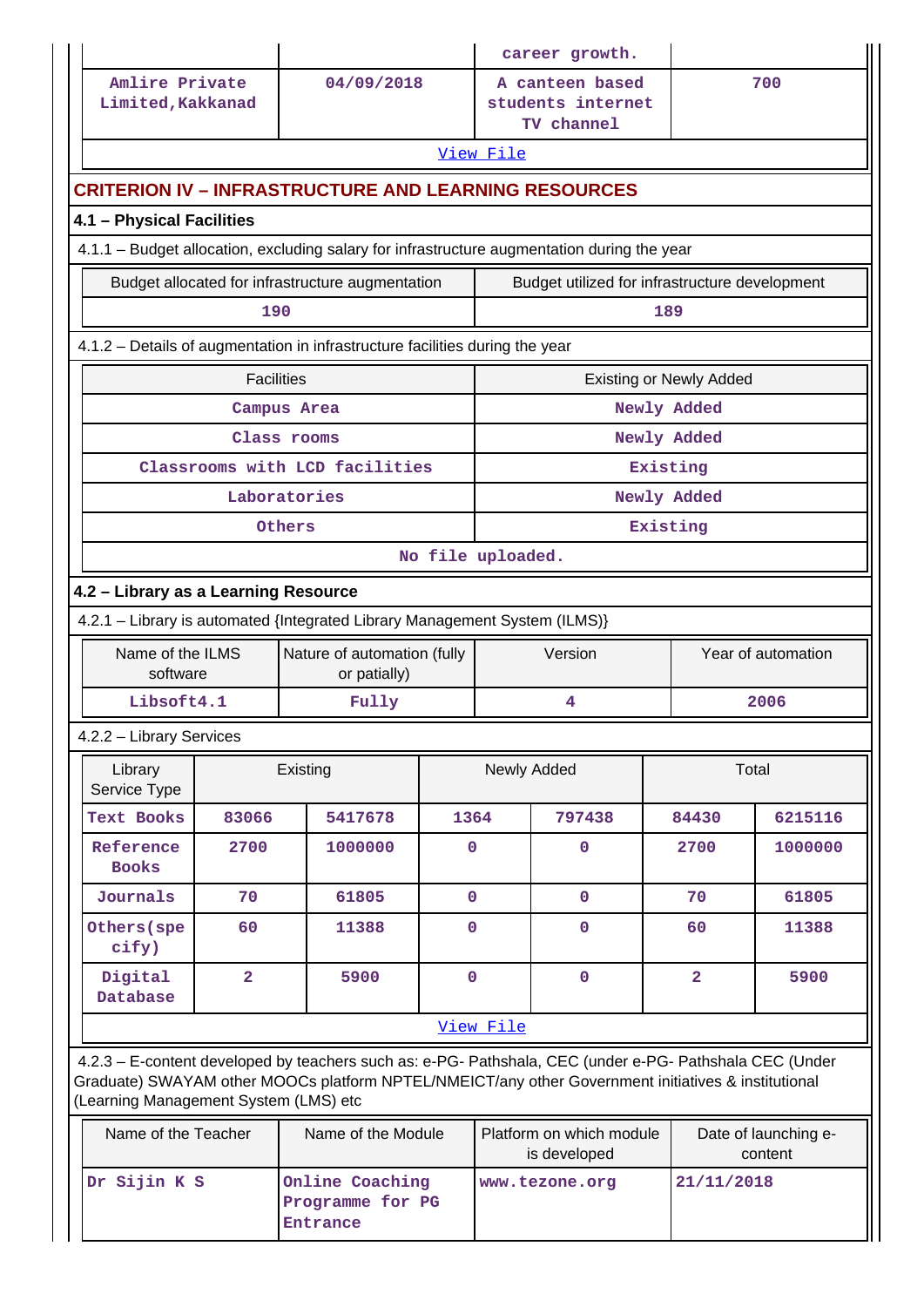| Dr. Titus A. R |                                                                                                                                                                                                                                                                                                                                                                                                                                                                                                                                                                                                                                                                                                                                                                                                                                                                                                                                                                                                                                                                                                                                                                                                                                                                                                                                                            |                                           | Economics and<br>related fields |                                                      |                                                                  | https://titusfmnc.b<br>logspot.com/ |                                                                                                                       |                   | 25/06/2019         |      |                                                     |               |
|----------------|------------------------------------------------------------------------------------------------------------------------------------------------------------------------------------------------------------------------------------------------------------------------------------------------------------------------------------------------------------------------------------------------------------------------------------------------------------------------------------------------------------------------------------------------------------------------------------------------------------------------------------------------------------------------------------------------------------------------------------------------------------------------------------------------------------------------------------------------------------------------------------------------------------------------------------------------------------------------------------------------------------------------------------------------------------------------------------------------------------------------------------------------------------------------------------------------------------------------------------------------------------------------------------------------------------------------------------------------------------|-------------------------------------------|---------------------------------|------------------------------------------------------|------------------------------------------------------------------|-------------------------------------|-----------------------------------------------------------------------------------------------------------------------|-------------------|--------------------|------|-----------------------------------------------------|---------------|
|                |                                                                                                                                                                                                                                                                                                                                                                                                                                                                                                                                                                                                                                                                                                                                                                                                                                                                                                                                                                                                                                                                                                                                                                                                                                                                                                                                                            |                                           |                                 | Mr. Christy Clement English Literature<br>and allied |                                                                  | https://christyclem                 | ent.blogspot.com/                                                                                                     |                   | 29/06/2019         |      |                                                     |               |
|                |                                                                                                                                                                                                                                                                                                                                                                                                                                                                                                                                                                                                                                                                                                                                                                                                                                                                                                                                                                                                                                                                                                                                                                                                                                                                                                                                                            |                                           |                                 |                                                      |                                                                  |                                     | No file uploaded.                                                                                                     |                   |                    |      |                                                     |               |
|                |                                                                                                                                                                                                                                                                                                                                                                                                                                                                                                                                                                                                                                                                                                                                                                                                                                                                                                                                                                                                                                                                                                                                                                                                                                                                                                                                                            | 4.3 - IT Infrastructure                   |                                 |                                                      |                                                                  |                                     |                                                                                                                       |                   |                    |      |                                                     |               |
|                |                                                                                                                                                                                                                                                                                                                                                                                                                                                                                                                                                                                                                                                                                                                                                                                                                                                                                                                                                                                                                                                                                                                                                                                                                                                                                                                                                            | 4.3.1 - Technology Upgradation (overall)  |                                 |                                                      |                                                                  |                                     |                                                                                                                       |                   |                    |      |                                                     |               |
|                | <b>Type</b>                                                                                                                                                                                                                                                                                                                                                                                                                                                                                                                                                                                                                                                                                                                                                                                                                                                                                                                                                                                                                                                                                                                                                                                                                                                                                                                                                | <b>Total Co</b><br>mputers                | Computer<br>Lab                 |                                                      | Internet                                                         | <b>Browsing</b><br>centers          | Computer<br>Centers                                                                                                   | Office            | Departme<br>nts    |      | Available<br><b>Bandwidt</b><br>h (MBPS/<br>GBPS)   | <b>Others</b> |
|                | Existin<br>g                                                                                                                                                                                                                                                                                                                                                                                                                                                                                                                                                                                                                                                                                                                                                                                                                                                                                                                                                                                                                                                                                                                                                                                                                                                                                                                                               | 115                                       | 5                               |                                                      | 115                                                              | 1                                   | $\mathbf 0$                                                                                                           | 15                | 15                 |      | 35                                                  | $\mathbf 0$   |
|                | Added                                                                                                                                                                                                                                                                                                                                                                                                                                                                                                                                                                                                                                                                                                                                                                                                                                                                                                                                                                                                                                                                                                                                                                                                                                                                                                                                                      | 65                                        | $\mathbf{1}$                    |                                                      | 65                                                               | 0                                   | $\mathbf{O}$                                                                                                          | 0                 | $\mathbf{0}$       |      | 0                                                   | 0             |
|                | Total                                                                                                                                                                                                                                                                                                                                                                                                                                                                                                                                                                                                                                                                                                                                                                                                                                                                                                                                                                                                                                                                                                                                                                                                                                                                                                                                                      | 180                                       | 6                               |                                                      | 180                                                              | 1                                   | 0                                                                                                                     | 15                | 15                 |      | 35                                                  | 0             |
|                |                                                                                                                                                                                                                                                                                                                                                                                                                                                                                                                                                                                                                                                                                                                                                                                                                                                                                                                                                                                                                                                                                                                                                                                                                                                                                                                                                            |                                           |                                 |                                                      |                                                                  |                                     | 4.3.2 - Bandwidth available of internet connection in the Institution (Leased line)                                   |                   |                    |      |                                                     |               |
|                |                                                                                                                                                                                                                                                                                                                                                                                                                                                                                                                                                                                                                                                                                                                                                                                                                                                                                                                                                                                                                                                                                                                                                                                                                                                                                                                                                            |                                           |                                 |                                                      |                                                                  | 35 MBPS/ GBPS                       |                                                                                                                       |                   |                    |      |                                                     |               |
|                |                                                                                                                                                                                                                                                                                                                                                                                                                                                                                                                                                                                                                                                                                                                                                                                                                                                                                                                                                                                                                                                                                                                                                                                                                                                                                                                                                            | 4.3.3 - Facility for e-content            |                                 |                                                      |                                                                  |                                     |                                                                                                                       |                   |                    |      |                                                     |               |
|                |                                                                                                                                                                                                                                                                                                                                                                                                                                                                                                                                                                                                                                                                                                                                                                                                                                                                                                                                                                                                                                                                                                                                                                                                                                                                                                                                                            |                                           |                                 |                                                      | Name of the e-content development facility                       |                                     |                                                                                                                       |                   | recording facility |      | Provide the link of the videos and media centre and |               |
|                |                                                                                                                                                                                                                                                                                                                                                                                                                                                                                                                                                                                                                                                                                                                                                                                                                                                                                                                                                                                                                                                                                                                                                                                                                                                                                                                                                            |                                           |                                 |                                                      | Learning Management System                                       |                                     |                                                                                                                       | moodle.fmnc.ac.in |                    |      |                                                     |               |
|                |                                                                                                                                                                                                                                                                                                                                                                                                                                                                                                                                                                                                                                                                                                                                                                                                                                                                                                                                                                                                                                                                                                                                                                                                                                                                                                                                                            |                                           | Media Lab                       |                                                      |                                                                  |                                     |                                                                                                                       |                   |                    |      | http://igac.fmnc.ac.in/media-lab/                   |               |
|                |                                                                                                                                                                                                                                                                                                                                                                                                                                                                                                                                                                                                                                                                                                                                                                                                                                                                                                                                                                                                                                                                                                                                                                                                                                                                                                                                                            |                                           |                                 |                                                      | 4.4 - Maintenance of Campus Infrastructure                       |                                     |                                                                                                                       |                   |                    |      |                                                     |               |
|                |                                                                                                                                                                                                                                                                                                                                                                                                                                                                                                                                                                                                                                                                                                                                                                                                                                                                                                                                                                                                                                                                                                                                                                                                                                                                                                                                                            | component, during the year                |                                 |                                                      |                                                                  |                                     | 4.4.1 – Expenditure incurred on maintenance of physical facilities and academic support facilities, excluding salary  |                   |                    |      |                                                     |               |
|                |                                                                                                                                                                                                                                                                                                                                                                                                                                                                                                                                                                                                                                                                                                                                                                                                                                                                                                                                                                                                                                                                                                                                                                                                                                                                                                                                                            | Assigned Budget on<br>academic facilities |                                 |                                                      | Expenditure incurred on<br>maintenance of academic<br>facilities |                                     | Assigned budget on<br>Expenditure incurredon<br>physical facilities<br>maintenance of physical<br>facilites           |                   |                    |      |                                                     |               |
|                |                                                                                                                                                                                                                                                                                                                                                                                                                                                                                                                                                                                                                                                                                                                                                                                                                                                                                                                                                                                                                                                                                                                                                                                                                                                                                                                                                            | 28                                        |                                 |                                                      | 27                                                               |                                     | 67                                                                                                                    |                   |                    | 66.8 |                                                     |               |
|                |                                                                                                                                                                                                                                                                                                                                                                                                                                                                                                                                                                                                                                                                                                                                                                                                                                                                                                                                                                                                                                                                                                                                                                                                                                                                                                                                                            |                                           |                                 |                                                      |                                                                  |                                     | 4.4.2 – Procedures and policies for maintaining and utilizing physical, academic and support facilities - laboratory, |                   |                    |      |                                                     |               |
|                | library, sports complex, computers, classrooms etc. (maximum 500 words) (information to be available in<br>institutional Website)<br>Fatima Mata National College campus is spread over 16.6 acres of land located<br>near the Railway Station with easy access to National and State Highways. The<br>college provides a congenial educational environment combined with well<br>maintained infrastructure. The college has well defined policies to ensure<br>optimum utilization of resources available. The Managing Board, the IQAC and<br>the College Council operate together, ensuring the efficient utilization of<br>available resources. The core team member in charge of the physical<br>infrastructure liaisons for IQAC with the Manager's office for timely<br>maintenance of the resources. The expanding courses and programmes have<br>necessitated the expansion of the existing infrastructure. In this regard, an<br>annexure Bishop Catalanie Campus in 1.6 acres, with ten ICT enabled classrooms,<br>an administrative office, an airconditioned computer lab, a seminar hall, and a<br>department library was started. Our campus is well maintained by specialized<br>staff working under the college bursars office. Twenty one management staff<br>work under the supervision of this office, and include electrical workers, |                                           |                                 |                                                      |                                                                  |                                     |                                                                                                                       |                   |                    |      |                                                     |               |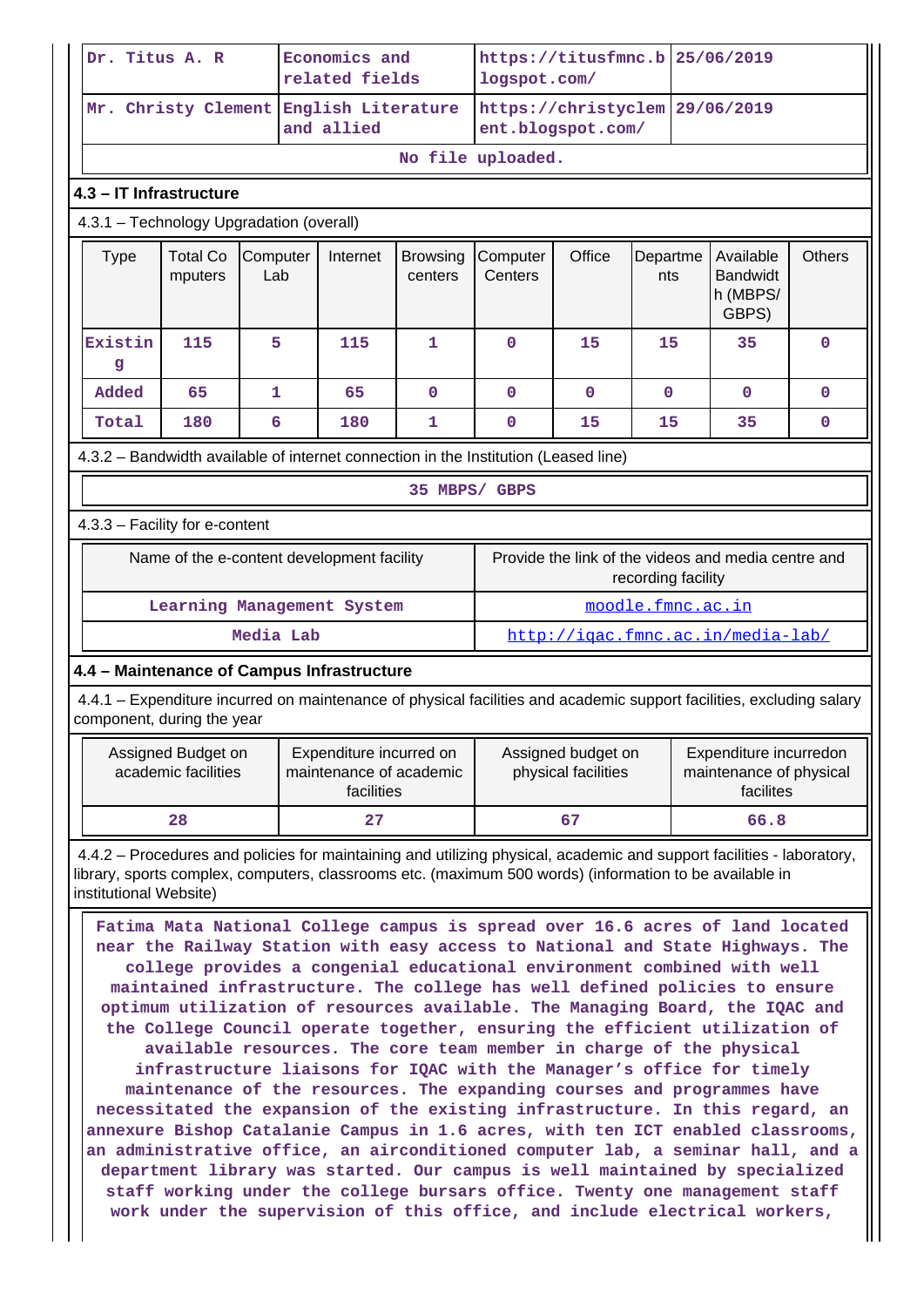**plumbers, cleaning and other staff. The maintenance and use of the college auditorium and seminar hall is ensured by this office. In association with the Physical Education Department, the Bursar's office oversees the maintenance of playground and the various courts. The college gives priority to the maintenance of existing facilities and regular updating of physical infrastructure. The upgradation of power supply was one of the major work during the last year. To ensure a consistent power load of electricity, College installed a hightension transformer during this year. Our college library functions as a knowledge repository the collection includes books published as early as 1850. The library advisory committee chaired by the college Principal ensures the quality services and advises the librarian in the smooth functioning of the library system. The college library also promotes guest users from other colleges and research centers to have a reference of the available resources. Central instrumentation facility exists with a vision to have advanced equipment with applications in different fields of science and technology, brought under a single umbrella. The Dean of science is entrusted with the responsibility of its effective management. In association with the Physical Education Department, the Bursar's Office oversees the maintenance of playground and the various courts. College management extended cricket ground and football court to Football Academy and Crickzone Cricket Academy during spare time. The college campus is open from 6 am and the general public is allowed for jogging. Agencies like NCC and Kerala Police are using our firing range during their camp and selection process. The FATIMA IT Solutions ensures the proper maintenance of the computing facilities in the campus. The maintenance of internet connectivity and different computer labs is taken care of by this team. Fatima IT Solutions working under system administrator is**

**entrusted with the timely rectification of bugs in the office Management System and timely updation of the college websites.**

<http://iqac.fmnc.ac.in/2019/09/03/institutional-code-of-conduct/>

## **CRITERION V – STUDENT SUPPORT AND PROGRESSION**

## **5.1 – Student Support**

| 5.1.1 - Scholarships and Financial Support |                                                                                                           |                    |                  |  |  |  |  |
|--------------------------------------------|-----------------------------------------------------------------------------------------------------------|--------------------|------------------|--|--|--|--|
|                                            | Name/Title of the scheme                                                                                  | Number of students | Amount in Rupees |  |  |  |  |
| Financial Support<br>from institution      | Scholarships<br>offered from<br>different<br>institutional<br>bodies                                      | 298                | 430510           |  |  |  |  |
| Financial Support<br>from Other Sources    |                                                                                                           |                    |                  |  |  |  |  |
| a) National                                | Scholarships from<br>Government or other<br>private bodies                                                | 1500               | 16799455         |  |  |  |  |
| b) International                           | Nil                                                                                                       | O                  | 0                |  |  |  |  |
| <u>View File</u>                           |                                                                                                           |                    |                  |  |  |  |  |
|                                            | 5.1.2 – Number of capability enhancement and development schemes such as Soft skill development, Remedial |                    |                  |  |  |  |  |

coaching, Language lab, Bridge courses, Yoga, Meditation, Personal Counselling and Mentoring etc.,

| Name of the capability<br>enhancement scheme | Date of implemetation | Number of students<br>enrolled | Agencies involved |
|----------------------------------------------|-----------------------|--------------------------------|-------------------|
| UGC - NET Coaching                           | 04/06/2018            | 208                            | <b>PTA</b>        |
| Remaining data                               | 04/06/2018            |                                | Remaining data    |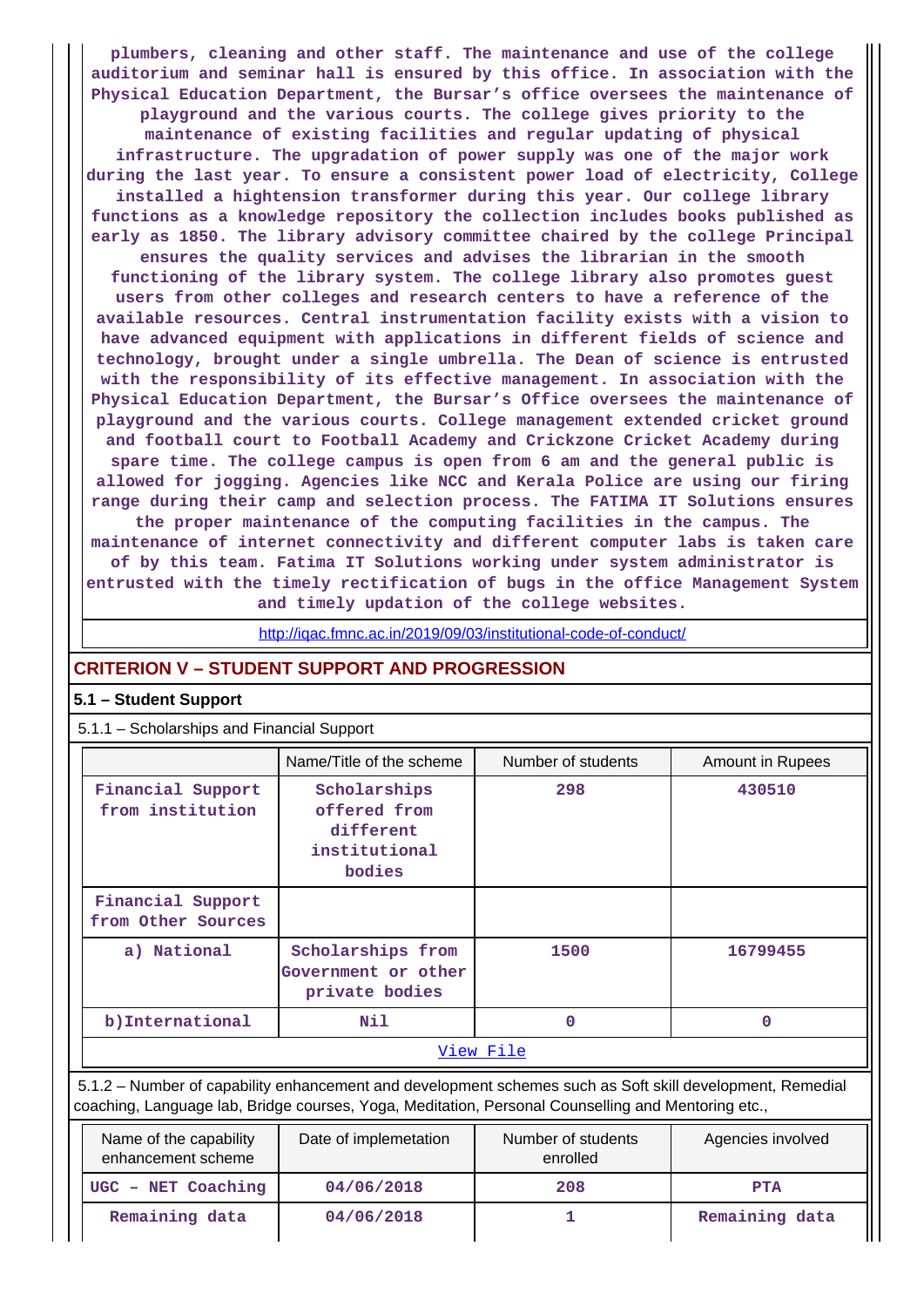[View File](https://assessmentonline.naac.gov.in/public/Postacc/Development_Schemes/1831_Development_Schemes_1579592615.xlsx)

## 5.1.3 – Students benefited by guidance for competitive examinations and career counselling offered by the institution during the year

| Year | Name of the<br>scheme                                                                 | Number of<br>benefited<br>students for<br>competitive<br>examination | Number of<br>benefited<br>students by<br>career<br>counseling<br>activities | Number of<br>students who<br>have passedin<br>the comp. exam | Number of<br>studentsp placed |
|------|---------------------------------------------------------------------------------------|----------------------------------------------------------------------|-----------------------------------------------------------------------------|--------------------------------------------------------------|-------------------------------|
| 2018 | Cert-n-Edge<br>Certificatio<br>n Awareness                                            | $\mathbf 0$                                                          | 25                                                                          | $\pmb{0}$                                                    | $\pmb{0}$                     |
| 2018 | Career<br>Guidance on<br>CA                                                           | $\mathbf 0$                                                          | 54                                                                          | $\mathbf 0$                                                  | $\pmb{0}$                     |
| 2018 | Seminar on<br>careers in<br>commerce                                                  | $\mathbf 0$                                                          | 67                                                                          | $\mathbf 0$                                                  | $\pmb{0}$                     |
| 2018 | Career<br>Guidance<br>Programme                                                       | $\mathbf 0$                                                          | 38                                                                          | $\mathbf 0$                                                  | $\pmb{0}$                     |
| 2018 | Career<br>Prospects in<br>Professional<br>Accounting                                  | $\mathbf 0$                                                          | 117                                                                         | $\mathbf 0$                                                  | $\pmb{0}$                     |
| 2018 | Personality<br>Development<br>and Career<br>Growth                                    | $\mathbf 0$                                                          | 103                                                                         | $\pmb{0}$                                                    | $\pmb{0}$                     |
| 2018 | Together We<br>Move to<br>Success:<br>Career<br>Guidance and<br>Motivational<br>Class | $\mathbf 0$                                                          | 128                                                                         | $\pmb{0}$                                                    | $\pmb{0}$                     |
| 2018 | Seminar on<br>Career<br>Guidance for<br>II and III<br>year BCA<br>students            | $\pmb{0}$                                                            | 44                                                                          | $\pmb{0}$                                                    | $\pmb{0}$                     |
| 2018 | $UGC - NET$<br>Coaching                                                               | 208                                                                  | $\mathbf 0$                                                                 | 12                                                           | $\pmb{0}$                     |
| 2018 | <b>SET Coaching</b>                                                                   | 208                                                                  | $\mathbf 0$                                                                 | $\mathbf 0$                                                  | $\mathbf 0$                   |
| 2018 | Civil<br>Service<br>Coaching                                                          | 58                                                                   | $\mathbf 0$                                                                 | $\mathbf 0$                                                  | $\pmb{0}$                     |
| 2018 | PSC Coaching                                                                          | 54                                                                   | $\mathbf 0$                                                                 | $\mathbf 0$                                                  | $\mathbf 0$                   |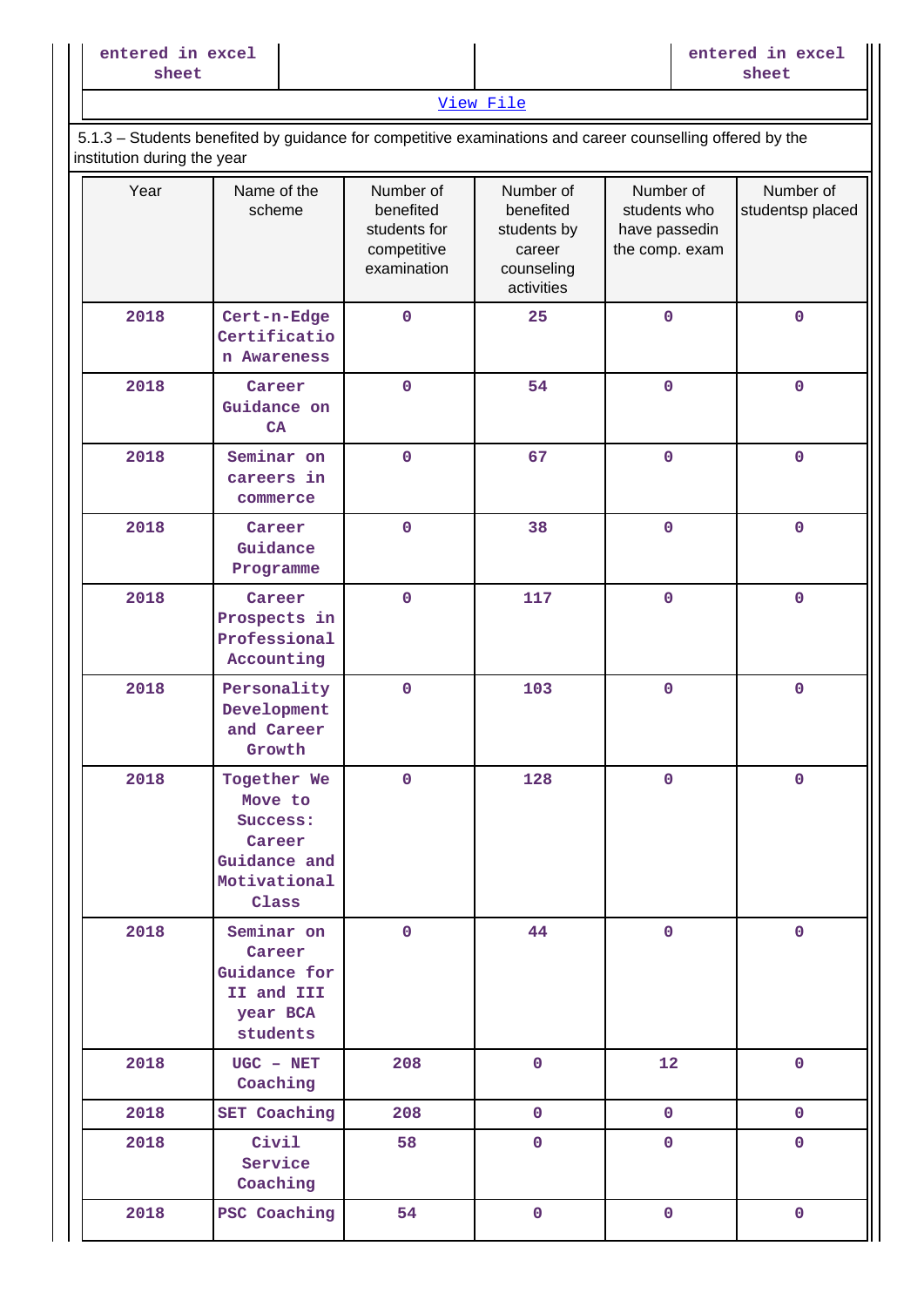| 2018                                                                                                                                                           | Workshop on<br><i><b>Mastering</b></i><br>the art of<br>problem<br>solving<br>techniques<br>and skill<br>enhancement<br>for<br>competitive<br>exams'' | 30                             | $\mathbf 0$                        | $\mathbf 0$                                    | $\mathbf 0$                         |
|----------------------------------------------------------------------------------------------------------------------------------------------------------------|-------------------------------------------------------------------------------------------------------------------------------------------------------|--------------------------------|------------------------------------|------------------------------------------------|-------------------------------------|
| 2018                                                                                                                                                           | <b>Talent Test</b>                                                                                                                                    | 1200                           | $\mathbf 0$                        | $\mathbf{0}$                                   | $\mathbf{0}$                        |
| 2018                                                                                                                                                           | <b>Awareness</b><br>Seminar on<br>Financial<br>Literacy                                                                                               | $\mathbf 0$                    | 111                                | $\mathbf 0$                                    | $\mathbf 0$                         |
| 2018                                                                                                                                                           | Gama Mega<br>Job Day                                                                                                                                  | $\mathbf 0$                    | 13                                 | $\mathbf{O}$                                   | $\mathbf{O}$                        |
| 2018                                                                                                                                                           | Career<br>Guidance for<br>PG Students<br>(Various job<br>prospects in<br>Department<br>of Atomic<br>Energy)                                           | $\mathbf{O}$                   | 45                                 | $\mathbf 0$                                    | $\mathbf{0}$                        |
| 2018                                                                                                                                                           | Goan<br>Institute<br>Recruitment                                                                                                                      | $\mathbf{O}$                   | 16                                 | $\mathbf 0$                                    | $\mathbf 0$                         |
|                                                                                                                                                                |                                                                                                                                                       |                                | No file uploaded.                  |                                                |                                     |
| 5.1.4 - Institutional mechanism for transparency, timely redressal of student grievances, Prevention of sexual<br>harassment and ragging cases during the year |                                                                                                                                                       |                                |                                    |                                                |                                     |
|                                                                                                                                                                | Total grievances received                                                                                                                             | Number of grievances redressed |                                    | Avg. number of days for grievance<br>redressal |                                     |
|                                                                                                                                                                | 3                                                                                                                                                     | 3                              |                                    | 7                                              |                                     |
| 5.2 - Student Progression                                                                                                                                      |                                                                                                                                                       |                                |                                    |                                                |                                     |
| 5.2.1 - Details of campus placement during the year                                                                                                            |                                                                                                                                                       |                                |                                    |                                                |                                     |
|                                                                                                                                                                | On campus                                                                                                                                             |                                |                                    | Off campus                                     |                                     |
| Nameof<br>organizations<br>visited                                                                                                                             | Number of<br>students<br>participated                                                                                                                 | Number of<br>stduents placed   | Nameof<br>organizations<br>visited | Number of<br>students<br>participated          | Number of<br>stduents placed        |
| Nil                                                                                                                                                            | 0                                                                                                                                                     | 0                              | Infosys and<br>Wipro               | 14                                             | 6                                   |
|                                                                                                                                                                |                                                                                                                                                       |                                | No file uploaded.                  |                                                |                                     |
| 5.2.2 - Student progression to higher education in percentage during the year                                                                                  |                                                                                                                                                       |                                |                                    |                                                |                                     |
| Year                                                                                                                                                           | Number of<br>students<br>enrolling into<br>higher education                                                                                           | Programme<br>graduated from    | Depratment<br>graduated from       | Name of<br>institution joined                  | Name of<br>programme<br>admitted to |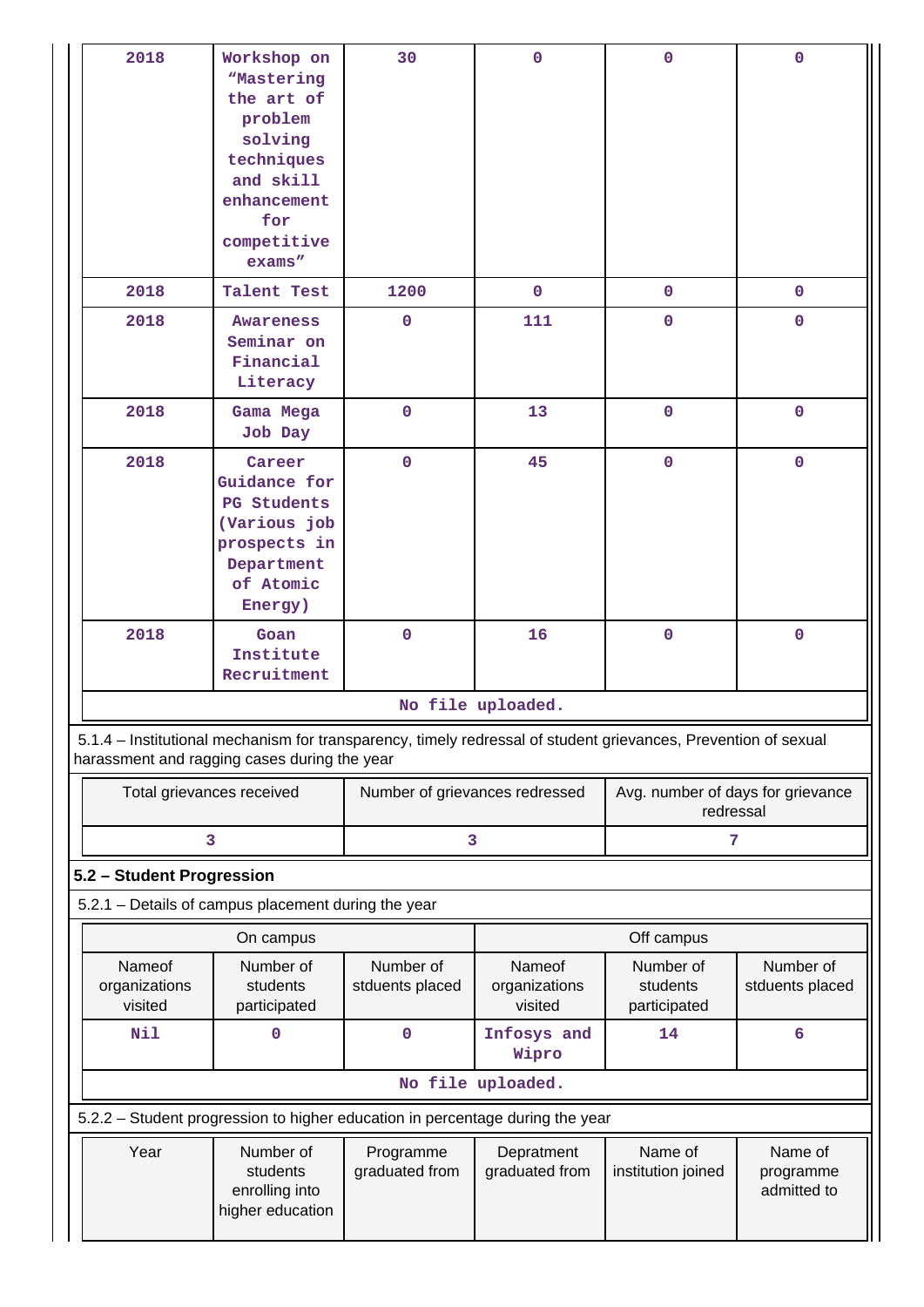| 2019 | $\mathbf{1}$   | <b>BA English</b>         | English (SF)             | UTC,<br>Bangalore                                              | Theology    |
|------|----------------|---------------------------|--------------------------|----------------------------------------------------------------|-------------|
| 2019 | $\mathbf{1}$   | <b>BA English</b>         | English (SF)             | SN College,<br>Kollam                                          | MA English  |
| 2019 | $\mathbf{1}$   | <b>BA English</b>         | English (SF)             | UIT, Kollam                                                    | MA English  |
| 2019 | $\mathbf{1}$   | <b>BA English</b>         | English (SF)             | University<br>College, TVM                                     | MA English  |
| 2019 | $\overline{a}$ | <b>BA English</b>         | English (SF)             | Younus<br>College of<br>Education,<br>Pallimukku               | <b>BEd</b>  |
| 2019 | $\overline{2}$ | <b>BCA</b>                | Computer<br>Science (SF) | AMITY, Noida                                                   | <b>MCA</b>  |
| 2019 | $\overline{2}$ | <b>BCA</b>                | Computer<br>Science (SF) | SNIT, Kollam                                                   | <b>MCA</b>  |
| 2019 | 6              | MA Economics              | Economics                | Fathima<br>Memorial<br>Training<br>College,<br>Pallimukku      | B.Ed        |
| 2019 | $\mathbf{1}$   | MA Malayalam              | Malayalam                | Govt. B.Ed<br>Centre,<br>Anchal                                | B.Ed        |
| 2019 | $\mathbf{1}$   | MA Malayalam              | Malayalam                | Dept. of<br>Malayalam,<br>University<br>of Kerala              | MPhil       |
| 2019 | $\mathbf{1}$   | MA Malayalam              | Malayalam                | KUCTE,<br>Kumarapuram,<br><b>TVM</b>                           | B.Ed        |
| 2019 | $\mathbf{1}$   | MA Malayalam              | Malayalam                | St.Gregorius<br>Training<br>College,<br>Kottarakkara           | B.Ed        |
| 2019 | $\mathbf{1}$   | <b>MSC</b><br>Mathematics | Mathematics              | FMTC,<br>Kolllam                                               | <b>B.Ed</b> |
| 2019 | $\mathbf{1}$   | <b>MSC</b><br>Mathematics | Mathematics              | Kerala Uty.<br>College of<br>Teacher<br>Education,<br>Thevally | B.Ed        |
| 2019 | $\mathbf{1}$   | <b>MSC</b><br>Mathematics | Mathematics              | KUCTE,<br>Aryard,<br>Alappuzha                                 | B.Ed        |
| 2019 | 1              | <b>MSC</b><br>Mathematics | Mathematics              | <b>NSS Training</b><br>College,<br>Pandalam                    | B.Ed        |
| 2019 | 3              | <b>BSC</b><br>Psychology  | Psychology               | St. Albert's<br>College,<br>Kochi                              | MSW         |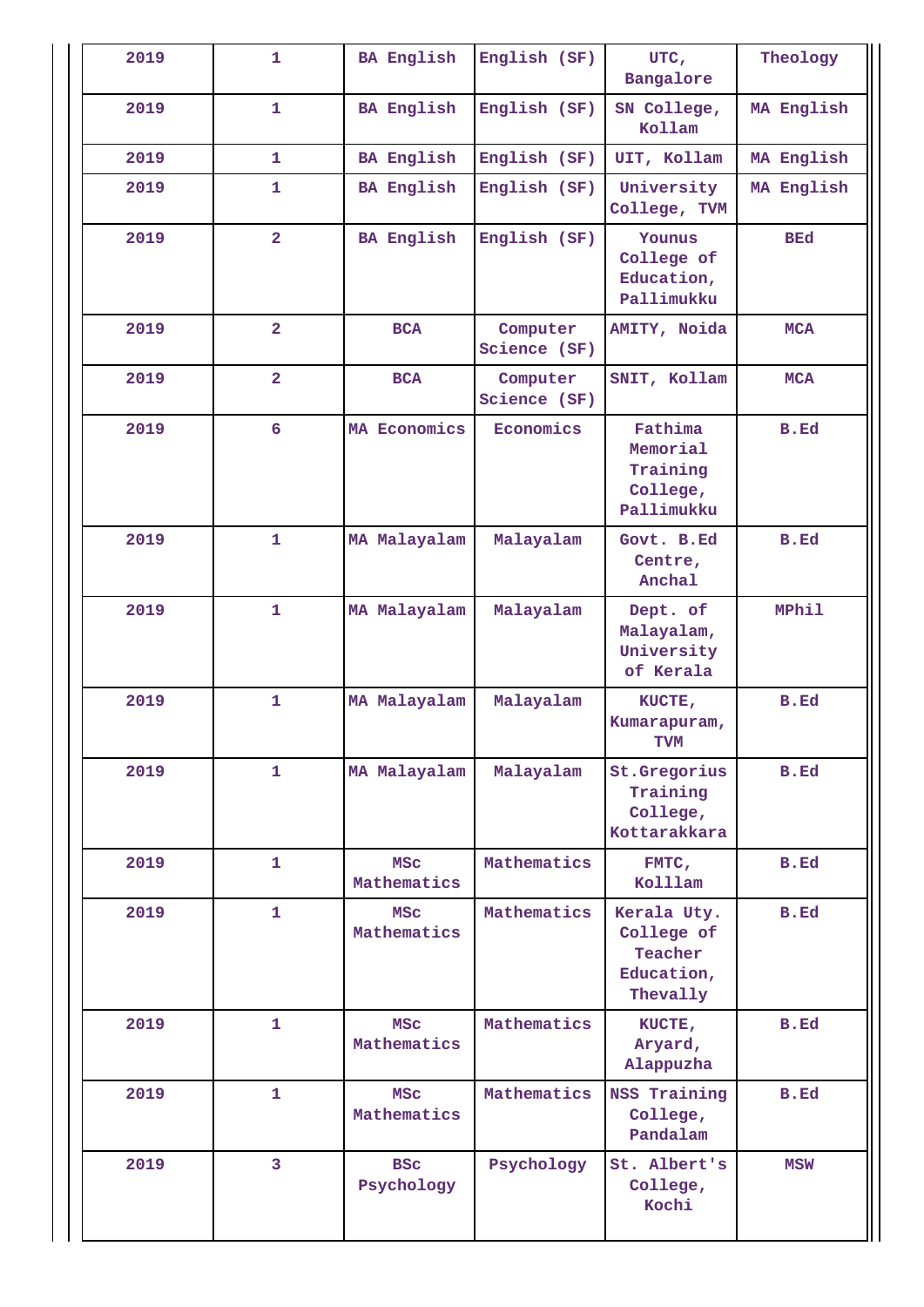| 2019 | 3                       | <b>BSC</b><br>Psychology               | Psychology       | University<br>College,<br>Palayam                                               | <b>MSC</b><br>Psychology  |
|------|-------------------------|----------------------------------------|------------------|---------------------------------------------------------------------------------|---------------------------|
| 2019 | $\mathbf{1}$            | <b>BSC</b><br>Psychology               | Psychology       | University<br>of Madras                                                         | <b>MSC</b><br>Psychology  |
| 2019 | $\mathbf{1}$            | <b>BSC</b><br>Psychology               | Psychology       | University<br>of Mysore                                                         | <b>MSC</b><br>Psychology  |
| 2019 | $\mathbf{1}$            | <b>BCom</b><br>Computer<br>Application | Commerce<br>(SF) | All Saints<br>College,<br>Trivandrum                                            | <b>MCom</b>               |
| 2019 | $\mathbf{1}$            | <b>BA English</b>                      | English (SF)     | All Saints<br>College, Thi<br>ruvananthapu<br>ram                               | MA English                |
| 2019 | $\mathbf{1}$            | <b>BA English</b>                      | English (SF)     | Christ<br>college,<br>Bangalore                                                 | MA English                |
| 2019 | $\mathbf{1}$            | <b>BA English</b>                      | English (SF)     | Christian<br>College,<br>Chengannur                                             | MA English                |
| 2018 | $\mathbf{1}$            | <b>BA English</b>                      | English (SF)     | Don Bosco<br>College,<br>Kottiyam                                               | MA English                |
| 2019 | $\overline{\mathbf{4}}$ | <b>BA English</b>                      | English (SF)     | Fatima Mata<br>National<br>College,<br>Kollam                                   | MA English                |
| 2019 | 3                       | <b>BA English</b>                      | English (SF)     | <b>Baselios</b><br>Marthoma<br>Mathews II<br>College of<br>Teacher<br>Education | B.Ed                      |
| 2019 | $\mathbf{1}$            | <b>BSC</b><br>Mathematics              | Mathematics      | KRTC, Kollam                                                                    | B.Ed                      |
| 2019 | 1                       | <b>BSC</b><br>Mathematics              | Mathematics      | Mar Ivanios<br>College, TVM                                                     | <b>MSC</b><br>Mathematics |
| 2019 | $\mathbf{1}$            | <b>BSC</b><br>Mathematics              | Mathematics      | SN College,<br>Kollam                                                           | <b>MSC</b><br>Mathematics |
| 2019 | $\mathbf{1}$            | <b>BSC</b><br>Mathematics              | Mathematics      | TKM College,<br>Karicode                                                        | <b>MSC</b><br>Mathematics |
| 2019 | 1                       | <b>BSC Botany</b>                      | Botany           | Sree Sankara<br>charya<br>University<br>of Sanskrit,<br>Kalady                  | <b>MSW</b>                |
| 2019 | 12 <sub>2</sub>         | <b>BSC Botany</b>                      | Botany           | Fatima Mata<br>National<br>College,<br>Kollam                                   | MSc Botany                |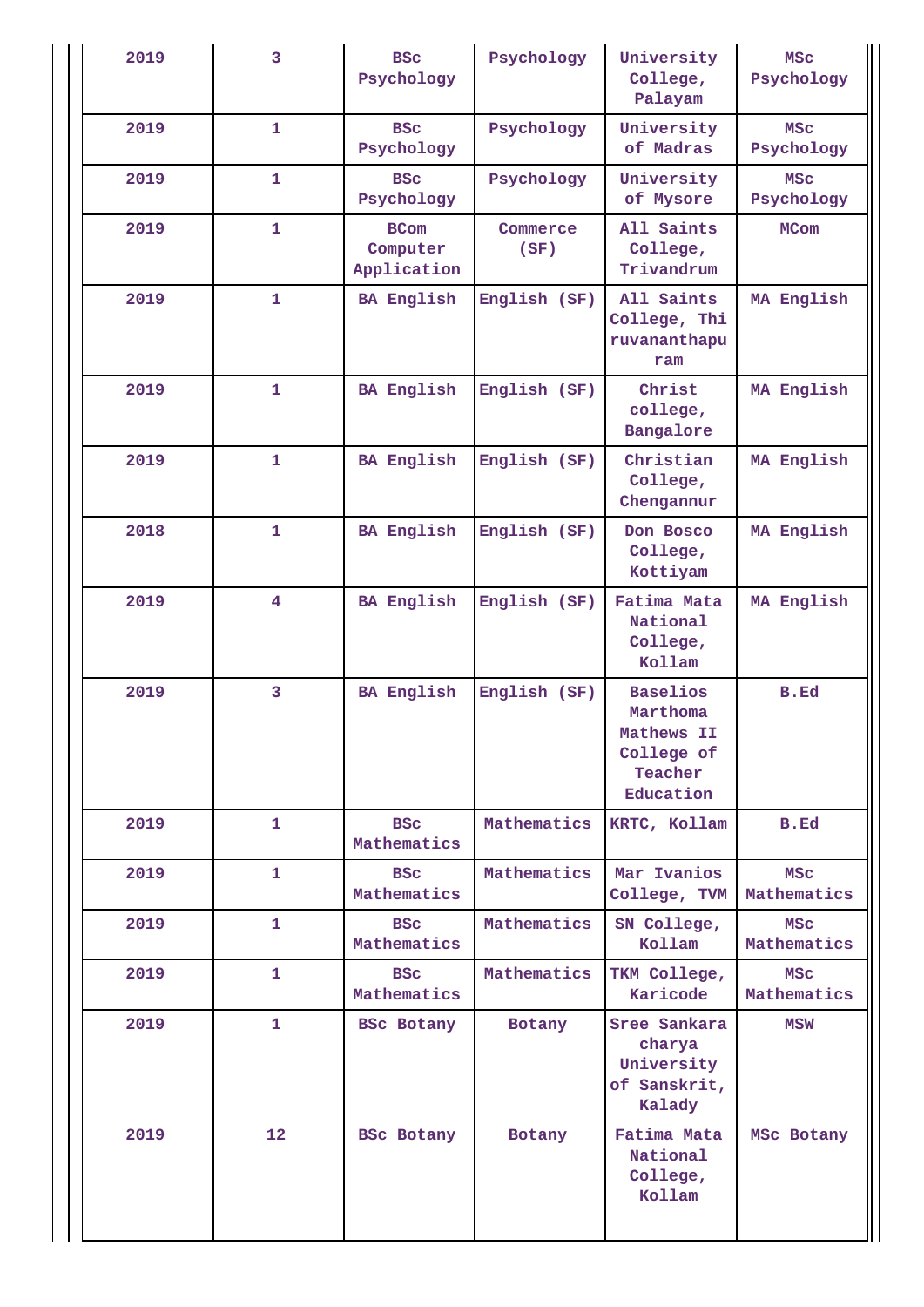| 2019 | 1              | <b>BSc Botany</b>       | Botany       | Fathima<br>Memorial<br>Training<br>College,<br>Kollam                  | B.Ed                              |
|------|----------------|-------------------------|--------------|------------------------------------------------------------------------|-----------------------------------|
| 2019 | 3              | <b>BSc Botany</b>       | Botany       | Metca<br>Institute of<br>Teacher<br>Education<br>Centre,<br>Chavarcode | B.Ed                              |
| 2019 | 1              | <b>BSc Botany</b>       | Botany       | SN College,<br>Kollam                                                  | MSc Botany                        |
| 2019 | $\mathbf{1}$   | <b>BSc Botany</b>       | Botany       | University<br>of Kerala,<br>Kariavattom                                | MSc Public A<br>dministratio<br>n |
| 2019 | $\overline{2}$ | <b>BSC</b><br>Chemistry | Chemistry    | Amritha<br>University,<br>Kollam                                       | <b>MSC</b><br>Chemistry           |
| 2019 | $\mathbf{1}$   | <b>BSC</b><br>Chemistry | Chemistry    | Badhariya<br>B.Ed.<br>Training<br>College,<br>Velichikkala             | <b>BEd</b>                        |
| 2019 | $\overline{2}$ | <b>BSC</b><br>Chemistry | Chemistry    | D B College,<br>Sasthamcotta                                           | <b>MSC</b><br>Chemistry           |
| 2019 | 1              | <b>BA English</b>       | English (SF) | Naipunya,<br>Chengannur                                                | B.Ed                              |
| 2019 | $\mathbf{1}$   | <b>BSC</b><br>Chemistry | Chemistry    | Dept. of Che<br>mistry, Unive<br>rsity of<br>Kerala,<br>Kariavattom    | <b>MSC</b><br>Chemistry           |
| 2019 | $\mathbf{1}$   | <b>BSC</b><br>Chemistry | Chemistry    | Dept. of<br>Chemistry,<br><b>MG</b><br>University                      | <b>MSC</b><br>Chemistry           |
| 2019 | $\overline{7}$ | <b>BSC</b><br>Chemistry | Chemistry    | Fatima Mata<br>national<br>College,<br>Kollam                          | <b>MSC</b><br>Chemistry           |
| 2019 | $\mathbf{1}$   | <b>BSC</b><br>Chemistry | Chemistry    | K.N.M. B.Ed.<br>College,<br>Mavila, Kanj<br>iramkulam,<br>Trivandrum   | B.Ed                              |
| 2019 | $\mathbf{1}$   | <b>BSC</b><br>Chemistry | Chemistry    | Karmala Rani<br>Training<br>College,<br>Kollam                         | B.Ed                              |
| 2019 | $\mathbf{1}$   | <b>BSC</b><br>Chemistry | Chemistry    | Kerala<br>University                                                   | B.Ed                              |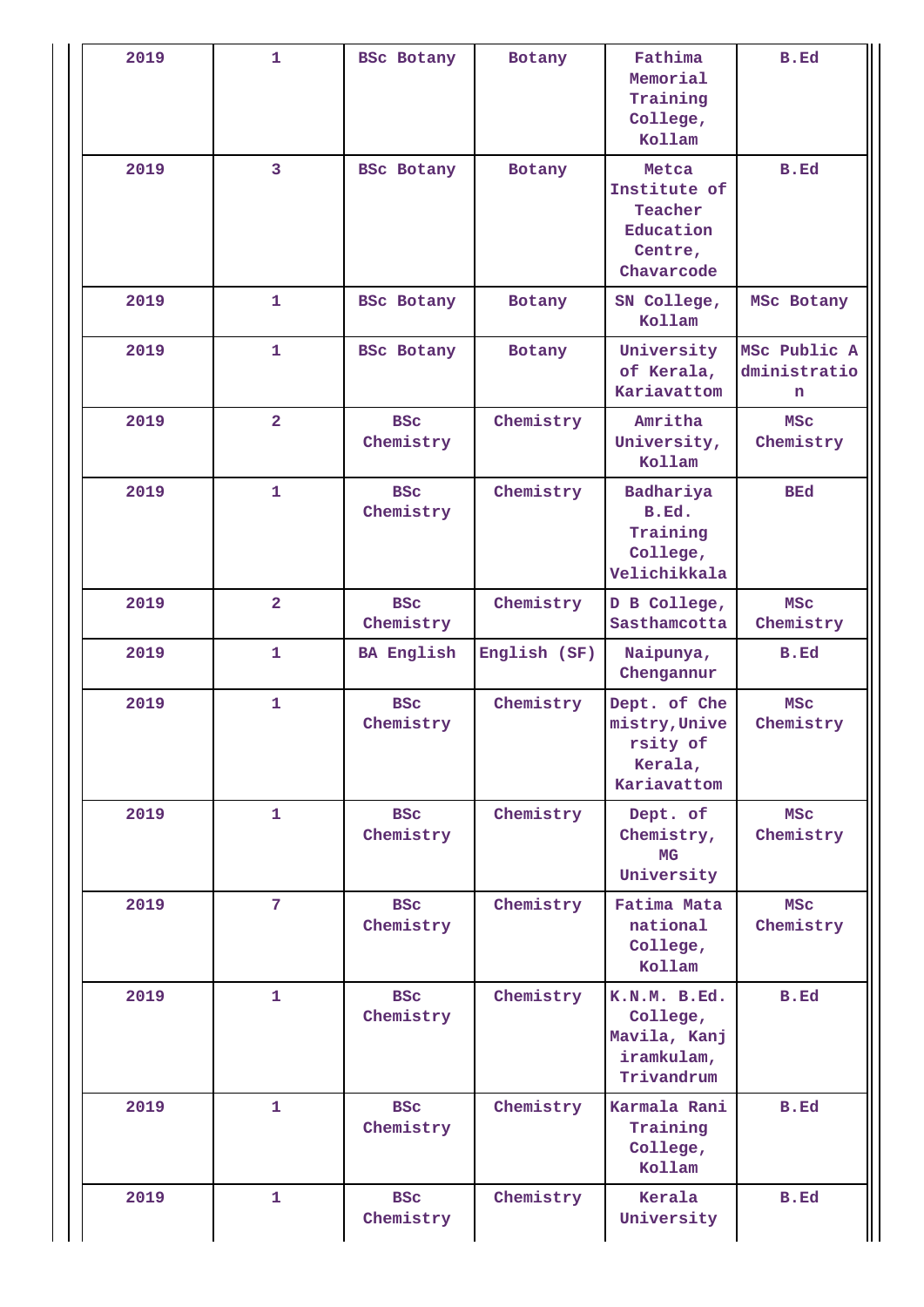|      |                |                                 |           | Centre for<br>Teacher<br>Education,<br>Thevally,<br>Kollam                           |                         |
|------|----------------|---------------------------------|-----------|--------------------------------------------------------------------------------------|-------------------------|
| 2019 | 1              | <b>BSC</b><br>Chemistry         | Chemistry | Manjappara<br>Educational<br>& Charitable<br>Trust B.Ed.<br>College,<br>Ayur, Kollam | B.Ed                    |
| 2019 | $\mathbf{1}$   | <b>BSC</b><br>Chemistry         | Chemistry | MS<br>University,<br>Tamilnadu                                                       | <b>MSC</b><br>Chemistry |
| 2019 | $\overline{2}$ | <b>BSC</b><br>Chemistry         | Chemistry | S. G<br>College,<br>Kottarakkara                                                     | <b>MSC</b><br>Chemistry |
| 2019 | 1              | <b>BSC</b><br>Chemistry         | Chemistry | S.N.Mens<br>College,<br>Kollam                                                       | <b>MSC</b><br>Chemistry |
| 2019 | 1              | <b>BSC</b><br>Chemistry         | Chemistry | SN College,<br>Chengannur                                                            | <b>MSC</b><br>Chemistry |
| 2019 | 1              | <b>BSC</b><br>Chemistry         | Chemistry | University<br>College,<br>Trivandrum                                                 | <b>MSC</b><br>Chemistry |
| 2019 | 1              | <b>BSC</b><br>Chemistry         | Chemistry | Valiyam<br>Memorial<br>College of<br>Techer<br>Education<br>Centre,<br>Chavara       | B.Ed                    |
| 2019 | 1              | <b>BSC Polymer</b><br>Chemistry | Chemistry | CIPET, Kochi                                                                         | Diploma                 |
| 2019 | 1              | <b>BSC Polymer</b><br>Chemistry | Chemistry | ETC, Asramam                                                                         | Polytechnic             |
| 2019 | $\mathbf{1}$   | <b>BSc Polymer</b><br>Chemistry | Chemistry | Fatima mata<br>National<br>College,<br>Kollam                                        | <b>MSC</b><br>Chemistry |
| 2019 | $\mathbf{1}$   | <b>BSC Polymer</b><br>Chemistry | Chemistry | Iris<br>institute,<br>Ernakulam                                                      | QCI                     |
| 2019 | 1              | <b>BSC Polymer</b><br>Chemistry | Chemistry | SN College,<br>Chengannur                                                            | MSC                     |
| 2019 | 9              | <b>BSC Physics</b>              | Physics   | Fatima Mata<br>National<br>College,<br>Kollam                                        | MSc Physics             |
| 2019 | 1              | <b>BSC Physics</b>              | Physics   | Govt College<br>for Womens,<br>TVM                                                   | MSc Physics             |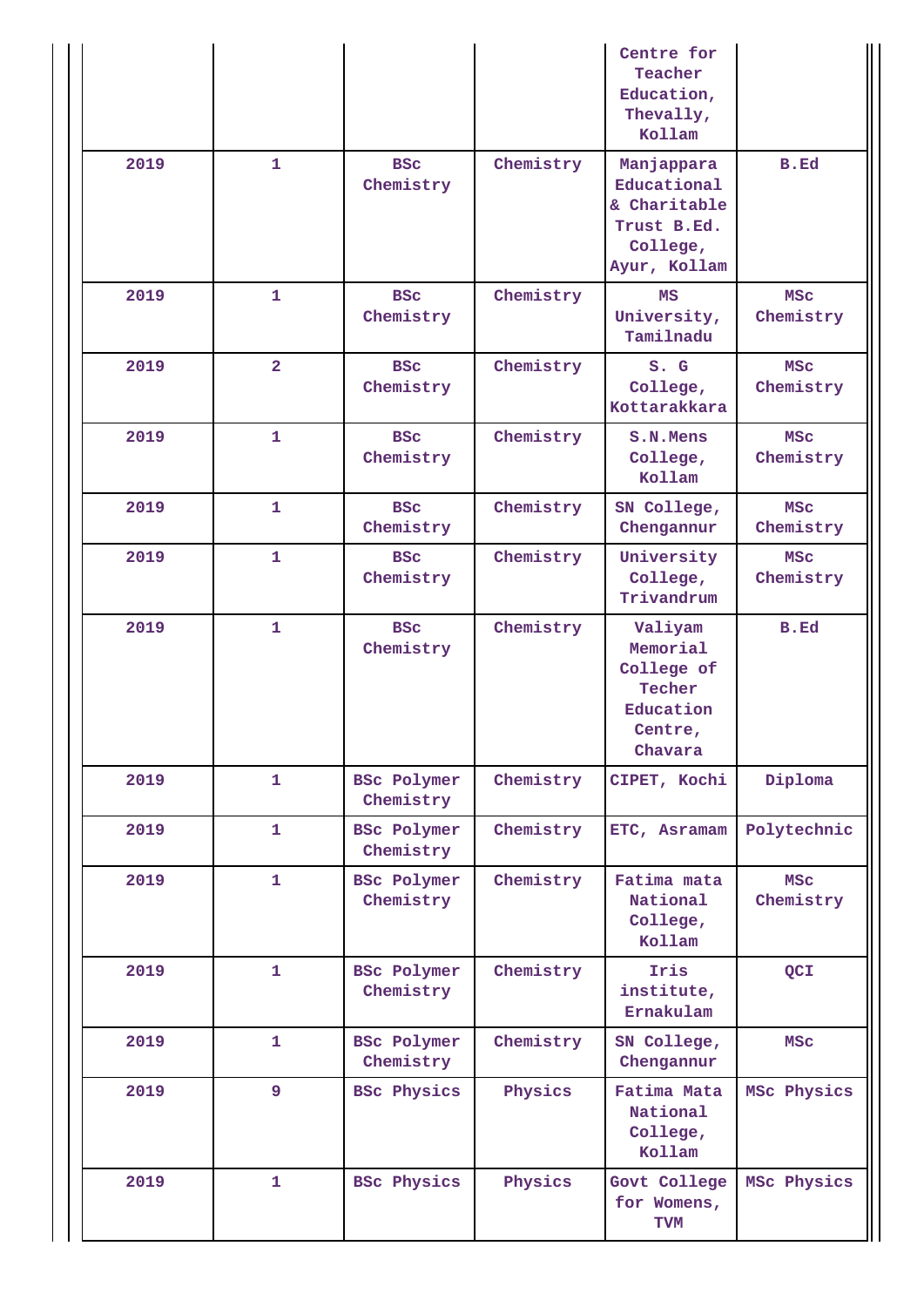| 2019 | $\mathbf{1}$   | <b>BSC Physics</b>       | Physics    | Dept. of<br>Physics,<br>University<br>of Kerala,<br>Kariavattom   | MSc Physics              |
|------|----------------|--------------------------|------------|-------------------------------------------------------------------|--------------------------|
| 2019 | 1              | <b>BSC Physics</b>       | Physics    | Karmala Rani<br>Training<br>College,<br>Kollam                    | B.Ed                     |
| 2019 | 1              | <b>BSC Physics</b>       | Physics    | Pampady<br>College, TVM                                           | MSc Physics              |
| 2019 | $\overline{2}$ | <b>BSC Physics</b>       | Physics    | SN College<br>for Womens,<br>Kollam                               | MSc Physics              |
| 2019 | $\overline{7}$ | <b>BSC Physics</b>       | Physics    | SN College<br>Kollam                                              | MSc Physics              |
| 2019 | 1              | <b>BSC Physics</b>       | Physics    | SN College,<br>Chenganur                                          | MSc Physics              |
| 2019 | 1              | <b>BSC Physics</b>       | Physics    | SN College,<br>Punalur                                            | MSc Physics              |
| 2019 | 7              | <b>BSC Physics</b>       | Physics    | University<br>College, TVM                                        | MSc Physics              |
| 2019 | $\mathbf{1}$   | <b>BSC</b><br>Psychology | Psychology | Department<br>οf<br>Psychology,<br><b>MG</b><br>University        | <b>MSC</b><br>Psychology |
| 2019 | $\overline{2}$ | <b>BSC</b><br>Psychology | Psychology | Department<br><b>of</b><br>Psychology,<br>University<br>of Kerala | MSC<br>Psychology        |
| 2019 | 3              | <b>BSC</b><br>Psychology | Psychology | Fatima Mata<br>National<br>College,<br>Kollam                     | <b>MSC</b><br>Psychology |
| 2019 | $\overline{a}$ | <b>BSC</b><br>Psychology | Psychology | Govt.<br>College for<br>Women,<br>Trivandrum                      | <b>MSC</b><br>Psychology |
| 2019 | 3              | <b>BSC</b><br>Psychology | Psychology | Loyola<br>College of<br>Social<br>Sciences,<br>Sreekariam         | <b>MSC</b><br>Psychology |
| 2019 | 1              | <b>BSC</b><br>Psychology | Psychology | Rajagiri<br>College of<br>Social<br>Sciences,<br>Kalamassery      | <b>MSC</b><br>Psychology |
| 2019 | 1              | <b>BSC Zoology</b>       | Zoology    | All Saints<br>College,                                            | MSc Zoology              |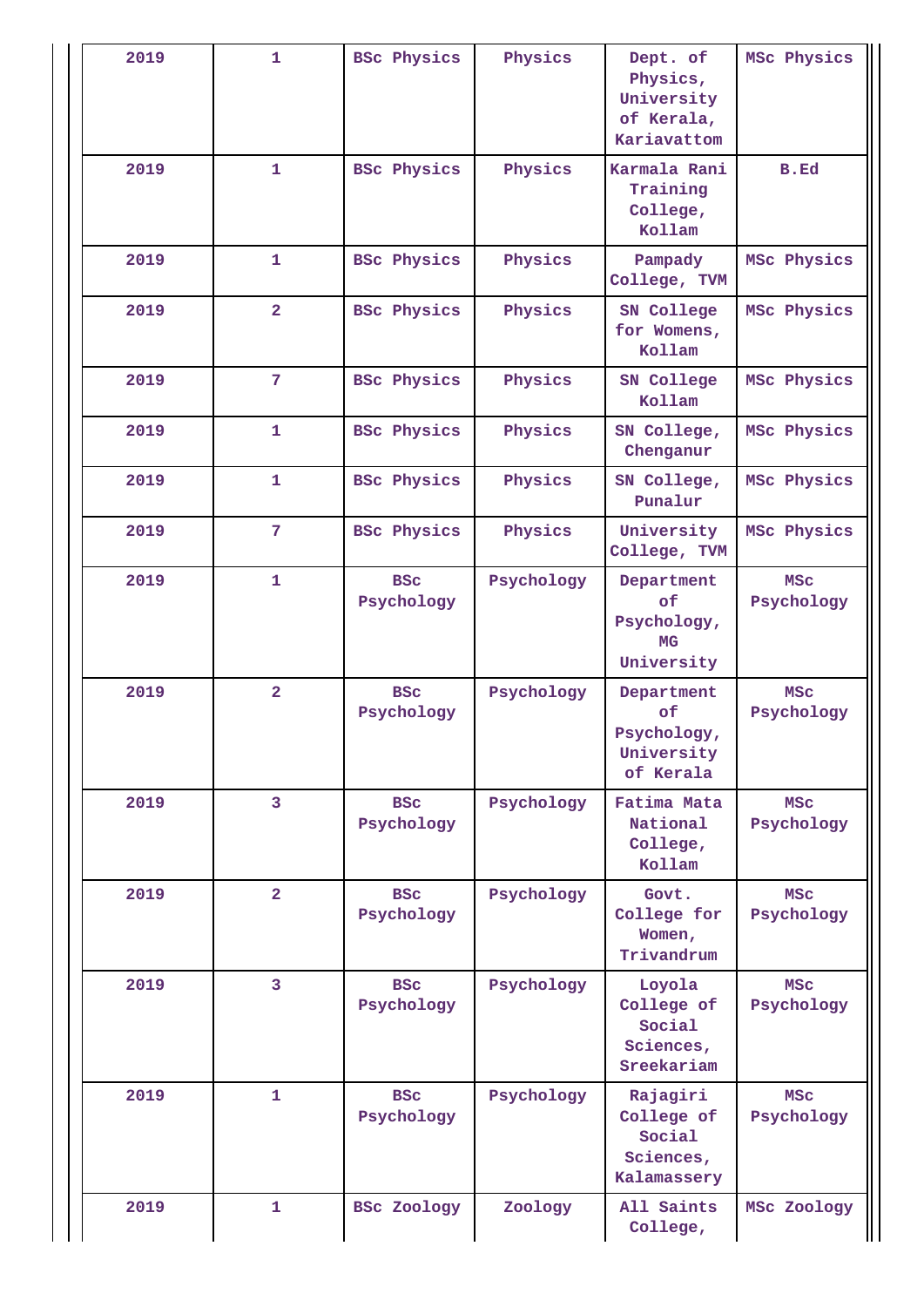|      |                         |                                                                |                                                         | Trivandrum                                    |             |  |
|------|-------------------------|----------------------------------------------------------------|---------------------------------------------------------|-----------------------------------------------|-------------|--|
| 2019 | $\mathbf{1}$            | <b>BSC Zoology</b>                                             | Zoology                                                 | Central<br>University<br>of Kerala            | MSc Zoology |  |
| 2019 | 8                       | <b>BSC Zoology</b>                                             | Zoology                                                 | Fatima Mata<br>National<br>College,<br>Kollam | MSc Zoology |  |
| 2019 | 3                       | <b>BSC Zoology</b><br>Zoology<br>Haneefa<br>College,<br>Kollam |                                                         | B.Ed                                          |             |  |
| 2019 | $\overline{7}$          | <b>BSC Zoology</b>                                             | Zoology                                                 | KUFOS, Kochi                                  | MSc Zoology |  |
| 2019 | $\mathbf{1}$            | BSc Zoology                                                    | Zoology                                                 | MSM College.<br>Kayamkulam                    | MSc Zoology |  |
| 2019 | $\mathbf{1}$            | <b>BSC Zoology</b>                                             | Zoology                                                 | SD College,<br>Alapuzha                       | MSc Zoology |  |
| 2019 | $\overline{2}$          | <b>BSC Zoology</b>                                             | Zoology                                                 | SN College,<br>Kollam                         | MSc Zoology |  |
| 2019 | 1                       | <b>BSC Zoology</b>                                             | Zoology<br>St.<br>Stephen's<br>College,<br>Pathanapuram |                                               | MSc Zoology |  |
| 2019 | $\mathbf{1}$            | <b>BSC Zoology</b><br>Zoology                                  |                                                         | St. Mary's<br>College,<br>Thiruvalla          | MSc Zoology |  |
| 2019 | $\overline{\mathbf{2}}$ | <b>BCom</b>                                                    | Commerce                                                | Krishnamoort<br>hy and<br>Company,<br>Kollam  | CA          |  |
| 2019 | $\overline{\mathbf{2}}$ | <b>BCom</b>                                                    | Commerce                                                | Christ<br>College,<br>Bangalore               | <b>MBA</b>  |  |
| 2019 | 5                       | <b>BCom</b>                                                    | Commerce                                                | Fatima Mata<br>National<br>College,<br>Kollam | <b>MCom</b> |  |
| 2019 | $\mathbf{1}$            | <b>BCom</b>                                                    | Commerce                                                | HRM College,<br>Chennai                       | <b>MBA</b>  |  |
| 2019 | $\overline{4}$          | <b>BCom</b>                                                    | Commerce                                                | <b>TAT</b><br>Kottarakara                     | <b>CMA</b>  |  |
| 2019 | $\mathbf{1}$            | <b>BCom</b>                                                    | Commerce                                                | <b>IGNOU</b>                                  | <b>MCom</b> |  |
| 2019 | $\mathbf{1}$            | <b>BCom</b>                                                    | Commerce                                                | Karnataka<br>College,<br>Bangalore            | <b>MBA</b>  |  |
| 2019 | 1                       | <b>BCom</b>                                                    | Commerce                                                | KUFOS, Kochi                                  | <b>MBA</b>  |  |
| 2019 | $\overline{\mathbf{2}}$ | <b>BCom</b>                                                    | Commerce                                                | Lakshaya,<br>Ernakulam                        | <b>CMA</b>  |  |
| 2019 | 11                      | <b>BCom</b>                                                    | Commerce                                                | Logics<br>School of<br>Management,            | CMA         |  |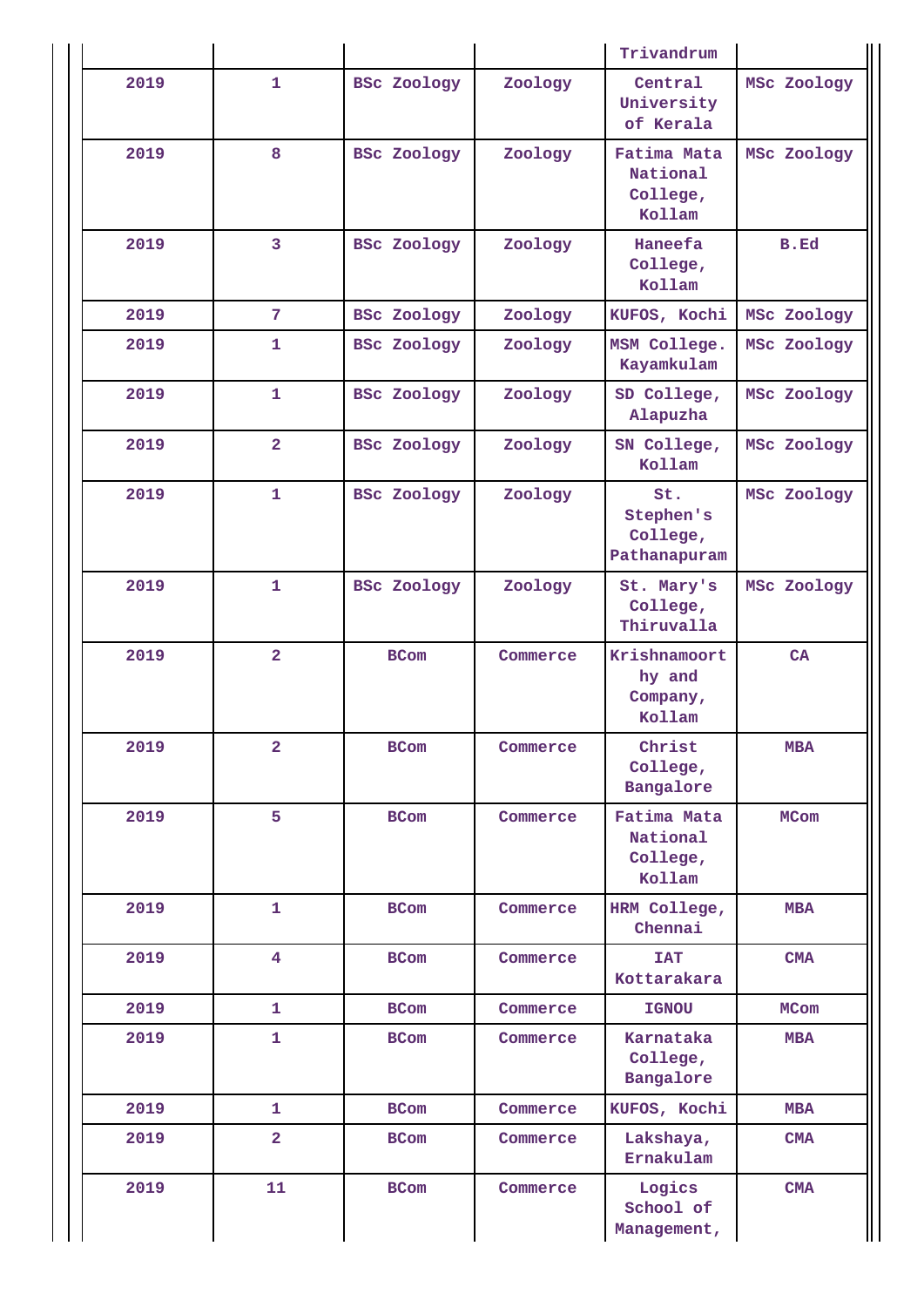|      |                |                     | Ernakulam |                                                                    |                                          |
|------|----------------|---------------------|-----------|--------------------------------------------------------------------|------------------------------------------|
| 2019 | $\mathbf{1}$   | <b>BCom</b>         | Commerce  | SN College,<br>Kollam                                              | <b>MCom</b>                              |
| 2019 | 1              | <b>BCom</b>         | Commerce  | SN<br>Technology                                                   | <b>MCom</b>                              |
| 2019 | $\mathbf{1}$   | <b>BCom</b>         | Commerce  | <b>SRH</b><br>Institute of<br>Science<br>Technology,<br>Tamil Nadu | <b>BPEd</b>                              |
| 2019 | $\mathbf{1}$   | <b>BA Economics</b> | Economics | AKM Training<br>College,<br>Mylapure                               | B.Ed                                     |
| 2019 | 1              | <b>BA Economics</b> | Economics | Cftti<br>, Kottiyam                                                | D.Ed                                     |
| 2019 | $\overline{2}$ | <b>BA Economics</b> | Economics | Christian<br>College<br>Chengannur                                 | MA Economics                             |
| 2019 | 17             | <b>BA Economics</b> | Economics | Fatima Mata<br>National<br>College,<br>Kollam                      | MA Economics                             |
| 2019 | $\mathbf{1}$   | <b>BA Economics</b> | Economics | <b>IGNOU</b>                                                       | <b>MBA</b>                               |
| 2019 | $\mathbf{1}$   | <b>BA Economics</b> | Economics | IGNOU, SN<br>College<br>Kollam                                     | M.A.<br>Sociology                        |
| 2019 | $\mathbf{1}$   | <b>BA Economics</b> | Economics | IGNOU, SN<br>College,<br>Kollam                                    | M.A.<br>Economics                        |
| 2019 | 1              | <b>BA Economics</b> | Economics | Indian<br>Institute Of<br>Infrastructu<br>re And<br>Construction   | Facilities<br>and Contract<br>Management |
| 2019 | $\mathbf{1}$   | <b>BA Economics</b> | Economics | Institute of<br>Public Enter<br>prise, Hydera<br>bad               | <b>MBA</b>                               |
| 2019 | $\overline{2}$ | <b>BA Economics</b> | Economics | Karmala Rani<br>Training<br>College<br>Kollam                      | <b>BEd</b>                               |
| 2019 | $\mathbf{1}$   | <b>BA Economics</b> | Economics | Lead College<br>Of<br>Management<br>Trivandrum                     | <b>MBA</b>                               |
| 2019 | $\mathbf{1}$   | <b>BA Economics</b> | Economics | Ramavilasam<br>Training<br>College,<br>Valakom                     | <b>B.Ed</b>                              |
| 2019 | 1              | <b>BA Economics</b> | Economics | Sabarigiri                                                         | B.Ed                                     |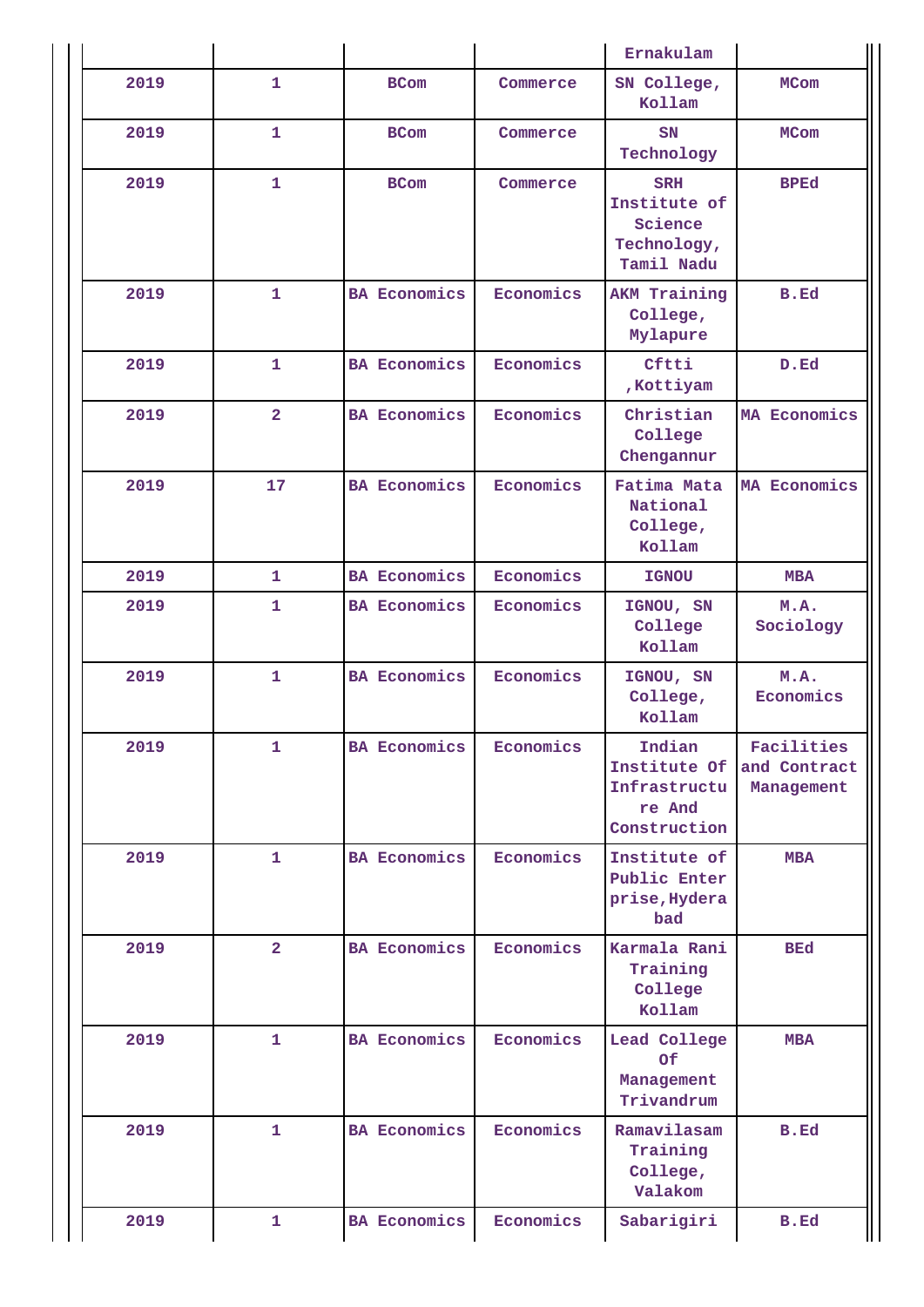|      |                         |                     | College,<br>Anchal |                                                 |                                     |
|------|-------------------------|---------------------|--------------------|-------------------------------------------------|-------------------------------------|
| 2019 | 6                       | <b>BA Economics</b> | Economics          | SN College<br>Kollam                            | MA Economics                        |
| 2019 | $\overline{\mathbf{3}}$ | <b>BA Economics</b> | Economics          | University<br>College<br>Trivandrum             | MA Economics                        |
| 2019 | 3                       | <b>BA English</b>   | English            | All saints<br>college, TVM                      | MA English                          |
| 2019 | $\mathbf{1}$            | <b>BA English</b>   | English            | Amritha<br>Viswa<br>Vidhyapeedam                | MA English                          |
| 2019 | $\overline{2}$          | <b>BA English</b>   | English            | Central<br>University<br>of Kerala,<br>Kasargod | MA English                          |
| 2019 | $\mathbf{1}$            | <b>BA English</b>   | English            | Delhi<br>university                             | LLB                                 |
| 2019 | $\mathbf{1}$            | <b>BA English</b>   | English            | <b>EFLU</b><br>Hyderabad                        | M.A.<br>comparative<br>English      |
| 2019 | 12                      | <b>BA English</b>   | English            | Fatima Mata<br>National<br>College,<br>Kollam   | M.A. English                        |
| 2019 | $\overline{a}$          | <b>BA English</b>   | English            | Govt. Arts<br>College,<br>Trivandrum            | M.A. English                        |
| 2019 | 3                       | <b>BA English</b>   | English            | Govt.<br>Women's Vazh<br>uthakkadu              | M.A. English                        |
| 2019 | $\mathbf{1}$            | <b>BA English</b>   | English            | Indian<br>Institute of<br>Infrastructu<br>re    | Hospitality<br>management           |
| 2019 | $\mathbf{1}$            | <b>BA English</b>   | English            | English,<br>Trivandrum                          | Institute of M.A. English           |
| 2019 | $\mathbf{1}$            | <b>BA English</b>   | English            | Kerala Media<br>Academy,<br>Kochi               | Journalism<br>and communic<br>ation |
| 2019 | $\mathbf{1}$            | <b>BA English</b>   | English            | Marthoma<br>Theological<br>Seminary             | Bachelor of<br>divinity             |
| 2019 | $\overline{2}$          | <b>BA English</b>   | English            | Rajagiri<br>College of<br>Social<br>Sciences    | <b>MSW</b>                          |
| 2019 | $\mathbf{1}$            | <b>BA English</b>   | English            | Rajagiri<br>College of<br>Social                | Child<br>Psychology                 |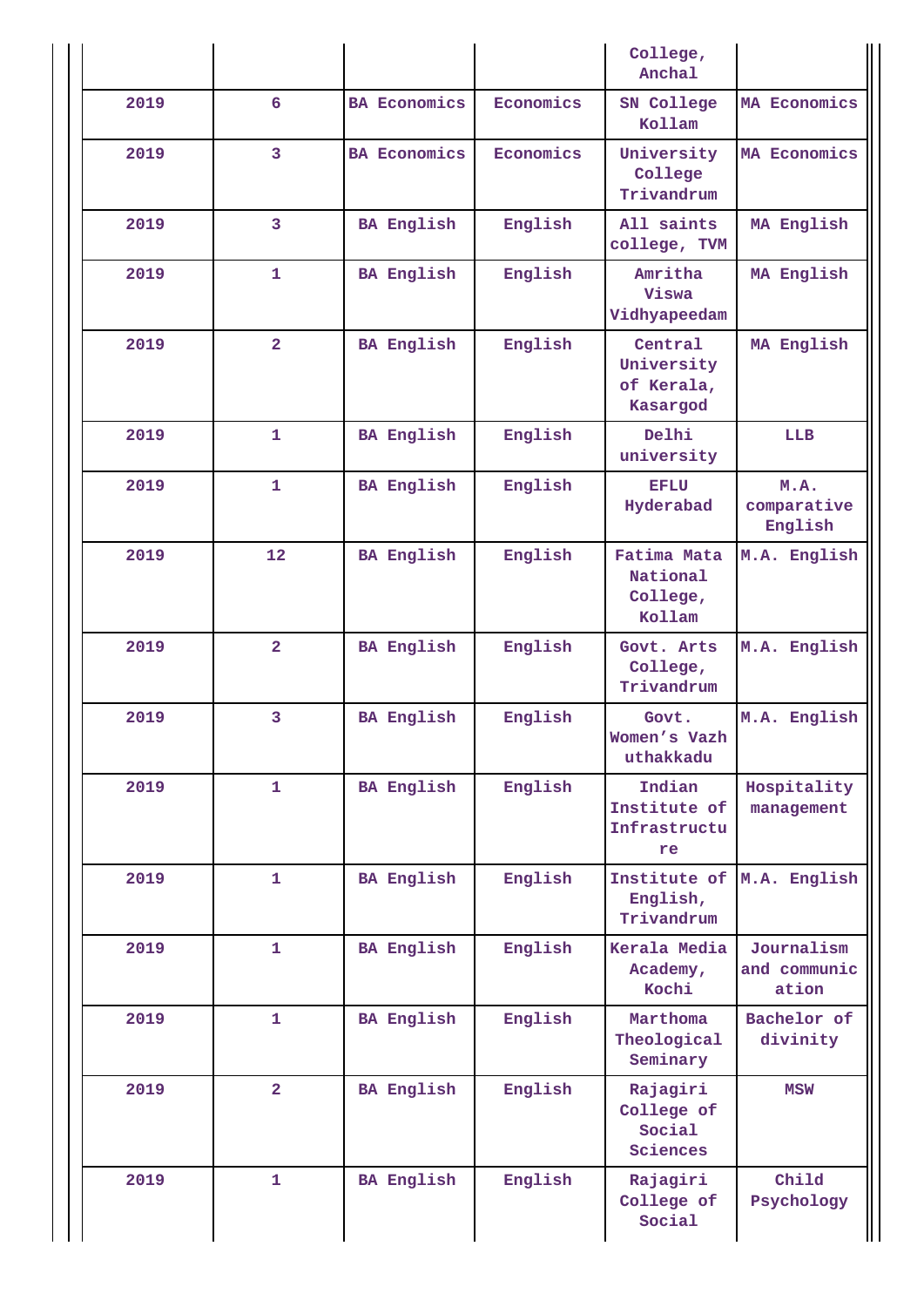|      |                         |                   |           | Sciences                                            |              |
|------|-------------------------|-------------------|-----------|-----------------------------------------------------|--------------|
| 2019 | $\overline{2}$          | <b>BA English</b> | English   | SN Men's<br>Kollam                                  | MA English   |
| 2019 | $\overline{2}$          | <b>BA English</b> | English   | SN College,<br>Kollam                               | MA English   |
| 2019 | $\mathbf{1}$            | <b>BA English</b> | English   | St. Alberts,<br>Ernakulam                           | <b>MSW</b>   |
| 2019 | $\mathbf{1}$            | <b>BA English</b> | English   | TKM College,<br>Karicodu                            | MA English   |
| 2019 | $\mathbf{1}$            | <b>BA English</b> | English   | University<br>College, Thi<br>ruvananthapu<br>ram   | MA English   |
| 2019 | $\mathbf{1}$            | <b>BA History</b> | History   | Central<br>University<br>of Tamil<br>Nadu           | MA History   |
| 2019 | $\overline{2}$          | <b>BA History</b> | History   | Dept of<br>History,<br>University<br>of Kerala      | MA History   |
| 2019 | $\mathbf{1}$            | <b>BA History</b> | History   | Jacob's<br>College of<br>Education                  | B.Ed         |
| 2019 | $\mathbf{1}$            | BA History        | History   | Mount Tabor<br>Training<br>College,<br>Pathanapuram | <b>B.Ed</b>  |
| 2019 | $\mathbf{1}$            | <b>BA History</b> | History   | S N College,<br>Chempazhanth<br>У                   | MA History   |
| 2019 | $\overline{2}$          | <b>BA History</b> | History   | SN College,<br>Kollam                               | MA History   |
| 2019 | $\overline{a}$          | <b>BA History</b> | History   | University<br>College, THi<br>ruvananthapu<br>ram   | MA History   |
| 2019 | $\overline{2}$          | <b>BA History</b> | History   | University<br>of Kerala                             | MA History   |
| 2019 | $7\phantom{.}$          | BA Malayalam      | Malayalam | Fatima Mata<br>National<br>College,<br>Kollam       | MA Malayalam |
| 2019 | $\overline{\mathbf{4}}$ | BA Malayalam      | Malayalam | FMTC Mylapur                                        | <b>B.Ed</b>  |
| 2019 | 1                       | BA Malayalam      | Malayalam | FMTC,<br>Pallimukku                                 | B.Ed         |
| 2019 | $\overline{2}$          | BA Malayalam      | Malayalam | Sree Shankar<br>acharya<br>University,<br>Kalady    | MA Malayalam |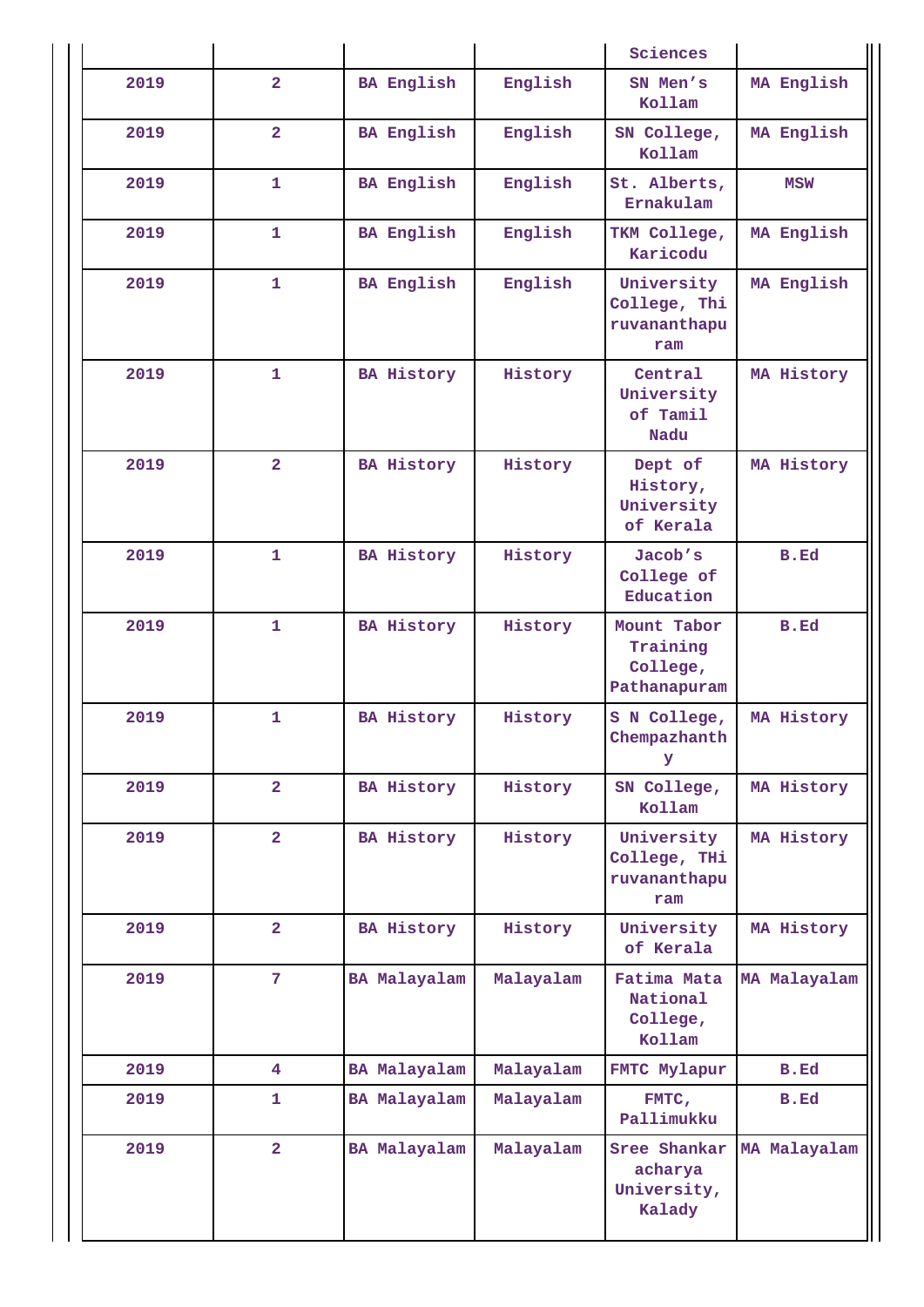| 2019 | $\overline{2}$          | <b>BA Malayalam</b>       | Malayalam   | Department<br>of<br>Malayalam,<br>University<br>of Kerala | MA Malayalam              |  |
|------|-------------------------|---------------------------|-------------|-----------------------------------------------------------|---------------------------|--|
| 2019 | $\mathbf{1}$            | BA Malayalam              | Malayalam   | Karmala Rani<br>Training<br>College,<br>Kollam            | B.Ed                      |  |
| 2019 | $\mathbf{1}$            | BA Malayalam              | Malayalam   | Madras<br>University.<br>TamilNadu                        | MA Malayalam              |  |
| 2019 | $\mathbf{1}$            | BA Malayalam              | Malayalam   | SN College<br>Nedugandam                                  | B.Ed                      |  |
| 2019 | $\overline{2}$          | BA Malayalam              | Malayalam   | SN College,<br>Kollam                                     | MA Malayalam              |  |
| 2019 | 1                       | <b>BA Malayalam</b>       | Malayalam   | University<br>college, TVM                                | MA Malayalam              |  |
| 2019 | $\overline{2}$          | <b>BSC</b><br>Mathematics | Mathematics | Badariya<br>Institute,<br>Kannanalloor                    | <b>B.Ed</b>               |  |
| 2019 | $\overline{\mathbf{2}}$ | <b>BSC</b><br>Mathematics | Mathematics | BJM College,<br>Chavara                                   | <b>MSC</b><br>Mathematics |  |
| 2019 | 1                       | <b>BSC</b><br>Mathematics | Mathematics | KUFOS, Kochi                                              | <b>MSC</b><br>Mathematics |  |
| 2019 | 1                       | <b>BSC</b><br>Mathematics | Mathematics | Distant<br>Education                                      | M.Sc.<br>Mathematics      |  |
| 2019 | $\mathbf{1}$            | <b>BSC</b><br>Mathematics | Mathematics | Rajagiri<br>School of<br>Management,<br>Ernakulam         | <b>MBA</b>                |  |
| 2019 | 14                      | <b>BSC</b><br>Mathematics | Mathematics | Fatima Mata<br>National<br>College,<br>Kollam             | <b>MSC</b><br>Mathematics |  |
| 2019 | 1                       | <b>BSC</b><br>Mathematics | Mathematics | FMTC,<br>Pallimukku                                       | B.Ed                      |  |
| 2019 | 1                       | <b>BSC</b><br>Mathematics | Mathematics | Govt. Law<br>College, TVM                                 | <b>LLB</b>                |  |
| 2019 | 1                       | <b>BSC</b><br>Mathematics | Mathematics | KRTC, Kollam                                              | B.Ed                      |  |
| 2019 | 1                       | <b>BSC</b><br>Mathematics | Mathematics | Mar Ivanios<br>College, TVM                               | <b>MSC</b><br>Mathematics |  |
| 2019 | $\mathbf{1}$            | <b>BSC</b><br>Mathematics | Mathematics | SN College,<br>Kollam                                     | <b>MSC</b><br>Mathematics |  |
| 2019 | 1                       | <b>BSC</b><br>Mathematics | Mathematics | TKM College,<br>Karicode                                  | <b>MSC</b><br>Mathematics |  |
| 2019 | 1                       | <b>BSC</b><br>Mathematics | Mathematics | University<br>College, TVM                                | MSC<br>Mathematics        |  |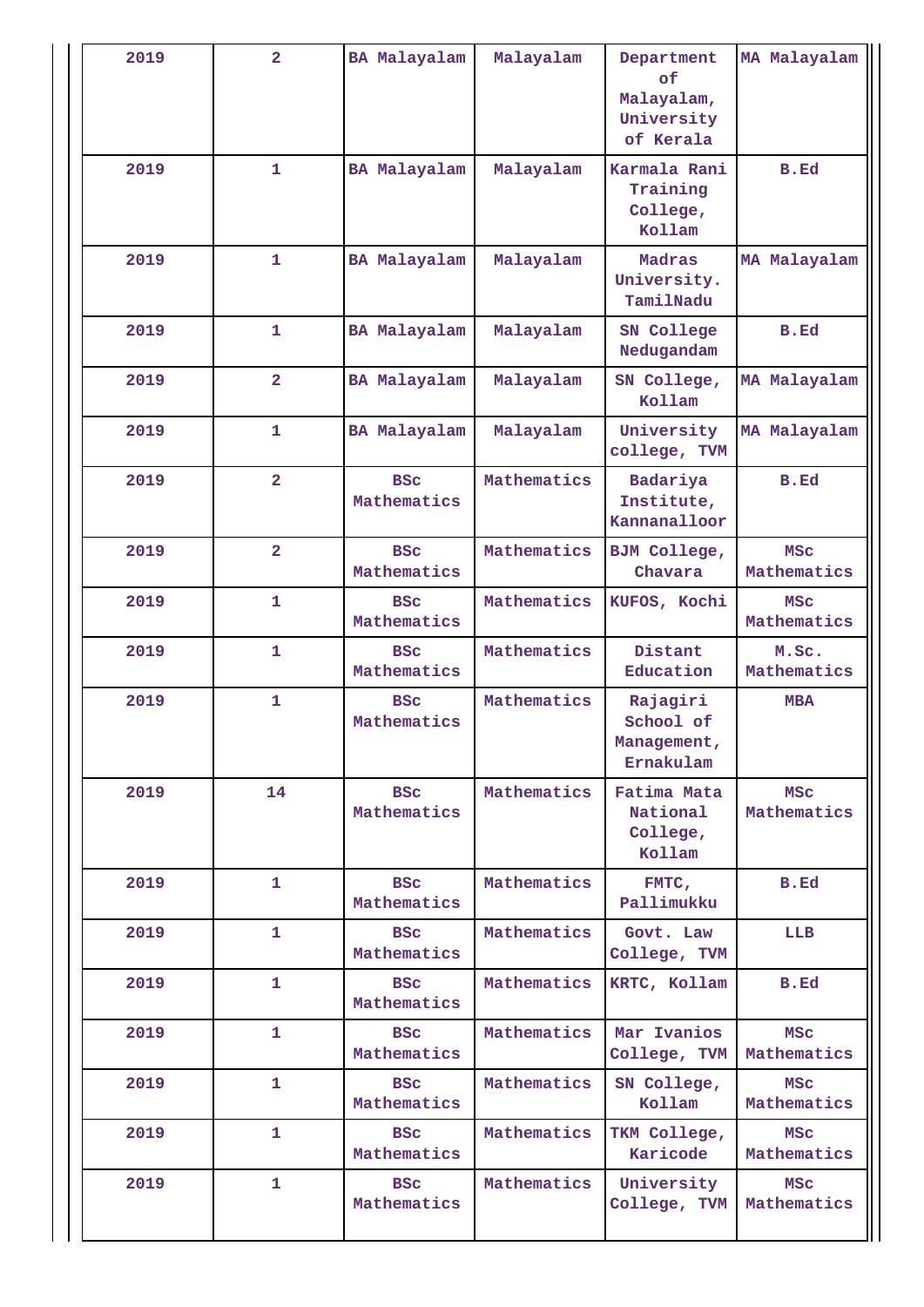| 2019 | $\mathbf{1}$   | <b>BSC</b><br>Mathematics              | Mathematics              | Vidhyadhi<br>Raja<br>College, Kar<br>unagapally                 | <b>MSC</b><br>Mathematics |
|------|----------------|----------------------------------------|--------------------------|-----------------------------------------------------------------|---------------------------|
| 2019 | $\mathbf{1}$   | <b>BCA</b>                             | Computer<br>Science (SF) | SNIT,<br>Vadakkevila,<br>Kollam                                 | <b>MCA</b>                |
| 2019 | $\overline{3}$ | <b>BCom</b><br>Cooperation             | Commerce<br>(SF)         | <b>Bishop</b><br>Jerome<br>Institute of<br>Management           | <b>MBA</b>                |
| 2019 | $\mathbf{1}$   | <b>BCom</b><br>Cooperation             | Commerce<br>(SF)         | Don Bosco<br>College,<br>Kottiyam                               | <b>MCom</b>               |
| 2019 | $\mathbf{1}$   | <b>BCom</b><br>Cooperation             | Commerce<br>(SF)         | Logics<br>School of<br>Management,<br>Ernakulam                 | <b>CMA</b>                |
| 2019 | $\mathbf{1}$   | <b>BCom</b><br>Cooperation             | Commerce<br>(SF)         | <b>IGNOU</b>                                                    | <b>MCom</b>               |
| 2019 | $\mathbf{1}$   | <b>BCom</b><br>Cooperation             | Commerce<br>(SF)         | Improx,<br>Thrissur                                             | <b>CMA</b>                |
| 2019 | $\mathbf{1}$   | <b>BCom</b><br>Cooperation             | Commerce<br>(SF)         | University<br>of Kerala                                         | <b>MCom</b>               |
| 2019 | $\mathbf{1}$   | <b>BCom</b><br>Cooperation             | Commerce<br>(SF)         | Sharjah<br>University                                           | <b>MBA</b>                |
| 2019 | $\mathbf{1}$   | <b>BCom</b><br>Cooperation             | Commerce<br>(SF)         | TKM College,<br>Kollam                                          | <b>MBA</b>                |
| 2019 | $\mathbf{1}$   | <b>BCom</b><br>Cooperation             | Commerce<br>(SF)         | UIT,<br>Mulankadakom                                            | <b>MCom</b>               |
| 2019 | 3              | MSc Boatny                             | Botany                   | Fathima<br>Memorial<br>Training<br>College,<br>Kollam.          | <b>B.Ed</b>               |
| 2019 | $\mathbf{1}$   | MSc Boatny                             | Botany                   | Mannam<br>Memorial<br>Training<br>College, vil<br>akudy, kollam | <b>B.Ed</b>               |
| 2019 | $\mathbf{1}$   | MSc Physics                            | Physics                  | Pondichery<br>University                                        | PhD                       |
| 2019 | $\mathbf{1}$   | <b>MSC</b><br>Psychology               | Psychology               | Sree Sankara<br>charya<br>Sanskrit<br>University,<br>Kalady     | <b>MPhil</b>              |
| 2019 | $\mathbf{1}$   | <b>MSC</b><br>Psychology<br>Psychology |                          | <b>SRM</b><br>University,<br>Tamil Nadu                         | <b>MPhil</b>              |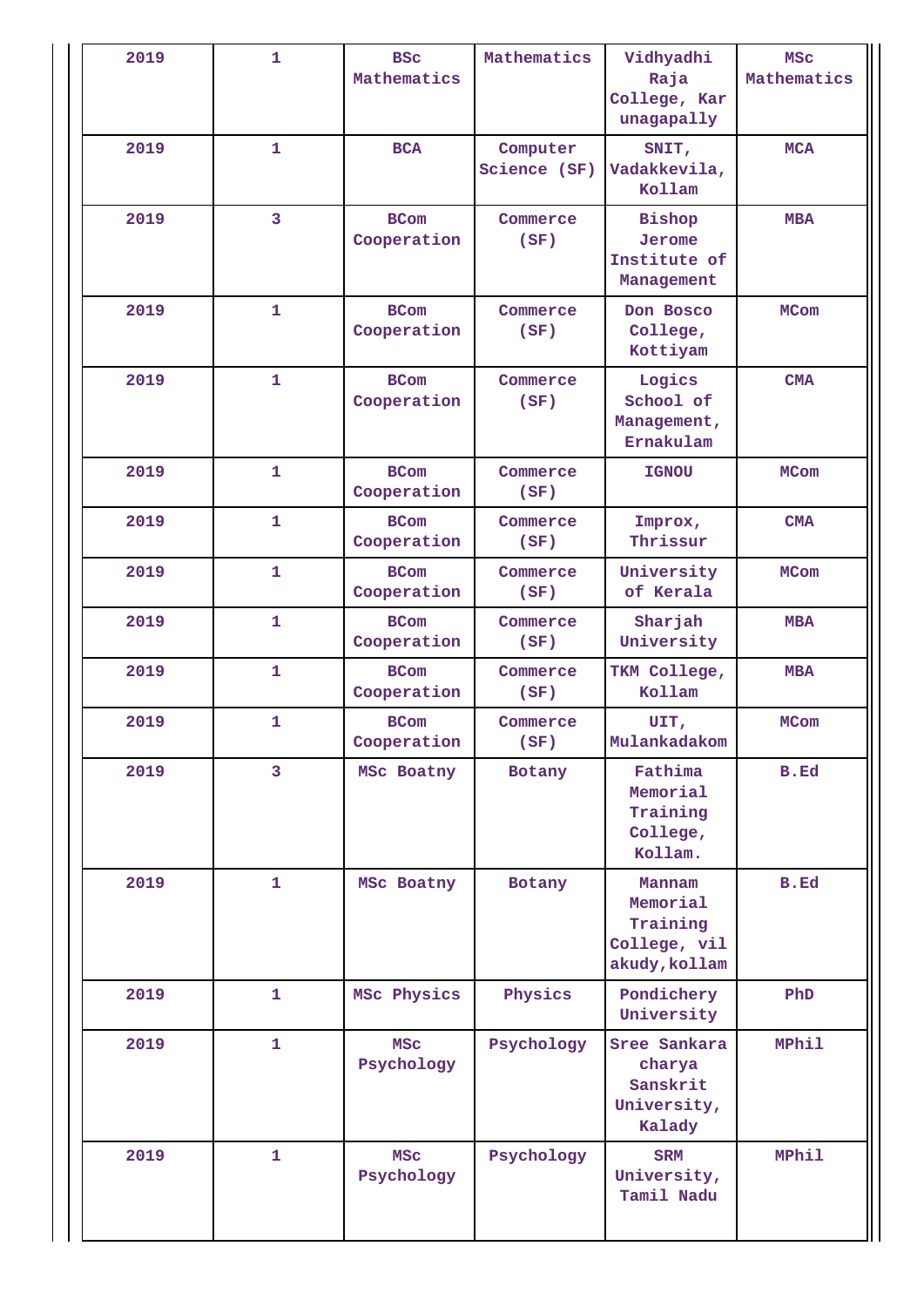| 2019 | $\mathbf{1}$                                                                                                                                                                           | MA English                             | English                                 | Fathima<br>Memorial<br>Training<br>College                              | B.Ed        |  |  |
|------|----------------------------------------------------------------------------------------------------------------------------------------------------------------------------------------|----------------------------------------|-----------------------------------------|-------------------------------------------------------------------------|-------------|--|--|
| 2019 | $\mathbf{1}$                                                                                                                                                                           | MA English                             | English                                 | Kerala<br>university<br>college for<br>teachers<br>education,<br>Anchal | B.Ed        |  |  |
| 2019 | $\mathbf{1}$                                                                                                                                                                           | MA English                             | English                                 | Valiyam<br>memorial of<br>teachers<br>education,<br>Kollam              | <b>B.Ed</b> |  |  |
| 2019 | $\overline{2}$                                                                                                                                                                         | <b>BCom</b><br>Computer<br>Application | Commerce<br>(SF)                        |                                                                         | <b>MBA</b>  |  |  |
| 2019 | $\mathbf{1}$                                                                                                                                                                           | <b>BCom</b><br>Computer<br>Application | Commerce<br>(SF)                        | <b>Bishop</b><br>Jerome<br>Institute,<br>Kollam                         | <b>MBA</b>  |  |  |
| 2019 | $\mathbf{1}$                                                                                                                                                                           | <b>BCom</b><br>Computer<br>Application | Commerce<br>(SF)                        | Central<br>University<br>of Rajasthan                                   | <b>MBA</b>  |  |  |
| 2019 | $\mathbf{1}$                                                                                                                                                                           | <b>BCom</b><br>Computer<br>Application | Commerce<br>(SF)                        | <b>IGNOU</b>                                                            | <b>MCom</b> |  |  |
| 2019 | 3                                                                                                                                                                                      | <b>BCom</b><br>Computer<br>Application | Commerce<br>(SF)                        | <b>IGNOU</b>                                                            | <b>MCom</b> |  |  |
| 2019 | $\mathbf{1}$                                                                                                                                                                           | <b>BCom</b><br>Computer<br>Application | Commerce<br>(SF)                        | University<br>of Kerala,<br>Kariavattom                                 | <b>MBA</b>  |  |  |
| 2019 | 5                                                                                                                                                                                      | <b>BCom</b><br>Computer<br>Application | Commerce<br>(SF)                        | Vedya<br>Institute,<br>Kollam                                           | CMA         |  |  |
| 2019 | 3                                                                                                                                                                                      | MSc Zoology                            |                                         | KUCTE,<br>Kollam                                                        | <b>BEd</b>  |  |  |
|      |                                                                                                                                                                                        |                                        | No file uploaded.                       |                                                                         |             |  |  |
|      | 5.2.3 - Students qualifying in state/ national/ international level examinations during the year<br>(eg:NET/SET/SLET/GATE/GMAT/CAT/GRE/TOFEL/Civil Services/State Government Services) |                                        |                                         |                                                                         |             |  |  |
|      | Items                                                                                                                                                                                  |                                        | Number of students selected/ qualifying |                                                                         |             |  |  |
|      |                                                                                                                                                                                        |                                        |                                         |                                                                         |             |  |  |

| Items             | Number of students selected/ qualifying |  |  |  |
|-------------------|-----------------------------------------|--|--|--|
| <b>NET</b>        | 28                                      |  |  |  |
| <b>SET</b>        |                                         |  |  |  |
| <b>CAT</b>        |                                         |  |  |  |
| <b>GATE</b>       |                                         |  |  |  |
| Any Other         | 19                                      |  |  |  |
| No file uploaded. |                                         |  |  |  |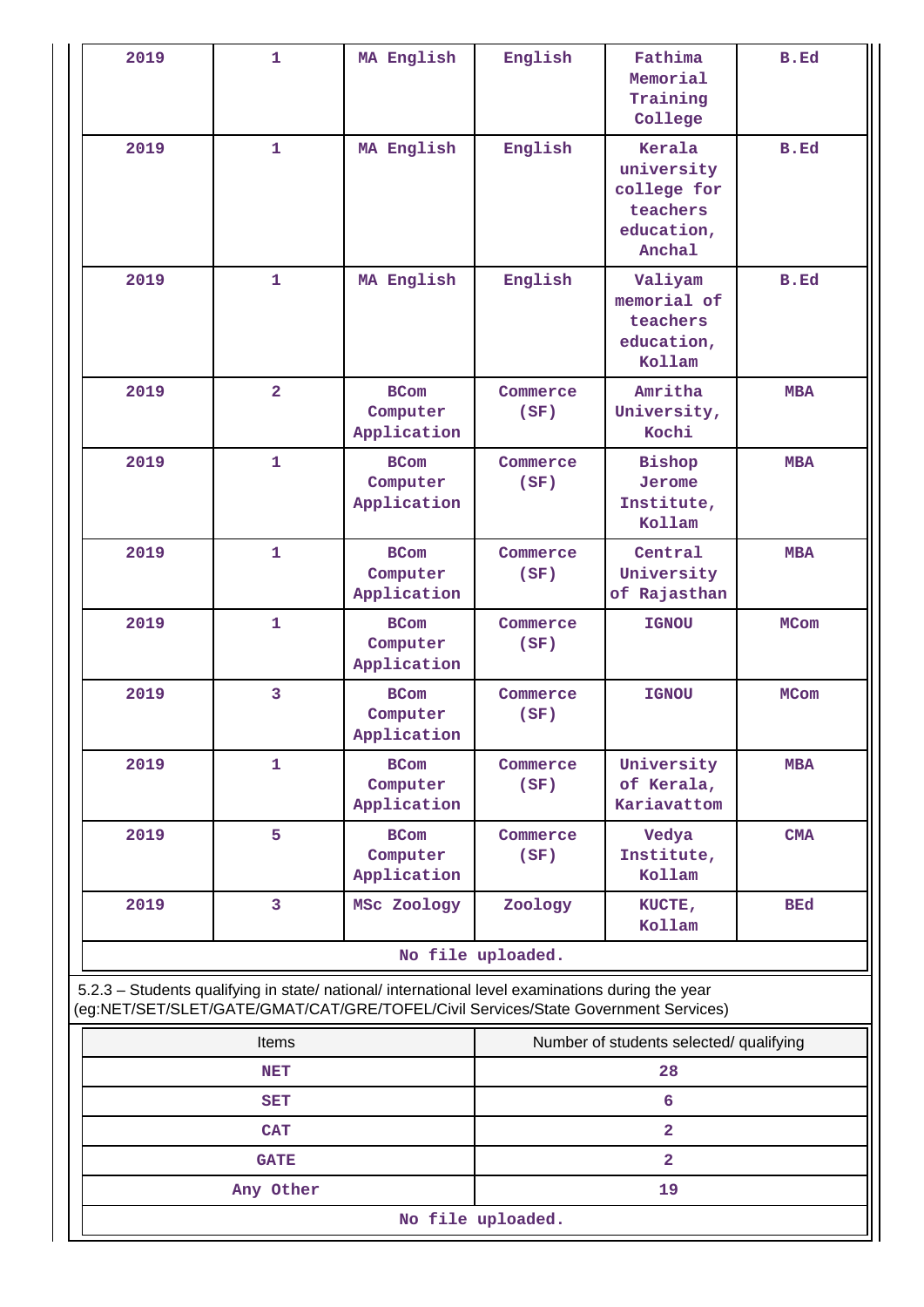| 5.2.4 – Sports and cultural activities / competitions organised at the institution level during the year         |               |                        |  |  |  |  |
|------------------------------------------------------------------------------------------------------------------|---------------|------------------------|--|--|--|--|
| Activity                                                                                                         | Level         | Number of Participants |  |  |  |  |
| Merit Day Celebration                                                                                            | Institutional | 2894                   |  |  |  |  |
| Department Association<br>Inaugurations                                                                          | Institutional | 2894                   |  |  |  |  |
| College Day Celebration                                                                                          | Institutional | 2894                   |  |  |  |  |
| Photo exhibition on<br>Stobilanthes kunthianus<br>and associated species by<br>the Department of Botany          | Institutional | 512                    |  |  |  |  |
| 'O.N.V. Anusmaranam' was<br>conducted by the<br>Department of Malayalam                                          | Institutional | 180                    |  |  |  |  |
| NCC Day and Communal<br>Harmony Week                                                                             | Institutional | 28                     |  |  |  |  |
| Population day<br>celebrations by Dept of<br>Economics                                                           | Institutional | 430                    |  |  |  |  |
| Population day<br>celebrations by Community<br>Health Club                                                       | Institutional | 52                     |  |  |  |  |
| Cognethra 2k19 - Annual<br>Fest                                                                                  | Institutional | 405                    |  |  |  |  |
| Inter departmental<br>elocution competition (<br>Dept of Zoology - As part<br>of environment day<br>celebration) | Institutional | 11                     |  |  |  |  |
| 150th year of the<br>Periodic Table was<br>commemorated on behalf of<br>Chemistry Forum                          | Institutional | 250                    |  |  |  |  |
| World Consumer Day<br>Celebrations                                                                               | Institutional | 80                     |  |  |  |  |
| Inauguration of 'The Book<br>Club'                                                                               | Institutional | 180                    |  |  |  |  |
| Released II MA English<br>students' Magazine<br>Nouvelle Ecriture                                                | Institutional | 220                    |  |  |  |  |
| Environment Day<br>Celebration                                                                                   | Institutional | 138                    |  |  |  |  |
| World Wetland Day<br>celebration                                                                                 | Institutional | 170                    |  |  |  |  |
| Book releasing on<br>'Navamadhyamangal'                                                                          | Institutional | 142                    |  |  |  |  |
| Inter departmental<br>elocution competition (<br>Dept of Zoology - As part<br>of wetland day                     | Institutional | 7                      |  |  |  |  |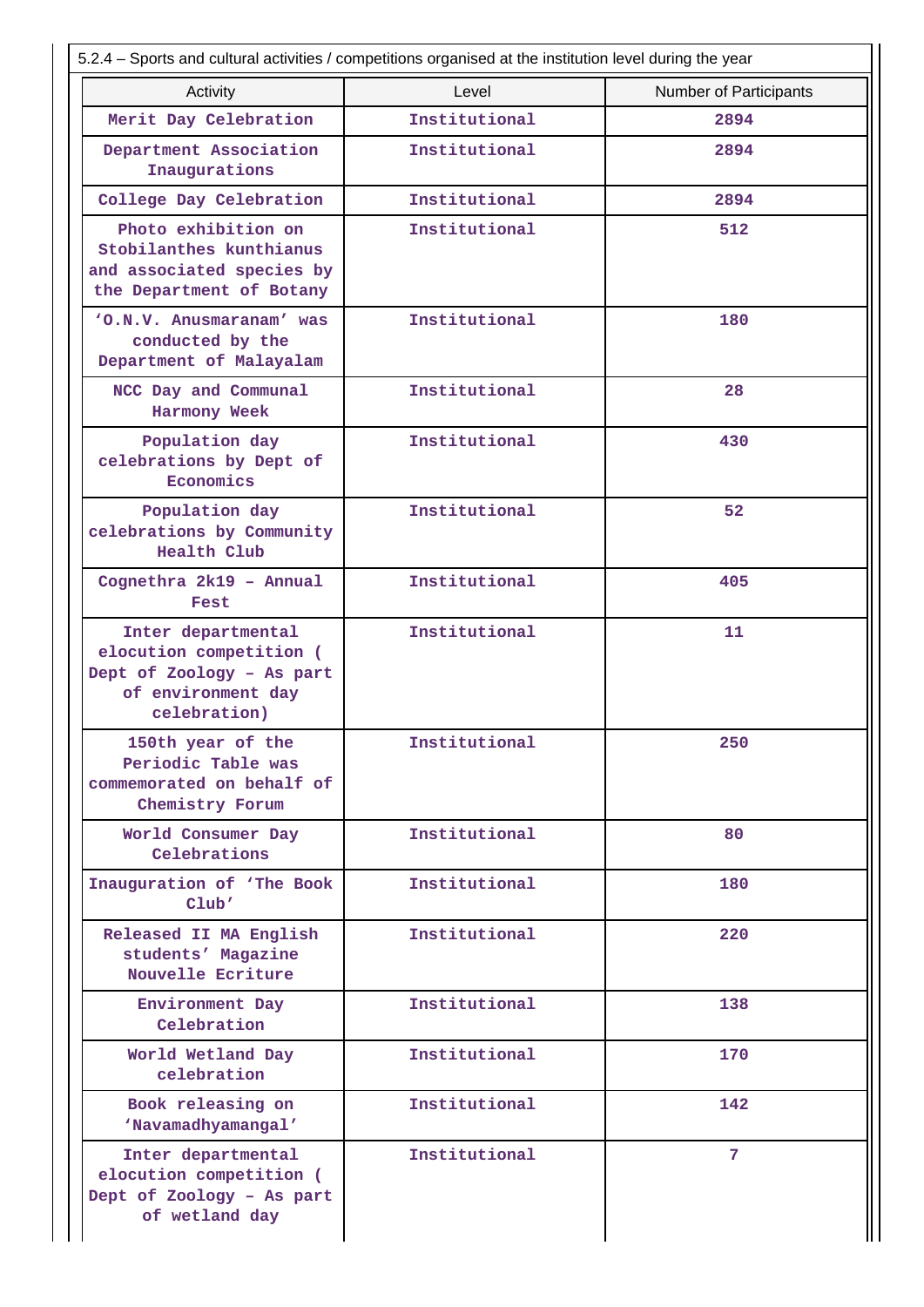| celebration)                                                                                                          |                   |                   |
|-----------------------------------------------------------------------------------------------------------------------|-------------------|-------------------|
| Inter Departmental Quiz<br>Competition (Dept of<br>Chemistry Chemistry<br>Forum)                                      | Institutional     | 12 <sub>1</sub>   |
| Intra Departmental Quiz<br>Competition - (Dept of<br>Chemistry II M.Sc.<br>Chemistry)                                 | Institutional     | $12 \overline{ }$ |
| Paper Presentation<br>Competition-<br>('Gravitational Waves' -<br>for B.Sc. Physics<br>Students - Dept of<br>Physics) | Institutional     | 6                 |
| Inter Departmental Quiz<br>Competition - Shastra<br>2019 (Dept of Physics)                                            | Institutional     | 44                |
| A.D. Shroff Memorial<br>Elocution Competition<br>(Dept of Economics)                                                  | Institutional     | 150               |
| Inter Departmental Quiz<br>Competition - (Dept of<br>English)                                                         | Institutional     | 18                |
| Poster making Competition<br>- Womens' Cell in<br>association with Kerala<br>State Council for Child<br>Welfare       | Institutional     | 20                |
| Debate on Role of mass<br>media in democracy -<br>Electoral Literacy Club                                             | Institutional     | 8                 |
| Debate on Demonitizaation<br>- Dept of Commerce                                                                       | Institutional     | 10                |
| Sports Day                                                                                                            | Institutional     | 151               |
| Arts Festival                                                                                                         | Institutional     | 107               |
| Documentary Fest                                                                                                      | Institutional     | 62                |
| Union Inauguration                                                                                                    | Institutional     | 2894              |
| Arts Club Inauguration                                                                                                | Institutional     | 2894              |
|                                                                                                                       | No file uploaded. |                   |
| 5.3 - Student Participation and Activities                                                                            |                   |                   |

 5.3.1 – Number of awards/medals for outstanding performance in sports/cultural activities at national/international level (award for a team event should be counted as one)

| Year | Name of the<br>award/medal              | National/<br>Internaional | Number of<br>awards for<br><b>Sports</b> | Number of<br>awards for<br>Cultural | Student ID<br>number | Name of the<br>student |
|------|-----------------------------------------|---------------------------|------------------------------------------|-------------------------------------|----------------------|------------------------|
| 2018 | <b>Body</b><br>Building C<br>hampionshi | National                  |                                          | 0                                   | U1621035             | Adarsh<br>Harrish      |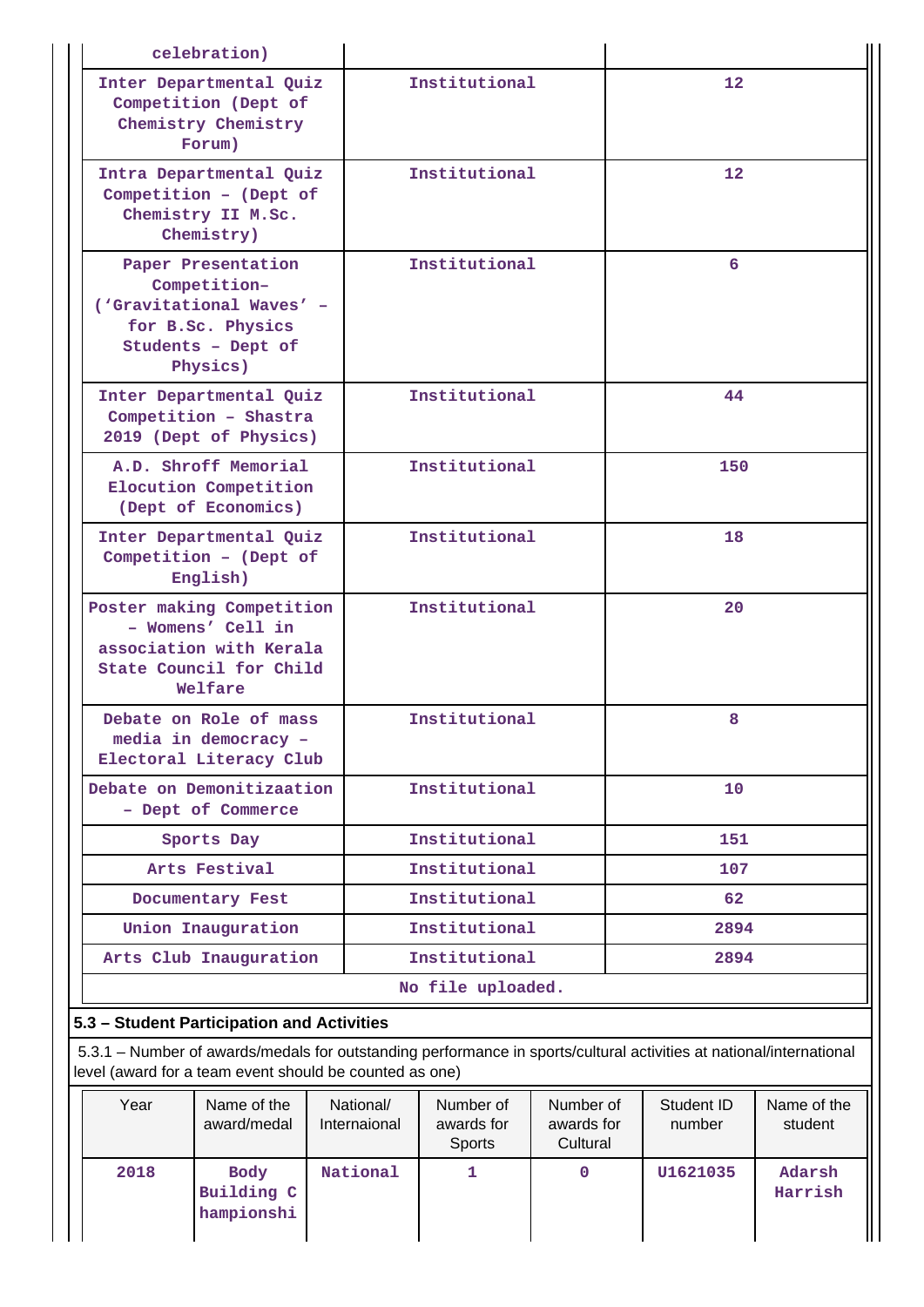|                                     | p II Prize<br>(Sangram<br>Classic Co<br>mpetition,<br>Delhi<br>Sports<br>Council)                                                                                                              |          |             |              |                        |                                          |  |
|-------------------------------------|------------------------------------------------------------------------------------------------------------------------------------------------------------------------------------------------|----------|-------------|--------------|------------------------|------------------------------------------|--|
| 2018                                | Genaral<br>quiz II<br>Prize (Int<br>ercollegia<br>te<br>management<br>fest<br>conducted<br>by the<br>School of<br>Management<br>, Bishop<br>Gerome<br>Institute,<br>Kollam)                    | National | $\mathbf 0$ | 1            | U1823139 &<br>U1823073 | Midhun<br>Sajeev &<br>Judith<br>Benadict |  |
| 2019                                | Management<br>Fest - III<br>Prize (Int<br>ercollegia<br>te<br>management<br>fest<br>conducted<br>by the<br>School of<br>Management<br>organised<br>by Bishop<br>Jerome<br>Institute<br>Kollam) | National | $\mathbf 0$ | $\mathbf{1}$ | U1823030 &<br>U1823048 | Joha G S &<br>Saranya S                  |  |
| 2019                                | Paper pres<br>entation c<br>ompetition<br>$ III$<br>Prize<br>(South<br>India<br>Inter<br>collegiate<br>paper pres<br>entation c<br>ompetition<br>$\mathbf{r}$                                  | National | $\mathbf 0$ | 1            | U1623022               | Akhila S                                 |  |
|                                     | View File                                                                                                                                                                                      |          |             |              |                        |                                          |  |
| the institution (maximum 500 words) | 5.3.2 - Activity of Student Council & representation of students on academic & administrative bodies/committees of                                                                             |          |             |              |                        |                                          |  |
|                                     | As the saying goes, Charity begins at home, we at FMN College believe that our                                                                                                                 |          |             |              |                        |                                          |  |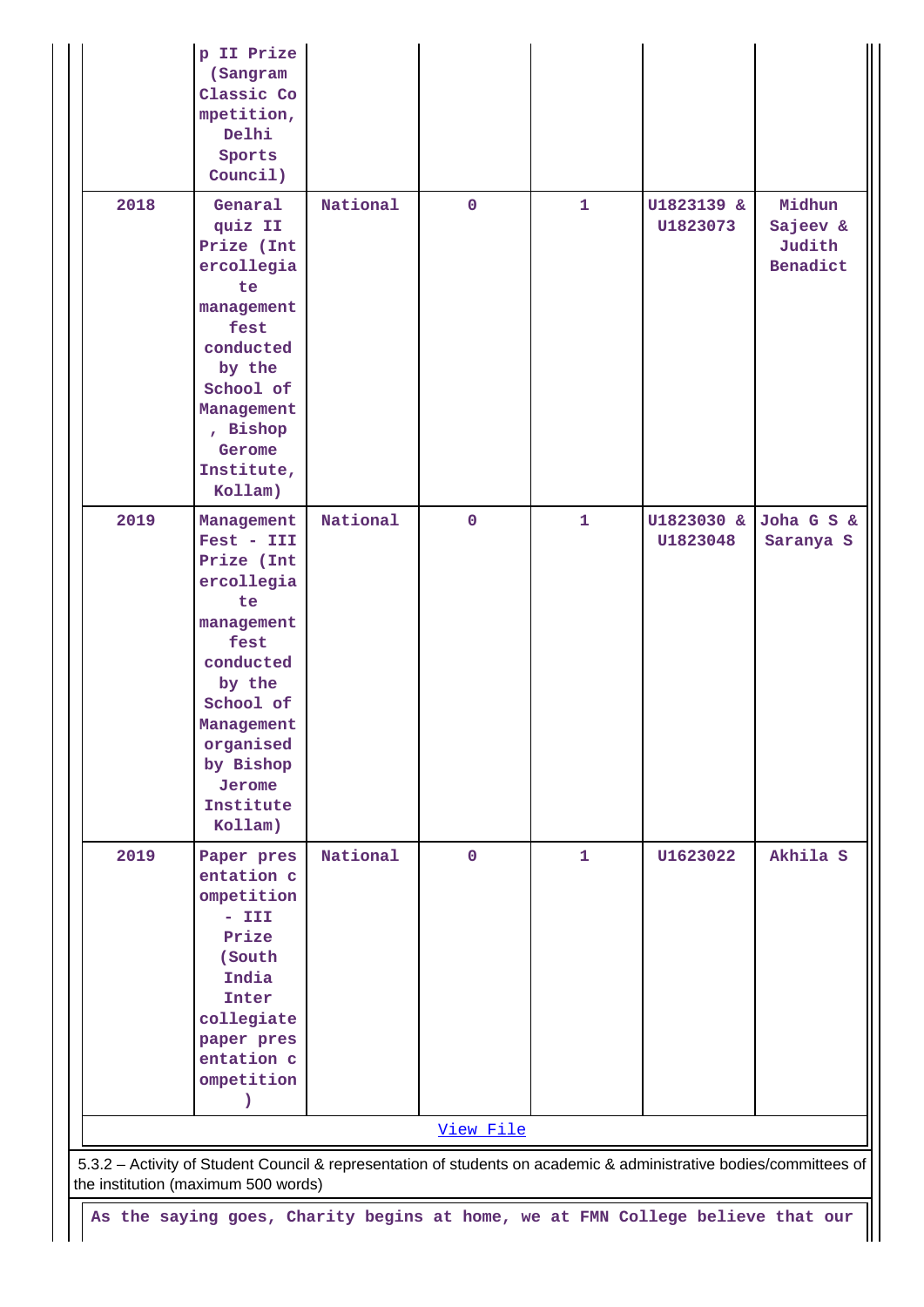**assets, the students of the college should be taught the first steps of being responsible citizens. FMNC provides ample avenue to nurture social responsibility, leadership skills, secular outlook, comprehensive perception and holistic development in students by making them part of the bodies that play a crucial role in running the college. The presence of an elected student Union, instils democratic ideals. The Student Union is guided by teachers in the capacity of Union Consultant, Arts Consultant and Magazine Editor. The Chairman, elected by the class representatives is a member of the College Council one of the premier bodies that run the college, thereby giving a platform for the students to express their concerns. Student members are part of the IQAC as well, giving them a chance to participate in the functioning of important bodies in the college. The College Union organises events such as Arts Festival, Film Festival, Sports Day, Women's Day. Department Associations programmes, College Day and Publication of student's magazine 'Pyari Ma'. Apart from the regular activities of the college, the students organised a mass signing of petition to the KSRTC, requesting them to make the Low Floor buses differently abled friendly. Their compassion towards the needy was evident in their distribution of food packets to the needy teaching that, "Love is Something Else". The active committees in the college consists of student members showing that Fatima college believes in integrating student participation in all the endeavours. The mandatory committees such as Anti Ragging Cell, AntiSexual Harassment Committee, Antinarcotics Club, Students Grievance Redressal Cell, Committee for SC/ST, Minority OBC Cell, and Cell for Divyangjans have student members. The Antinarcotics club consists of 53 student members and every year the committee observes Antinarcotics week on enlightening the students on the dangers of using drugs and substances. The Electoral Literacy Club inaugurated this year, serves its purpose in educating the students on healthy aspects of the electoral system in our country. Student membership in the Cooperative store helps them get an idea on logistics and supply of books and stationery required by students. The Ethics committee has three student members and the purpose of the committee is to maintain decorum in the campus. Members of NSS and NCC, have several avaenues for nurturing social responsibility. In addition to the routine work, there are student clubs in the college which help the students hone their skills related to arts, literature and science. The Professors of the Future programme practiced by the departments gives the students first hand experience in teaching. The Radio Club in collaboration with Radio Benziger helps students host a radio programme called, "Rhythms of Fatima", giving students exposure to the familiarise with jobs related to radio broadcast.**

#### **5.4 – Alumni Engagement**

5.4.1 – Whether the institution has registered Alumni Association?

#### **Yes**

 **Former Students' Association, (KLM/TC/300/2017) the Alumni association of Fatima College, serves as a rendezvous for the former students to meet even after stepping out of her portals. Formally inaugurated in 1956, barely five years after the formation of the college, the FSA serves its role in upholding the mission and vision of the college by lending support through scholarships and funds for student welfare scheme, organising quiz competitions, and sports competitions, the Alumni has proved that some bonds are for lifetime. All the departments in the college have active alumni meetings. This year, the Dept of English started "Fatima English Literature Alumni Association" (FELAA) on 2/08/2018, as a response to suggestions received by the alumni over the years, thereby making the total number of departments with formal Alumni associations four, the others being Chemistry, Botany and Commerce. In total, there were 16 Alumni meetings. The Chemistry Alumni had 4 meetings that included an Executive Meeting held on 15.10.2018, a General Body held on 20.11.2018, and two meetings**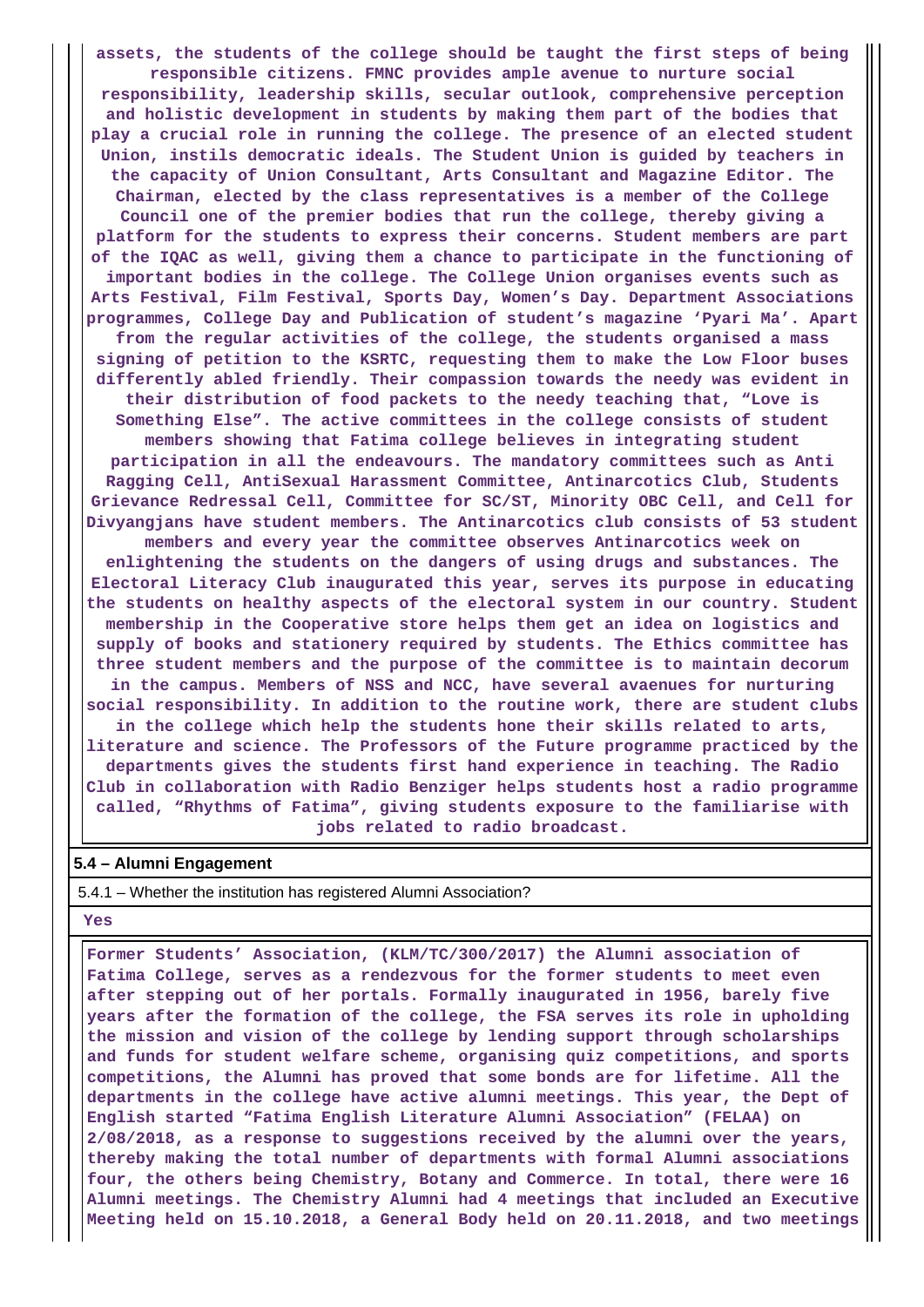**of the 9093 Batch and 8487 Batch. The Dept of Maths had 2 meetings of 1966\_69 Batch and 1986\_89 Batch. The 1993\_96 and 2010\_13 Batch of Physics Dept met in the college on 5.5.2019and 10.4.2019. One of the most active alumni associations, namely Commerce Association has an Alumni directory and had several meetings around the year. The total number of registered alumni is 1737, There were three executive meetings and one general body meeting in the current year. The 1973\_76 Batch and 1984\_86 Batch of Botany met in the college on 26.01.2019 and 9.02.2019 respectively. The meetings facilitate to strengthen the bond to their Alma Mater. The FSA's prime yearly event "Prof. Clement D'Cruz Memorial Inter College Quiz Competition" was conducted on 21 Jan 2019 in which 17 colleges from different parts of Kerala took part. The Rev. Fr Richard Memorial annual inter department quiz competition was conducted on 15, Jan 2018 at the Jubilee memorial hall. The winners were given cash prizes of Rs 2000, Rs 1500 and Rs 1000 respectively. The FSA started the "Msgr. A.J Rozario Memorial Intercollegiate Basketball Tournament", this year, inaugurated by ACP Shihabudeen of Chathanoor Division on January 16, 2019. Six teams participated in the inaugural tournament. Mr Anil Xavier IAS, an alumnus, inaugurated the public meeting of the annual reunion held on Jan 26. The reunion was attended by many of the alumni and their family members and many of them participated in the various cultural and sports events hosted as part of the reunion. One of the objectives of the Formers Students' Association is to provide financial support to the deserving students of the college and the Rev Msgr. A. J. Rozario endowment translates this objective to reality. This year an amount of Rs 60000 was given to the students as scholarship.**

5.4.2 – No. of registered Alumni:

**1737**

5.4.3 – Alumni contribution during the year (in Rupees) :

**167025**

5.4.4 – Meetings/activities organized by Alumni Association :

 **1. Former Students Association Annual Re Union 26.01.2019 2. Chemistry Executive Meeting 15.10.2018. General Body 20.11.2018 1990\_93 Batch 27.12.2018 1984\_87Batch 23.072018 3. Commerce Executive meeting 15.5.2019. Meeting 9.11.2018 Executive meeting 20.10.2018 Executive Meeting 30.9.2018 4. Physics 1993\_96 Batch 05.05.2019 2010\_13 Batch 10.04.2019 5. Mathematics 1966\_69 Batch 14.05.2019. 1986\_89 Batch 19.05.2019 6. English General Meeting 02.08.2018, General Meeting 13.07.2019 7. Botany 1973\_76 Batch 26.01.2019 1984\_86 Batch 09.02.2019**

#### **CRITERION VI – GOVERNANCE, LEADERSHIP AND MANAGEMENT**

### **6.1 – Institutional Vision and Leadership**

 6.1.1 – Mention two practices of decentralization and participative management during the last year (maximum 500 words)

 **The policy of decentralization and participative management is implemented with the synchronized functioning of the Managing Board, the Governing Council, the Academic Council, the Office of the Controller of Examinations, the Finance Committee and the Board of Studies. The teaching staff, nonteaching staff, alumni, parents and students play a vital role well in implementing the practices. The Managing Board is the apex body and the Governing Council is the executive body of the college. The policy decisions taken by these two bodies are implemented through the Principal. In order to facilitate this, Principal is assisted by the IQAC for quality initiatives, the academic council for the academic matters and the college council for the administrative matters. To ensure the participation of all the stakeholders in the policy decisions,**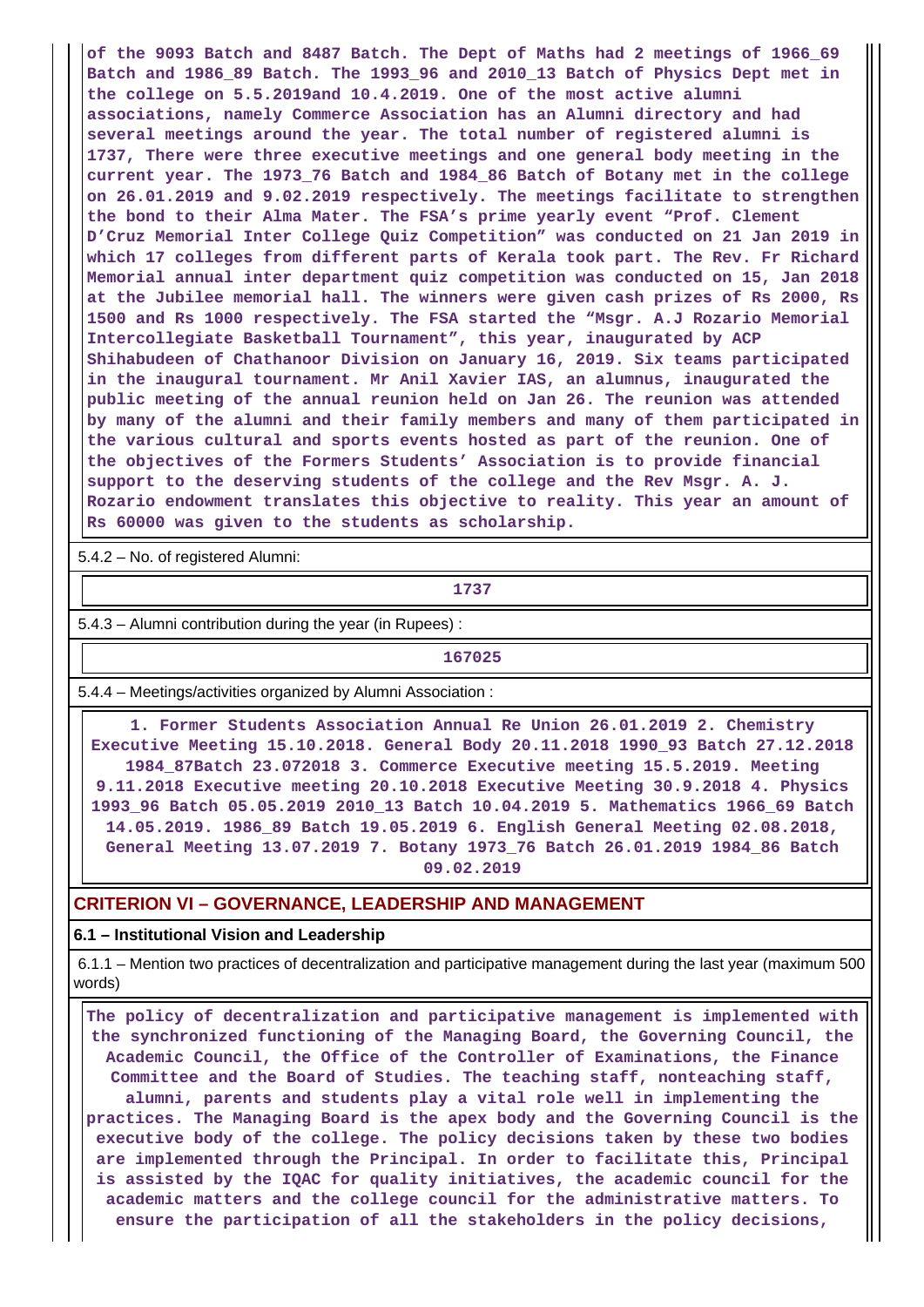**feedback is taken from all and analysed and based on it, the decisions are drafted by the apex bodies, and executed with the coordinated efforts of all the stakeholders. Two practices are implementation of IT in teaching learning process and the outcome based education (OBE). As part of IT implementation, MOODLE is introduced as learning management system. The Governing Council based on feedback from various stakeholders decided to make the teaching learning process IT oriented with an appropriate delivery platform. Accordingly, IQAC has discussed and decided to implement MOODLE as an extended classroom learning platform. To translate into practice, IQAC has organised a NAAC sponsored hands on training programme on MOODLE. A committee headed by the Librarian has been constituted for the effective implementation of MOODLE ensuring the participation of all the departments. Further, admin level training programme was conducted for the faculty members at the execution level. Moreover, IQAC has ensured the submission of semester 5 assignments through MOODLE. The academic implementation of MOODLE has been ratified by the Academic Council and the administrative level implementation by the college council, which involve the student representative also. The matter was reported in the class PTA meetings, where parents supported the move. The programme is implemented for the first semester UG and PG students of 2019 admissions. The students and the teachers have started utilizing the MOODLE platform for imparting various teaching learning activities. Secondly, the implementation of OBE. In tune with UGC mandates and recommendations, University directives, Higher Education Council directives and taking into consideration the vision and mission of the institution, the Governing Council has directed to revamp the curriculum to be outcome based. Accordingly, IQAC has organized a training programme on developing Outcome Based curriculum in collaboration with the KSHEC. Further, according to the directions from Institution, the IQAC has set up Programme Outcomes (PO) which was ratified by the Academic Council. Also, the IQAC has directed the Board Of studies (BOS) to integrate the Programme Specific Outcomes (PSO) and CO to the new syllabus that was approved by Academic Council and the same was further approved by the University of Kerala for implementation w.e.f 2019.**

 6.1.2 – Does the institution have a Management Information System (MIS)? *Yes* **6.2 – Strategy Development and Deployment** 6.2.1 – Quality improvement strategies adopted by the institution for each of the following (with in 100 words each): **Strategy Type Community Community** Details

| Jualcyy Type              | Delalis                                                                                                                                                                                                                                                                                                                                                                                                                                                                                                                                                                                                                                                                               |  |  |  |
|---------------------------|---------------------------------------------------------------------------------------------------------------------------------------------------------------------------------------------------------------------------------------------------------------------------------------------------------------------------------------------------------------------------------------------------------------------------------------------------------------------------------------------------------------------------------------------------------------------------------------------------------------------------------------------------------------------------------------|--|--|--|
| Human Resource Management | The institution has a well defined<br>policy for the recruitment and upward<br>mobility. The retirement vacancies are<br>filled by appointing Assistant<br>Professors on contract till the<br>official procedures of permanent<br>posting are regularised. The Assistant<br>Professors on contract for the<br>government sanctioned posts are paid by<br>the government and the others by the<br>management. Further, the institution<br>organises inhouse training programmes<br>for the professional development of the<br>faculty members. The faculty members<br>are also encouraged to attend the<br>professional training programmes in<br>other institutions also. The college |  |  |  |
|                           | has a self appraisal system to evaluate                                                                                                                                                                                                                                                                                                                                                                                                                                                                                                                                                                                                                                               |  |  |  |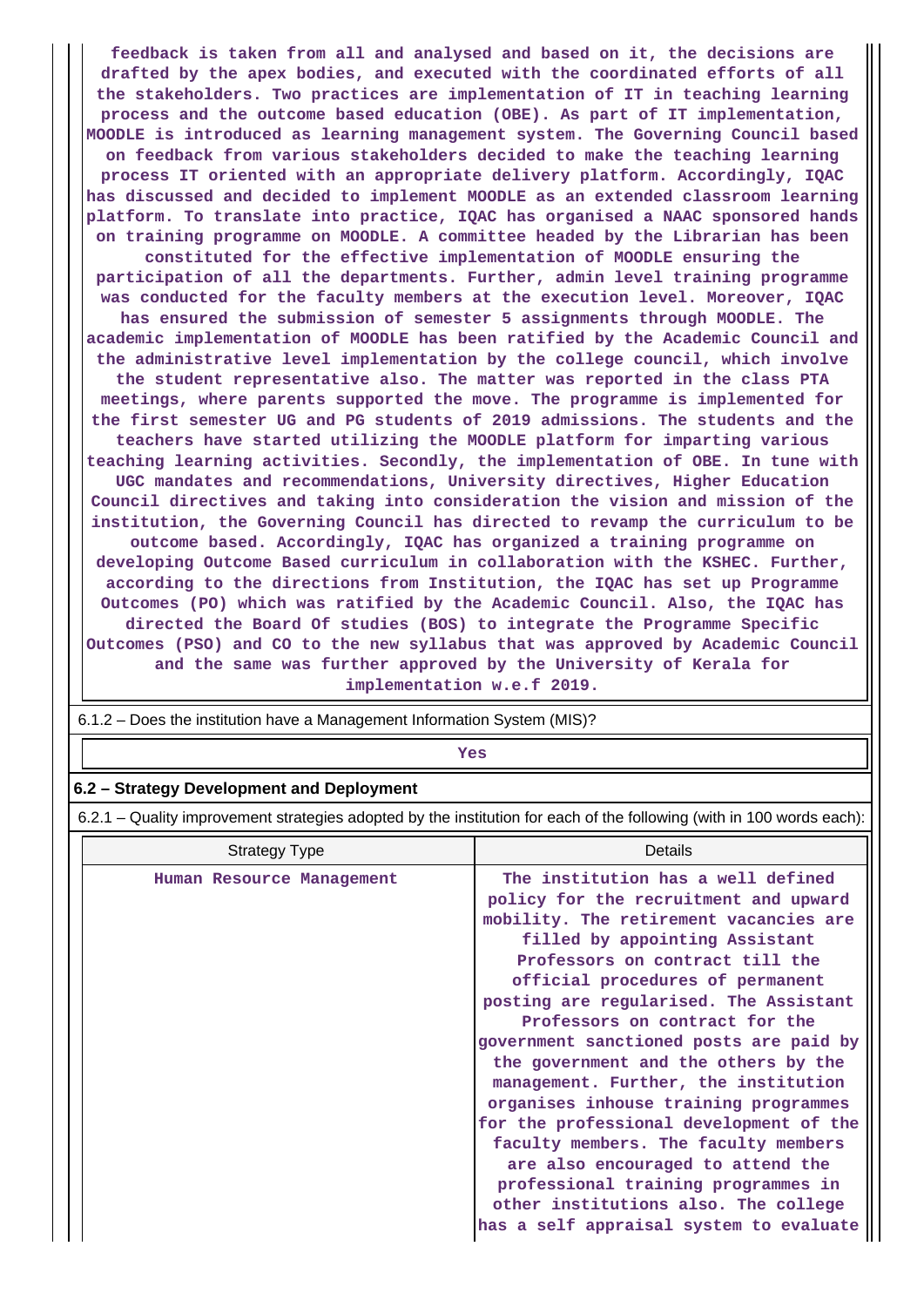|                            | the performance of the faculty.<br>Feedback is collected from the students<br>at the end of a semester. Corrective<br>measures are taken based on the<br>assessment.                                                                                                                                                                                                                                                                                                                                                                                                                                                                                                                                                                                                                                                                                                                                                                                                                                                                                                                                                                                                                                                                                                                                             |
|----------------------------|------------------------------------------------------------------------------------------------------------------------------------------------------------------------------------------------------------------------------------------------------------------------------------------------------------------------------------------------------------------------------------------------------------------------------------------------------------------------------------------------------------------------------------------------------------------------------------------------------------------------------------------------------------------------------------------------------------------------------------------------------------------------------------------------------------------------------------------------------------------------------------------------------------------------------------------------------------------------------------------------------------------------------------------------------------------------------------------------------------------------------------------------------------------------------------------------------------------------------------------------------------------------------------------------------------------|
| Examination and Evaluation | The office of the Controller of<br>Examination is responsible for the<br>conduct of all examinations including<br>the preparation, scheduling and<br>conducting of examinations and other<br>incidental matters connected with the<br>examination. During the academic year<br>2018_19, the office has been successful<br>in the timely systematic conduct of all<br>the examinations with the effective<br>human resource management. All the<br>procedures regarding the conduct of<br>examinations are carried out as<br>documented in the examination manual.<br>The office could conduct error free<br>evaluation and could publish the<br>results of the End Semester Examination<br>of UG programmes within 20 to 30 days<br>during the academic year. As per the<br>instruction of University, 50 of the<br>evaluation is done by the examiners<br>from outside. The examination<br>automation system of the college runs<br>through the software ROVAN EMS since<br>2017 and EduFizz (Institution<br>Management system) since 2018. Most of<br>the exam processes are automated for<br>the smooth functioning of the<br>examination. The students can generate<br>hall tickets and draft mark sheets<br>online. Online question banking through<br>QnSmart is at its final stage for<br>implementation. |
| Research and Development   | The college has constituted a Research<br>Development committee for implementing<br>its research policy. The institution<br>promotes and upholds a research culture<br>where it encourages the faculty to<br>undertake research. The committee<br>approaches national and international<br>organisations such as UGC, ICSSR, ICHR,<br>ICAR, KSCSTE, ICMR, MoeF, Western Ghat<br>Cell, SERB, UNESCO, UNICEF to fund<br>major minor research projects. Thus,<br>this academic year, we have 4 of our<br>student projects worth Rs.34000/ funded<br>by KSCSTE. We also have a faculty<br>project worth Rs.3959000/ funded by<br>SERB. The faculty have 27 publications<br>in research journals during the<br>academic year 2018_19. Besides, the<br>institution has created and continues                                                                                                                                                                                                                                                                                                                                                                                                                                                                                                                           |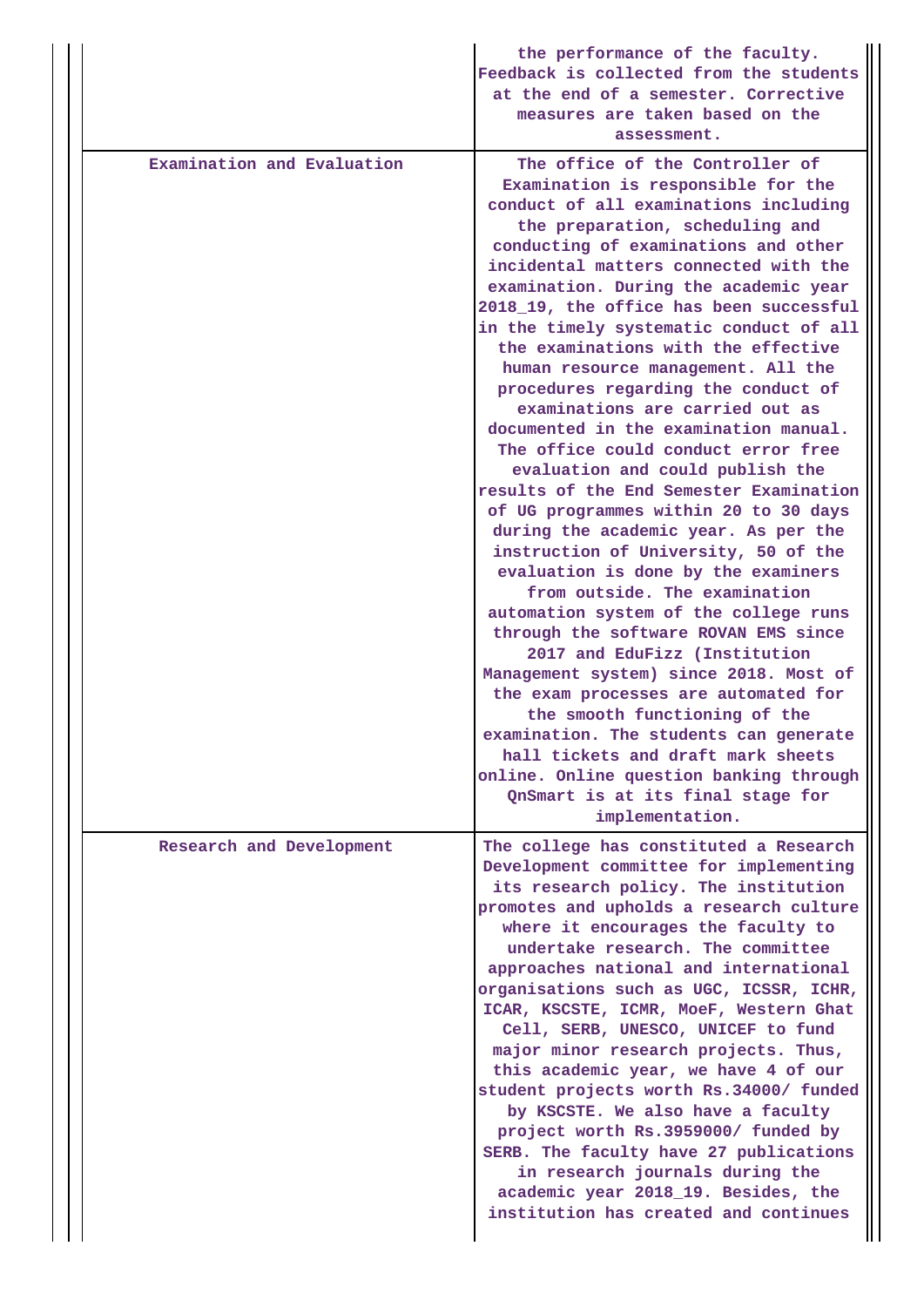|                                                               | to maintain a database of research work<br>and research projects undertaken by the<br>faculty and students as we gauge<br>research data by metrics such as<br>citation index, Impact factor, hindex,<br>SNIP, SHR etc. DST FIST has sanctioned<br>Rs. 90,00,000/ as institutional grant<br>to enhance the academic and research<br>infrastructure of the college. Further,<br>Consultancy services are offered by<br>various departments in their areas of<br>excellence. Corporate training is also<br>offered by Department of Botany.                                                                                                                                                                                                                                                                                                                                                                                                                                                                                                                                                                                                                                                                                                                                                                                                                                                                                                                                              |
|---------------------------------------------------------------|---------------------------------------------------------------------------------------------------------------------------------------------------------------------------------------------------------------------------------------------------------------------------------------------------------------------------------------------------------------------------------------------------------------------------------------------------------------------------------------------------------------------------------------------------------------------------------------------------------------------------------------------------------------------------------------------------------------------------------------------------------------------------------------------------------------------------------------------------------------------------------------------------------------------------------------------------------------------------------------------------------------------------------------------------------------------------------------------------------------------------------------------------------------------------------------------------------------------------------------------------------------------------------------------------------------------------------------------------------------------------------------------------------------------------------------------------------------------------------------|
| Library, ICT and Physical<br>Infrastructure / Instrumentation | The effective functioning of the<br>library is ensured by a library<br>committee. The committee holds regular<br>meetings to analyse the day to day<br>activities and assures the enhanced use<br>of the library. Library at present is<br>functioning as the Learning Centre, and<br>the implementation and monitoring of<br>the MOODLE platform is under the<br>purview of the Library. The management<br>provides essential infrastructural<br>facilities. They are keen on regular<br>updation of the physical infrastructure<br>in sync with the increasing needs of<br>the students and faculty. Certain<br>measures have been initiated to upgrade<br>the physical infrastructure to set up<br>an annexure campus for the next<br>academic year. The annexure campus<br>called as Bishop Catalani Campus is<br>equipped with 10 class rooms, a<br>computer lab with 60 computers and a<br>library and an auditorium. With the<br>financial assistance from PTA, a biogas<br>plant for solid food waste management<br>and a sanitary napkin vending machine<br>have been set up. These developments in<br>the campus have been implemented<br>without disturbing the green protocol.<br>The college is on the move to fully<br>automate its operations and services.<br>The college uses cloud computing for<br>better data security and for ensuring<br>uninterrupted services. New Web Portal<br>with individual websites for each<br>department and IQAC has been activated. |
| Curriculum Development                                        | Our college has a well defined<br>procedure to design new curriculum,<br>revise and update the existing ones.<br>The curriculum is revised every 3 years<br>in such a way to meet the global and<br>local needs and to address the emerging<br>trends in various fields. The Board of<br>Studies (BoS) of each department design                                                                                                                                                                                                                                                                                                                                                                                                                                                                                                                                                                                                                                                                                                                                                                                                                                                                                                                                                                                                                                                                                                                                                      |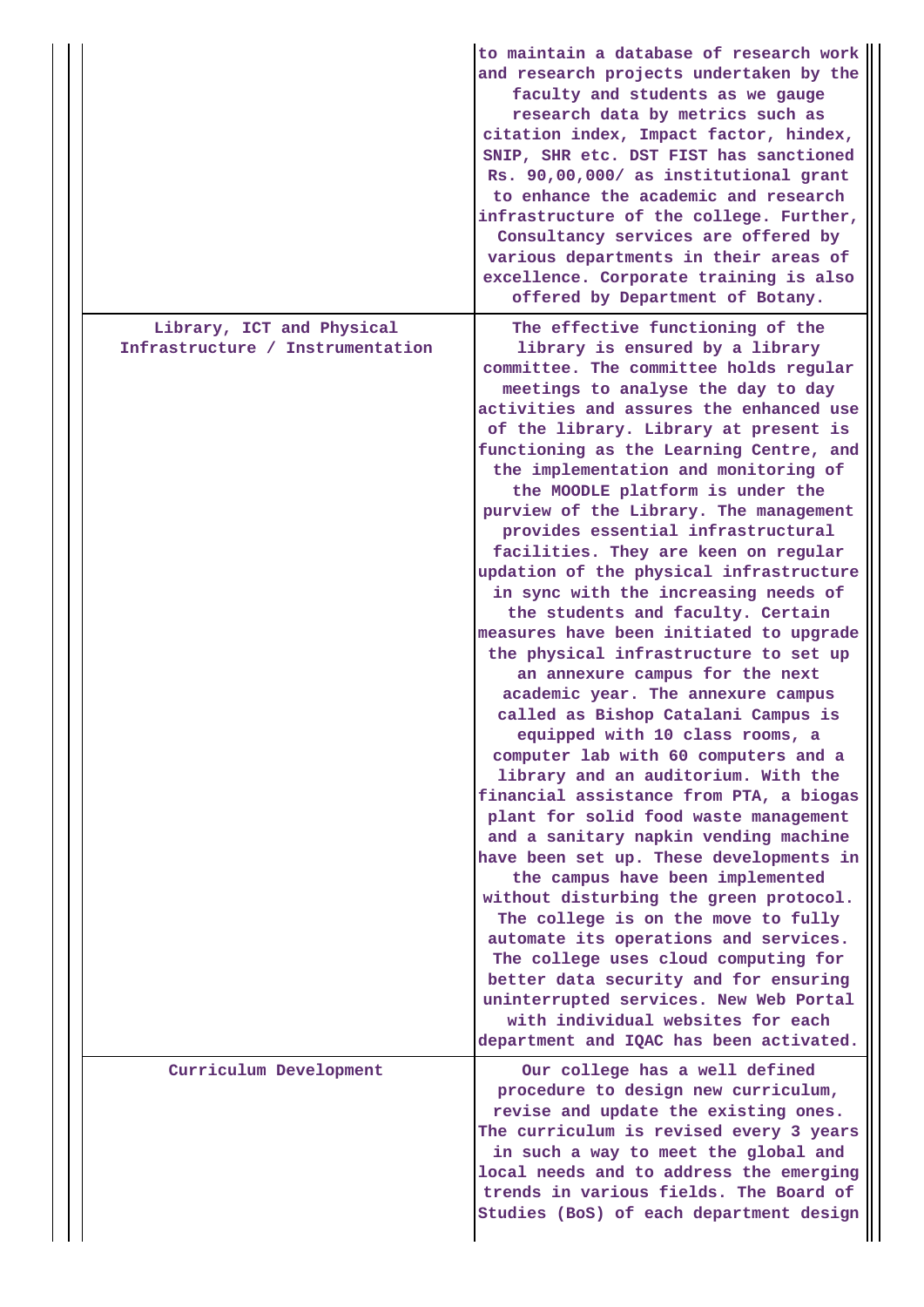|                       | the syllabus which in turn gets<br>ratified by the Academic Council and<br>get approval from the Governing Council<br>of the college. The BoS and the<br>Academic Council are convened twice a<br>year. During the academic year 201819,<br>the steps were initiated to revise the<br>syllabus for the academic year 2019.<br>The syllabus revision was done in the<br>light of the mandates of the University<br>Grants commission (UGC) and the<br>recommendations of the IQAC of the<br>college. As per the UGC mandate, a<br>course in "Disaster Management" was<br>introduced in all the programmes.<br>Employability skills and gender<br>sensitization were also major concerns<br>for structuring the syllabus. The IQAC<br>emphasizes on providing outcome based<br>education. To ensure the same, the IQAC<br>has given proper training for the<br>faculty members on developing outcome<br>based curriculum in collaboration with<br>the Kerala State Higher Education<br>council (KSHEC). The programme outcomes<br>(PO) were developed at the<br>institutional level whereas the course<br>outcomes (CO) and the programme<br>specific outcomes (PSO) at the<br>departmental level. The CO and PSO were<br>tagged with PO so that the quantitative<br>measurement becomes feasible. Besides,<br>based on the feedback of different<br>stakeholders, in order to enhance the<br>employability skills, each department<br>offers an add on course. The college is<br>also on the move towards developing<br>question bank and decisions were made |
|-----------------------|--------------------------------------------------------------------------------------------------------------------------------------------------------------------------------------------------------------------------------------------------------------------------------------------------------------------------------------------------------------------------------------------------------------------------------------------------------------------------------------------------------------------------------------------------------------------------------------------------------------------------------------------------------------------------------------------------------------------------------------------------------------------------------------------------------------------------------------------------------------------------------------------------------------------------------------------------------------------------------------------------------------------------------------------------------------------------------------------------------------------------------------------------------------------------------------------------------------------------------------------------------------------------------------------------------------------------------------------------------------------------------------------------------------------------------------------------------------------------------------------------------------------------------------------------------------|
|                       | to develop the question bank as per the<br>Bloom's Taxonomy.                                                                                                                                                                                                                                                                                                                                                                                                                                                                                                                                                                                                                                                                                                                                                                                                                                                                                                                                                                                                                                                                                                                                                                                                                                                                                                                                                                                                                                                                                                 |
| Teaching and Learning | To enhance the quality of teaching, the<br>faculty members are encouraged to<br>organise and take part in various<br>academic programmes. In addition to<br>that, IQAC initiates regular training<br>programmes for the faculty members.<br>NAAC sponsored seminars were organised<br>and hands on trainings were given on<br>the efficient use of the MOODLE<br>platform which promotes extended<br>classroom learning. The submission of<br>UG and PG assignments and practical<br>worksheet of science students through<br>MOODLE were made compulsory. The<br>faculty members are encouraged to do<br>refresher courses on SWAYAM platform<br>and 11 teachers of various departments<br>have successfully completed the ARPIT                                                                                                                                                                                                                                                                                                                                                                                                                                                                                                                                                                                                                                                                                                                                                                                                                            |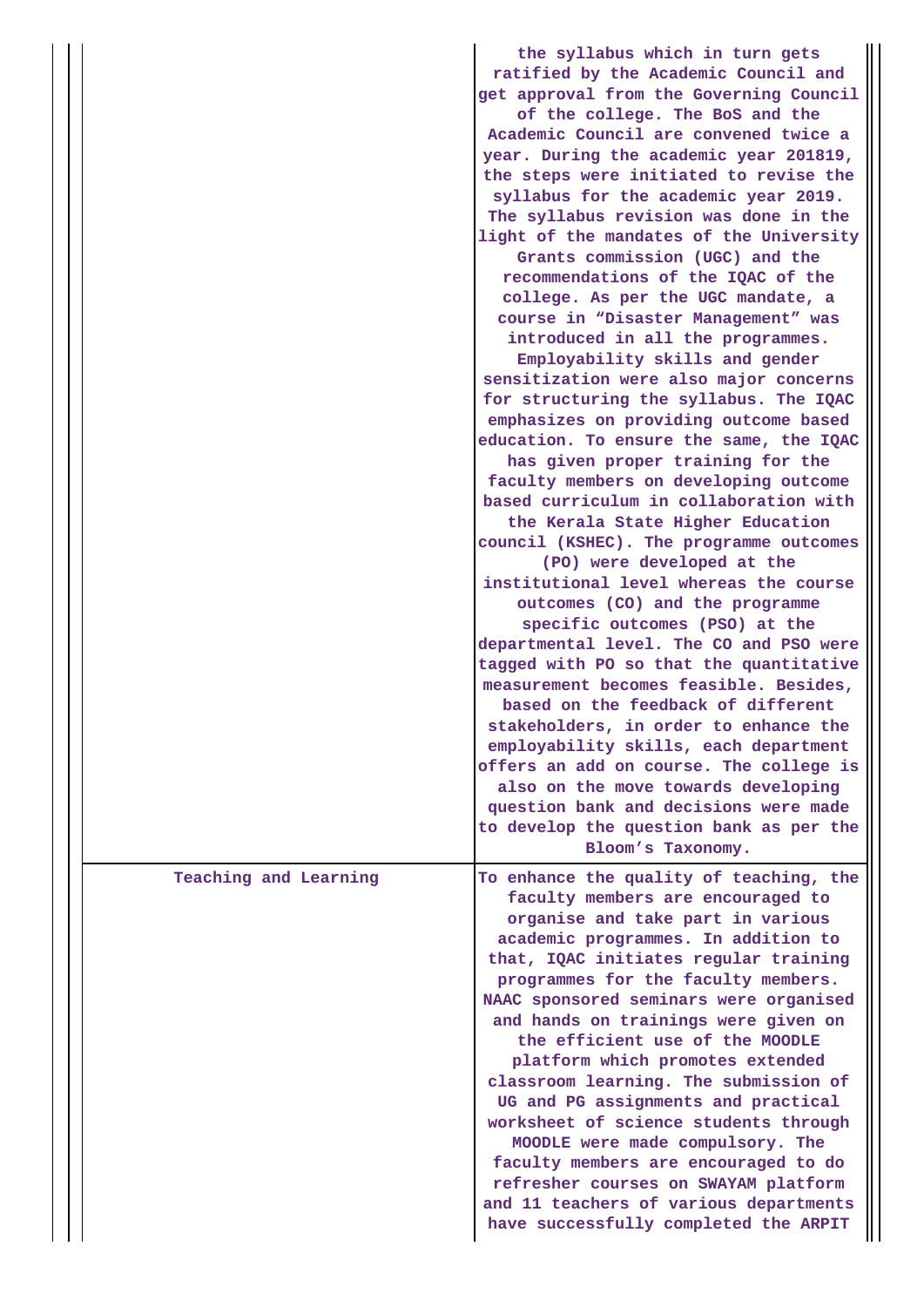|                       | programme offered by SWAYAM. Further,<br>Post Graduate students were enrolled<br>for online courses in SWAYAM platform<br>through MOOC. To impart quality<br>education to students, effective ICT<br>teaching methods suited to the needs of<br>the students are extensively used. We<br>have ICT enabled classrooms, fully<br>functional and wifi enabled media room<br>and computer lab and well equipped<br>language lab to ensure the same. At<br>present new 10 ICT integrated<br>classrooms were built up, in the annexe<br>campus. A new computer lab with 60<br>computers has been set up. Networking<br>of the computers is also completed.<br>Further, there are 3 smart class rooms.<br>The institution focuses on student<br>centric learning methodologies that<br>stir up the active participation of the<br>students in their learning process.<br>Hence, the curriculum incorporated<br>internships, student's tours and field<br>projects, field and industrial visits.<br>To promote experiential learning and<br>peer group learning, the quality<br>enhancement activities are conducted by<br>various clubs where they experience<br>hands on learning. Internship was made<br>compulsory for all Postgraduate<br>programmes, from 2019 admissions<br>onwards. Besides, proper academic<br>planning is executed through academic<br>calendar prepared by the expert<br>committee. A large number of academic<br>seminars and workshops were conducted<br>in all teaching departments, with the<br>financial assistance from PTA and other<br>external funding agencies. By these<br>deliberations, the students get<br>opportunities to interact with a<br>significant number of academic |
|-----------------------|----------------------------------------------------------------------------------------------------------------------------------------------------------------------------------------------------------------------------------------------------------------------------------------------------------------------------------------------------------------------------------------------------------------------------------------------------------------------------------------------------------------------------------------------------------------------------------------------------------------------------------------------------------------------------------------------------------------------------------------------------------------------------------------------------------------------------------------------------------------------------------------------------------------------------------------------------------------------------------------------------------------------------------------------------------------------------------------------------------------------------------------------------------------------------------------------------------------------------------------------------------------------------------------------------------------------------------------------------------------------------------------------------------------------------------------------------------------------------------------------------------------------------------------------------------------------------------------------------------------------------------------------------------------------------------------------------------------|
| Admission of Students | luminaries.<br>This academic year, the institution has<br>fully automated the admission process                                                                                                                                                                                                                                                                                                                                                                                                                                                                                                                                                                                                                                                                                                                                                                                                                                                                                                                                                                                                                                                                                                                                                                                                                                                                                                                                                                                                                                                                                                                                                                                                                |
|                       | through the EdufFizz software. The<br>students can submit the application<br>through student portal and the<br>admission procedures are carried out by<br>the office portal. Admission process<br>starts with the online submission of<br>application. The rank list of the<br>applicants is published within a day<br>after closing the online portal. The<br>selected candidates are intimated<br>through the SMS with a link to download<br>the admission memo from the online<br>portal. On the day of admission, the                                                                                                                                                                                                                                                                                                                                                                                                                                                                                                                                                                                                                                                                                                                                                                                                                                                                                                                                                                                                                                                                                                                                                                                      |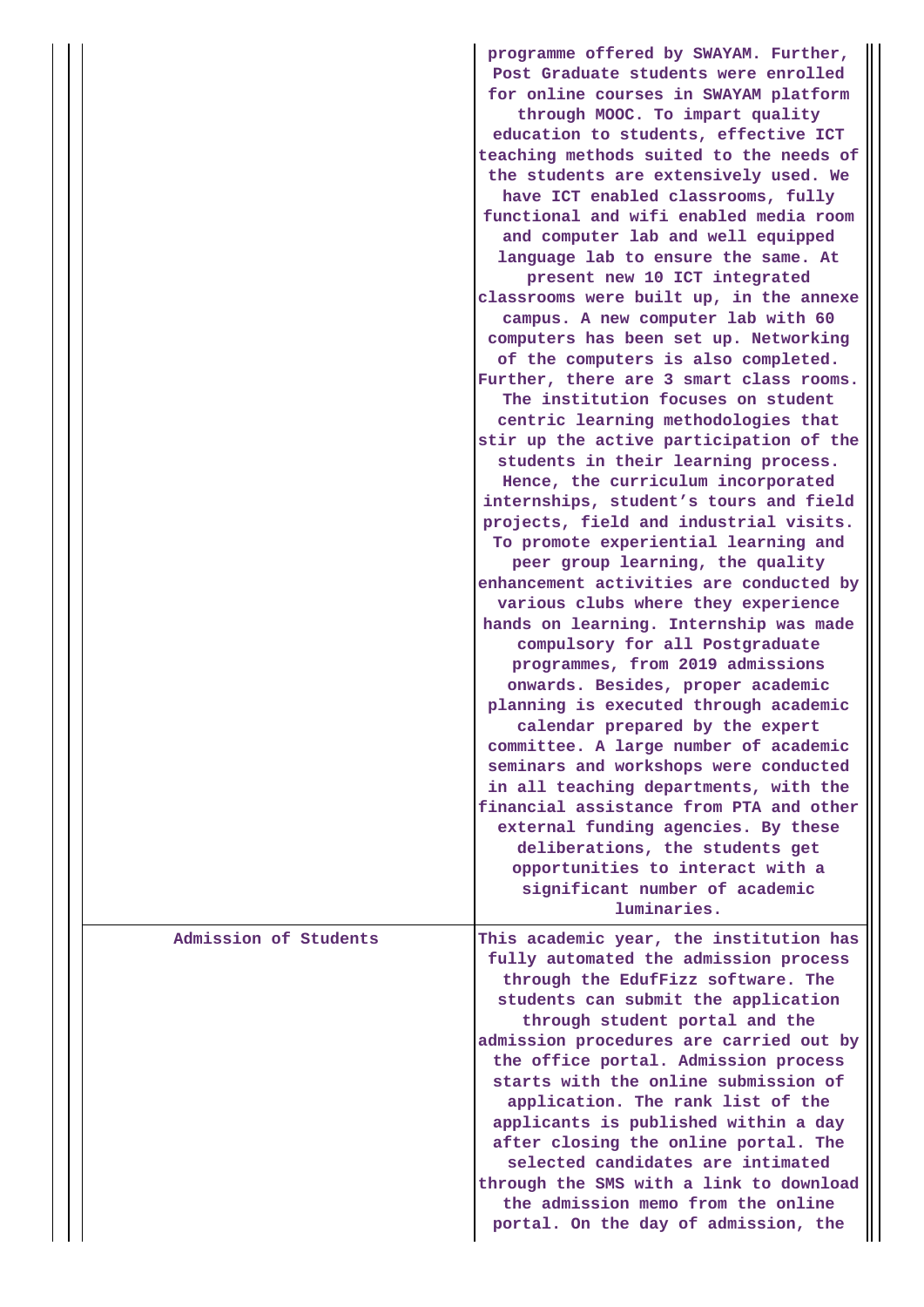| procedures are facilitated with online  |
|-----------------------------------------|
| queuing system through online office    |
| portal. There is also an online         |
| monitoring system to check the progress |
| of the admission procedures, the number |
| of seats filled in each category and    |
| the second language option. The number  |
| of applications received for different  |
| programs are as follows: BSc            |
| Mathematics - 1159, BSc Physics - 1262, |
| BSc chemistry - 1189, BSc Polymer       |
| chemistry - 177, BSc Zoology - $1164$ , |
| BSc Botany - 936, BSc Psychology - 653, |
| BA English - 2344, BA Malayalam - 735,  |
| BA History - 675, BA Economics 1307,    |
| BCom Finance - 1176, BA English SF -    |
| 542, BCom Cooperation - 469, BCom       |
| Computer Application - 538, BCA - 347,  |
| MA English - 155, MA Malayalam - 35, MA |
| Economics - 70, MCom Finance - 89, MSc  |
| Mathematics - 97, MSc Physics - 98, MSc |
| Chemistry - 103, MSc Zoology 81, MSc    |
| Botany - 84, MSc Psychology -51         |
|                                         |

6.2.2 – Implementation of e-governance in areas of operations:

| E-governace area              | Details                                                    |  |  |
|-------------------------------|------------------------------------------------------------|--|--|
| Planning and Development      | G suit and EduFizz                                         |  |  |
| Administration                | SPARK, BIMS, Tender, Office<br>administration              |  |  |
| Finance and Accounts          | BIMS, Office administration system                         |  |  |
| Student Admission and Support | EduFizz                                                    |  |  |
| Examination                   | Examination and Question Bank Software<br>Platform OnSmart |  |  |

# **6.3 – Faculty Empowerment Strategies**

 6.3.1 – Teachers provided with financial support to attend conferences / workshops and towards membership fee of professional bodies during the year

| Year | Name of Teacher | Name of conference/<br>workshop attended<br>for which financial<br>support provided                                           | Name of the<br>professional body for<br>which membership<br>fee is provided                          | Amount of support |
|------|-----------------|-------------------------------------------------------------------------------------------------------------------------------|------------------------------------------------------------------------------------------------------|-------------------|
| 2019 | Ms. Linda Pious | L'Enseignement<br>du FLE dans le<br>monde:<br>politiques<br>linguistiques,<br>méthodologies<br>et stratégies<br>pédagogiques. | Association Of<br>Indian Teachers<br>in French,<br>International<br>Association of<br>Quebec Studies | 5000              |
| 2019 | Ms. Linda Pious | Developing<br>Higher Order<br><b>Teaching Skills</b><br>in FLE<br>Classroom                                                   | Christ<br>University,<br>Bangalore in<br>collaboration<br>with Alliance                              | 5000              |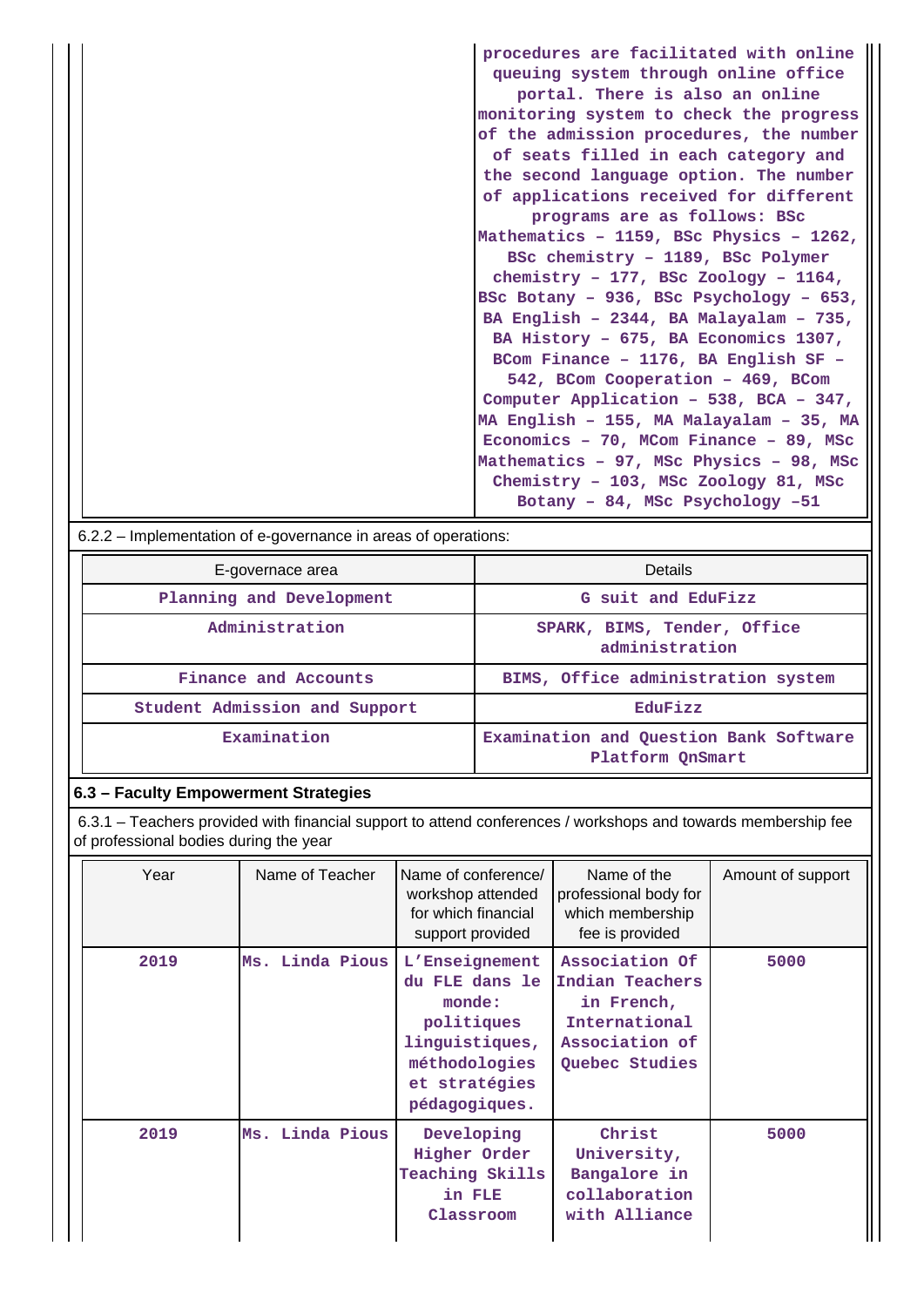|                                                 |                                                                                                                                                                                                                                                    |                                                                                                   |                                                                                                               | Française<br>Bangalore<br>Institut<br>Francais |                                                  |                                                      |
|-------------------------------------------------|----------------------------------------------------------------------------------------------------------------------------------------------------------------------------------------------------------------------------------------------------|---------------------------------------------------------------------------------------------------|---------------------------------------------------------------------------------------------------------------|------------------------------------------------|--------------------------------------------------|------------------------------------------------------|
| 2019                                            |                                                                                                                                                                                                                                                    | Dr. Manohar D.<br>Mullassery                                                                      | 3rd Green and<br>Sustainable<br>Chemistry<br>Conference                                                       | Elsevier Ltd<br>Berlin Germany                 |                                                  | 40000                                                |
|                                                 |                                                                                                                                                                                                                                                    |                                                                                                   | No file uploaded.                                                                                             |                                                |                                                  |                                                      |
| teaching and non teaching staff during the year |                                                                                                                                                                                                                                                    |                                                                                                   | 6.3.2 - Number of professional development / administrative training programmes organized by the Colleges for |                                                |                                                  |                                                      |
| Year                                            | Title of the<br>professional<br>development<br>programme<br>organised for<br>teaching staff                                                                                                                                                        | Title of the<br>administrative<br>training<br>programme<br>organised for<br>non-teaching<br>staff | From date                                                                                                     | To Date                                        | Number of<br>participants<br>(Teaching<br>staff) | Number of<br>participants<br>(non-teaching<br>staff) |
| 2019                                            | <b>NAAC</b><br>sponsored<br>national<br>seminar on<br>ICT in<br>student<br>centric le<br>arningthe<br>way ahead<br>in quality<br>education                                                                                                         |                                                                                                   | 15/01/2019                                                                                                    | 16/01/2019                                     | 55                                               | $\mathbf 0$                                          |
| 2019                                            | <b>PTA</b><br>sponsored<br>Hands on<br>training<br>programme<br>for<br>teachers<br>on Outcome<br><b>Based</b><br>Education<br>and<br>Graduate A<br>ttributes,<br>in collabo<br>ration<br>with<br>Kerala<br>State<br>Higher<br>Education<br>Council |                                                                                                   | 14/05/2019                                                                                                    | 15/05/2019                                     | 44                                               | $\mathbf 0$                                          |
| 2019                                            | <b>PTA</b><br>sponsored<br>hands on<br>training<br>programme                                                                                                                                                                                       |                                                                                                   | 18/03/2019                                                                                                    | 18/03/2019                                     | 48                                               | $\mathbf{0}$                                         |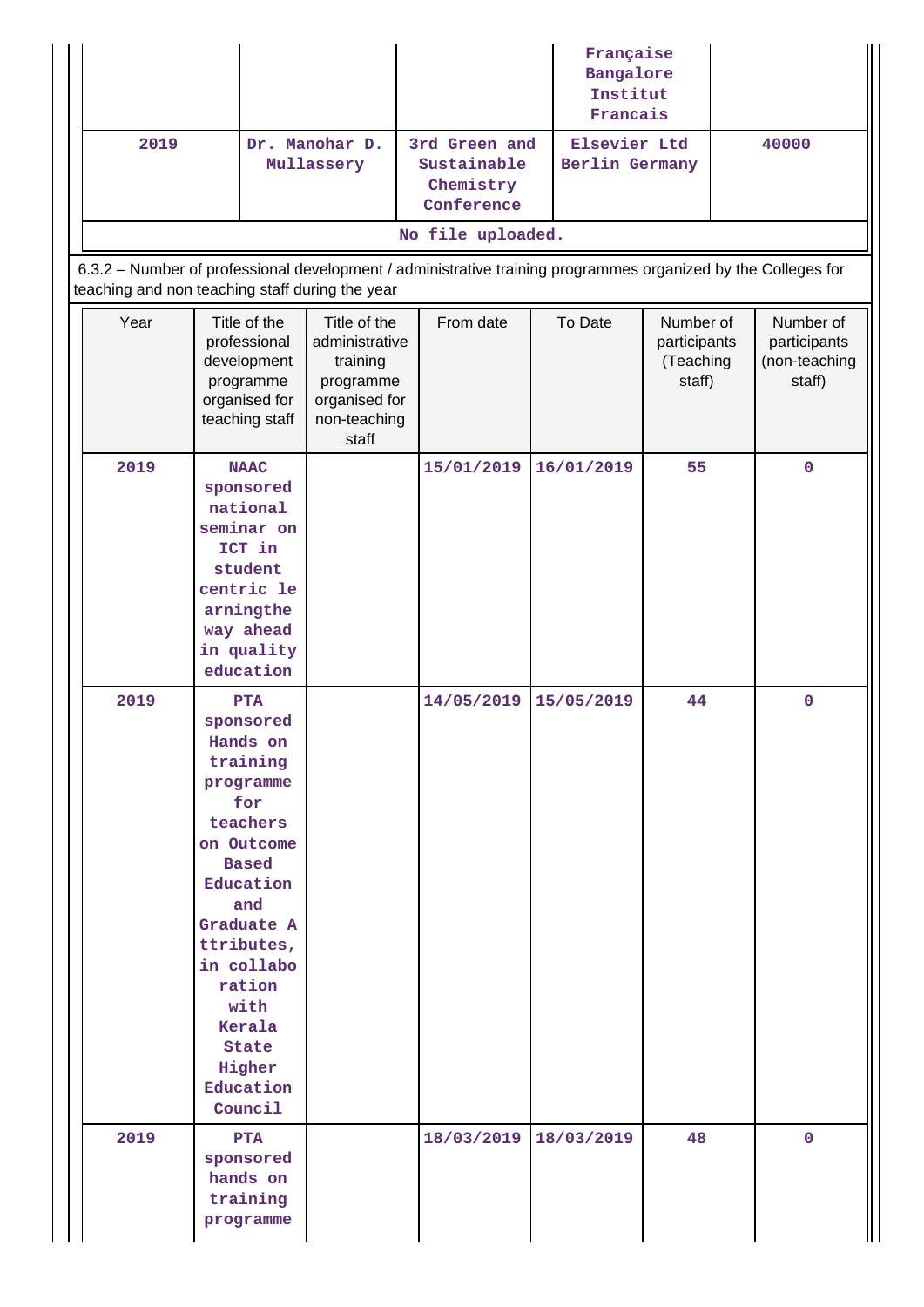|                                                                                                                                                                                                                                                                                                                                 | on Origin:<br>data<br>analysis<br>and<br>graphing<br>software<br>and<br>Mendeley:<br>reference<br>management<br>software |                                                                  |                   |  |            |             |  |             |
|---------------------------------------------------------------------------------------------------------------------------------------------------------------------------------------------------------------------------------------------------------------------------------------------------------------------------------|--------------------------------------------------------------------------------------------------------------------------|------------------------------------------------------------------|-------------------|--|------------|-------------|--|-------------|
| 2019                                                                                                                                                                                                                                                                                                                            | <b>PTA</b><br>sponsored<br>hands on<br>Training S<br>tatistical<br>Analysis<br><b>Using SPSS</b>                         |                                                                  | 11/02/2019        |  | 11/02/2019 | 36          |  | $\mathbf 0$ |
| 2019                                                                                                                                                                                                                                                                                                                            |                                                                                                                          | One Day<br>Training<br>Programme<br>for nontea<br>ching<br>staff | 11/05/2019        |  | 11/05/2019 | $\mathbf 0$ |  | 32          |
|                                                                                                                                                                                                                                                                                                                                 |                                                                                                                          |                                                                  | No file uploaded. |  |            |             |  |             |
| 6.3.3 - No. of teachers attending professional development programmes, viz., Orientation Programme, Refresher<br>Course, Short Term Course, Faculty Development Programmes during the year                                                                                                                                      |                                                                                                                          |                                                                  |                   |  |            |             |  |             |
| Title of the<br>professional<br>development<br>programme                                                                                                                                                                                                                                                                        |                                                                                                                          | Number of teachers<br>who attended                               | From Date         |  | To date    |             |  | Duration    |
| Hands on<br>$\frac{1}{2}$ $\frac{1}{2}$ $\frac{1}{2}$ $\frac{1}{2}$ $\frac{1}{2}$ $\frac{1}{2}$ $\frac{1}{2}$ $\frac{1}{2}$ $\frac{1}{2}$ $\frac{1}{2}$ $\frac{1}{2}$ $\frac{1}{2}$ $\frac{1}{2}$ $\frac{1}{2}$ $\frac{1}{2}$ $\frac{1}{2}$ $\frac{1}{2}$ $\frac{1}{2}$ $\frac{1}{2}$ $\frac{1}{2}$ $\frac{1}{2}$ $\frac{1}{2}$ |                                                                                                                          | $\mathbf{1}$                                                     | 28/06/2018        |  | 30/08/2018 |             |  | 64          |

| training on DNA<br>barcoding and<br>applications of<br>Bioinformatics |            |            |     |
|-----------------------------------------------------------------------|------------|------------|-----|
| Data entered in<br>excel sheet                                        | 01/06/2018 | 29/06/2019 | 365 |

# [View File](https://assessmentonline.naac.gov.in/public/Postacc/Training_Programmes/1831_Training_Programmes_1576749701.xlsx)

6.3.4 – Faculty and Staff recruitment (no. for permanent recruitment):

|                        | Teaching | Non-teaching |           |
|------------------------|----------|--------------|-----------|
| Full Time<br>Permanent |          | Permanent    | Full Time |
|                        | 59       |              |           |

6.3.5 – Welfare schemes for

| Teaching                                        | Non-teaching                                   | <b>Students</b>                             |  |  |
|-------------------------------------------------|------------------------------------------------|---------------------------------------------|--|--|
| Staff cooperative bank,<br>College cooperative  | Staff cooperative bank,<br>College cooperative | Parent Teacher<br>Association, faculty      |  |  |
| store, Departmentwise                           | store, Nonteaching staff                       | members, various                            |  |  |
| staff club, Common Staff<br>association, Fatima | association.                                   | government and<br>nongovernmental agencies, |  |  |
| Teachers Association.                           |                                                | PTA, Former Students                        |  |  |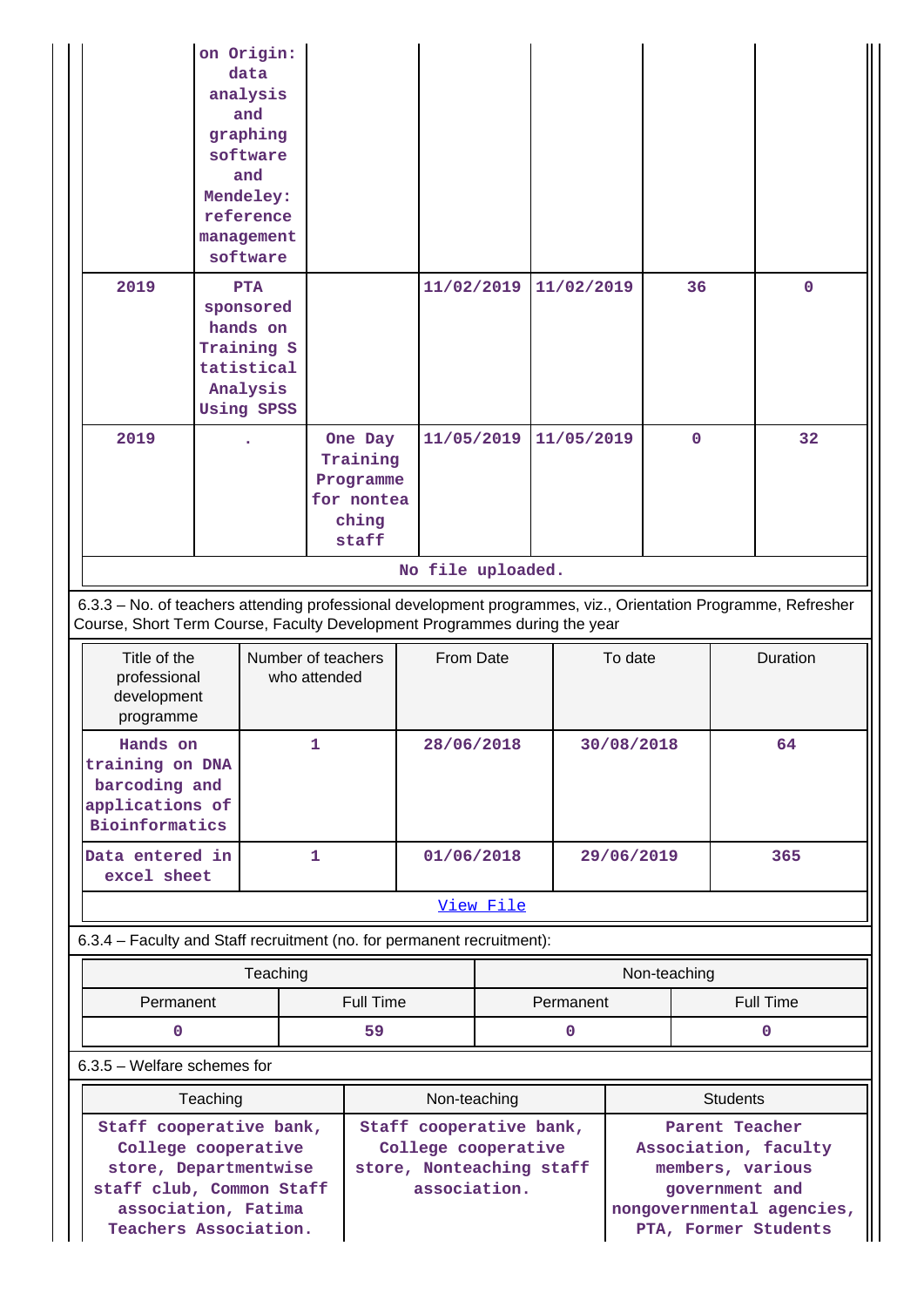|  | Association (FSA),        |
|--|---------------------------|
|  | Philanthropists,          |
|  | Management, Association   |
|  | of Retired Teachers (ART) |
|  | and Alumni have offered   |
|  | financial support in the  |
|  | form of merit cum means   |
|  | scholarship and           |
|  | fellowships to the        |
|  | students. Students Union, |
|  | Department level          |
|  | Associations and various  |
|  | clubs have organized      |
|  | various programmes and    |
|  | activities to enrich the  |
|  | sociocultural literary    |
|  | well being of the         |
|  | students. Further,        |
|  | contract staff is given   |
|  | one month salary and      |
|  | bonus during festival     |
|  | seasons by the            |
|  | management. Jobs were     |
|  | given to eligible family  |
|  | members of the non        |
|  | teaching staff on         |
|  | compassionate grounds.    |
|  | Preference is given to    |
|  | the children of teaching  |
|  | and nonteaching staff in  |
|  | admission to various      |
|  | courses. Financial        |
|  | support is extended to    |
|  | the children of           |
|  | nonteaching staff.        |

# **6.4 – Financial Management and Resource Mobilization**

6.4.1 – Institution conducts internal and external financial audits regularly (with in 100 words each)

 **The institution conducts internal audits regularly for the transparent financial management. The audit is conducted separately for the UGC autonomous funds and for the management funds. The audit is done by an external agency. The audit reports are maintained in the office of the financial officer of the college. The details of the external agency that conducts the audit is as follows: C.A Joymon, Alphonse co, Chartered accountants FRN0062915.**

 6.4.2 – Funds / Grants received from management, non-government bodies, individuals, philanthropies during the year(not covered in Criterion III)

| Name of the non government<br>funding agencies /individuals | Funds/ Grnats received in Rs. | Purpose                                           |  |  |  |  |  |  |  |
|-------------------------------------------------------------|-------------------------------|---------------------------------------------------|--|--|--|--|--|--|--|
| Grant From Management                                       | 22800000                      | Infrastructure<br>Augmentation and<br>Maintenance |  |  |  |  |  |  |  |
|                                                             | No file uploaded.             |                                                   |  |  |  |  |  |  |  |
| 6.4.3 - Total corpus fund generated                         |                               |                                                   |  |  |  |  |  |  |  |
| 23149442.88                                                 |                               |                                                   |  |  |  |  |  |  |  |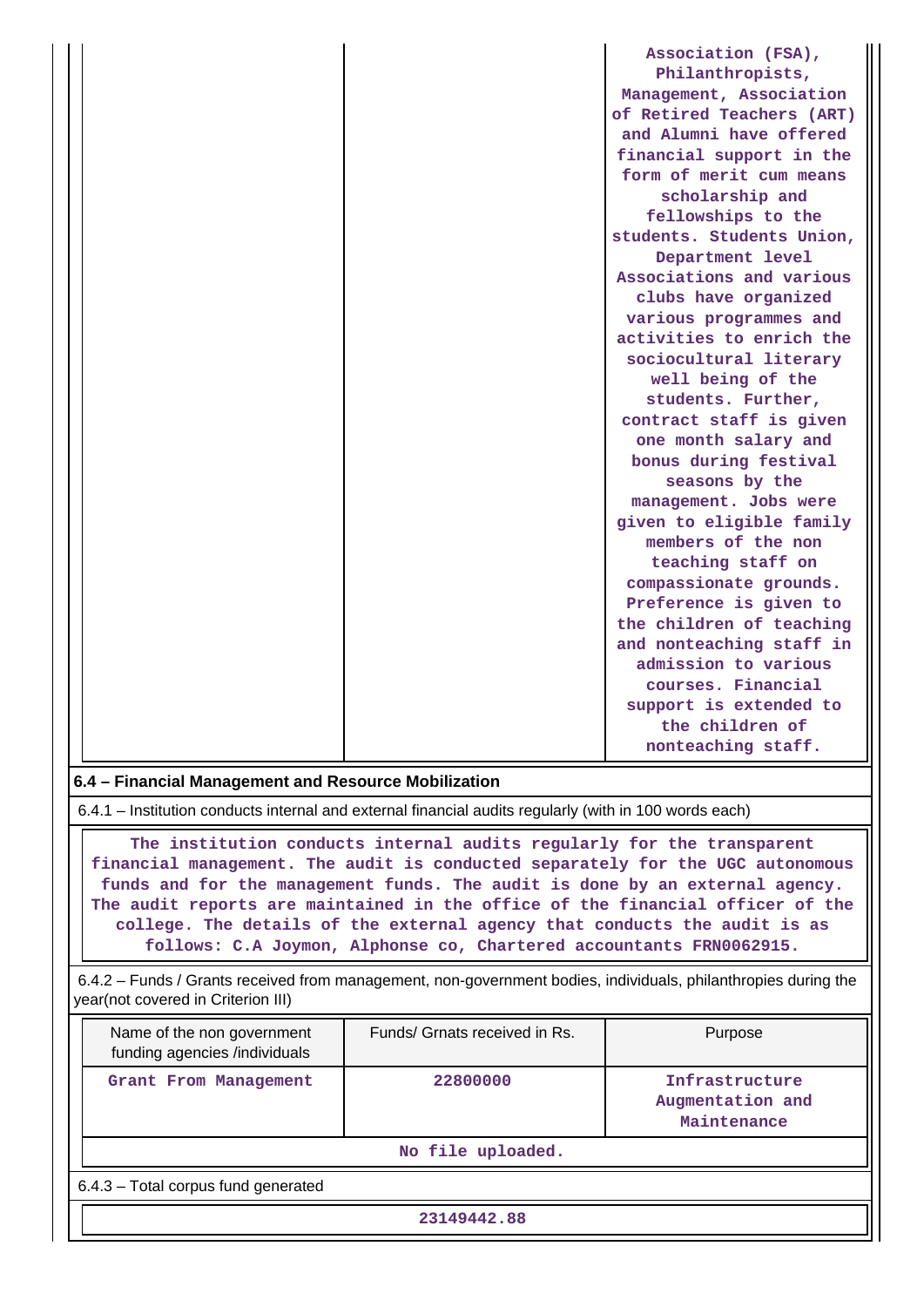| 6.5 - Internal Quality Assurance System                                                                                                                                                                                                                                                                                                                                                                                                                                                                                                                                                                                                                                                                                                                                                                                                                                                                                                                                                                                                                                                                                                                                                                                                                                                                                                                                                                                                                                                                                                          |                                                                                                                                                         |                                 |        |                    |             |  |  |  |
|--------------------------------------------------------------------------------------------------------------------------------------------------------------------------------------------------------------------------------------------------------------------------------------------------------------------------------------------------------------------------------------------------------------------------------------------------------------------------------------------------------------------------------------------------------------------------------------------------------------------------------------------------------------------------------------------------------------------------------------------------------------------------------------------------------------------------------------------------------------------------------------------------------------------------------------------------------------------------------------------------------------------------------------------------------------------------------------------------------------------------------------------------------------------------------------------------------------------------------------------------------------------------------------------------------------------------------------------------------------------------------------------------------------------------------------------------------------------------------------------------------------------------------------------------|---------------------------------------------------------------------------------------------------------------------------------------------------------|---------------------------------|--------|--------------------|-------------|--|--|--|
| 6.5.1 - Whether Academic and Administrative Audit (AAA) has been done?                                                                                                                                                                                                                                                                                                                                                                                                                                                                                                                                                                                                                                                                                                                                                                                                                                                                                                                                                                                                                                                                                                                                                                                                                                                                                                                                                                                                                                                                           |                                                                                                                                                         |                                 |        |                    |             |  |  |  |
| <b>Audit Type</b>                                                                                                                                                                                                                                                                                                                                                                                                                                                                                                                                                                                                                                                                                                                                                                                                                                                                                                                                                                                                                                                                                                                                                                                                                                                                                                                                                                                                                                                                                                                                | External                                                                                                                                                |                                 |        | Internal           |             |  |  |  |
|                                                                                                                                                                                                                                                                                                                                                                                                                                                                                                                                                                                                                                                                                                                                                                                                                                                                                                                                                                                                                                                                                                                                                                                                                                                                                                                                                                                                                                                                                                                                                  | Yes/No                                                                                                                                                  | Agency                          | Yes/No |                    | Authority   |  |  |  |
| Academic                                                                                                                                                                                                                                                                                                                                                                                                                                                                                                                                                                                                                                                                                                                                                                                                                                                                                                                                                                                                                                                                                                                                                                                                                                                                                                                                                                                                                                                                                                                                         | Yes                                                                                                                                                     |                                 |        | Yes                | <b>IQAC</b> |  |  |  |
| Administrative                                                                                                                                                                                                                                                                                                                                                                                                                                                                                                                                                                                                                                                                                                                                                                                                                                                                                                                                                                                                                                                                                                                                                                                                                                                                                                                                                                                                                                                                                                                                   | Yes                                                                                                                                                     |                                 |        | Yes                | <b>IQAC</b> |  |  |  |
| 6.5.2 - Activities and support from the Parent - Teacher Association (at least three)                                                                                                                                                                                                                                                                                                                                                                                                                                                                                                                                                                                                                                                                                                                                                                                                                                                                                                                                                                                                                                                                                                                                                                                                                                                                                                                                                                                                                                                            |                                                                                                                                                         |                                 |        |                    |             |  |  |  |
| committee who had been successful in bringing together the goals of the parents<br>and the institution for the allround development of the students and for the<br>wellbeing of the campus. Besides, the regular activity of giving scholarships<br>to meritorious students in academics, arts and sports, this academic year, the<br>PTA was more focused on the initiatives for the ecofriendly beautification of<br>the campus. As part of this, Butterfly garden, Shrub garden, Star garden and<br>fruit garden were set up in various locations inside the campus. Further, a<br>Biogas plant with the capacity to process 100kg of waste per day was installed<br>adjacent to the canteen to ensure a clean campus. The gas generated from the<br>processing is being used successfully for cooking in the canteen. A napkin<br>vending machine and the incinerator to destroy the same are also installed in<br>the girl's quadrangle. Furthermore, for the intellectual development of the<br>students, the PTA has conducted a Spectrum Seminar Series on various topics for<br>the undergraduate and postgraduate students. The PTA has also organised the<br>annual Bishop Jerome South Indian Paper Presentation competition on February<br>2019. The PTA has also extended financial assistance to all the departments for<br>conducting seminars and workshops. A major contribution of Rs.50,000/ was given<br>by the PTA for the NET/SET coaching sessions.<br>6.5.3 - Development programmes for support staff (at least three) |                                                                                                                                                         |                                 |        |                    |             |  |  |  |
|                                                                                                                                                                                                                                                                                                                                                                                                                                                                                                                                                                                                                                                                                                                                                                                                                                                                                                                                                                                                                                                                                                                                                                                                                                                                                                                                                                                                                                                                                                                                                  |                                                                                                                                                         |                                 |        |                    |             |  |  |  |
|                                                                                                                                                                                                                                                                                                                                                                                                                                                                                                                                                                                                                                                                                                                                                                                                                                                                                                                                                                                                                                                                                                                                                                                                                                                                                                                                                                                                                                                                                                                                                  | A State level training programme for the NonTeaching Staff (NTS) has been<br>conducted by the college in association with the Directorate of Collegiate | Education on 11th May 2019.     |        |                    |             |  |  |  |
|                                                                                                                                                                                                                                                                                                                                                                                                                                                                                                                                                                                                                                                                                                                                                                                                                                                                                                                                                                                                                                                                                                                                                                                                                                                                                                                                                                                                                                                                                                                                                  |                                                                                                                                                         |                                 |        |                    |             |  |  |  |
| 6.5.4 – Post Accreditation initiative(s) (mention at least three)<br>. Digitisation of academic administrative system. . elearning platforms were<br>introduced for both faculty members and students. . Performance based self<br>appraisal. • Internal academic audit were done by the departments according to<br>the format designed by the IQAC. . Syllabus revision for the academic year 2019<br>was initiated with the objective to design an outcome based curriculum. . Add<br>on courses were implemented by all the departments to focus on the<br>employability skills. . Online Feedback System was introduced. . Preliminary<br>steps were initiated for village adoption scheme with the following objectives:<br>i. Socioeconomic survey ii. Counselling iii. Promoting health hygiene iv.<br>Sensitizing on Environmental pollution                                                                                                                                                                                                                                                                                                                                                                                                                                                                                                                                                                                                                                                                                            |                                                                                                                                                         |                                 |        |                    |             |  |  |  |
| 6.5.5 - Internal Quality Assurance System Details                                                                                                                                                                                                                                                                                                                                                                                                                                                                                                                                                                                                                                                                                                                                                                                                                                                                                                                                                                                                                                                                                                                                                                                                                                                                                                                                                                                                                                                                                                |                                                                                                                                                         |                                 |        |                    |             |  |  |  |
|                                                                                                                                                                                                                                                                                                                                                                                                                                                                                                                                                                                                                                                                                                                                                                                                                                                                                                                                                                                                                                                                                                                                                                                                                                                                                                                                                                                                                                                                                                                                                  | a) Submission of Data for AISHE portal                                                                                                                  |                                 |        | Yes                |             |  |  |  |
|                                                                                                                                                                                                                                                                                                                                                                                                                                                                                                                                                                                                                                                                                                                                                                                                                                                                                                                                                                                                                                                                                                                                                                                                                                                                                                                                                                                                                                                                                                                                                  | b) Participation in NIRF                                                                                                                                |                                 |        | Yes                |             |  |  |  |
|                                                                                                                                                                                                                                                                                                                                                                                                                                                                                                                                                                                                                                                                                                                                                                                                                                                                                                                                                                                                                                                                                                                                                                                                                                                                                                                                                                                                                                                                                                                                                  | c)ISO certification                                                                                                                                     |                                 |        | No.                |             |  |  |  |
|                                                                                                                                                                                                                                                                                                                                                                                                                                                                                                                                                                                                                                                                                                                                                                                                                                                                                                                                                                                                                                                                                                                                                                                                                                                                                                                                                                                                                                                                                                                                                  | d)NBA or any other quality audit                                                                                                                        |                                 |        | Yes                |             |  |  |  |
| 6.5.6 - Number of Quality Initiatives undertaken during the year                                                                                                                                                                                                                                                                                                                                                                                                                                                                                                                                                                                                                                                                                                                                                                                                                                                                                                                                                                                                                                                                                                                                                                                                                                                                                                                                                                                                                                                                                 |                                                                                                                                                         |                                 |        |                    |             |  |  |  |
| Year                                                                                                                                                                                                                                                                                                                                                                                                                                                                                                                                                                                                                                                                                                                                                                                                                                                                                                                                                                                                                                                                                                                                                                                                                                                                                                                                                                                                                                                                                                                                             | Name of quality                                                                                                                                         | Date of<br><b>Duration From</b> |        | <b>Duration To</b> | Number of   |  |  |  |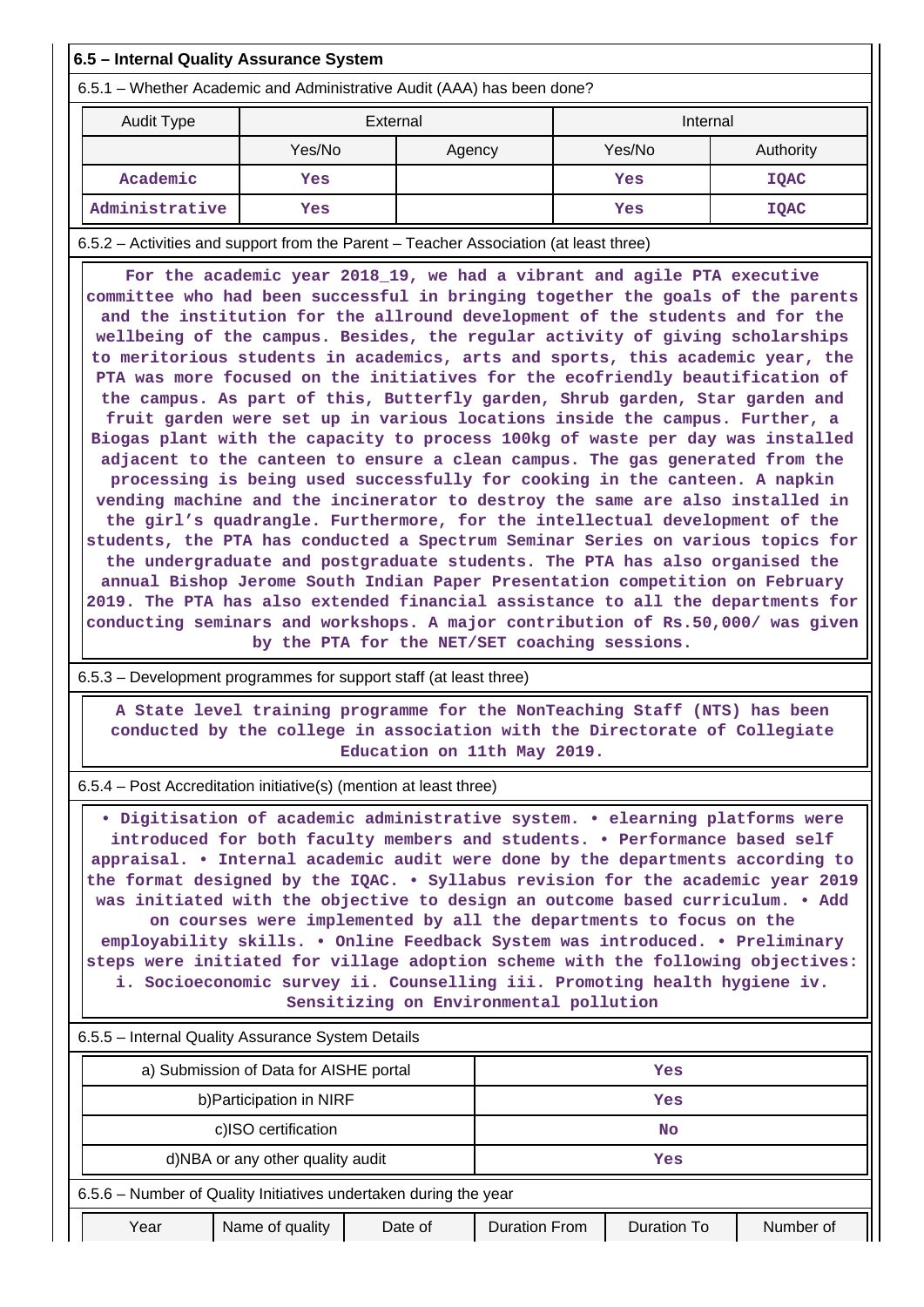|      | initiative by IQAC   conducting IQAC                                                                                                                                                              |            |            |            | participants   |
|------|---------------------------------------------------------------------------------------------------------------------------------------------------------------------------------------------------|------------|------------|------------|----------------|
| 2018 | Syllabus<br>revision<br>integrating<br>OBE,<br>Disaster<br>Management,<br>Gender<br>Awareness,<br>Ethics,<br>Environment<br>and Sustaina<br>bility,<br>internship,<br>Employabilit<br>y and skill | 14/08/2018 | 01/09/2018 | 29/03/2019 | 133            |
| 2019 | MOODLE Imple<br>mentation in<br>assignment<br>submission                                                                                                                                          | 14/08/2018 | 15/02/2019 | 03/06/2019 | 1210           |
| 2019 | Academic<br>Audit                                                                                                                                                                                 | 14/08/2019 | 11/03/2019 | 12/11/2019 | 9              |
| 2019 | Administrati<br>ve Audit                                                                                                                                                                          | 14/08/2018 | 11/03/2019 | 12/03/2019 | $\overline{3}$ |
| 2019 | Green Audit                                                                                                                                                                                       | 14/08/2018 | 11/10/2018 | 08/11/2018 | 35             |
| 2019 | Student<br>Satisfaction<br>Survey                                                                                                                                                                 | 14/08/2018 | 01/03/2019 | 30/03/2019 | 2894           |
| 2019 | Curriculum<br>Feedback by<br>Students,<br>Collection<br>and Analysis                                                                                                                              | 14/08/2018 | 01/05/2019 | 30/05/2019 | 647            |
| 2019 | Programme<br>Feedback<br>from Alumni<br>: Collection<br>and Analysis                                                                                                                              | 14/08/2019 | 01/05/2019 | 30/05/2019 | 286            |
| 2019 | Programme<br>Feedback<br>from<br>Parents:<br>Collection<br>and Analysis                                                                                                                           | 14/08/2018 | 01/05/2019 | 30/05/2019 | 192            |
| 2019 | Programme<br>Feedback<br>from<br>Employers:<br>Collection<br>and Analysis                                                                                                                         | 14/08/2019 | 01/05/2019 | 30/05/2019 | 48             |
| 2018 | Teacher<br>Online<br>Refresher                                                                                                                                                                    | 14/08/2018 | 01/11/2018 | 30/03/2019 | 11             |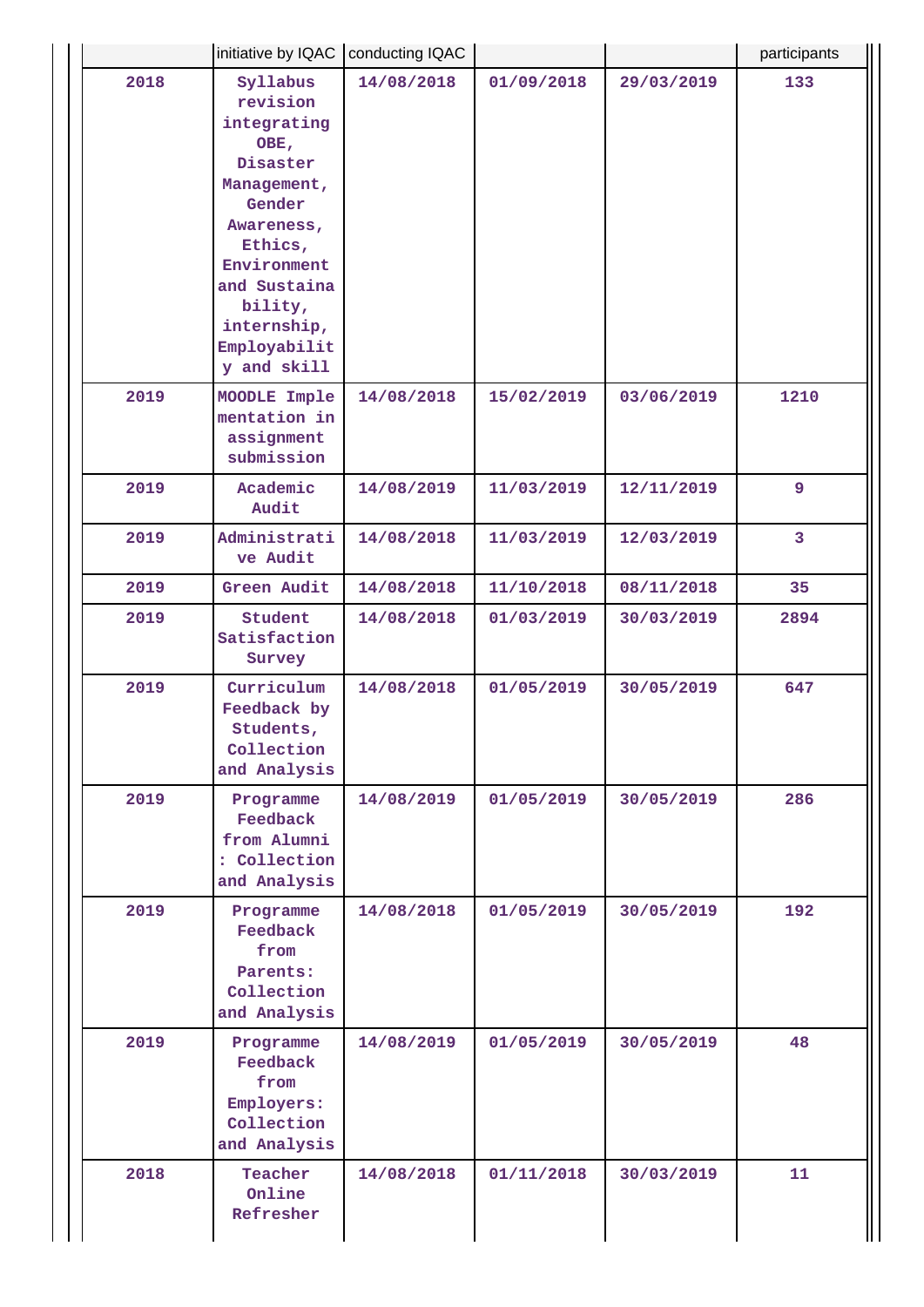| Program on<br><b>SWAYAM</b><br>(ARPIT)                                                                                                                                                                  |                                                                                                                                                               |                                                                     |                          |                          |                   |                               |            |    |      |
|---------------------------------------------------------------------------------------------------------------------------------------------------------------------------------------------------------|---------------------------------------------------------------------------------------------------------------------------------------------------------------|---------------------------------------------------------------------|--------------------------|--------------------------|-------------------|-------------------------------|------------|----|------|
| 2019                                                                                                                                                                                                    |                                                                                                                                                               | Web Portal<br>Websites for<br>individual<br>Departments<br>and IQAC | 04/01/2019<br>03/06/2019 |                          |                   | 30/06/2019                    |            | 13 |      |
| 2019                                                                                                                                                                                                    | IT infrastru<br>cture<br>augmentation<br>32 New ICT<br>enabled<br>classrooms,<br>a computer<br>lab with 60<br>computers,<br>networking<br>on all<br>computers |                                                                     | 04/01/2019               |                          | 03/06/2019        |                               | 18/06/2019 |    | 2948 |
| 2018                                                                                                                                                                                                    | Teachers<br>attended<br>refresher<br>and<br>orientation<br>programs<br>offered by<br><b>UGCHRD</b>                                                            |                                                                     |                          | 14/08/2019<br>06/09/2018 |                   | 01/11/2018                    |            | 8  |      |
|                                                                                                                                                                                                         |                                                                                                                                                               |                                                                     |                          |                          | No file uploaded. |                               |            |    |      |
| <b>CRITERION VII - INSTITUTIONAL VALUES AND BEST PRACTICES</b>                                                                                                                                          |                                                                                                                                                               |                                                                     |                          |                          |                   |                               |            |    |      |
| 7.1 - Institutional Values and Social Responsibilities<br>7.1.1 - Gender Equity (Number of gender equity promotion programmes organized by the institution during the<br>year)                          |                                                                                                                                                               |                                                                     |                          |                          |                   |                               |            |    |      |
| Title of the<br>programme                                                                                                                                                                               |                                                                                                                                                               | Period from                                                         | Period To                |                          |                   | <b>Number of Participants</b> |            |    |      |
|                                                                                                                                                                                                         |                                                                                                                                                               |                                                                     |                          |                          |                   |                               | Female     |    | Male |
| Sadharyam<br>Munnottu (March<br>Ahead Boldly):<br>Poster making<br>Competition<br>conducted by<br>the Women's<br>Cell, in<br>association<br>with Kerala<br><b>State Council</b><br>for Child<br>Welfare |                                                                                                                                                               | 30/01/2019                                                          |                          |                          | 30/01/2019        |                               | 13         |    | 7    |
| Skill<br>Enhancement<br>Programme for<br>girls: Hands-on                                                                                                                                                |                                                                                                                                                               | 02/03/2019                                                          |                          | 02/03/2019               |                   |                               | 14         |    | 4    |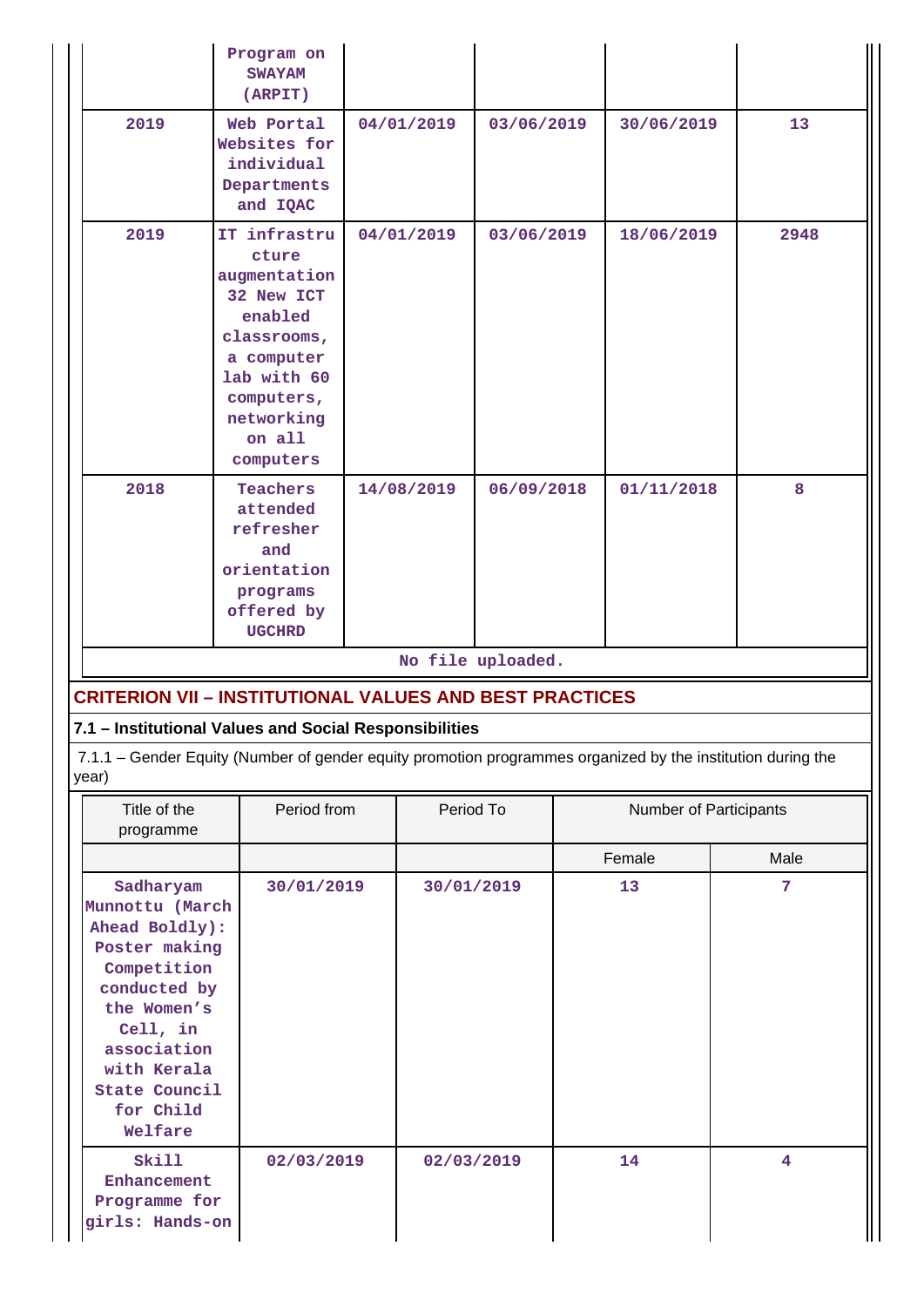| training to<br>make paper<br>pens, paper<br>bags and cloth<br>rugs,                                                                                                                   |            |               |                                                                                       |                               |  |  |
|---------------------------------------------------------------------------------------------------------------------------------------------------------------------------------------|------------|---------------|---------------------------------------------------------------------------------------|-------------------------------|--|--|
| Yoga Class<br>conducted for<br>girls                                                                                                                                                  | 14/06/2019 | 14/06/2019    | 20                                                                                    | $\mathbf 0$                   |  |  |
| World Breast<br><b>Feeding Week</b><br>Celebrations:<br>an Awareness<br>-Cum- Poster<br>Exhibition                                                                                    | 02/08/2018 | 02/08/2018    | 164                                                                                   | $\mathbf{0}$                  |  |  |
| Talk on<br>"Anaemia in<br>Women" as part<br>of "PoshanAbhiy<br>$aan'' - A$<br>PrimeMinister's<br>Overreaching<br>Scheme for<br>Holistic<br>Nourishmentby<br>Radio Benziger<br>107.8FM | 05/09/2018 | 05/09/2019    | 12 <sup>2</sup>                                                                       | $\mathbf{0}$                  |  |  |
| Three-day<br>national<br>residential<br>Workshop on<br><b>Women Capacity</b><br>Building"                                                                                             | 08/08/2018 | 10/08/2018    | 1                                                                                     | $\mathbf 0$                   |  |  |
| Personal<br>Mentoring for<br>Girl students                                                                                                                                            | 01/07/2018 | 30/06/2019    | 2048                                                                                  | 0                             |  |  |
| Project work<br>undertaken on<br>Socio Economic<br>Condition of<br>Women Workers<br>in Cashew<br>Industry in Kol<br>lamCorporation                                                    | 01/01/2019 | 31/03/2019    | $\overline{\mathbf{4}}$                                                               | $\mathbf{1}$                  |  |  |
| 7.1.2 - Environmental Consciousness and Sustainability/Alternate Energy initiatives such as:                                                                                          |            |               |                                                                                       |                               |  |  |
|                                                                                                                                                                                       |            |               | Percentage of power requirement of the University met by the renewable energy sources |                               |  |  |
|                                                                                                                                                                                       |            | $\mathbf 0$   |                                                                                       |                               |  |  |
| 7.1.3 - Differently abled (Divyangjan) friendliness                                                                                                                                   |            |               |                                                                                       |                               |  |  |
| Item facilities<br>Physical facilities                                                                                                                                                |            | Yes/No<br>Yes |                                                                                       | Number of beneficiaries<br>20 |  |  |
| Ramp/Rails                                                                                                                                                                            |            | Yes           |                                                                                       |                               |  |  |
| <b>Braille</b>                                                                                                                                                                        |            | Yes           |                                                                                       | 20<br>$\mathbf 0$             |  |  |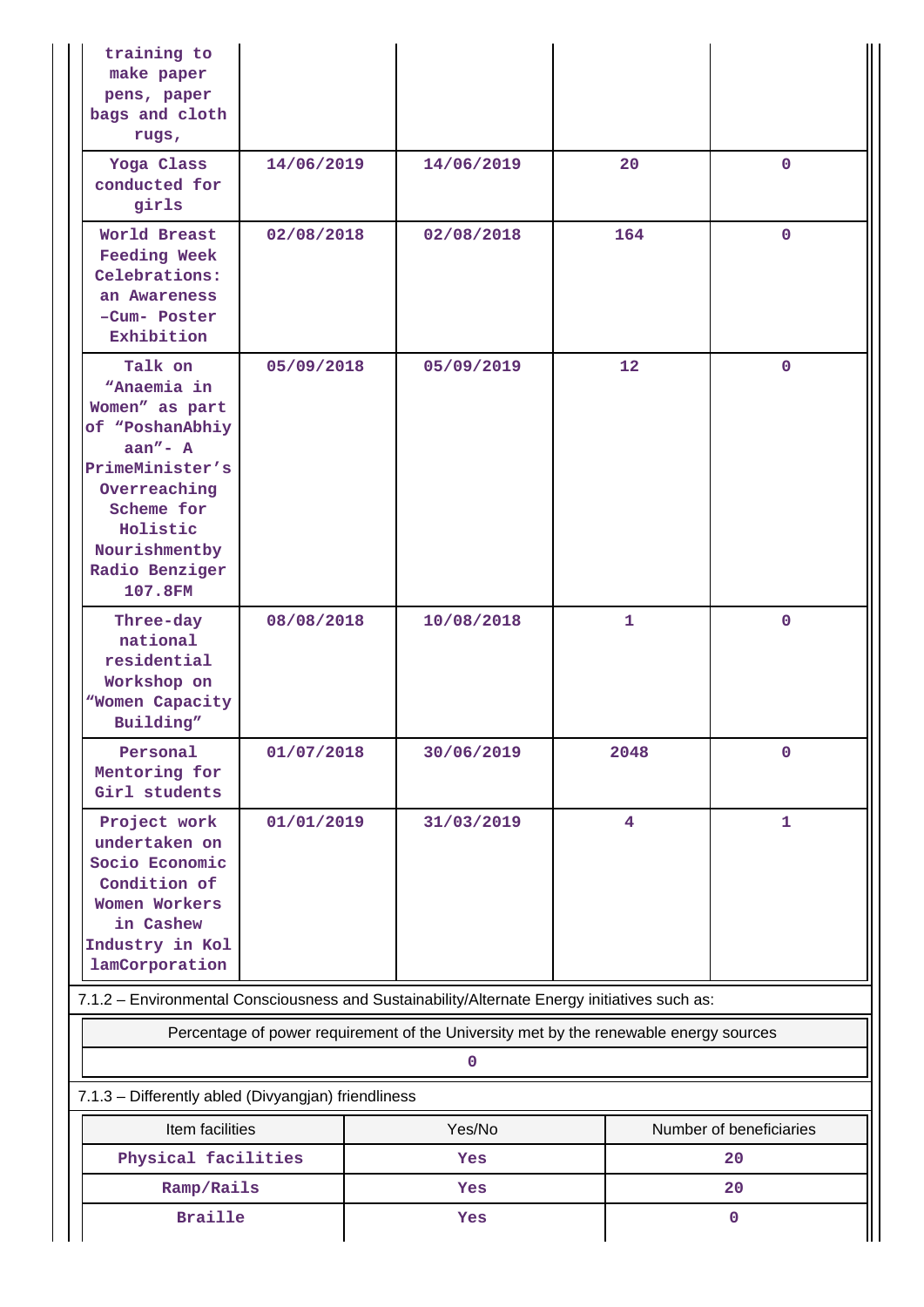|                                    | Software/facilities                                                                         |                                                                                                   |     |                |          |                                                                                                              |                                                                                                              |                                                     |  |
|------------------------------------|---------------------------------------------------------------------------------------------|---------------------------------------------------------------------------------------------------|-----|----------------|----------|--------------------------------------------------------------------------------------------------------------|--------------------------------------------------------------------------------------------------------------|-----------------------------------------------------|--|
|                                    | <b>Rest Rooms</b>                                                                           |                                                                                                   |     | Yes            |          |                                                                                                              | 20                                                                                                           |                                                     |  |
|                                    | Scribes for examination                                                                     |                                                                                                   | Yes |                |          |                                                                                                              | 12                                                                                                           |                                                     |  |
|                                    | Special skill development<br>for differently abled<br>students                              |                                                                                                   |     | Yes            |          |                                                                                                              | 20                                                                                                           |                                                     |  |
| 7.1.4 - Inclusion and Situatedness |                                                                                             |                                                                                                   |     |                |          |                                                                                                              |                                                                                                              |                                                     |  |
| Year                               | Number of<br>initiatives to<br>address<br>locational<br>advantages<br>and disadva<br>ntages | Number of<br>initiatives<br>taken to<br>engage with<br>and<br>contribute to<br>local<br>community |     | Date           | Duration | Name of<br>initiative                                                                                        | <b>Issues</b><br>addressed                                                                                   | Number of<br>participating<br>students<br>and staff |  |
| 2018                               | $\mathbf{1}$                                                                                | $\mathbf{1}$                                                                                      |     | 01/06/201<br>8 | 304      | Drinking<br>Water<br>quality<br>analysis<br>by<br>Departmen of initia<br>t.                                  | Addressin<br>g our<br>social co<br>mmitment<br>by<br>Chemistry varieties<br>tives.                           | 55                                                  |  |
| 2018                               | $\mathbf{1}$                                                                                | $\mathbf{O}$                                                                                      |     | 12/11/201<br>8 | 140      | Eleven<br>community<br>programme<br>s outside<br>culum.                                                      | Addressin<br>g our<br>education social co<br>mmitment<br>by<br>the curri varieties<br>of initia<br>tives.    | 992                                                 |  |
| 2018                               | $\mathbf{1}$                                                                                | $\overline{0}$                                                                                    |     | 01/06/201<br>8 | 304      | oriented<br>courses<br>within<br>the curri<br>culum.                                                         | 69 career Addressin<br>g our<br>social co<br>mmitment<br>by <sub>z</sub><br>varieties<br>of initia<br>tives. | 2894                                                |  |
| 2018                               | $\mathbf{1}$                                                                                | $\mathbf{1}$                                                                                      |     | 01/06/201<br>8 | 304      | har<br>operates<br>IELTS,<br><b>PSC</b><br>Coaching<br>etc.                                                  | VijnanaVi Addressin<br>g our<br>social co<br>mmitment<br>by<br>varieties<br>of initia<br>tives.              | 86                                                  |  |
| 2018                               | $\mathbf{1}$                                                                                | $\mathbf{1}$                                                                                      |     | 27/08/201<br>8 | 30       | <b>KERALA</b><br><b>FLOOD</b><br>RELIEF AC crisis of<br><b>TIVITIES</b><br>Staff and<br>students<br>actively | Addressin<br>g the<br>unprecede<br>nted<br>flood<br>which                                                    | 120                                                 |  |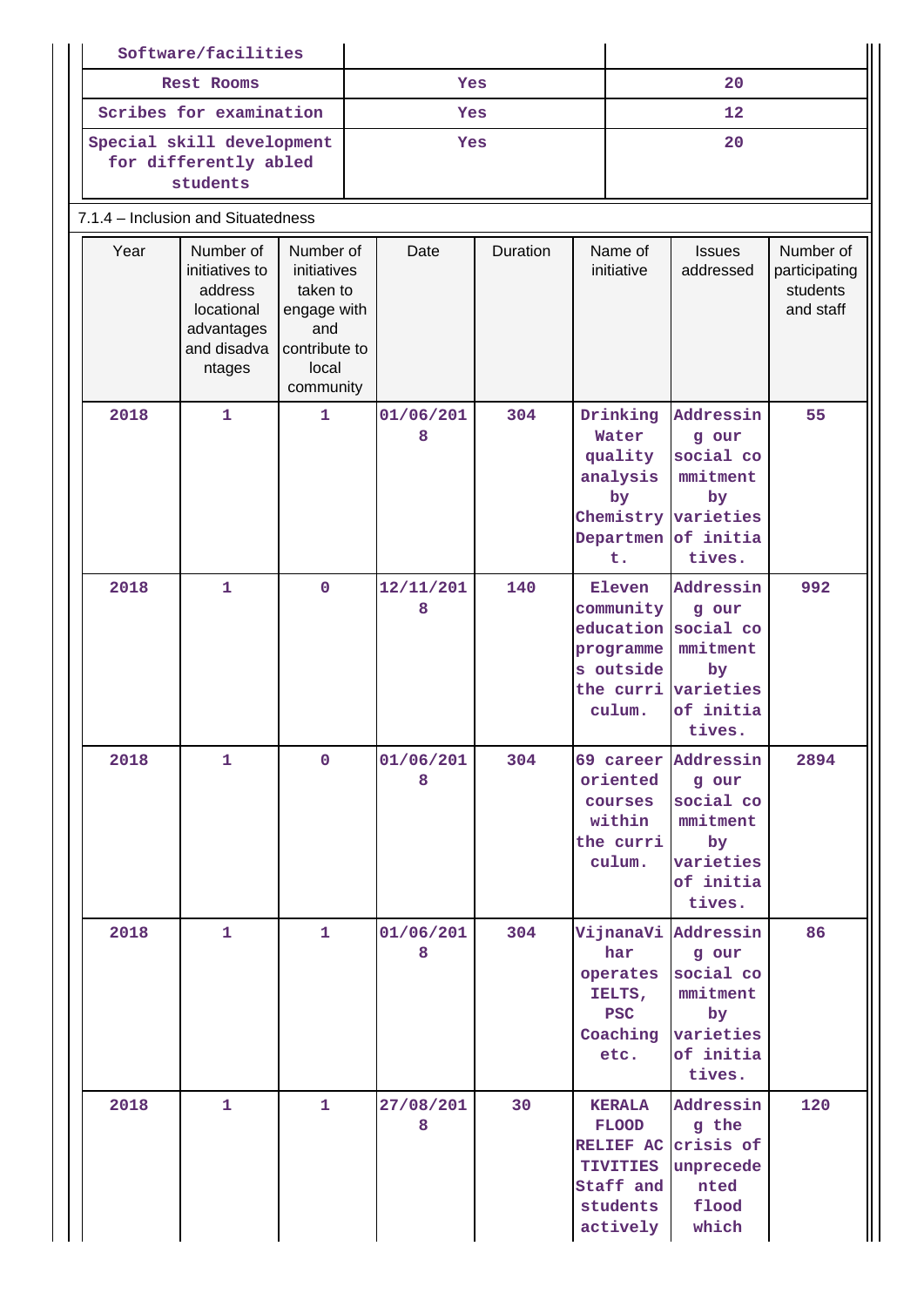|      |              |              |                |     | participa<br>ted in<br>the<br>of flood<br>affected<br>houses<br>and<br>premises,<br>staff and<br>students<br>ed genero in partic<br>usly<br>towards<br>Flood<br>Relief<br>Fund and<br>students<br>distribut<br>ed food m<br>aterials,<br>stationer<br>У | engulfed<br>several<br>parts of<br>cleaning the state<br>of Kerala<br>in<br>general,<br>and<br>Kollam<br>and<br>nearby<br>contribut districts<br>ular |      |
|------|--------------|--------------|----------------|-----|---------------------------------------------------------------------------------------------------------------------------------------------------------------------------------------------------------------------------------------------------------|-------------------------------------------------------------------------------------------------------------------------------------------------------|------|
| 2018 | $\mathbf{1}$ | $\mathbf{1}$ | 01/06/201<br>8 | 304 | Instituti Economic<br>larship<br>to econom ritorious<br>ically<br>backward<br>students<br>to avail<br>nvenience<br>of a<br>college<br>of<br>immediate<br>locality                                                                                       | onal scho Backwardn<br>ess of me<br>students<br>of the<br>locality<br>and<br>of the co community                                                      | 298  |
| 2018 | $\mathbf{1}$ | $\mathbf{1}$ | 01/06/201<br>8 | 304 | FEC schol<br>of<br>fishermen<br>community<br>, a major<br>stake<br>holder                                                                                                                                                                               | Economic<br>arship to Backwardn<br>students ess of me<br>ritorious<br>students<br>of the<br>locality<br>and<br>community                              | 242  |
| 2018 | $\mathbf{1}$ | $\mathbf{1}$ | 01/06/201<br>8 | 304 | Governmen  <br>economica ritorious<br>11y<br>backward<br>students<br>to avail                                                                                                                                                                           | Economic<br>t Scholar Backwardn<br>ships to ess of me<br>students<br>of the<br>locality<br>and<br>of the co community                                 | 1258 |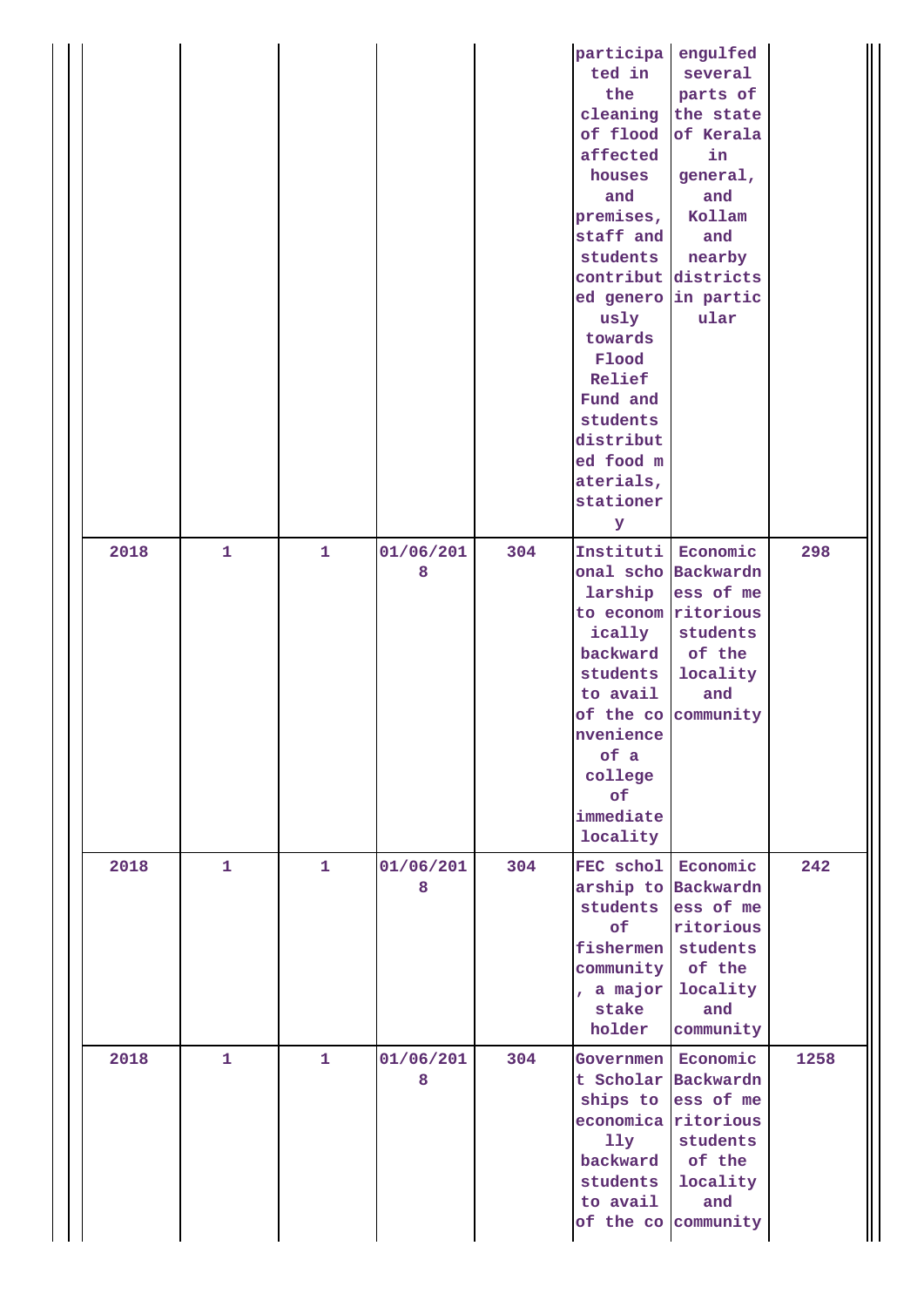|      |              |                |                |                | nvenience<br>of a<br>college<br>of<br>immediate<br>locality                                                                                                                                                                                                                                                                  |                                                                                                                                                                                                                                                                              |     |
|------|--------------|----------------|----------------|----------------|------------------------------------------------------------------------------------------------------------------------------------------------------------------------------------------------------------------------------------------------------------------------------------------------------------------------------|------------------------------------------------------------------------------------------------------------------------------------------------------------------------------------------------------------------------------------------------------------------------------|-----|
| 2019 | $\mathbf{1}$ | $\mathbf 0$    | 26/02/201<br>9 | $\mathbf{1}$   | Students<br>of<br>visited<br>KMML,<br>Chavara<br>$(19)$ km<br>from<br>college)                                                                                                                                                                                                                                               | Addressin<br>g the<br>chemistry promotion<br>of<br>academic<br>excellenc<br>e by unde<br>rtaking<br>visits to<br>nearby<br>research<br>institute<br>s/<br>/public<br>sector un<br>dertaking<br>s/ field<br>visits/in<br>ternships                                            | 50  |
| 2019 | $\mathbf{1}$ | $\overline{0}$ | 01/02/201<br>9 | $\overline{3}$ | Chosen as<br>venue of<br>Kerala<br>Science<br>Congress<br>Updating<br>students<br>and staff<br>with the<br>latest sc<br>ientific<br>innovatio heart of<br>ns and<br>modality,<br>morality,<br>ethics<br>etc also<br>helps<br>students<br>interact<br>with<br>doyens of with all<br>scientifi<br>c and<br>technical<br>fields | <b>Because</b><br>of<br>proximity<br>to<br>railway<br>station,<br>and bus<br>stand,<br>and<br>situated<br>at the<br>the city,<br>college<br>enjoys<br>the great<br>advantage<br>of<br>hosting<br>important<br>events,<br>required<br>resources<br>easily<br>within<br>reach. | 104 |
| 2019 | $\mathbf{1}$ | $\mathbf{1}$   | 15/02/201<br>9 | $\overline{2}$ | 'DISHA':<br>Twoday<br>handson<br>practical<br>training                                                                                                                                                                                                                                                                       | Addressin<br>g our<br>academic<br>commitmen<br>t to                                                                                                                                                                                                                          | 13  |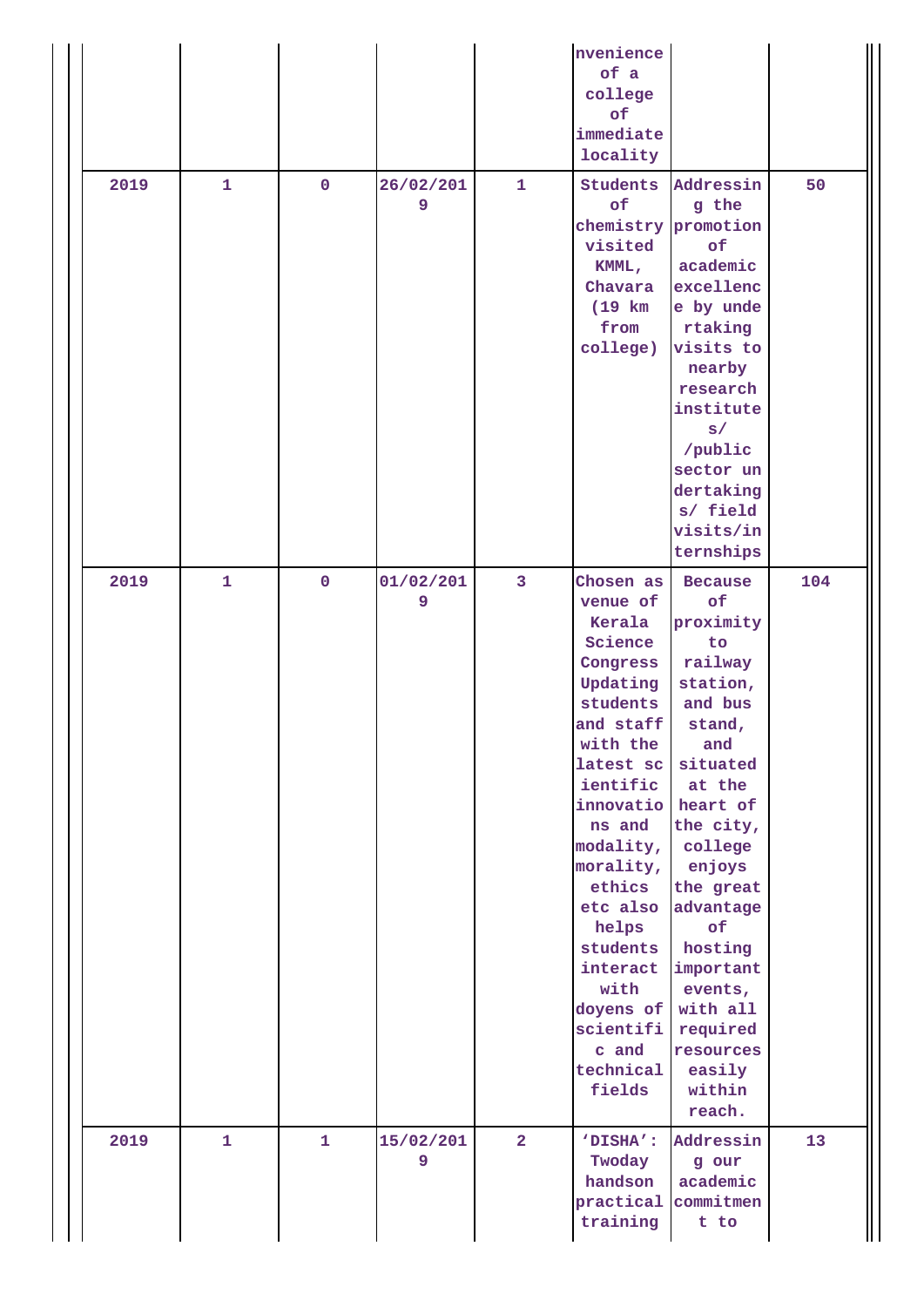|      |              |              |                |                | and<br>workshop<br>for<br>Higher<br>Secondary<br>Biology<br>teachers.                                                                          | society,<br>extending<br>our<br>subject<br>and<br>technical<br>expertise<br>to staff<br>and<br>students<br>of neighb<br>ourhood<br>schools<br>and also<br>offering<br>our infra<br>structure<br>facilitie<br>s for the<br>benefit<br>of our<br>immediate<br>locality.                                                        |     |
|------|--------------|--------------|----------------|----------------|------------------------------------------------------------------------------------------------------------------------------------------------|------------------------------------------------------------------------------------------------------------------------------------------------------------------------------------------------------------------------------------------------------------------------------------------------------------------------------|-----|
| 2019 | $\mathbf{1}$ | $\mathbf{1}$ | 14/02/201<br>9 | $\mathbf{1}$   | Inter<br>-School<br>quiz comp<br>etition<br>for<br>higher<br>secondary<br>students<br>(Kollam<br>District)<br>on<br>"History<br>of<br>Biology. | Addressin<br>g our<br>academic<br>commitmen<br>t to<br>society,<br>extending<br>our<br>subject<br>and<br>technical<br>expertise<br>to staff<br>and<br>students<br>of neighb<br>ourhood<br>schools<br>and also<br>offering<br>our infra<br>structure<br>facilitie<br>s for the<br>benefit<br>of our<br>immediate<br>locality. | 14  |
| 2018 | $\mathbf{1}$ | $\mathbf{1}$ | 22/12/201<br>8 | $\overline{7}$ | Annual<br>Special<br>Camp of<br>NSS units<br>of the<br>College                                                                                 | Addressin<br>g our<br>academic<br>commitmen<br>t to<br>society,                                                                                                                                                                                                                                                              | 100 |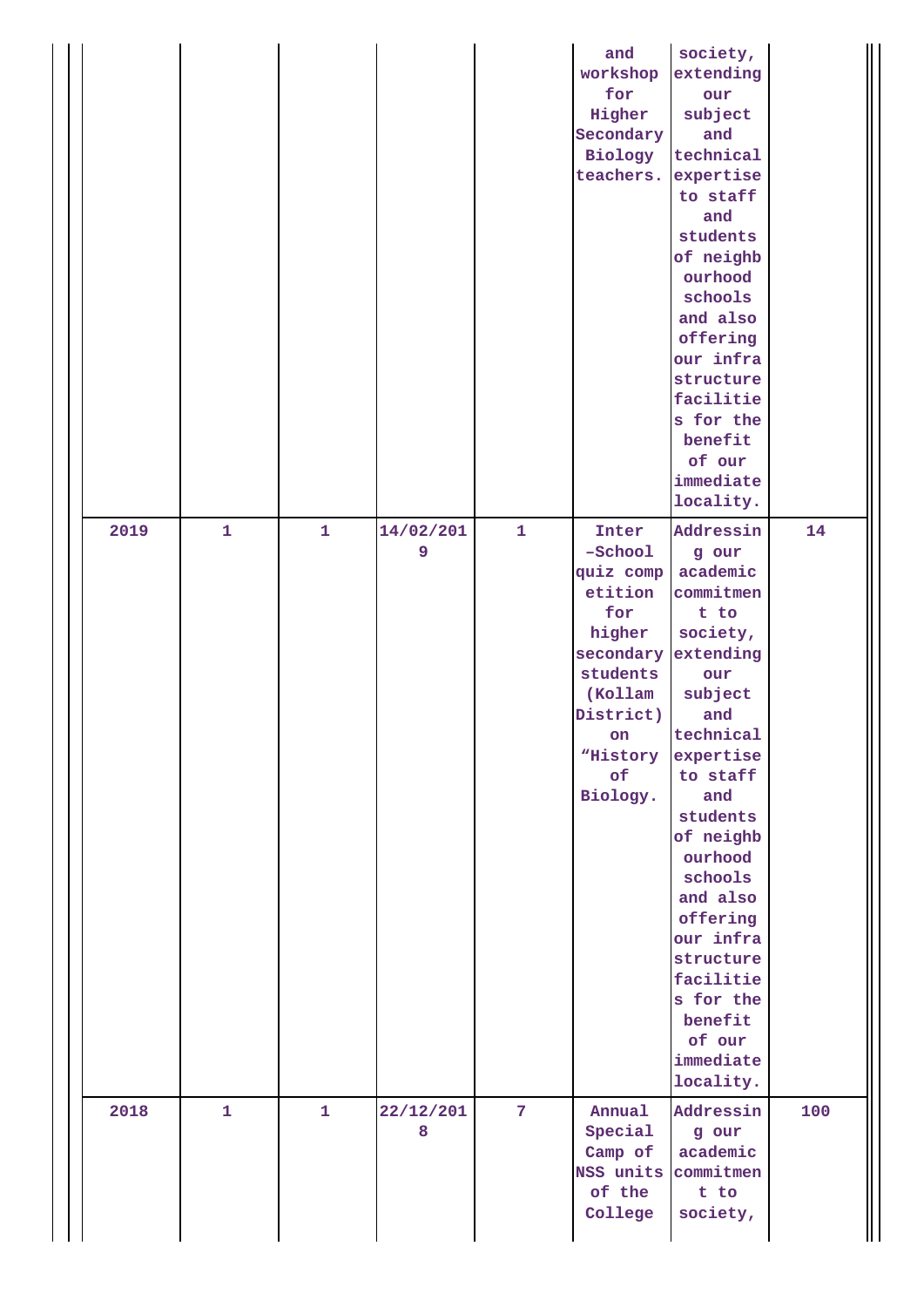|      |              |              |                |              | was<br>conducted<br>at Govt<br><b>SNDP</b><br>School, P<br>attathana<br>${\bf m}$ .                                                                                                                                            | extending<br>our<br>subject<br>and<br>technical<br>expertise<br>to staff<br>and<br>students<br>of neighb<br>ourhood<br>schools<br>and also<br>offering<br>our infra<br>structure<br>facilitie<br>s for the<br>benefit<br>of our<br>immediate<br>locality. |    |
|------|--------------|--------------|----------------|--------------|--------------------------------------------------------------------------------------------------------------------------------------------------------------------------------------------------------------------------------|-----------------------------------------------------------------------------------------------------------------------------------------------------------------------------------------------------------------------------------------------------------|----|
| 2019 | $\mathbf{1}$ | $\mathbf{1}$ | 15/03/201<br>9 | $\mathbf{1}$ | Health<br>Members<br>visited<br>the area<br>between<br>Kollam<br>Beach and<br>Canal,<br>and every<br>house was<br>checked<br>for<br>mosquito<br>larval in<br>fection,<br>and<br>affected<br>areas<br>were rid<br>of<br>larvae. | Community Addressin<br>g our<br>social co<br>$m$ nitment<br>by<br>varieties<br>of initia<br>tives.                                                                                                                                                        | 52 |
| 2018 | $\mathbf{1}$ | $\mathbf{1}$ | 28/08/201<br>8 | $\mathbf{1}$ | dyalaya:<br>NSS volun social co<br>teers par<br>ticipated<br>in the<br>massive<br>cleaning<br>drive of<br>selected<br>schools<br>in associ<br>ation                                                                            | Swachh Vi Addressin<br>g our<br>mmitment<br>by<br>varieties<br>of initia<br>tives.                                                                                                                                                                        | 40 |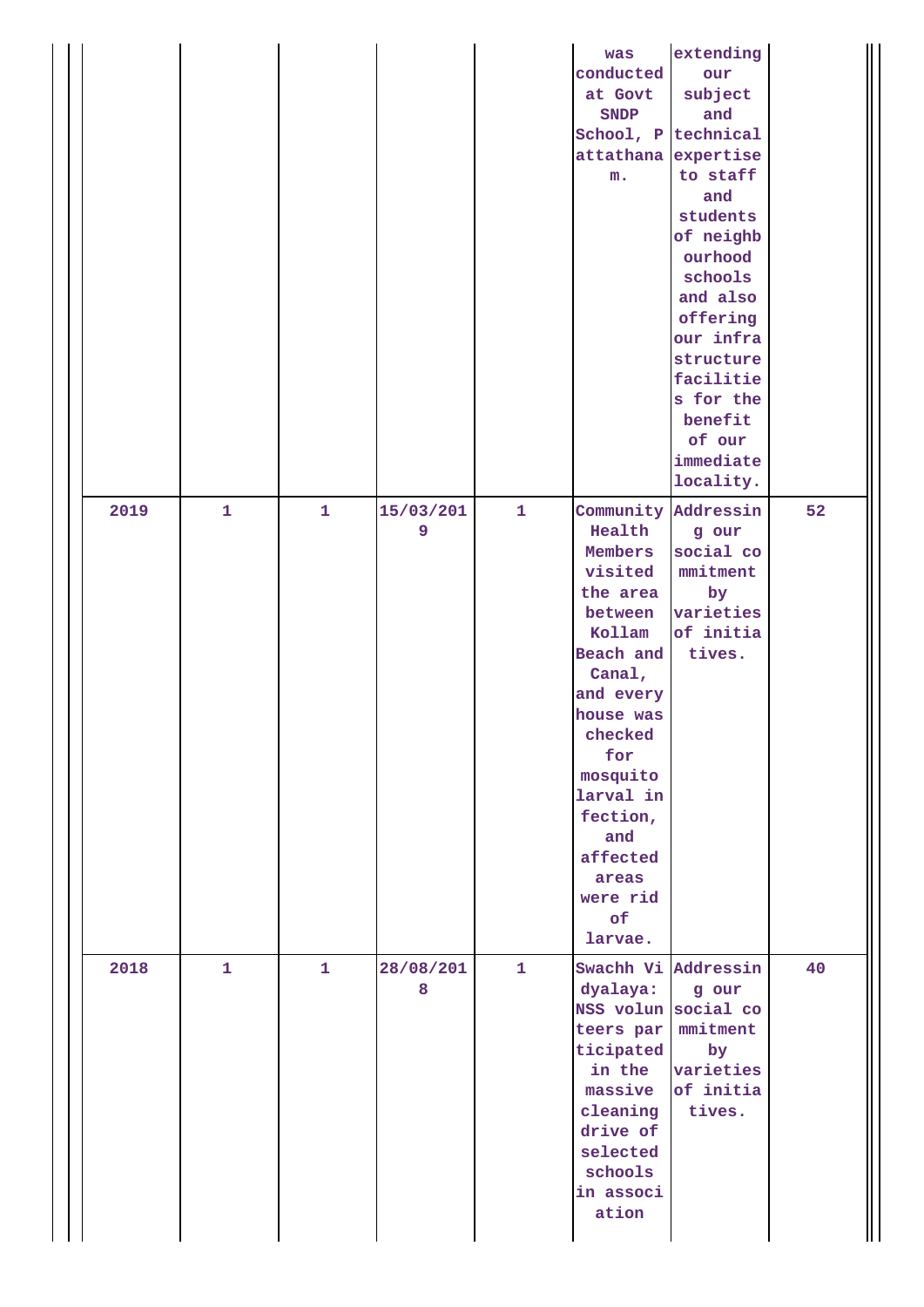|      |              |                |                |              | with<br>Indian<br>Railways.                                                                                                                                                                                                                                                            |                                                                                 |    |
|------|--------------|----------------|----------------|--------------|----------------------------------------------------------------------------------------------------------------------------------------------------------------------------------------------------------------------------------------------------------------------------------------|---------------------------------------------------------------------------------|----|
| 2019 | $\mathbf 0$  | $\mathbf{1}$   | 22/02/201<br>9 | $\mathbf{1}$ | along<br>with "Pal social co<br>athulliPe mmitment<br>ruvellam<br>Society"<br>(A11)<br>Kerala Ch<br>aritable<br>Society)c<br>ollected<br>used<br>dress<br>from the<br>students<br>and<br>handed<br>over the<br>collectio<br>n to<br>Gandhi<br>Bhavan, P<br>athanapur<br>am,<br>Kollam. | NSS unit Addressin<br>g our<br>by<br>varieties<br>of initia<br>tives.           | 60 |
| 2018 | $\mathbf{1}$ | $\mathbf{1}$   | 05/06/201<br>8 | 17           | The<br>Plastic<br>Bottle Co social co<br><b>llection</b><br>Drive by<br>the Envir varieties<br>onment<br>Club<br>collected<br>plastic<br>bottles<br>from the<br>college,<br>which<br>were<br>given for<br>distribut<br>ing<br>lotion<br>for flood<br>relief<br>work.                   | Addressin<br>g our<br>mmitment<br>$\mathbf{b}\mathbf{y}$<br>of initia<br>tives. | 55 |
| 2019 | $\mathbf{1}$ | $\overline{0}$ | 13/03/201<br>9 | $\mathbf{1}$ | Students<br>of<br>physics<br>dept<br>visit<br>KEL.                                                                                                                                                                                                                                     | Addressin<br>g the<br>promotion<br>of<br>academic<br>excellenc<br>e by unde     | 42 |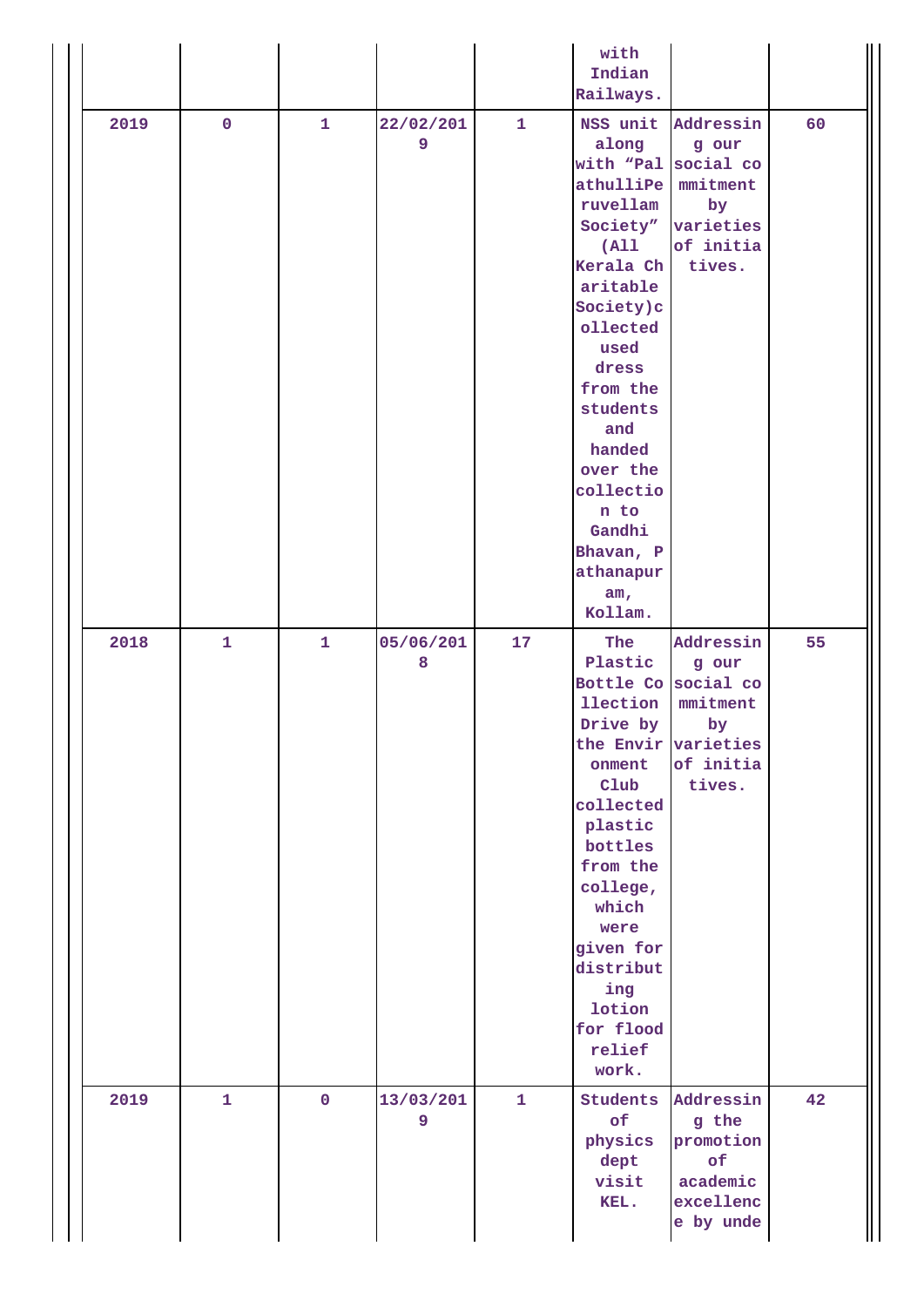|      |              |             |           |    |                      | rtaking            |    |
|------|--------------|-------------|-----------|----|----------------------|--------------------|----|
|      |              |             |           |    |                      | visits to          |    |
|      |              |             |           |    |                      | nearby             |    |
|      |              |             |           |    |                      | research           |    |
|      |              |             |           |    |                      | institute          |    |
|      |              |             |           |    |                      | s/                 |    |
|      |              |             |           |    |                      | /public            |    |
|      |              |             |           |    |                      | sector un          |    |
|      |              |             |           |    |                      | dertaking          |    |
|      |              |             |           |    |                      | s/ field           |    |
|      |              |             |           |    |                      |                    |    |
|      |              |             |           |    |                      | visits/in          |    |
|      |              |             |           |    |                      | ternships          |    |
| 2018 | $\mathbf{1}$ | $\mathbf 0$ | 04/07/201 | 12 | Students             | Addressin          | 15 |
|      |              |             | 8         |    | of Botany            | g the              |    |
|      |              |             |           |    | visit                | promotion          |    |
|      |              |             |           |    | CEPC,                | of                 |    |
|      |              |             |           |    | <b>JNTBGRI,</b>      | academic           |    |
|      |              |             |           |    | Kerala Un excellenc  |                    |    |
|      |              |             |           |    |                      | iversity e by unde |    |
|      |              |             |           |    | Dept of              | rtaking            |    |
|      |              |             |           |    |                      | visits to          |    |
|      |              |             |           |    | Botany,              |                    |    |
|      |              |             |           |    | CLIF, Uni            | nearby             |    |
|      |              |             |           |    | versity              | research           |    |
|      |              |             |           |    | of                   | institute          |    |
|      |              |             |           |    | Kerala,              | s/                 |    |
|      |              |             |           |    | CTCRI, Ka            | /public            |    |
|      |              |             |           |    | yamkulam,            | sector un          |    |
|      |              |             |           |    |                      | dertaking          |    |
|      |              |             |           |    |                      | s/ field           |    |
|      |              |             |           |    |                      |                    |    |
|      |              |             |           |    |                      | visits/in          |    |
|      |              |             |           |    |                      | ternships          |    |
|      |              |             |           |    |                      |                    |    |
| 2018 | $\mathbf{1}$ | $\mathbf 0$ | 21/08/201 | 18 | <b>Students</b>      | Addressin          | 54 |
|      |              |             | 8         |    | of                   | g the              |    |
|      |              |             |           |    | Zoology              | promotion          |    |
|      |              |             |           |    | regularly            | of                 |    |
|      |              |             |           |    | visit Mat            | academic           |    |
|      |              |             |           |    | syafed,              | excellenc          |    |
|      |              |             |           |    | Hatchery, e by unde  |                    |    |
|      |              |             |           |    | Thirumull            | rtaking            |    |
|      |              |             |           |    | avaram,              | visits to          |    |
|      |              |             |           |    | Chitosan             | nearby             |    |
|      |              |             |           |    | Productio research   |                    |    |
|      |              |             |           |    |                      | n Plant, institute |    |
|      |              |             |           |    | Matsyafed            | s/                 |    |
|      |              |             |           |    | , Neendak            | /public            |    |
|      |              |             |           |    | ara, King sector un  |                    |    |
|      |              |             |           |    | Fisheries dertaking  |                    |    |
|      |              |             |           |    |                      | Sed Food s/ field  |    |
|      |              |             |           |    | India                | visits/in          |    |
|      |              |             |           |    | Ltd, Neen ternships  |                    |    |
|      |              |             |           |    | dakara,              |                    |    |
|      |              |             |           |    | CEPC, Mun            |                    |    |
|      |              |             |           |    | dakkal,              |                    |    |
|      |              |             |           |    | FFDA,                |                    |    |
|      |              |             |           |    |                      |                    |    |
|      |              |             |           |    | BFFDA,               |                    |    |
|      |              |             |           |    | Dept of<br>Fisheries |                    |    |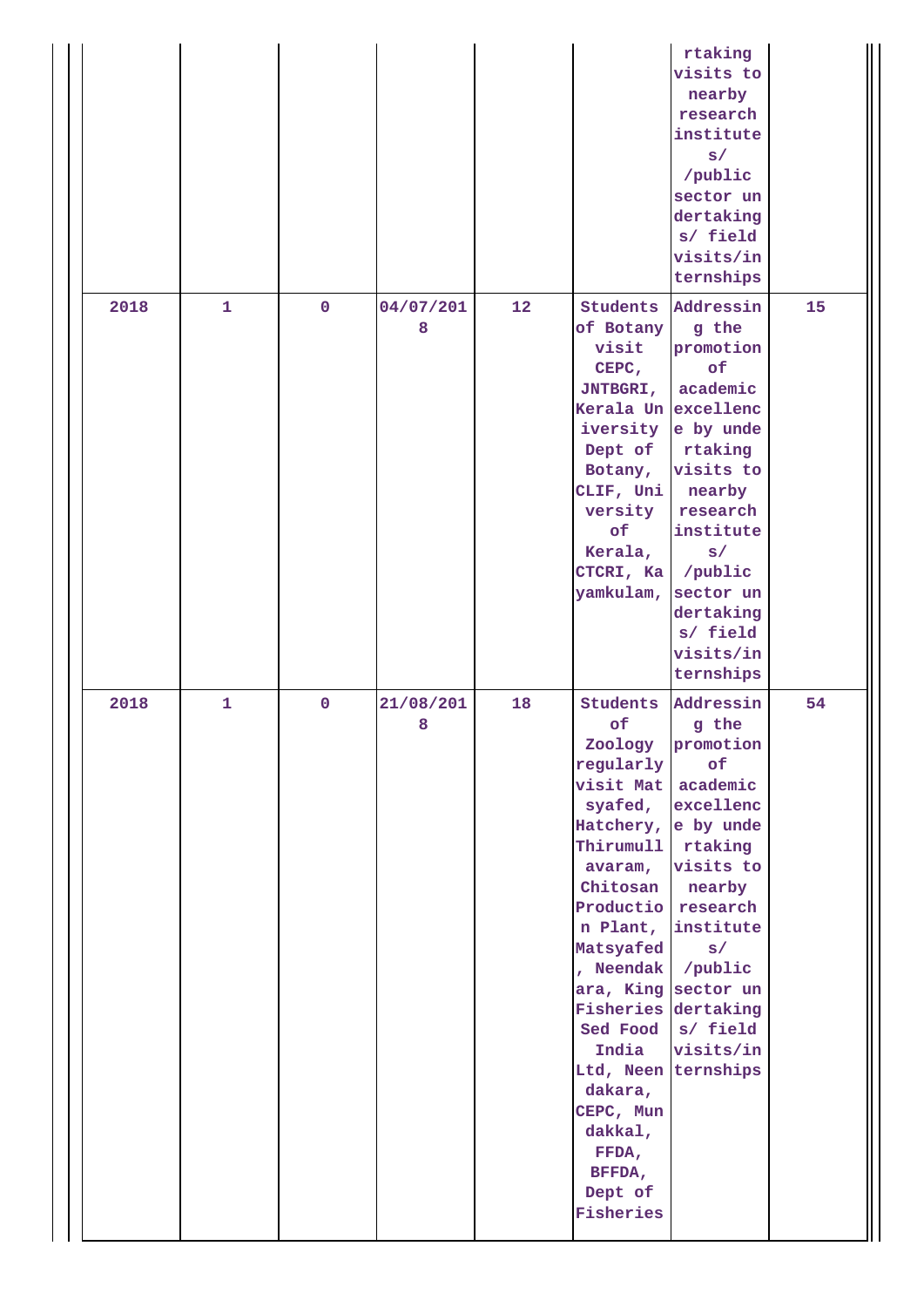| 2019 | $\mathbf{1}$ | $\pmb{0}$    | 01/03/201<br>9 | $\mathbf{1}$ | students<br>visited T promotion<br>ravancore<br>Cochin Ch<br>emicals,<br>Eloor.                                                                                                   | Chemistry Addressin<br>g the<br>of<br>academic<br>excellenc<br>e by unde<br>rtaking<br>visits to<br>nearby<br>research<br>institute<br>s/<br>/public<br>sector un<br>dertaking<br>s/ field<br>visits/in<br>ternships                | 50 |
|------|--------------|--------------|----------------|--------------|-----------------------------------------------------------------------------------------------------------------------------------------------------------------------------------|-------------------------------------------------------------------------------------------------------------------------------------------------------------------------------------------------------------------------------------|----|
| 2018 | $\mathbf{1}$ | $\mathbf{1}$ | 15/10/201<br>8 | 120          | Study on<br>the<br>radiation<br>hazards<br>of<br>mineral<br>rich<br>coastal<br>areas of<br>Kollam,<br>one of<br>the<br>thrust<br>of<br>Physics D instituti<br>epartment ons or to | Addressin<br>g the<br>research<br>requireme<br>nts of<br>the<br>students<br>by undert<br>aking pro<br>jects/res<br>earch<br>works on<br>areas/top<br>areas of ics/issue<br>research s related<br>to nearby<br>locality<br>close by. | 12 |
| 2019 | $\mathbf{1}$ | $\mathbf 0$  | 13/03/201<br>9 | $\mathbf{1}$ | of<br>English<br>make a<br>press<br>Malayala<br>Manorama,<br>Kollam<br>Bureau.                                                                                                    | Students Addressin<br>g the<br>promotion<br>of<br>academic<br>visit to excellenc<br>e by unde<br>rtaking<br>visits to<br>nearby<br>research<br>institute<br>s/<br>/public<br>sector un<br>dertaking<br>s/ field<br>visits/in        | 55 |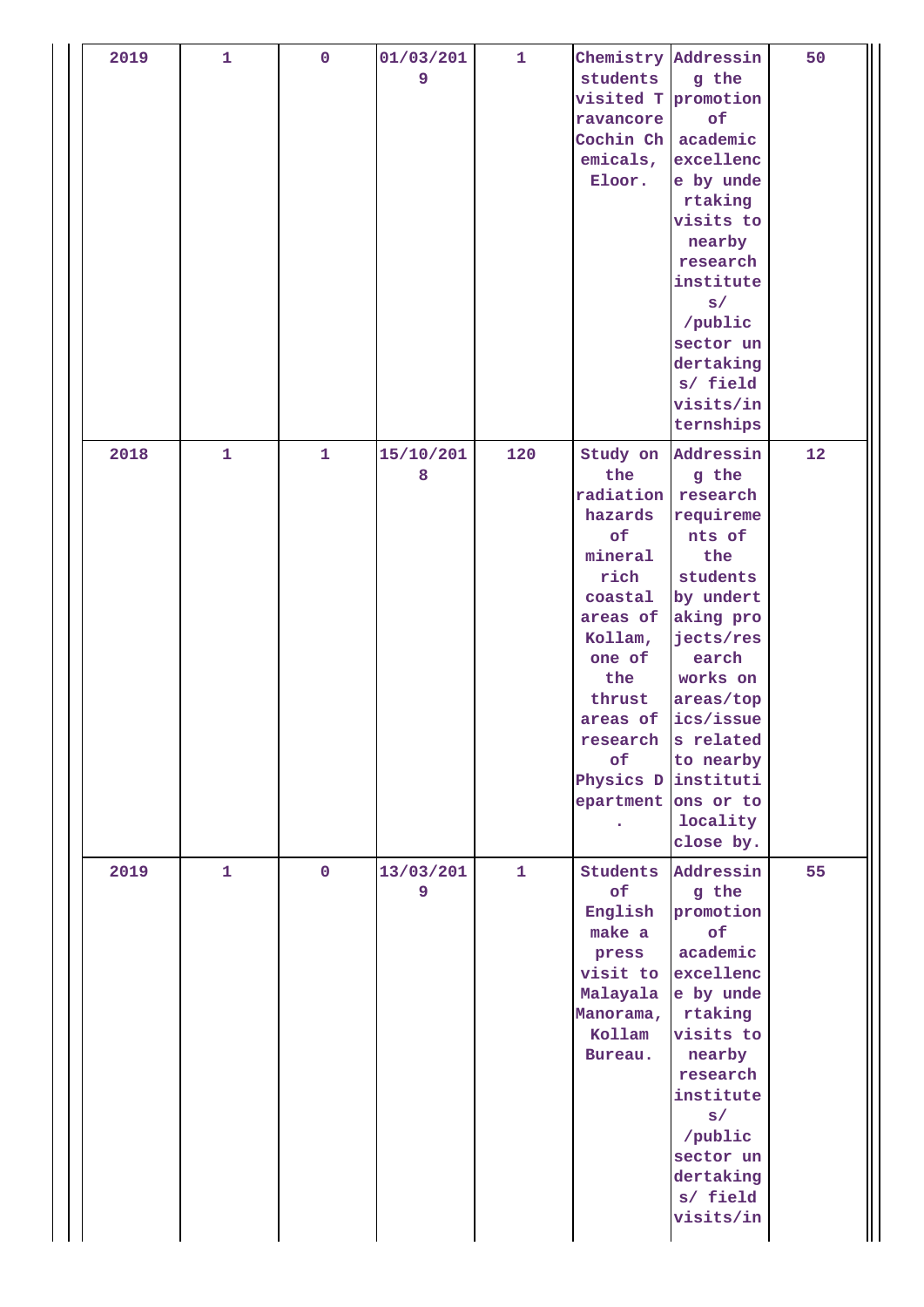|      |              |              |                |     |                                                                                                                                                                                                                                                                                                                                                                                             | ternships                                                                                                                                                                                             |    |
|------|--------------|--------------|----------------|-----|---------------------------------------------------------------------------------------------------------------------------------------------------------------------------------------------------------------------------------------------------------------------------------------------------------------------------------------------------------------------------------------------|-------------------------------------------------------------------------------------------------------------------------------------------------------------------------------------------------------|----|
| 2018 | $\mathbf{1}$ | $\mathbf 0$  | 12/11/201<br>8 | 30  | Internshi Addressin<br>ps undert<br>aken to<br>nearby in requireme<br>dustrial<br>firms,<br>like<br>CEPC,<br>Cashew fa aking pro<br>ctories,<br><b>MILMA</b><br>Dairy etc works on                                                                                                                                                                                                          | g the<br>research<br>nts of<br>the<br>students<br>by undert<br>jects/res<br>earch<br>areas/top<br>ics/issue<br>s related<br>to nearby<br>instituti<br>ons or to<br>locality<br>close by.              | 12 |
| 2018 | $\mathbf{1}$ | $\mathbf{1}$ | 28/11/201<br>8 | 120 | <b>Students</b><br>of<br>Commerce<br>undertake requireme<br>research<br>on topics<br>like<br>Indian<br>Post<br>Payments<br>Bank In<br>Rural<br>Areas<br>With<br>Special<br>Reference to nearby<br>To<br>Ezhukone<br>GramaPanc locality<br>hayath<br>Study Of<br>Socio<br>Economic<br>Condition<br>of Women<br>Workers<br>inCashew<br>Industry<br>in Kollam<br>Corporati<br>on A<br>Study on | Addressin<br>g the<br>research<br>nts of<br>the<br>students<br>by undert<br>aking pro<br>jects/res<br>earch<br>works on<br>areas/top<br>ics/issue<br>s related<br>instituti<br>ons or to<br>close by. | 80 |
| 2018 | $\mathbf{1}$ | $\mathbf{1}$ | 01/06/201<br>8 | 304 | The major Addressin<br>research<br>areas of<br>Botany                                                                                                                                                                                                                                                                                                                                       | g the<br>necessity<br>of instil                                                                                                                                                                       | 47 |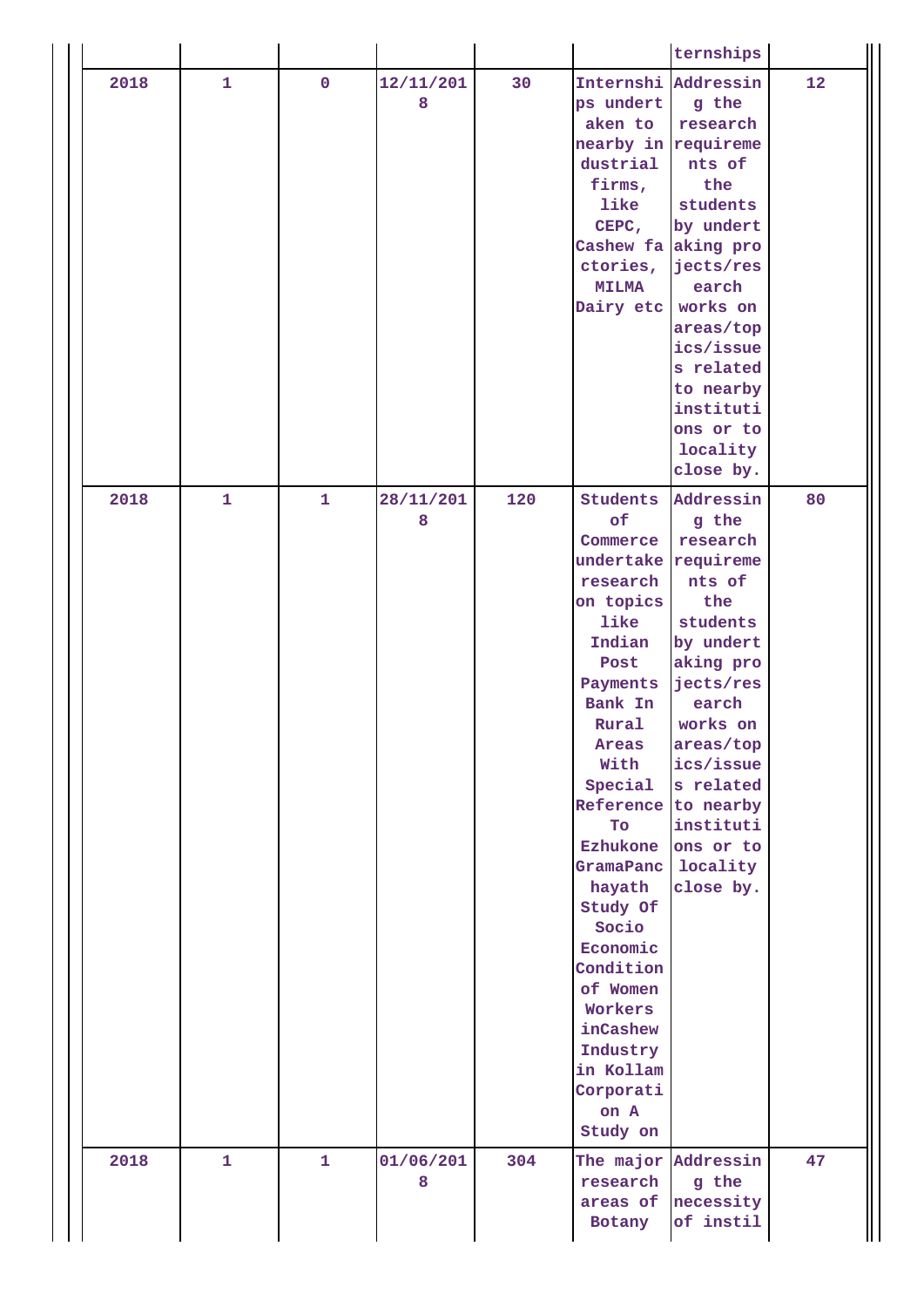|      |              |   |                |     | and<br>Zoology d ronment c<br>epartment onsciousn<br>s are<br>focussing<br>on the<br>resources<br>and<br>problems<br>of<br>Western<br>Ghats                                                 | ling envi<br>ess among<br>students<br>and envir<br>onment<br>related<br>research,<br>undertaki<br>ng nature<br>study<br>camps to<br>nearby ec<br>ologicall<br>У<br>sensitive<br>and<br>fragile<br>areas.                                                              |    |
|------|--------------|---|----------------|-----|---------------------------------------------------------------------------------------------------------------------------------------------------------------------------------------------|-----------------------------------------------------------------------------------------------------------------------------------------------------------------------------------------------------------------------------------------------------------------------|----|
| 2018 | 1            | 1 | 03/07/201<br>9 | 1   | Field<br>trip by<br>final<br>year B.Sc of instil<br>Zoology<br>students<br>to<br>Ashramam<br>Mangrove<br>Ecosystem                                                                          | Addressin<br>g the<br>necessity<br>ling envi<br>ronment c<br>onsciousn<br>ess among<br>students<br>and envir<br>onment<br>related<br>research,<br>undertaki<br>ng nature<br>study<br>camps to<br>nearby ec<br>ologicall<br>Y<br>sensitive<br>and<br>fragile<br>areas. | 44 |
| 2018 | $\mathbf{1}$ | 1 | 01/06/201<br>8 | 304 | activitie<br>s related necessity<br>to<br>Ashtamudi ling envi<br>Lake, a r ronment c<br>ecognised onsciousn<br>Ramsar<br>Site,<br>Notified<br>Wetland V<br>attakayya<br>1, Saktik research, | Research Addressin<br>g the<br>of instil<br>ess among<br>students<br>and envir<br>onment<br>related                                                                                                                                                                   | 5  |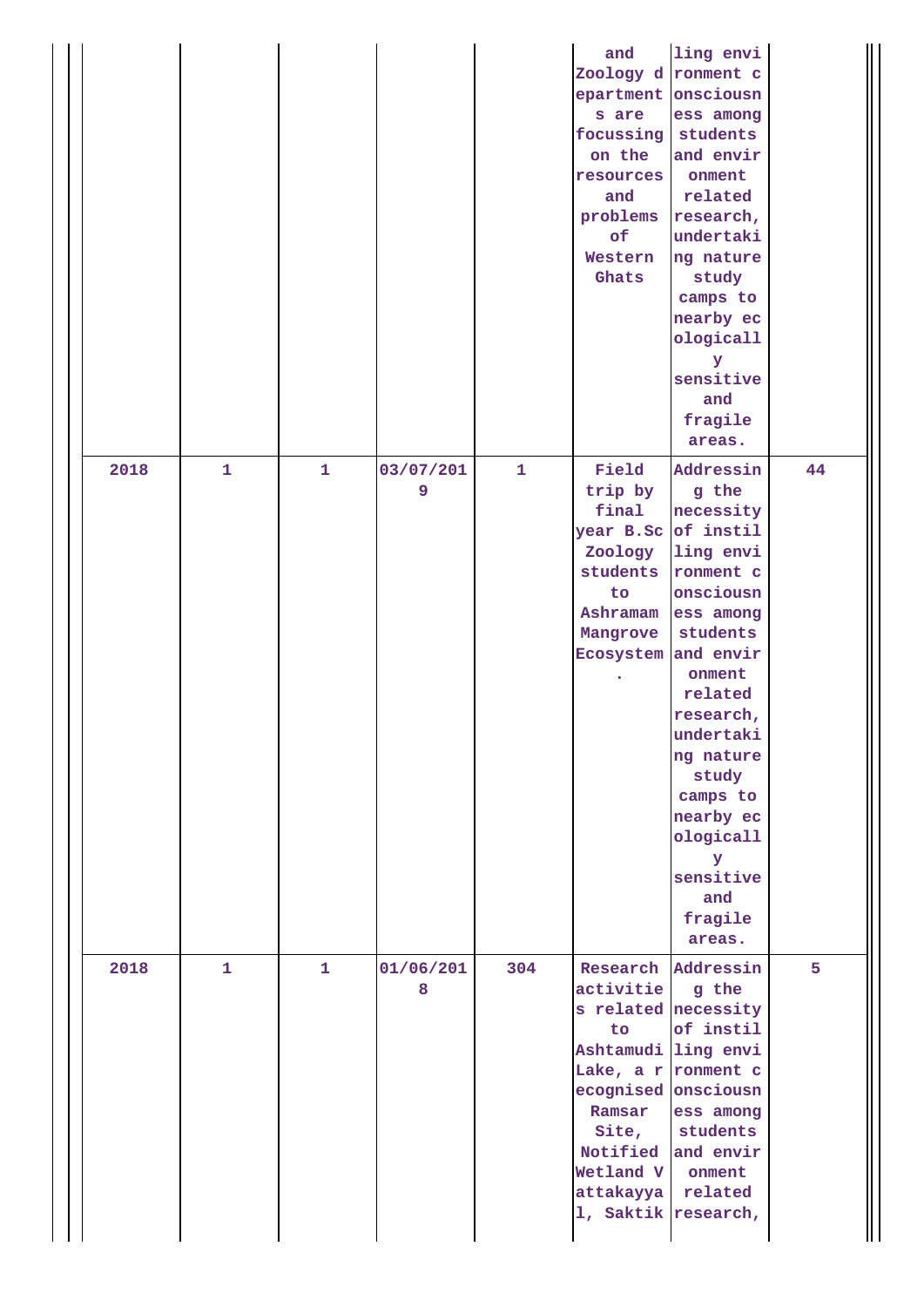|      |              |             |                |              | ulangara<br>Panchayat ng nature                                                                                       | undertaki<br>study<br>camps to<br>nearby ec<br>ologicall<br>У<br>sensitive<br>and<br>fragile<br>areas.                                                                                                                                                                               |     |
|------|--------------|-------------|----------------|--------------|-----------------------------------------------------------------------------------------------------------------------|--------------------------------------------------------------------------------------------------------------------------------------------------------------------------------------------------------------------------------------------------------------------------------------|-----|
| 2019 | $\mathbf 0$  | 1           | 22/01/201<br>9 | 12           | students<br>1819 succ of instil<br>completed ronment c<br>the<br>mushroom<br>cultivati<br>on<br>training<br>programme | Final PG Addressin<br>g the<br>of Botany necessity<br>essfully ling envi<br>onsciousn<br>ess among<br>students<br>and envir<br>onment<br>related<br>research,<br>undertaki<br>ng nature<br>study<br>camps to<br>nearby ec<br>ologicall<br>У<br>sensitive<br>and<br>fragile<br>areas. | 15  |
| 2018 | $\mathbf{1}$ | 1           | 29/06/201<br>8 | $\mathbf{1}$ | <b>Blood</b><br>Donation<br>Bishop<br>college.                                                                        | Addressin<br>g the<br>Camp unde promotion<br>rtaken in of inculc<br>collabora ating hum<br>tion with anitarian<br>values /<br>Benziger gender se<br>Hospital, nsitivity<br>500m from among the<br>students,<br>collabora<br>tion with<br>nearby ho<br>spitals.                       | 27  |
| 2018 | $\mathbf{1}$ | $\mathbf 0$ | 02/08/201<br>8 | $\mathbf{1}$ | World<br><b>Breast</b><br>Feeding<br>brations<br>undertake<br>n in coll                                               | Addressin<br>g the<br>promotion<br>Week cele of inculc<br>ating hum<br>anitarian<br>values /                                                                                                                                                                                         | 164 |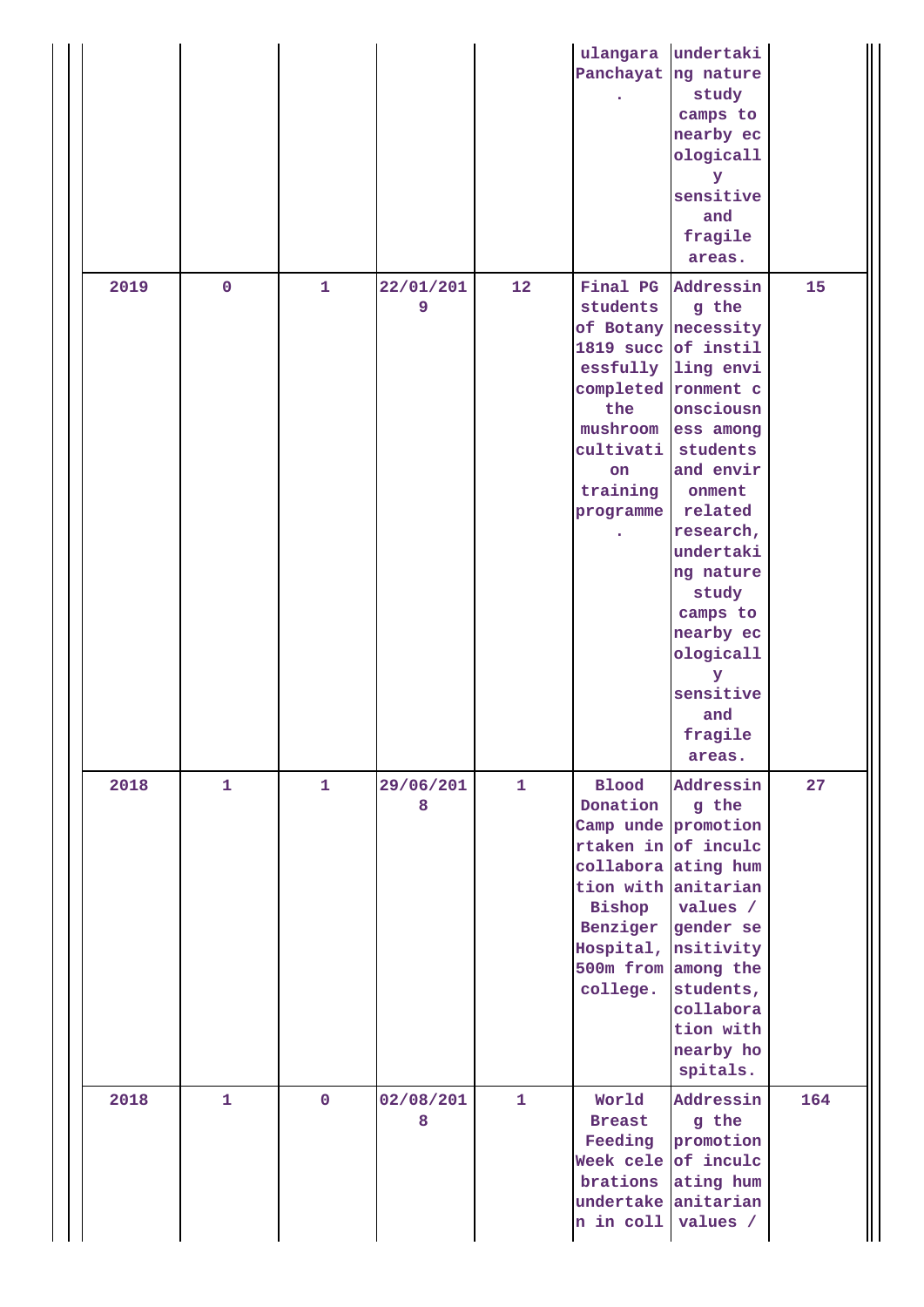|  | 2019 | $\mathbf{1}$ | 1            | 16/05/201<br>8 | $\mathbf{1}$ | aboration gender se<br>with<br>Bishop<br>Hospital, collabora<br>college.<br>Visit to                                                                                                                                                                      | nsitivity<br>among the<br>Benziger students,<br>500m from tion with<br>nearby ho<br>spitals.<br>Promotion<br>pain and of values                   | 52  |
|--|------|--------------|--------------|----------------|--------------|-----------------------------------------------------------------------------------------------------------------------------------------------------------------------------------------------------------------------------------------------------------|---------------------------------------------------------------------------------------------------------------------------------------------------|-----|
|  |      |              |              |                |              | e care<br>centre, C<br>hinnakkad<br>a, 1.5 km<br>by Health<br>$_{\text{Club}}$<br>members.                                                                                                                                                                | palliativ of caring<br>and<br>sharing,<br>visits un<br>dertaken<br>to poor<br>homes, or<br>phanages<br>etc of<br>the<br>vicinity.                 |     |
|  | 2018 | $\mathbf{1}$ | $\mathbf{1}$ | 18/08/201<br>8 | $\mathbf{1}$ | Commerce<br>Students<br>$(SF)$ visit<br>ed SS<br>Samithi<br>Poor Home<br>at Mayyan<br>adu.                                                                                                                                                                | Promotion<br>of values<br>of caring<br>and<br>sharing,<br>visits un<br>dertaken<br>to poor<br>homes, or<br>phanages<br>etc of<br>the<br>vicinity. | 102 |
|  | 2019 | $\mathbf{1}$ | $\mathbf{1}$ | 01/06/201<br>8 | 304          | "Rhythms<br>of<br>Fatima":<br>A radio<br>Progamme<br>in collab<br>oration<br>with<br>Bishop<br>Benziger<br>Radio<br>station<br>(500m)<br>from the<br>college)<br>Promotion<br>of<br>artistic<br>skills<br>and voice<br>out their<br>response<br>to social | For the<br>promotion<br>of<br>artistic<br>skills<br>and<br>cultural<br>talents<br>of<br>students.                                                 | 38  |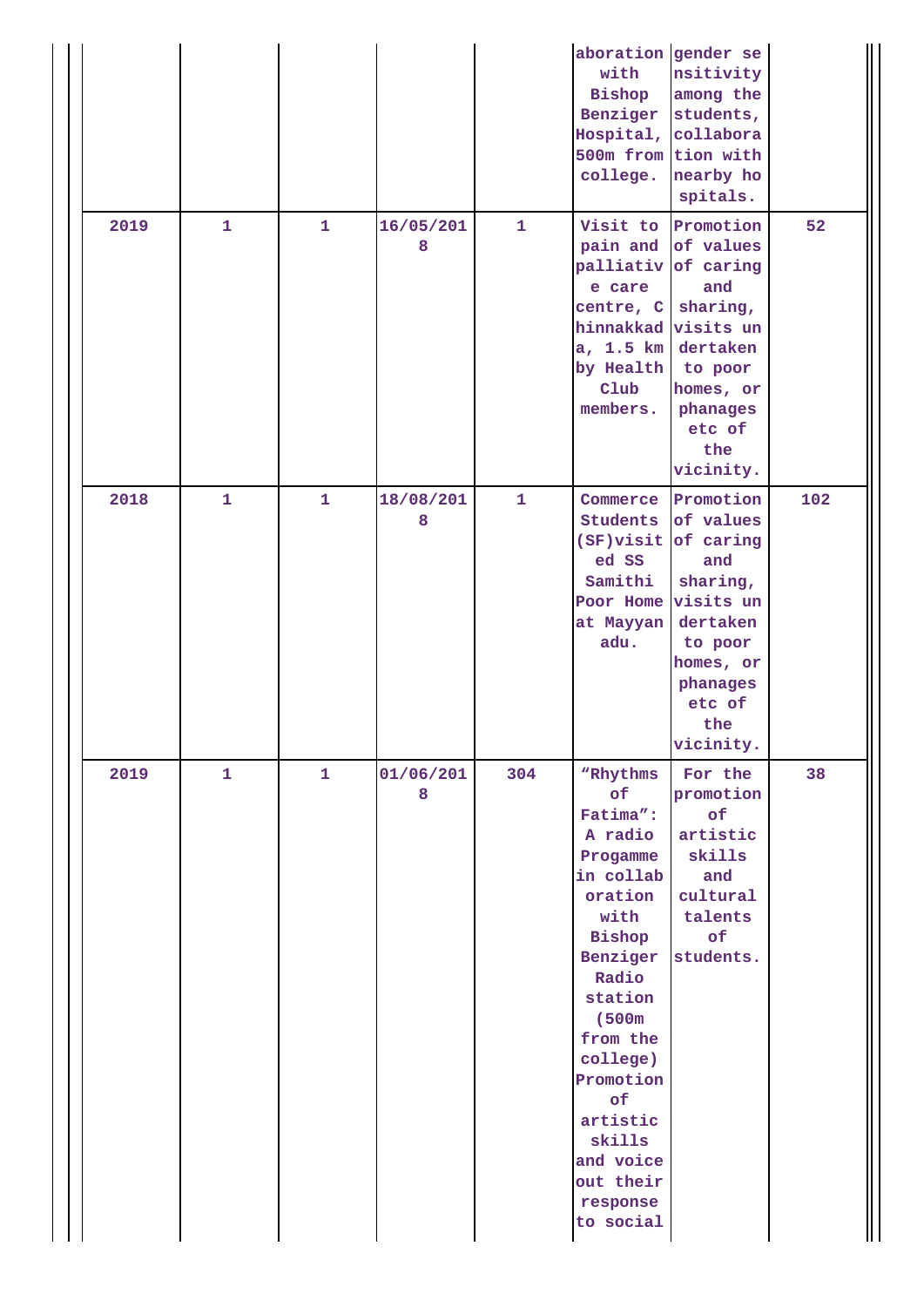|                                                                                                                                |                     | issues.                                                                                                                                                                                                                                                                                                                                                                                                                                                                                                                                                                                                                                                                                                                                                                                                                                                                                  |  |  |  |  |  |
|--------------------------------------------------------------------------------------------------------------------------------|---------------------|------------------------------------------------------------------------------------------------------------------------------------------------------------------------------------------------------------------------------------------------------------------------------------------------------------------------------------------------------------------------------------------------------------------------------------------------------------------------------------------------------------------------------------------------------------------------------------------------------------------------------------------------------------------------------------------------------------------------------------------------------------------------------------------------------------------------------------------------------------------------------------------|--|--|--|--|--|
|                                                                                                                                | No file uploaded.   |                                                                                                                                                                                                                                                                                                                                                                                                                                                                                                                                                                                                                                                                                                                                                                                                                                                                                          |  |  |  |  |  |
| 7.1.5 - Human Values and Professional Ethics                                                                                   |                     |                                                                                                                                                                                                                                                                                                                                                                                                                                                                                                                                                                                                                                                                                                                                                                                                                                                                                          |  |  |  |  |  |
| Title                                                                                                                          | Date of publication | Follow up(max 100 words)                                                                                                                                                                                                                                                                                                                                                                                                                                                                                                                                                                                                                                                                                                                                                                                                                                                                 |  |  |  |  |  |
| FMNC Code of Conduct http<br>$\frac{1}{2}$ //iqac.fmnc.ac.in/2019/0<br>9/03/institutionalcodeofc<br>onduct/                    | 01/06/2019          | <b>• Giving greater emphasis</b><br>on preventing financial,<br>scientific, and academic<br>fraud . Ensuring more<br>participation of the<br>stakeholders of an<br>institution in its<br>activities .<br>Establishment of a proper<br>process for<br>implementation of the<br>code.                                                                                                                                                                                                                                                                                                                                                                                                                                                                                                                                                                                                      |  |  |  |  |  |
| The University Grants<br>Commission ACT, 1956, and<br>its updations thereafter<br>https://www.ugc.ac.in/old<br>pdf/ugc_act.pdf | 01/01/2018          |                                                                                                                                                                                                                                                                                                                                                                                                                                                                                                                                                                                                                                                                                                                                                                                                                                                                                          |  |  |  |  |  |
| Student Handbook Academic<br>Calendar                                                                                          | 01/06/2018          | The students are bound to<br>follow the code of<br>conduct as specified in<br>the Student Handbook. The<br>class teachers brief them<br>about the guidelines<br>specified in the<br>handbook. Thus it is<br>ensured that the students<br>are well aware of the<br>codes of conduct,<br>discipline system, and<br>the policies of the<br>college. Disciplinary<br>action would be taken<br>against those who violate<br>the code of conduct,<br>strictly in keeping with<br>the measures specified in<br>the calendar. The<br>schedule given in the<br>academic calendar of the<br>Handbook is strictly<br>adhered to, unless any<br>unexpected contingency<br>arises which necessitates<br>the shifting of the<br>dates. The calendar helps<br>to inform the students<br>well in advance of the<br>dates of the exam so that<br>they can work out a<br>schedule for preparation<br>work. |  |  |  |  |  |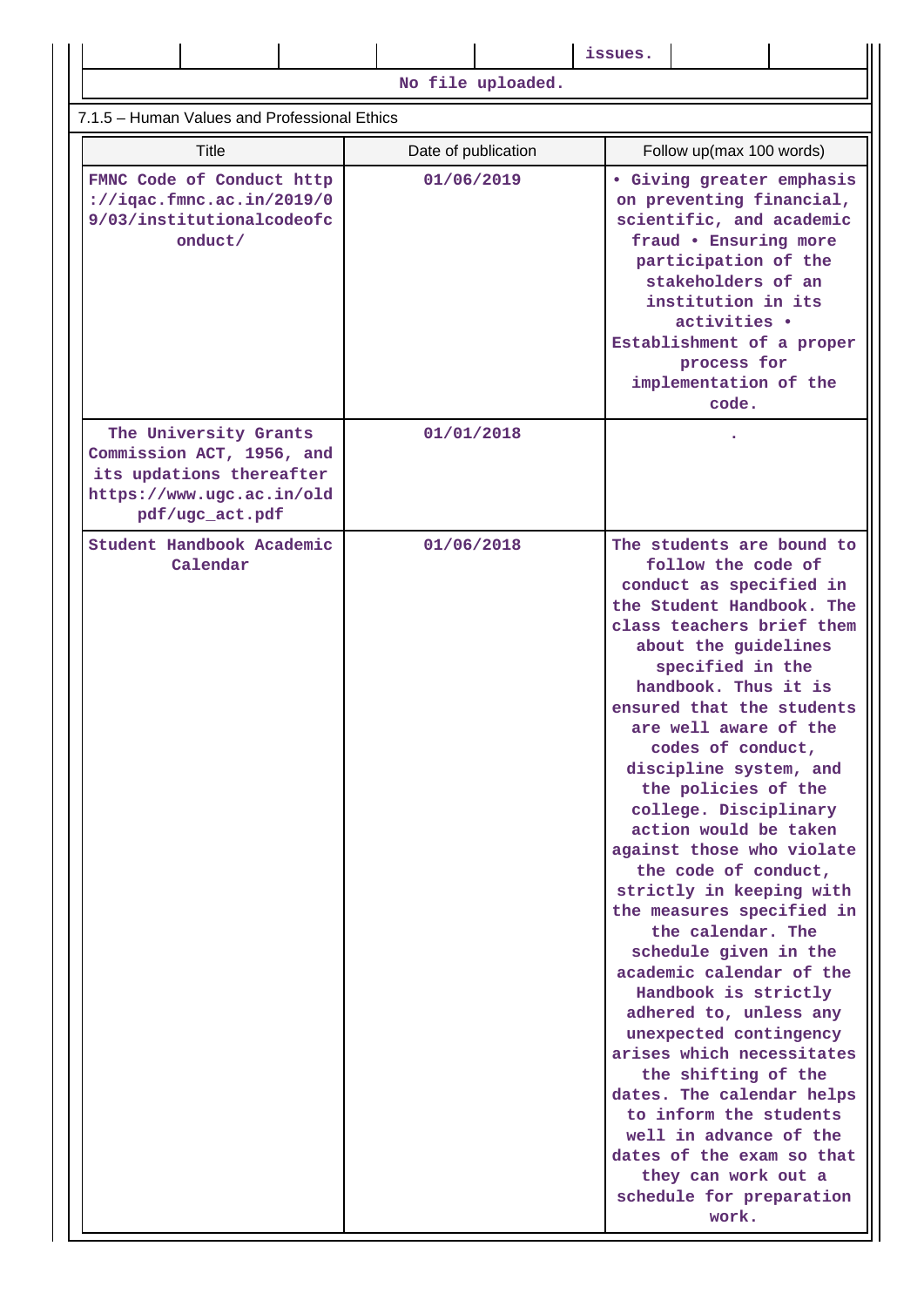| 7.1.6 – Activities conducted for promotion of universal Values and Ethics                                                                |                      |                    |                        |  |  |
|------------------------------------------------------------------------------------------------------------------------------------------|----------------------|--------------------|------------------------|--|--|
| Activity                                                                                                                                 | <b>Duration From</b> | <b>Duration To</b> | Number of participants |  |  |
| World Population<br>Day by Department<br>of Economics                                                                                    | 11/07/2018           | 11/07/2018         | 507                    |  |  |
| World Population<br>Day by Community<br>Health Club                                                                                      | 11/07/2018           | 11/07/2018         | 52                     |  |  |
| An awareness<br>seminar on Safe<br>Protection of<br>Parents and Elder<br>People was<br>conducted by NSS                                  | 26/07/2018           | 26/07/2018         | 100                    |  |  |
| Independence Day<br>Celebration                                                                                                          | 15/08/2018           | 15/08/2018         | 2894                   |  |  |
| World Ozone Day                                                                                                                          | 18/09/2018           | 18/09/2018         | 55                     |  |  |
| Gandhi Jayanthi<br>Celebrations                                                                                                          | 02/10/2018           | 02/10/2018         | 2894                   |  |  |
| <b>Teachers Day</b>                                                                                                                      | 05/09/2018           | 05/09/2018         | 2894                   |  |  |
| NSS volunteers took<br>part in the "Gandhi<br>Jayanthi Peace<br>Rally" organized by<br>Gandhi Peace<br>Foundation, Kollam.               | 02/10/2018           | 02/10/2018         | 100                    |  |  |
| NCC (Army) cadets<br>of FMNC<br>participated in<br>"Shanthi Yathra"<br>organized by Kollam<br>District Collector                         | 02/10/2018           | 02/10/2018         | 21                     |  |  |
| Communal Harmony<br>Campaign week by<br>NCC Army Wing                                                                                    | 19/11/2018           | 25/11/2018         | 21                     |  |  |
| World Aids Day NCC<br>Navy Cadet Pradeesh<br>P attended the<br>blood donation camp<br>organized by IMA<br>and NCC Group Head<br>Quarters | 01/12/2018           | 01/12/2018         | $\mathbf{1}$           |  |  |
| National<br>Integration Camp                                                                                                             | 10/12/2018           | 16/12/2018         | $\overline{2}$         |  |  |
| National Voters'<br>Day                                                                                                                  | 25/01/2019           | 25/01/2019         | $\overline{2}$         |  |  |
| Republic Day<br>Celebrations                                                                                                             | 26/01/2019           | 26/01/2019         | 2894                   |  |  |
| World Wetlands Day                                                                                                                       | 08/02/2019           | 08/02/2019         | 150                    |  |  |
| World Social                                                                                                                             | 20/02/2019           | 20/02/2019         | 122                    |  |  |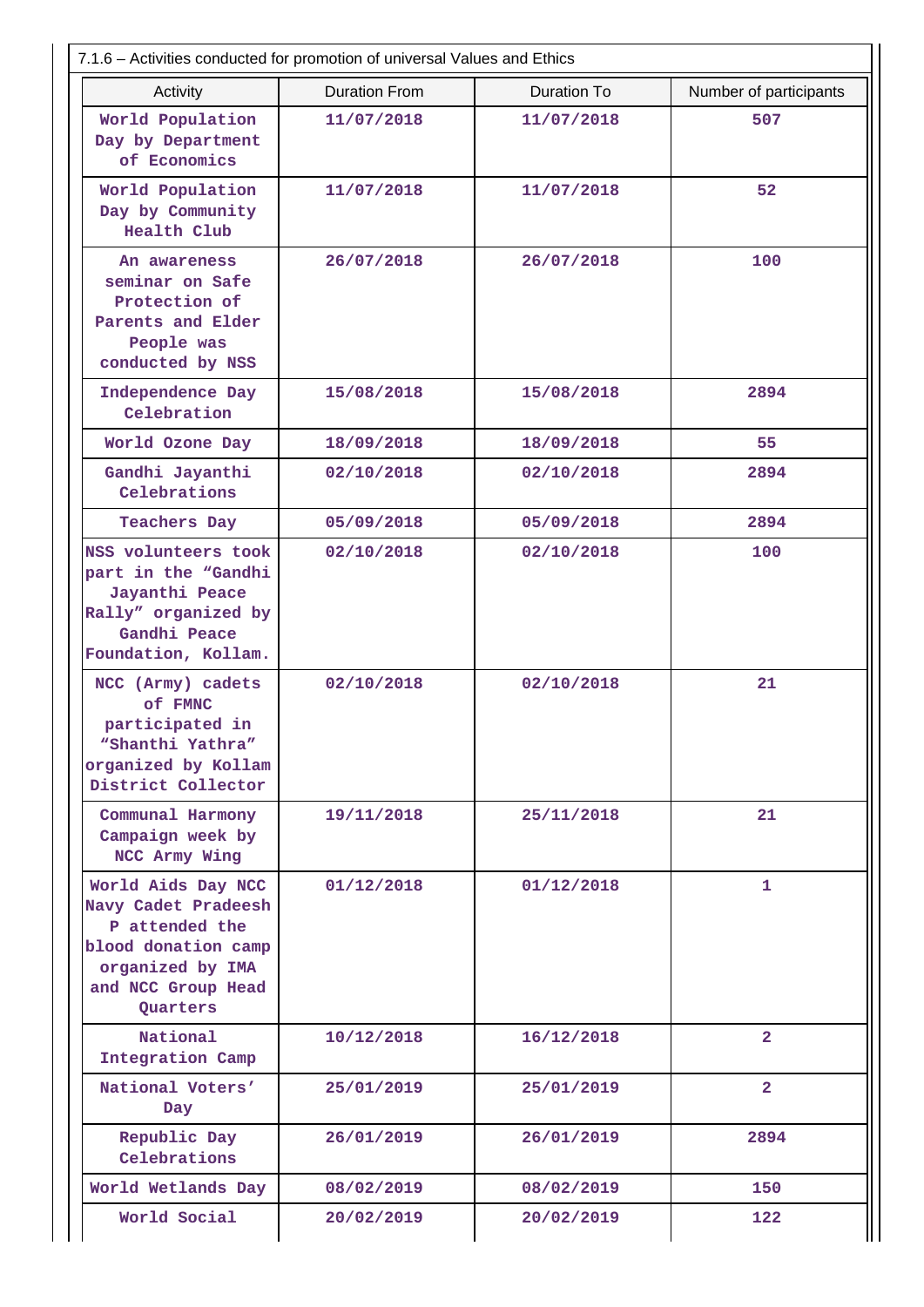| <b>Justice Day</b>                                                                                                        |            |            |                 |  |
|---------------------------------------------------------------------------------------------------------------------------|------------|------------|-----------------|--|
| International<br>Mother Language Day                                                                                      | 21/02/2019 | 21/02/2019 | 59              |  |
| <b>Science Day</b><br>Celebrated by Dept<br>of Botany with an<br>Interschool quiz<br>competition on<br>History of Biology | 14/02/2019 | 14/02/2019 | 14              |  |
| World Consumer Day                                                                                                        | 15/03/2019 | 15/03/2019 | 80              |  |
| World First Aid Day<br>by Community Health<br>C1ub                                                                        | 27/03/2019 | 27/03/2019 | 38              |  |
| World Environment<br>Day by Zoology                                                                                       | 14/06/2019 | 14/06/2019 | 138             |  |
| International Yoga<br>Day by Dept of<br>Psychology                                                                        | 21/06/2019 | 21/06/2019 | 130             |  |
| International Yoga<br>Day by Naval NCC<br>cadets                                                                          | 21/06/2019 | 21/06/2019 | 21              |  |
| International Yoga<br>Day by NSS                                                                                          | 21/06/2019 | 21/06/2019 | 100             |  |
| International Yoga<br>Day by NCC (Army)                                                                                   | 21/06/2019 | 21/06/2019 | 50              |  |
| AntiNarcotics Day                                                                                                         | 26/06/2019 | 26/06/2019 | 100             |  |
| International Day<br>against Drug Abuse<br>and Illicit<br>Trafficking by NCC<br>Naval Wing                                | 26/06/2019 | 26/06/2019 | 32 <sup>2</sup> |  |
| No file uploaded.                                                                                                         |            |            |                 |  |

# 7.1.7 – Initiatives taken by the institution to make the campus eco-friendly (at least five)

 **1. Plastic Free Campus: Plastic Bottle and Plastic Pen Collection Drive for recycling, insistence on steel lunch containers, ban on plastic flexes and decorations, Soft binding insisted for UG and PG project works, etc 2. Swachh Fatima Green Fatima Campus cleaning Drive: The various departments are allocated specific locations for their cleaning activities. The Department staff coordinate the student cleaning activities in the respective locations. 3. Greening the Campus: Planting saplings in the college ground as part of World Environment Day. The students of the Botany Department plant saplings coming under RET category as part of their curriculum. 4. Green Protocol: Green protocol is strictly observed in the college campus, canteen, Students' celebrations, College functions 5. Waste management: A biogas plant with the capacity to process 100kg of waste per day is installed adjacent to the canteen to ensure a clean campus. The gas generated from the processing unit is being used successfully for cooking in the canteen. 6. Ecofriendly initiatives like Butterfly garden, Shrub Garden, Fruit Park, Janmanakshatravanam (Birth Star grove) etc to have pockets of greenery in the campus, maintain green diversity and serve as academic and aesthetic spaces. 7. Environmental Club Activities: Observing Environment Day, organising environment consciousness programmes,**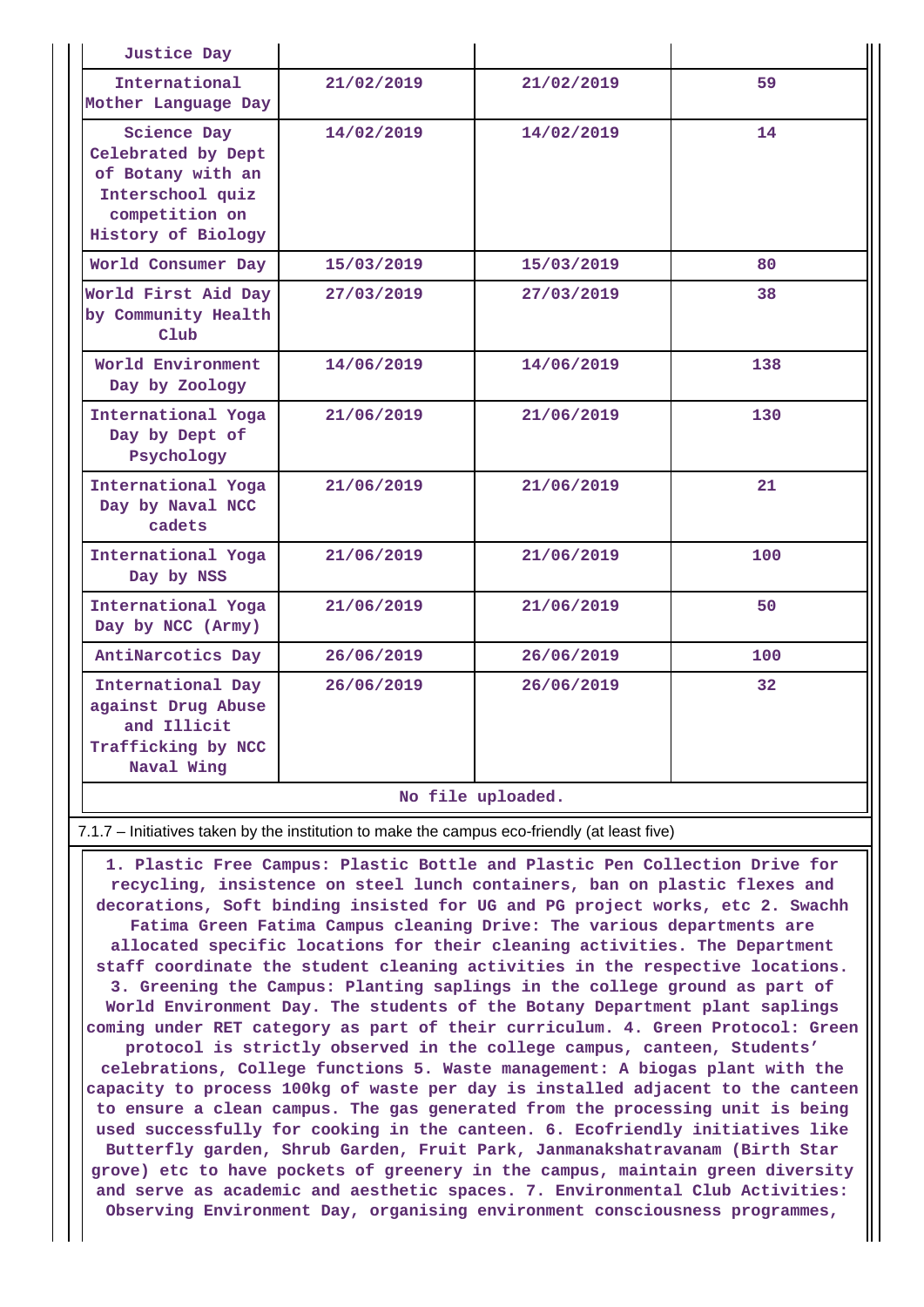**planting saplings, Great Back Yard Bird Count and Campus Bird Count 2019 undertaken. 8. Paperless Office: A major shift to less paper admission procedures, examination procedures, attendance system, and circulation of official communication through social media and web portals has considerably reduced paper consumption and has ecological benefits.**

# **7.2 – Best Practices**

### 7.2.1 – Describe at least two institutional best practices

 **Best Practice One: "GO Green" Best practice Title of the Practice: Fatima Go Green Mission Objectives of the Practice: ? Greening the Fatima Campus is our ecological vision and mission ? To contribute our little mite towards the global agenda of "Save our Planet" ? To foster among our students an awareness about the necessity of a clean campus as integral to their work culture ? To preserve our immediate environment is one of the vital steps towards achieving our institutional mission of social justice through eco justice ? To instil in our students the realisation that preserving the environment is not just the other person's concern, but the individual responsibility of each one of them Context: The sprawling greenery of Fatima campus is at once our asset and our obligation. The pathway to the college flanked by Cypress trees is the stamp mark of our college. Generations of Fatimites wax nostalgically about these trees, which they fondly call "Cypress muthassimar" (Cypress grandmothers) which is a testimony of their emotional bonding with the college campus and its ambience. Hence it is the obligation of every Fatimite to keep the campus green and clean so that the succeeding generations too can proudly stake claim over it. The management, the faculty and the students work concertedly to achieve this aim. Thus we attempt to broaden the scope of our Institutional vision by incorporating into it our ecological vision of fostering love for Mother Earth.**

**conducts seminars, conferences and workshops. All the Environment days are also observed with activities relevant to that particular event. The College Environment Club, Science Club, NSS, NCC Army and Navy wings and the various Departments take initiatives in organizing these programmes. Other than these academic exercises, Institution also undertakes various activities to promote this 'Green Best Practice' among students. "Fatima Go Green Mission" has been categorized under two heads: 1) Green Academics 2) Green Initiatives • Green Academics enlist environmental related seminars, conferences, workshops and**

**The Practice: As part of "Fatima Go Green Mission", our Institution regularly**

**field visits conducted, environmental days observed, and Suchitwa Mission meetings organized by the college. • Green Initiatives include Swachh Fatima cleaning initiatives, planting saplings, Green projects undertaken like setting up of Butterfly Garden, Shrub Garden, Janmanakshatra Vanam (Birth Star Grove), Fruit Park etc, Green Protocol is observed in the canteen, in the environment friendly soft cover binding of PG and UG project dissertations, for all student celebrations, Plastic free initiatives like ban on using plastic flex, plastic bottle collection drive in the campus, collecting discarded plastic pens for recycling, insistence on using steel lunch boxes etc. Keeping a Biodiversity**

**Register and conducting Green Audit annually are also projects under Green Initiatives. • Evidence of success: The Green Audit conducted annually provide us with the data as to how far our green initiatives have been implemented successfully, and the measures to be adopted in future. • Problems Encountered:**

**? Since high electrical energy consumption recorded in the college, more of renewable energy sources, like solar energy need to be tapped ? Though plastic free drive is intensively undertaken, 100 percent target not yet achieved which is the greatest challenge ? Tieup to be worked up with some firms for reusing and recycling of plastics ? ewaste management and disposal not yet materialized – College has initiated a move with Kollam corporation for ewaste collection • Resources Required ? Annual quality assessment of air quality and water quality measurements to be undertaken systematically ? Master plan for converting the**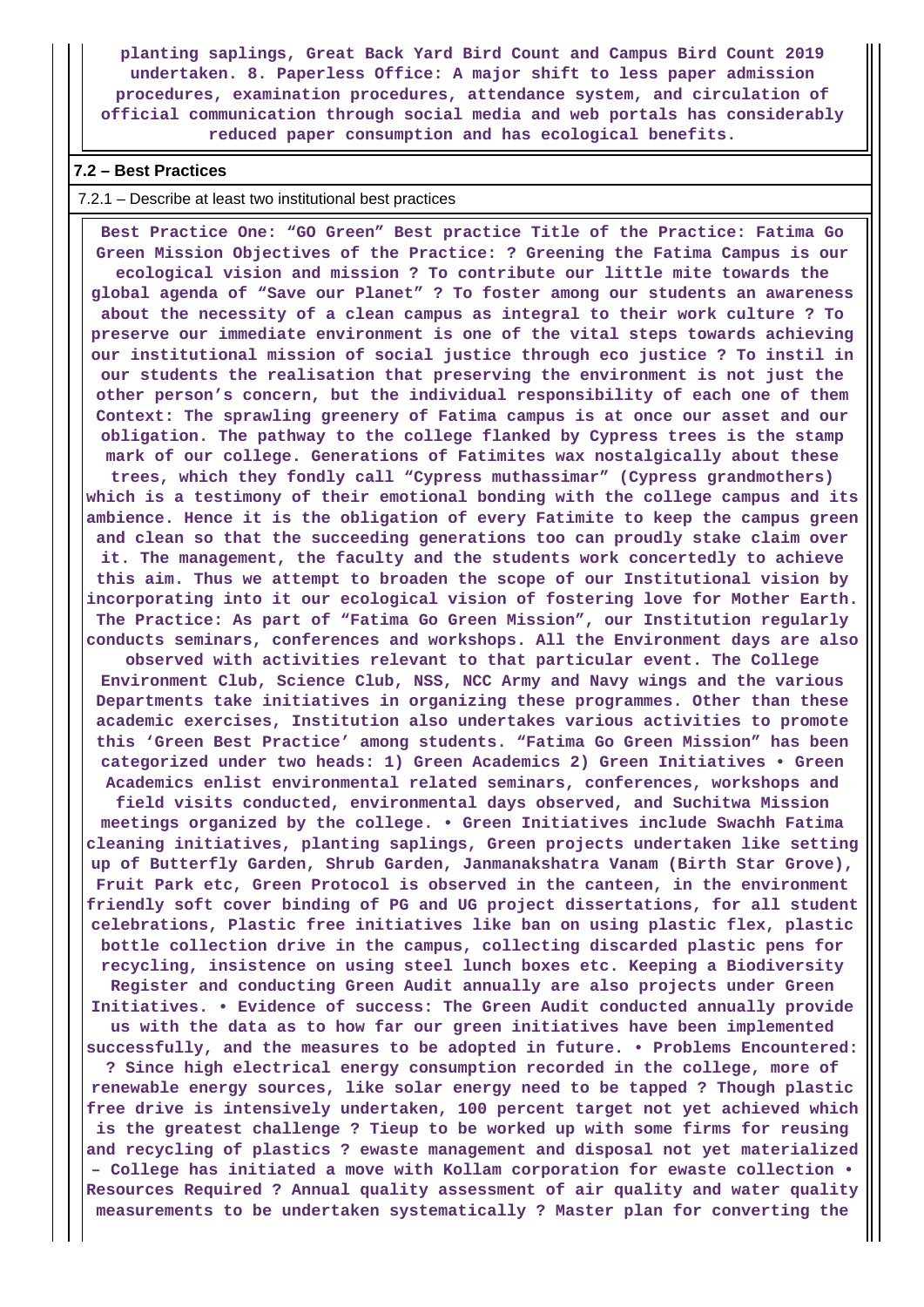**college into an Ecofriendly Knowledge Hub, maintaining a sustainable balance between man and environment ? Community outreach environment initiatives to be undertaken. Best Practice II Title: Fatima Student Support Initiatives Fatima Student Support Initiatives are classified under three heads: Student Welfare Activities Scholarships and Awards Gender Support and Gender Empowerment Initiatives Objectives of the Practice: ? To extend financial support to economically backward students through our Student Welfare Schemes ? To acknowledge the academic excellence of the bright students, and to motivate others to emulate them, the college has instituted a number of Scholarships and Awards ? To ensure a safe and secure campus, and for empowering our girl students who constitute 71 of our student strength, the college has undertaken several Gender Support and Gender Empowerment Initiatives,. Context Ingrained into the very functioning of the Institution is our mission of providing education to all, especially the less fortunate. College strives level best to fulfil its vision of achieving excellence in higher education, by extending maximum support to our students. In keeping with our vision, we aim at imparting holistic education, which would shape each Fatimite into a promising citizen of the future I. Student Welfare Activities In order to help the financially backward students, the Institution has constituted a Student Welfare Committee. It takes care of the welfare of the students by providing them with monetary and material help. A Student Welfare Fund is mobilized for this purpose. The Fund is raised through voluntary donations from teachers and other benefactors. The class teachers identify the deserving students of each class and their names are forwarded to the Committee. The Committee ensures that the beneficiaries are really profit out of this venture. The funds are distributed under different heads, to meet their necessities. The accounts are maintained, thus ensuring the transparency of the transaction. Students' Welfare Scheme (20182019): List Attached II. Scholarships and Awards The Institutional Scholarships are in addition to the government scholarships availed of by our students. The government scholarship notifications are published in the notice board, and measures taken to expedite the procedure so that the benefit reaches the hand of deserving students. A total of Rs 16,804,455/ was disbursed during 201819 towards government scholarships. Recipients of various Prizes / Scholarships / Awards 201819: list attached III. Gender support and Gender Empowerment Initiatives A. Safety and Security: List attached of measures taken B. Women's Organisations/units: List Attached C. Initiatives/ Activities undertaken: List Attached Evidence of Success: • The progression of the beneficiaries of Student Welfare Scheme and Scholarship winners is attached • Remarkable is the performance graph of our girl students' with regard to progression to higher studies and research, getting placement, winning ranks and scholarships, and also their performance in qualifying examinations. • It is a matter of pride for us that girls are well represented in Students' Union, IQAC, College Cooperative Store, Antinarcotics Club, Students Grievance Redressal Cell, Committee for SC/ST, Minority and OBC Cell, Cell for Divyangajans, Electoral Literacy Club, Ethics Committee. Problems Encountered and Resources Required Problems Encountered • Many of the scholarships were instituted several years back by our former faculty, or their family members. But honouring the sentiments behind it, we've retained all the numbers. • Many of the scholarships were instituted during the annual scheme period. As the semester system was introduced, many of the papers were removed from the syllabus. This has made it difficult to find relevant slots to accommodate certain paper specific scholarships. • Majority of scholarships and awards is given for academic performance alone. Only a handful is allotted for achievements in cultural events and sports • A separate sport ground exclusively for girls to develop their fundamental sports skills • FATIMA girls though have proven their credentials in the academic field, have not left a substantial mark in the cultural and artistic fields. • Lack of outside curriculum short term vocational courses inside the campus which would help our**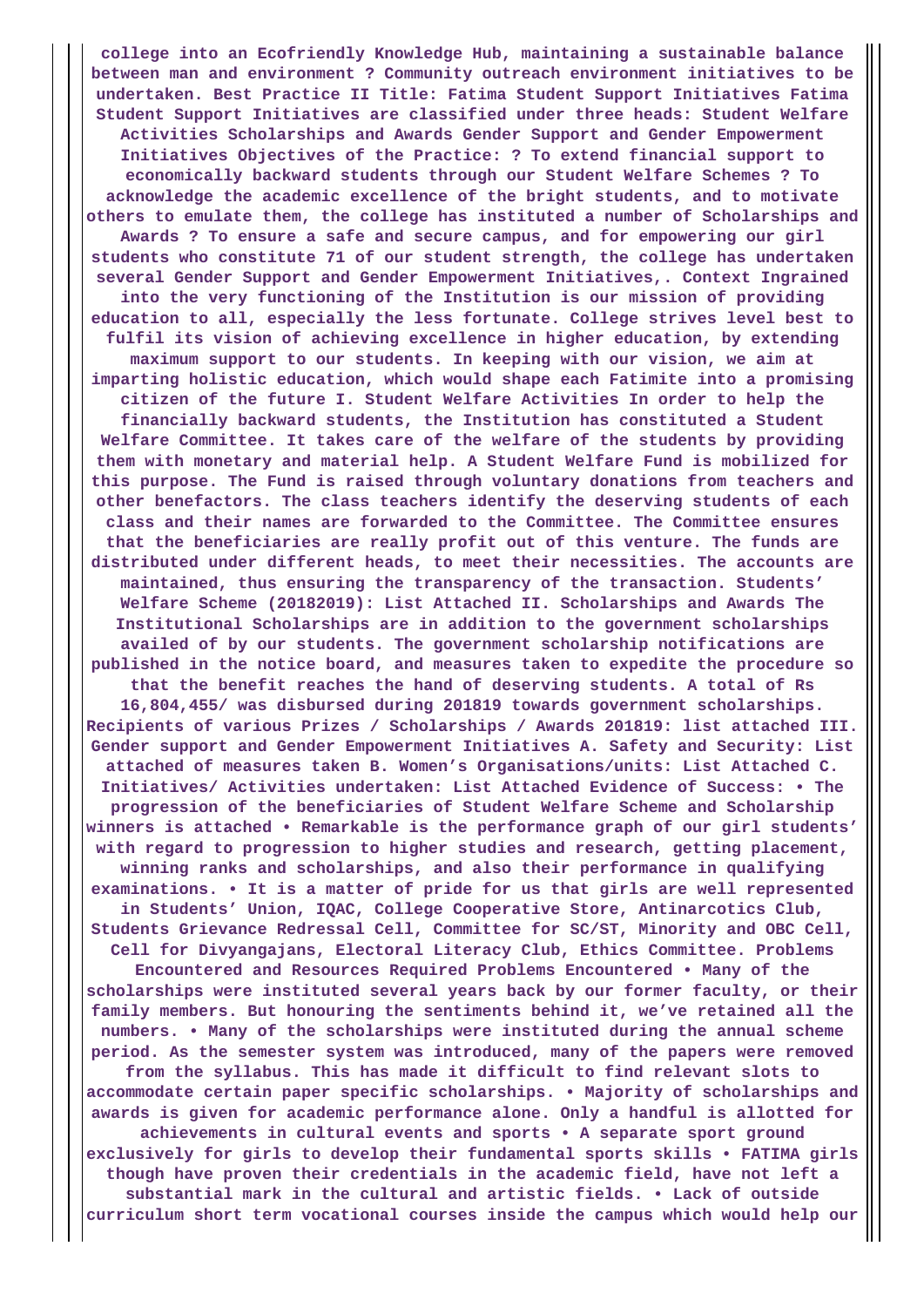**girls come out of the campus job ready and thus become selfdependent. Resources Required • Steps to be taken to enhance the principal amount.of the scholarships • Resources to be located for instituting more awards for achievers in cultural events and sports, which would be an added incentive for the students • For the development of a fullfledged sports infrastructure for girls in the campus • Mechanism to give professional grooming to the creatively and artistically talented girl students • We have a team to identify various governmental and nongovernmental schemes and programmes, to do with ICT gadgets to eligible financially backward girl students. • Institute infrastructure facilities to initiate vocational courses like stitching classes, cooking classes, fabric and glass craft work etc.**

 Upload details of two best practices successfully implemented by the institution as per NAAC format in your institution website, provide the link

<http://iqac.fmnc.ac.in/best-practice/>

## **7.3 – Institutional Distinctiveness**

 7.3.1 – Provide the details of the performance of the institution in one area distinctive to its vision, priority and thrust in not more than 500 words

 **Response: Various initiatives under "Share and Care Programme" In keeping with the vision of our illustrious founder Rev Bishop Jerome M. Fernandez, the FATIMA family endeavours to encourage a spirit of selfless sacrifice, respect for all fellow creatures, belief in the dignity of labour along with integrity of character among its members. Value based education is the foundation stone on which our edifice of curriculum is built. This is the very reason for allotting a special hour every week for value education classes. The Value Education Committee has brought out two volumes of "Mindscape – A Vademecm of Value Education". To supplement this, the college has instituted several measures to implement the "Share and Care Programmes", which would benefit the less fortunate both in our own student community and also the society at large. Realizing that the students should be familiar with the ground reality of the miserable living conditions of the financially and socially backward people, they have been encouraged to extend their field of activity outside the campus as well. This alone will ensure that we live up to the vision of our saintly founder Rev Bishop Jerome M. Fernandez. Various Share and Care initiatives undertaken by the college are: 1) Fatima Vimala Hrydayam Noon Meals: Fatima Vimala Hrydayam Noon Meals is a programme both for the deserving students of the college as well as outside the campus. The students bring one extra meal to be distributed among the needy students, and also to the destitute community outside. 2) Fatima Jeevan Rekha (FATIMA Life Line): The philanthropic spirit of the students of Fatima is best exemplified in activities like a) Blood Donation: Blood donation is done on a regular basis by the students of FATIMA, in order to help people suffering from acute and chronic diseases. b) Hair Donation: FATIMA is extremely proud of its students and teachers who volunteer to donate their hair to cancer patients. The students are also made to share their experiences with their friends as to what motivated them for this altruistic gesture. 3) Fatima Sahaya Hastham (Lending a Helping Hand): Flood Relief activities: It was an unprecedented student mobilisation that FATIMA witnessed when the gigantic flood virtually engulfed half of the state. Students of FATIMA were at the forefront lending a helping hand to the victims by giving them financial and material help. The flood occurred during the Onam season, when the students had already collected funds for various Association activities. When the gravity of the situation loomed large before them, they siphoned off the entire amount for various relief activities. They at once rose to the occasion called off all the celebration and rushed to clean the homes and premises of the flood hit areas. They also visited the relief camps distributing food, cloths, and medicines. Financial help was also extended by**